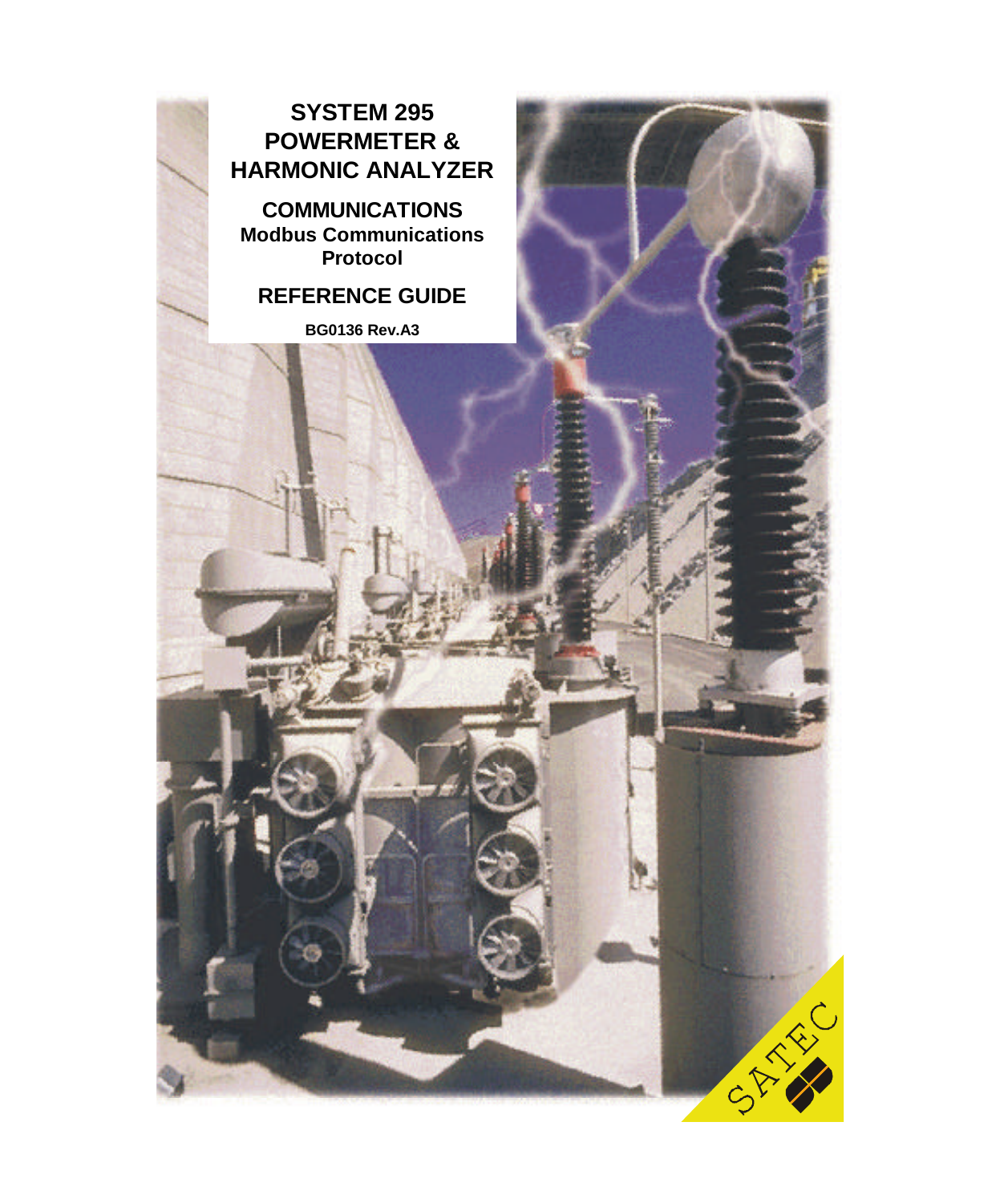# **SYSTEM 295 POWERMETER and HARMONIC ANALYZER MODBUS Communications Protocol REFERENCE GUIDE**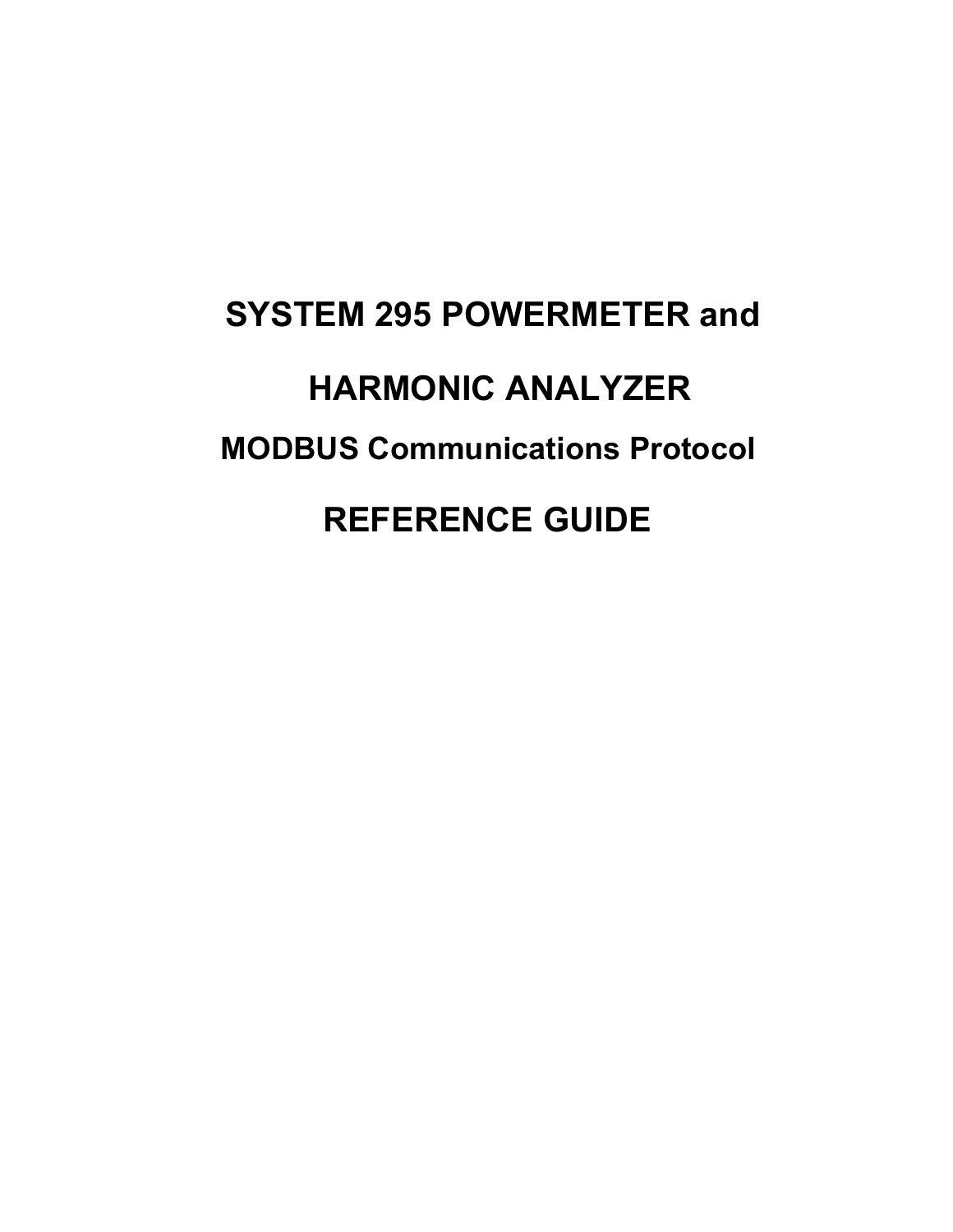Every effort has been made to ensure complete and accurate information concerning the material presented in this book. However, the manufacturer can neither guarantee nor be held legally responsible for any mistakes in printing or faulty instructions contained in this book. The authors always appreciate receiving notice of any errors or misprints.

If further information is desired by the purchaser regarding his particular installation, operation or maintenance of his equipment, the manufacturer or local representative or local distributor should be contacted.

This book is copyrighted. No part of this book may be reproduced, stored in a retrieval system, or transmitted in any form or by any means, electronic, mechanical, photocopying, recording or otherwise without the prior written permission of the manufacturer.

Modbus is a trademark of Modicon, Inc.

COPYRIGHT © 1998,1999

BG0136 Rev.A3 First Printing © February, 1999.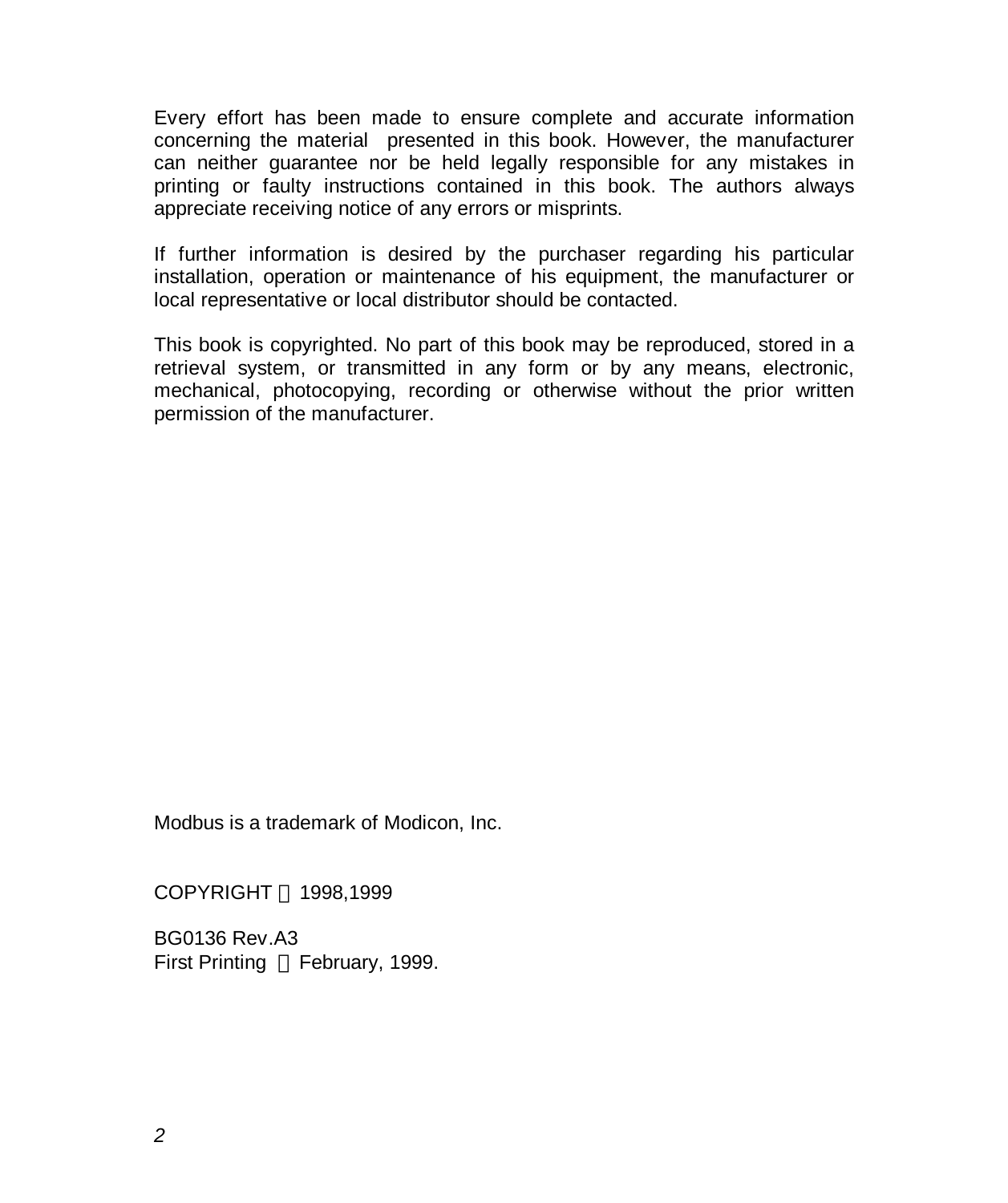# **Table of Contents**

| 2.1  |                                                     |  |
|------|-----------------------------------------------------|--|
| 2.2  |                                                     |  |
| 2.3  |                                                     |  |
| 2.4  |                                                     |  |
| 2.5  |                                                     |  |
| 2.6  |                                                     |  |
| 2.7  |                                                     |  |
| 2.8  |                                                     |  |
| 2.9  |                                                     |  |
|      |                                                     |  |
| 3.1  |                                                     |  |
| 3.2  |                                                     |  |
| 3.3  |                                                     |  |
| 3.4  |                                                     |  |
| 3.5  |                                                     |  |
|      |                                                     |  |
|      | <b>Chapter 5 POWERMETER REGISTERS DESCRIPTION16</b> |  |
| 5.1  |                                                     |  |
| 5.2  |                                                     |  |
| 5.3  |                                                     |  |
| 5.4  |                                                     |  |
| 5.5  |                                                     |  |
| 5.6  |                                                     |  |
| 5.7  |                                                     |  |
| 5.8  |                                                     |  |
| 5.9  |                                                     |  |
| 5.10 |                                                     |  |
| 5.11 |                                                     |  |
| 5.12 |                                                     |  |
| 5.13 |                                                     |  |
| 5.14 |                                                     |  |
| 5.15 |                                                     |  |
| 5.16 |                                                     |  |
| 5.17 |                                                     |  |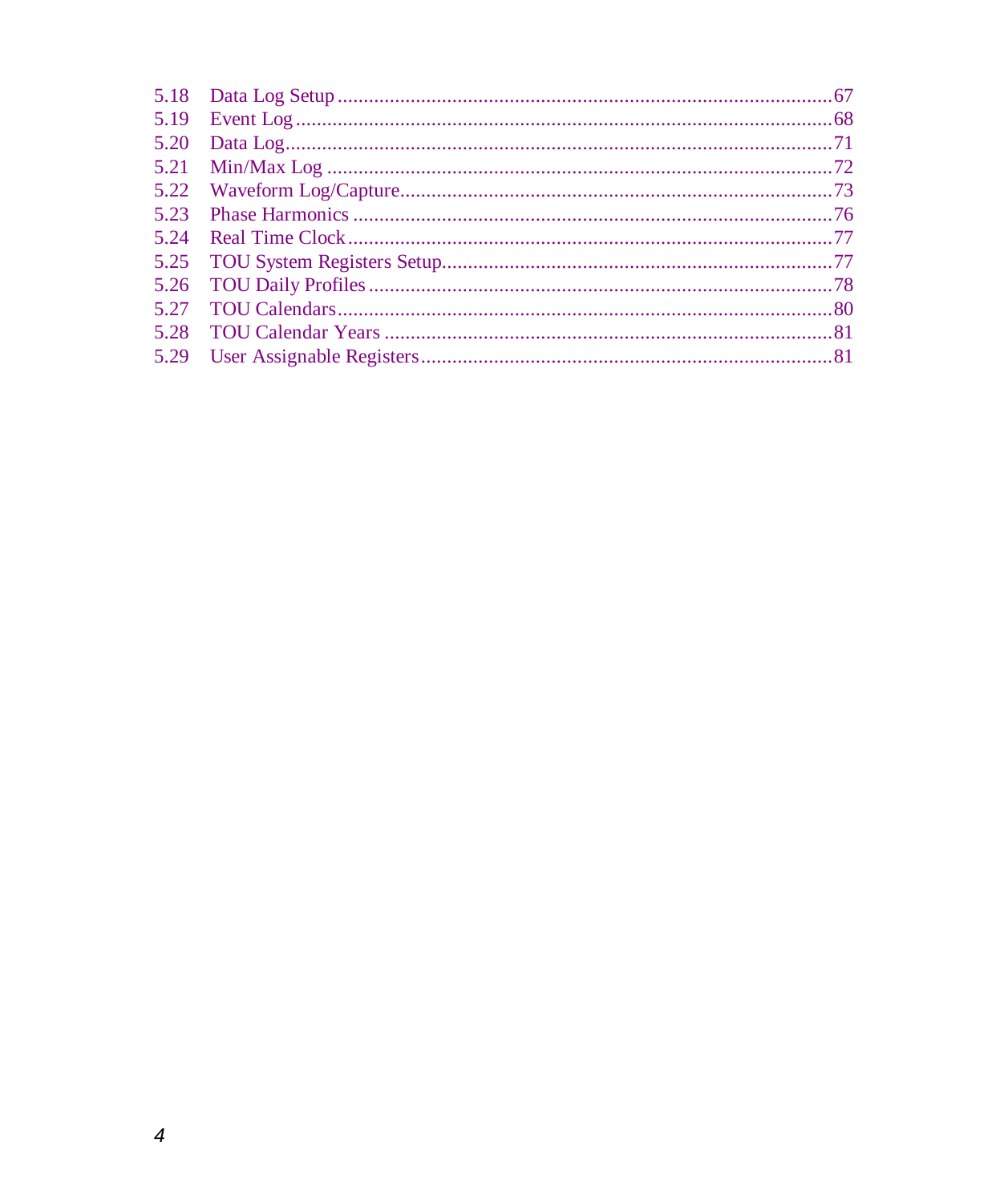# **Chapter 1 GENERAL**

This document specifies a subset of the Modbus serial communications protocol used to transfer data between a master computer station and the *PM295*. The document provides the complete information necessary to develop a third-party communications software capable to communicate with the Series 295 Powermeters. Additional information concerning communications operation, configuring the communications parameters, and communications connections is found in publication "System 295 Powermeter and Harmonic Analyzer. Installation and Operation Manual".

### **Specification changes**

The following indicates specification changes which apply to the PM295 instruments with firmware version 2.03 or later.

- 1. Long energy net registers (kWh net and kvarh net) are now read in signed long integer format (Section 2.7 and Table 5-19).
- 2. Added kVAh and present kW and kVA demand readings to the basic data table (Table 5-1).
- 3. Added 120 user assignable registers allowing the user to access multiple data that reside in different locations with a single request by re-mapping them to adjacent addresses in the user assignable registers area (Sections 2.9, 5.29).
- 4. Added instrument options registers (Section 5.4).
- 5. Added alarm and self-check status registers (Section 5.5).

### **IMPORTANT**

- 1. The voltage parameters throughout the protocol can represent line-to-neutral or lineto-line voltages depending on the wiring mode selected in the instrument. When the 4LN3 or 3LN3 wiring mode is selected, the voltages will be line-to-neutral; for any other wiring mode, they will be line-to-line voltages. In 4LN3, 4LL3, 3LN3 and 3LL3 wiring modes, harmonic voltages will represent line-to-neutral voltages. In a 3-wire direct connection, harmonic voltages will represent line-to-neutral voltages as they appear on the instrument's input transformers. In a 3-wire open delta connection, harmonic voltages will comprise L12 and L23 line-to-line voltages.
- 2. In 3-wire connection schemes, the unbalanced current and phase readings for power factor, active power, and reactive power will be zeros, because they have no meaning. Only the total three-phase power values can be used.
- 3. Most of the instrument advanced features are configured using multiple setup parameters that can be accessed in some contiguous registers. When writing the setup registers, it is recommended to write all the registers at once using a single request, or to clear (zero) the setup before writing into separate registers.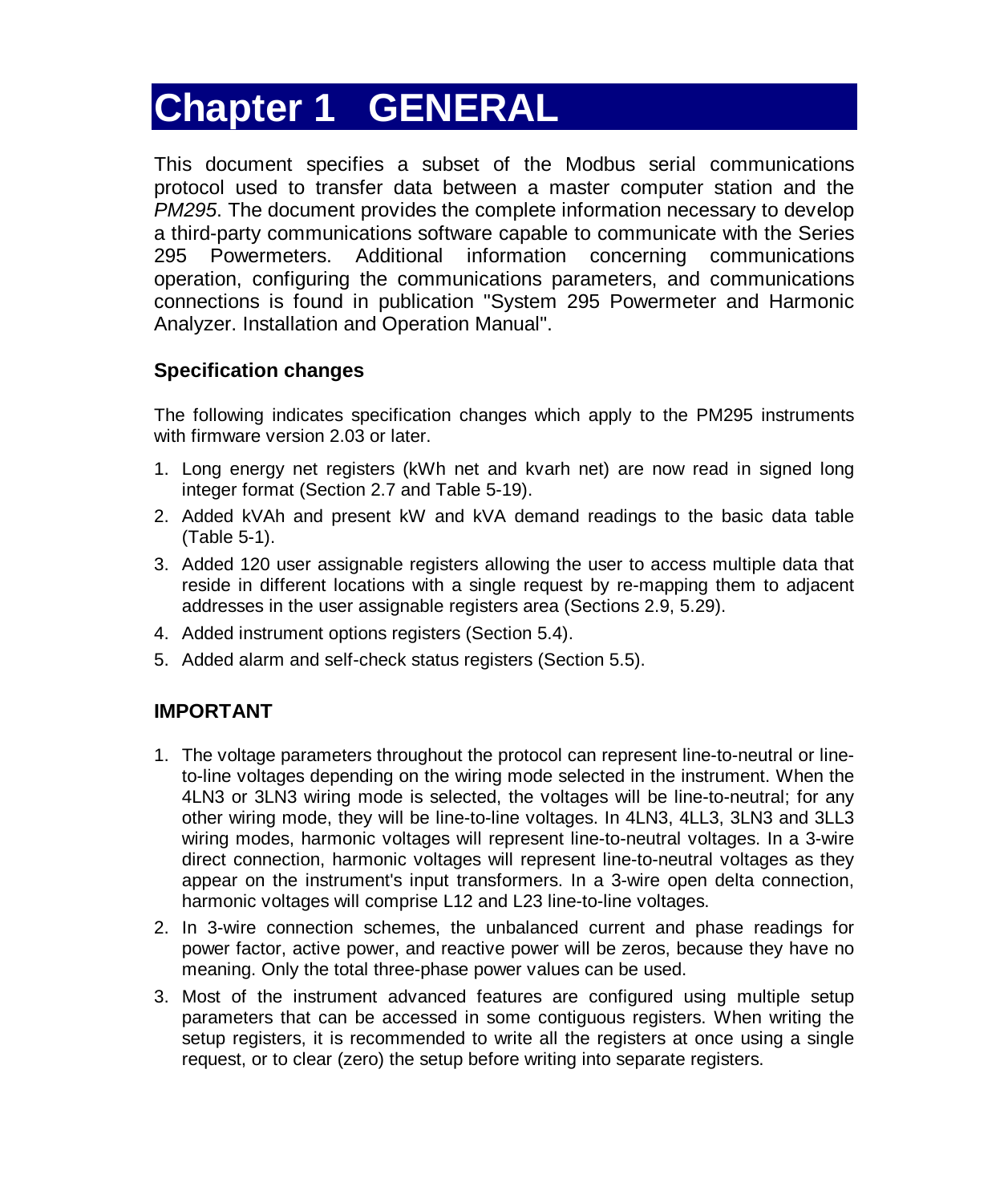# **Chapter 2 MODBUS FRAMING**

# **2.1 Transmission Mode**

The protocol uses the Modbus Remote Terminal Unit (RTU) transmission mode. In RTU mode, data is sent in 8-bit binary characters. The 8 bit even parity or 8 bit no parity data format must be selected when configuring the instrument communications. The data format is shown in the following table.

**Table 2-1 RTU Data Format**

| <b>Field</b>       | No. of bits |
|--------------------|-------------|
| Start bit          |             |
| Data bits <b>A</b> |             |
| Parity (optional)  |             |
| Stop bit           |             |

À Least significant bit first

# **2.2 The RTU Frame Format**

Frame synchronization is maintained in RTU transmission mode by simulating a synchronization message. The receiving device monitors the elapsed time between reception of characters. If three and one-half character times elapse without a new character or completion of the frame, then the device flushes the frame and assumes that the next byte received will be an address. Frame format is defined below.

The maximum query and response message length is 256 bytes including check characters.

### **RTU Message Frame Format**

| <b>T1 T2 T3</b> | <b>Address</b> | <b>Function</b> | Data         | <b>CRC Check</b> | T1 T2 T3 |
|-----------------|----------------|-----------------|--------------|------------------|----------|
|                 | 8 bits         | 8 bits          | $N * 8$ bits | 16 bits          |          |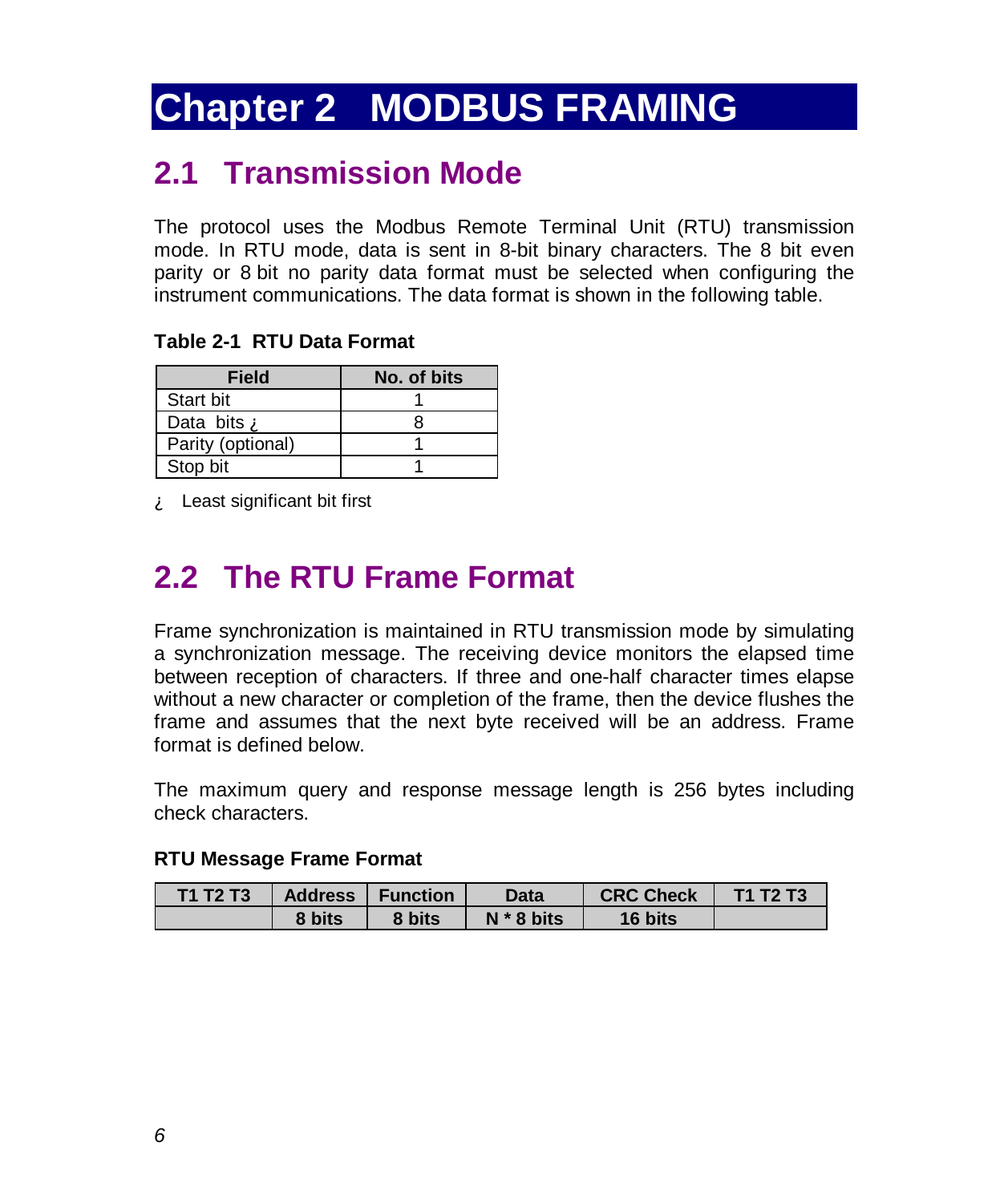# **2.3 Address Field**

The address field contains a user assigned address (1-247) of the instrument that is to receive message. Address 0 is used in broadcast mode to transmit to all instruments (broadcast mode is available only for functions 06 and 16). In this case all instruments receive message and take action on the request, but don't issue a response. In the PM295, the broadcast mode is supported only for register addresses 287-294 and 301-302 (reset energies and maximum demands), 3404-3418 (reset/clear registers), and 4352-4358 (real-time clock registers).

# **2.4 Function Field**

The function field contains function code that tells the instrument what action to perform. Function codes used in the protocol are shown below in Table 2-2.

| Code<br>(decimal) | <b>Meaning in Modbus</b>  | <b>Action</b>            |
|-------------------|---------------------------|--------------------------|
| 03                | Read holding registers    | Read multiple registers  |
| 04                | Read input registers      | Read multiple registers  |
| 06                | Preset single register    | Write single register    |
| 16                | Preset multiple registers | Write multiple registers |
| 08                | Loop-back test            | Communications test      |

#### **Table 2-2 Modbus Function Codes**

### **NOTE**

Broadcast mode available only for functions code 06 and 16.

# **2.5 Data Field**

Data field contains information for instrument to perform specific function or data collected by instrument in response to a query.

**IMPORTANT** Fields composed of two bytes are sent in the order high byte first, low byte second.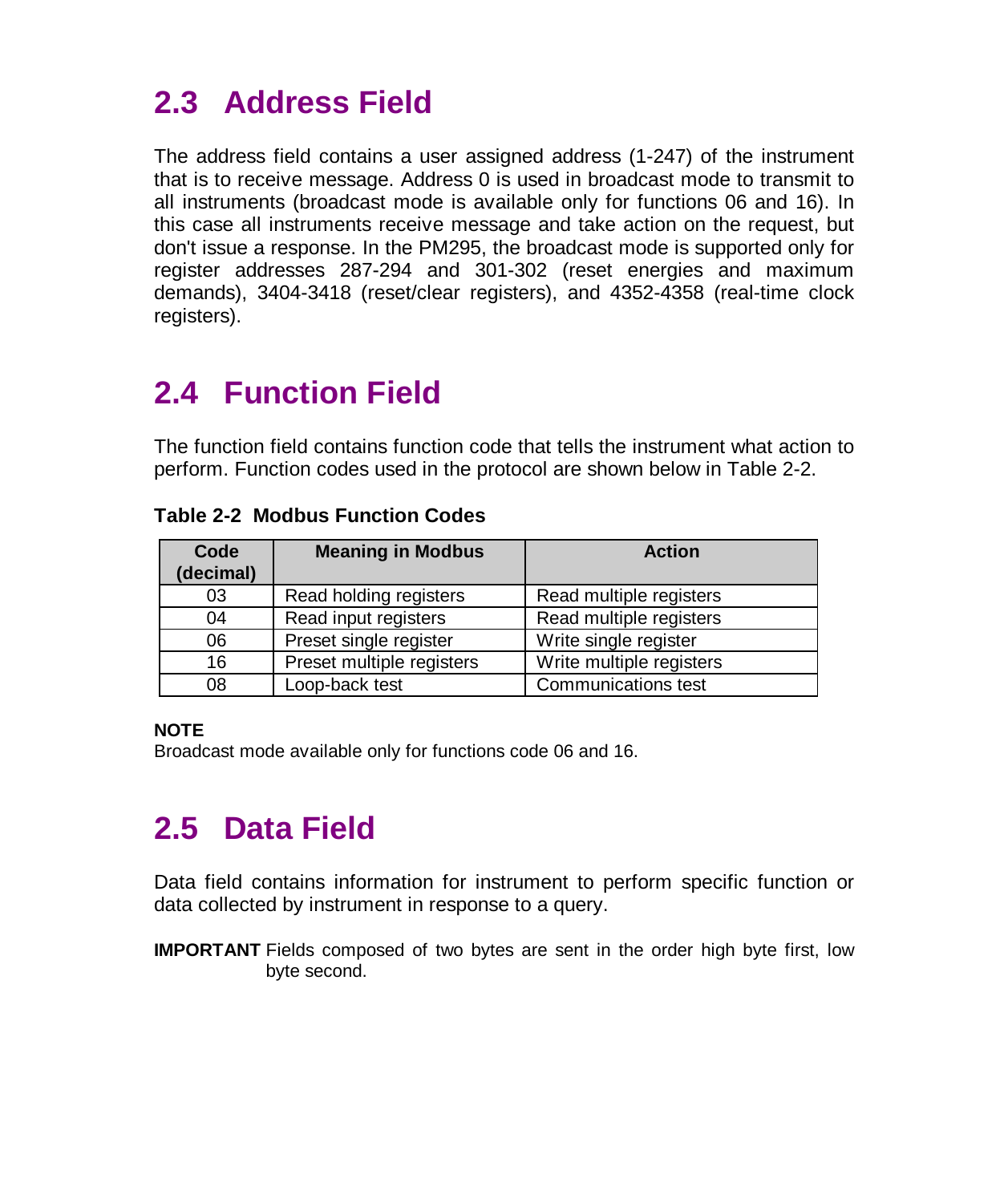# **2.6 Error Check Field**

The error check field contains the Cyclical Redundancy Check (CRC) word. The start of the message is ignored in calculating the CRC. The CRC-16 error check sequence is implemented as described in the following paragraphs.

The message (data bits only, disregarding start/stop and optional parity bits) is considered one continuous binary number whose most significant bit (MSB) is transmitted first. The message is pre-multiplied by  $x^{16}$  (shifted left 16 bits), and then divided by  $x^{16} + x^{15} + x^{2} + 1$  expressed as a binary number (11000000000000101). The integer quotient digits are ignored and the 16-bit remainder (initialized to all ones at the start to avoid the case of all zeros being an accepted message) is appended to the message (MSB first) as the two CRC check bytes. The resulting message including CRC, when divided by the same polynomial  $(x^{16} + x^{15} + x^{2} + 1)$  at the receiver will give a zero remainder if no errors have occurred. (The receiving unit recalculates the CRC and compares it to the transmitted CRC). All arithmetic is performed modulo two (no carries).

The device used to serialize the data for transmission will send the conventional LSB or right-most bit of each character first. In generating the CRC, the first bit transmitted is defined as the MSB of the dividend. For convenience then, and since there are no carries used in arithmetic, let's assume while computing the CRC that the MSB is on the right. To be consistent, the bit order of the generating polynomial must be reversed. The MSB of the polynomial is dropped since it affects only the quotient and not the remainder. This yields 1010 0000 0000 0001 (Hex A001). Note that this reversal of the bit order will have no effect whatever on the interpretation or bit order of characters external to the CRC calculations.

The step by step procedure to form the CRC-16 check bytes is as follows:

- 1. Load a 16-bit register with all 1's.
- 2. Exclusive OR the first 8-bit byte with the low order byte of the 16-bit register, putting the result in the 16-bit register.
- 3. Shift the 16-bit register one bit to the right.
- 4a. If the bit shifted out to the right (flag) is one, exclusive OR the generating polynomial 1010 000 000 0001 with the 16-bit register.
- 4b. If the bit shifted out to the right is zero, return to step 3.
- 5. Repeat steps 3 and 4 until 8 shifts have been performed.
- 6. Exclusive OR the next 8-bit byte with the 16-bit register.
- 7. Repeat step 3 through 6 until all bytes of the message have been exclusive ORed with the 16-bit register and shifted 8 times.
- 8. When the 16-bit CRC is transmitted in the message, the low order byte will be transmitted first, followed by the high order byte.

For detailed information about CRC calculation, refer to the Modbus Protocol Reference Guide.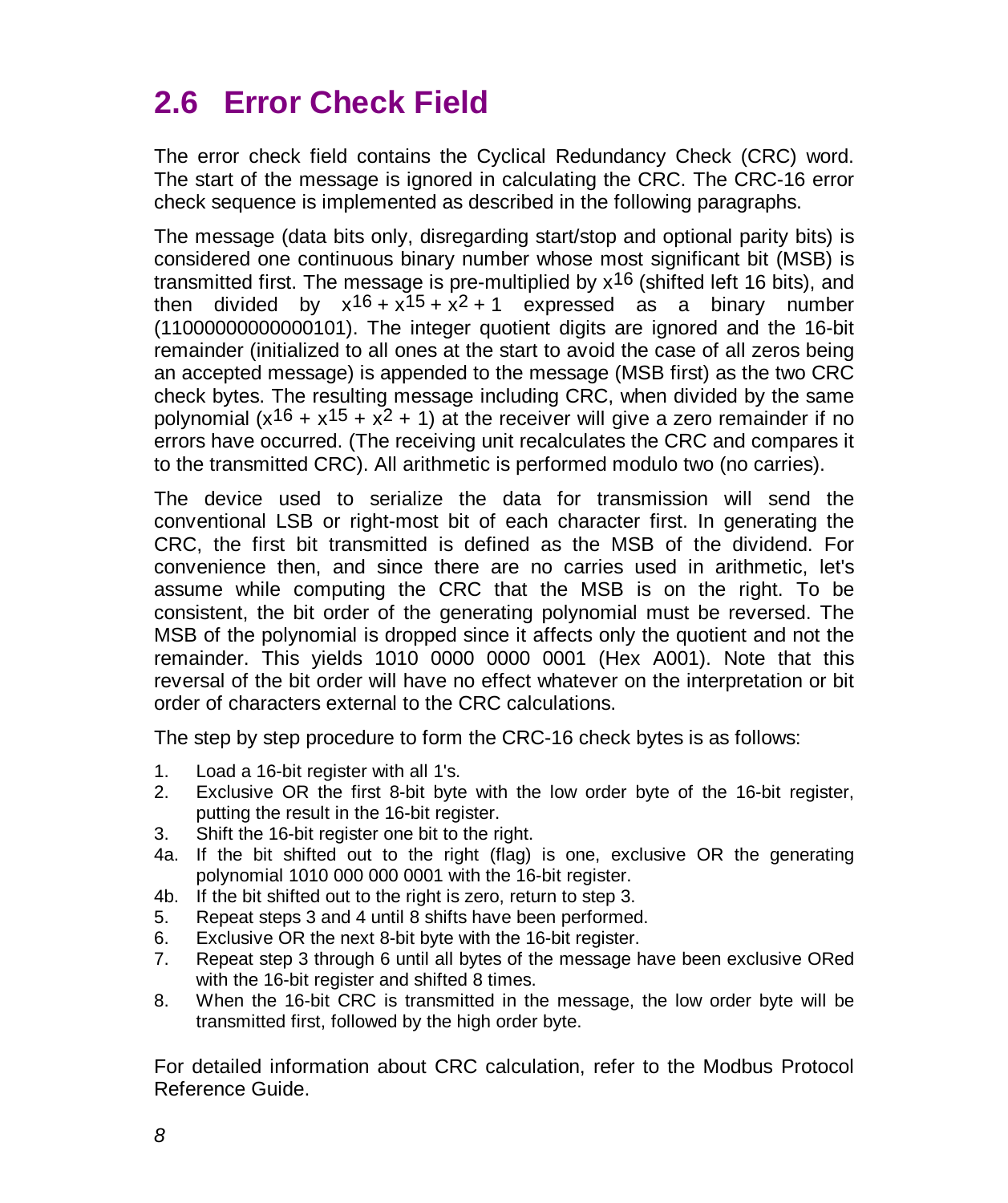# **2.7 Data Conversion**

In the instrument's subset of Modbus communications protocol, the following data conversion methods are used to convert the raw data received from the instrument into engineering units:

### **NOTE**

The data will be presented exactly as retrieved by the communications program from the instrument.

### **LIN3 (Linear)**

This conversion maps the raw data received by the communications program in the range of 0 - 9999 onto the user-defined LO scale/HI scale range. The conversion is carried out according to the formula:

*Y = (X / 9999)* × *(HI - LO) + LO*

where:

 $Y \rightarrow$  the true value in engineering units<br> $X \rightarrow$  the raw input data in the range of (

- the raw input data in the range of  $0 - 9999$ 

LO, HI - the data low and high scales in engineering units

When data conversion is necessary, the HI and LO scales, and data conversion method are indicated for the corresponding registers.

### **EXAMPLE**

Suppose, you have read a value of 5000 from register 256 that contains a voltage reading (see *Table 5-1*). If you have the instrument with the 144V input option, and use potential transformers with the ratings of  $22,000V$  : 110V = 200, then the voltage high scale is HI =  $144 \times 200 = 28,800$ , and in accordance with the above formula, the voltage reading in engineering units will be as follows:

 $5000 \times (28800 - 0)/9999 + 0 = 14401V$ 

When a value is written to the instrument, the conversion is carried out in reverse to produce the written value in the range of 0 - 9999:

*X = 9999* × *(Y - LO) / (HI - LO)*

### *Transmitting fractional numbers*

When no conversion is used, to represent numbers between 0 and 1, a modulus method is applied. Such numbers are kept in the instrument being divided by a modulus that depends on the number of decimal digits in the fractional part, i.e., on the value precision. The modulus is given in the form  $\times$ 0.1, or  $\times$ 0.01. To process the value received from the instrument in this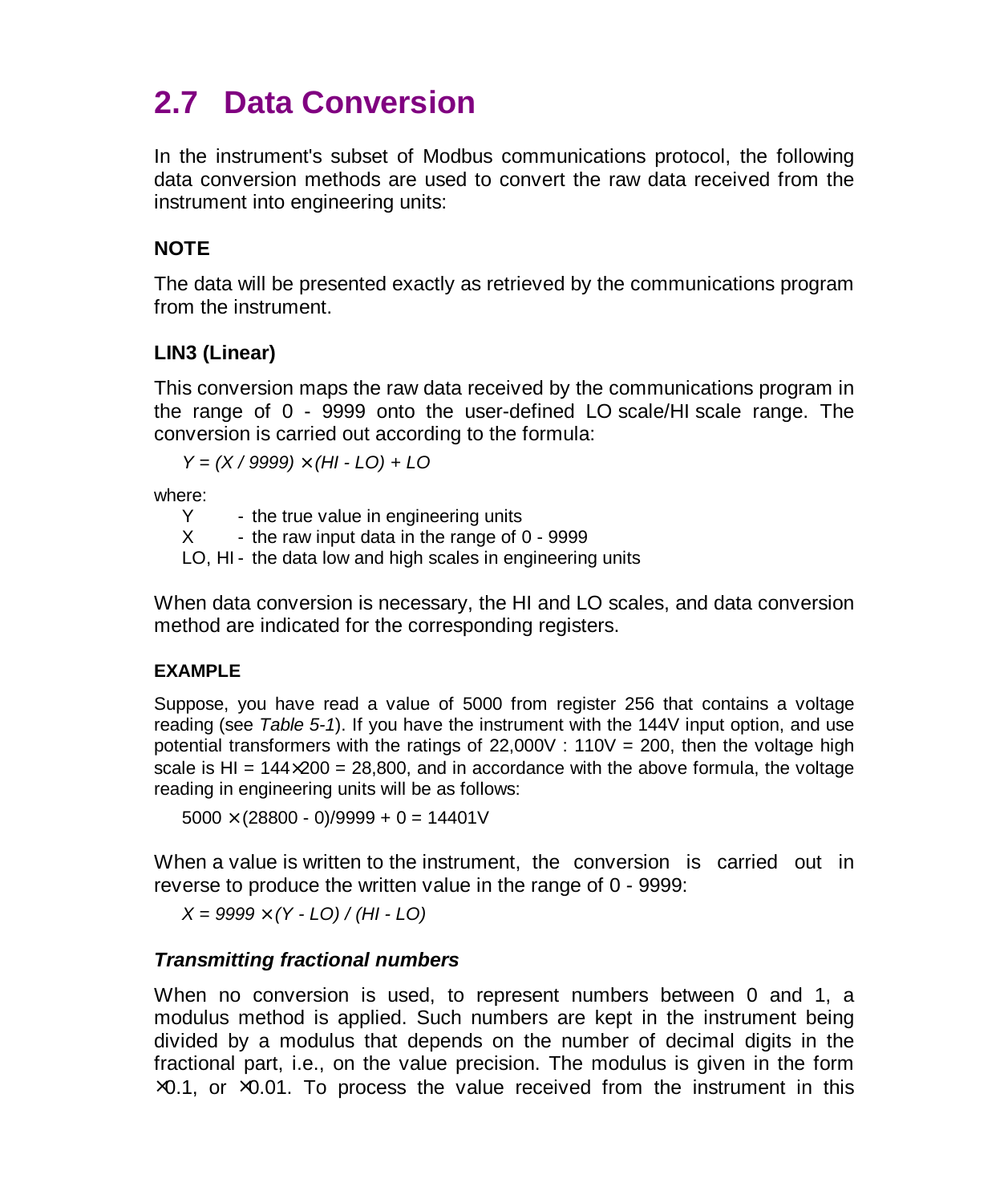format, the value must be multiplied by the modulus. To write such a number into the instrument, the number should be divided by the modulus.

#### *Transmitting long numbers*

Some data as pulse counters and long energy registers are read and written in signed or unsigned long integer format in two contiguous registers, the first containing a low order word and the second a high order word.

The short energy registers 287-294, and 301-302 are transmitted in two contiguous registers in modulo 10000 format. The first (low order) register contains the value mod 10000, and the second (high order) register contains the value/10000. To get the true energy reading, the high order register value should be multiplied by 10,000 and added to the low order register.

### **2.8 Modbus Register Addresses**

Throughout this document, the PM295 Modbus registers are referred to by the absolute register address. In the instrument, the data registers are organized into tables and, in some applications, you may need to access them by specifying the table number and the register offset within the table. The table number can be calculated as register address/256. The register offset in the table is calculated as register address mod 256.

From within the Modbus applications, the PM295 Modbus registers can be accessed by simulating input or holding registers of the Modicon 584, 884 or 984 Programmable Controller. To map the RPT091 register address to the range of the Modicon PLC input or holding registers, add to the register address a value of 30001 or 40001, respectively.

### **2.9 User Assignable Registers**

The PM295 contains the 120 user assignable registers in the address range of 0 to 119 (see Section 5.29), any of which you can map to either register address accessible in the instrument. Registers that reside in different locations may be accessed by a single request by re-mapping them to adjacent addresses in the user assignable registers area.

The actual addresses of the assignable registers which are accessed via addresses 0 to 119 are specified in the user assignable register map. This map occupies addresses from 120 to 239, where map register 120 should contain the actual address of the register accessed via assignable register 0, register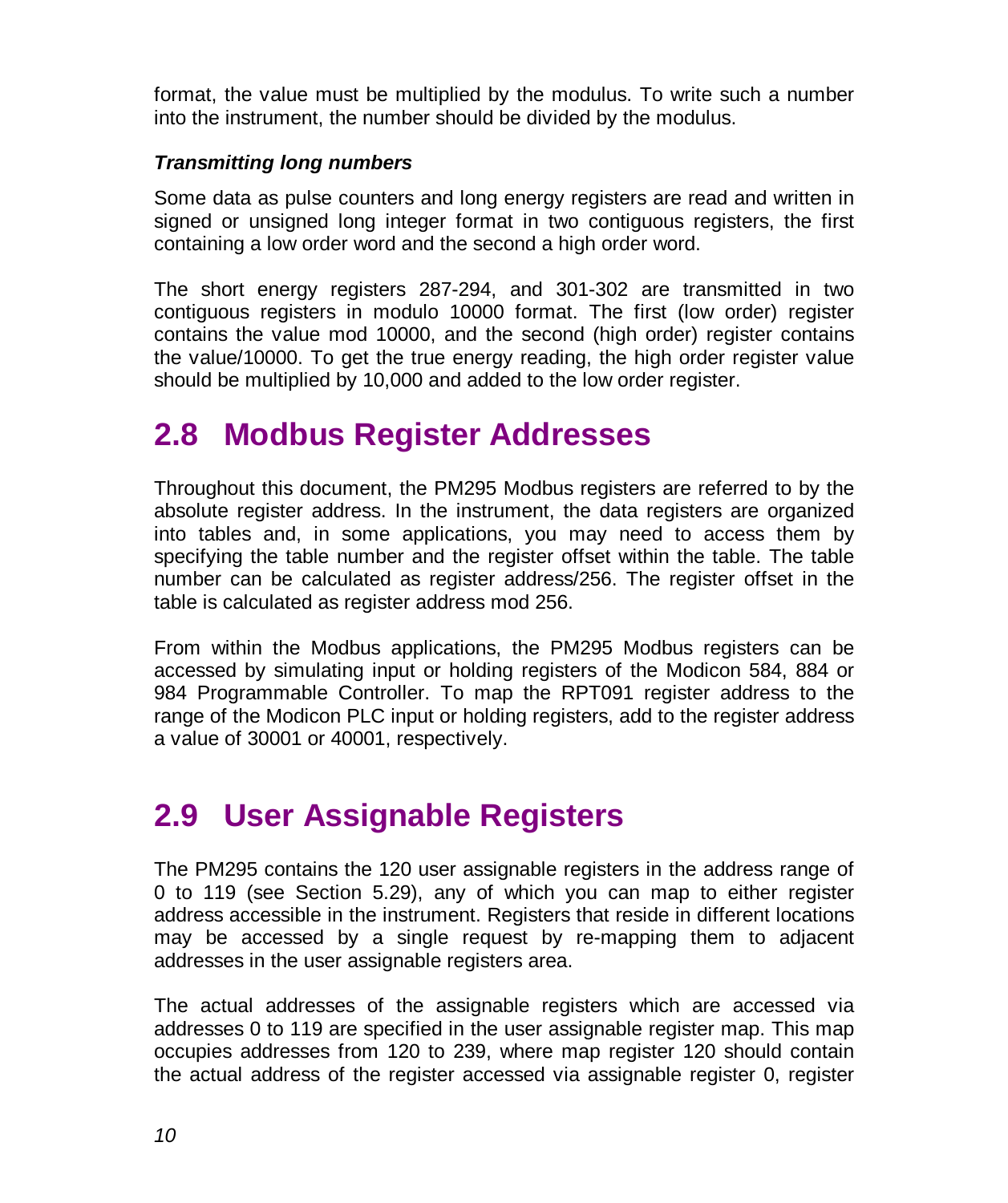121 should contain the actual address of the register accessed via assignable register 1, and so on. Note that the assignable register addresses and the map register addresses may not be re-mapped.

To build your own register map, write to map registers (120 to 239) the actual addresses you want to read from or write to via the assignable area (0 to 119). Note that long word registers should always be aligned at even addresses*.* For example, if you want to read registers 7136 (real-time voltage of phase A, word) and 7576/7577 (kWh import, long word) via registers 0-2, then do the following:

- write 7576 to register 120
- write 7577 to register 121
- write 7136 to register 122

Reading from registers 0-2 will return the kWh reading in registers 0 (low word) and 1 (high word), and the voltage reading in register 2.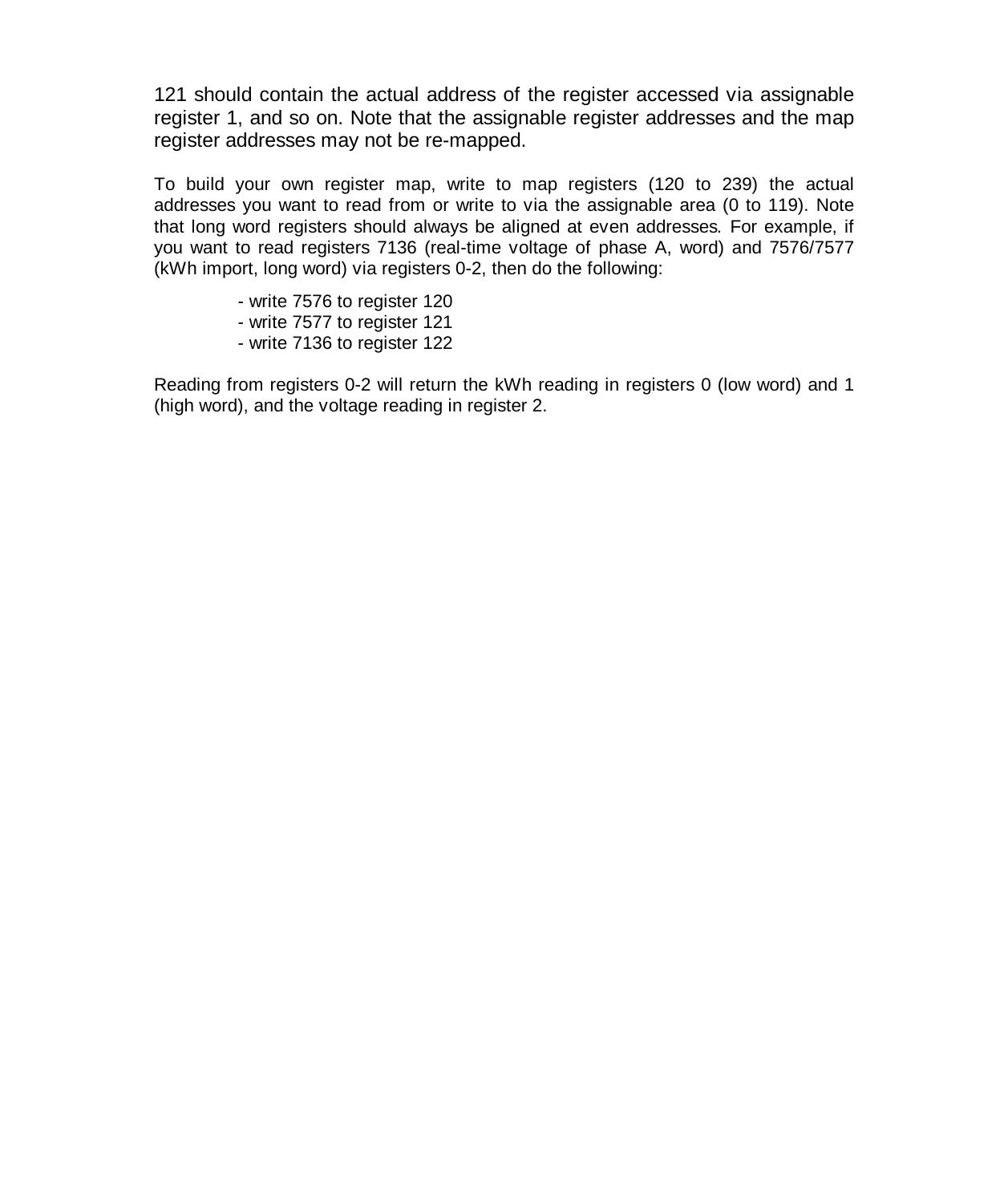# <span id="page-12-0"></span>**Chapter 3 MODBUS MESSAGE FORMATS**

# **3.1 Function 03 - Read Multiple Registers**

This command allows the user to obtain contents of up to 125 *contiguous* registers from a single data table.

#### **Request**

| <b>Instrument</b><br><b>Address</b> | <b>Function</b><br>(03) | <b>Starting</b><br><b>Address</b> | <b>Word Count</b> | <b>Error Check</b> |
|-------------------------------------|-------------------------|-----------------------------------|-------------------|--------------------|
| 1 byte                              | 1 byte                  | 2 bytes                           | 2 bytes           | 2 bytes            |

| <b>Starting Address</b> | Address of the first register to be read  |
|-------------------------|-------------------------------------------|
| <b>Word Count</b>       | The number of contiguous words to be read |

#### **Response**

| <b>Instrument</b> | <b>Function</b> | <b>Byte</b> | <b>Data</b> | $\cdots$ | Data          | Error        |
|-------------------|-----------------|-------------|-------------|----------|---------------|--------------|
| <b>Address</b>    | (03)            | Count       | Word 1      |          | <b>Word N</b> | <b>Check</b> |
| byte              | byte            | 1 byte      | 2 bytes     | $\cdots$ | 2 bytes       | 2 bytes      |

The byte count field contains quantity of bytes to be returned.

# **3.2 Function 04 - Read Multiple Registers**

This command allows the user to obtain contents of up to 125 *contiguous* registers from a single data table. It can be used instead of function 03.

#### **Request**

| <b>Instrument</b><br><b>Address</b> | <b>Function</b><br>(04) | <b>Starting</b><br><b>Address</b> | <b>Word Count</b> | <b>Error Check</b> |
|-------------------------------------|-------------------------|-----------------------------------|-------------------|--------------------|
| 1 byte                              | byte                    | 2 bytes                           | 2 bytes           | 2 bytes            |

| <b>Starting Address</b> | Address of the first register to be read  |
|-------------------------|-------------------------------------------|
| <b>Word Count</b>       | The number of contiguous words to be read |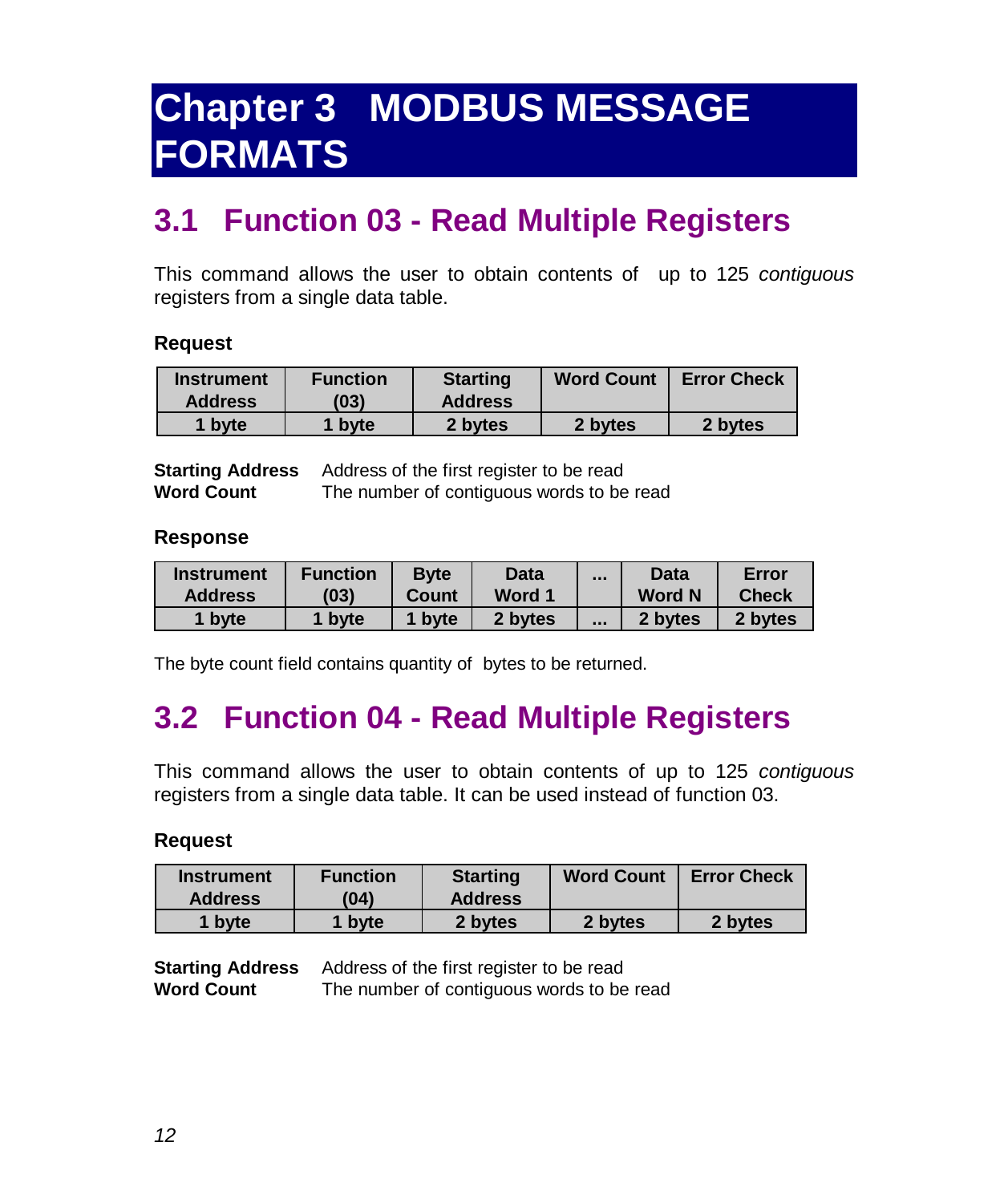#### <span id="page-13-0"></span>**Response**

| <b>Instrument</b> | <b>Function</b> | <b>Byte</b> | Data    | $\cdots$ | <b>Data</b>   | Error        |
|-------------------|-----------------|-------------|---------|----------|---------------|--------------|
| <b>Address</b>    | (04)            | Count       | Word 1  |          | <b>Word N</b> | <b>Check</b> |
| byte              | byte            | byte        | 2 bytes | $\cdots$ | 2 bytes       | 2 bytes      |

The byte count field contains quantity of bytes to be returned.

# **3.3 Function 06 - Write Single Register**

This command allows the user to write the contents of a data register in any data table where a register can be written.

#### **Request**

| <b>Instrument</b> | <b>Function</b> | <b>Starting</b> | Data        | Error   |
|-------------------|-----------------|-----------------|-------------|---------|
| <b>Address</b>    | (06)            | <b>Address</b>  | <b>Word</b> | check   |
| 1 byte            | byte            | 2 bytes         | 2 bytes     | 2 bytes |

| <b>Starting Address</b> | Address of the register to be written |
|-------------------------|---------------------------------------|
| Data Value              | Data to be written to the register    |

#### **Response**

The normal response is the retransmission of the write request.

# **3.4 Function 16 - Write Multiple Registers**

This request allows the user to write the contents of multiple *contiguous* registers to a single data table where registers can be written.

#### **Request**

| <b>Instrument</b> | Function | <b>Starting</b> | Word    | <b>Byte</b> |
|-------------------|----------|-----------------|---------|-------------|
| <b>Address</b>    | '16)     | <b>Address</b>  | Count   | Count       |
| byte              | byte     | 2 bytes         | 2 bytes | 1 byte      |

| Data Word 1 | <br> | $\cdots$ | Data Word N | <b>Error Check</b> |
|-------------|------|----------|-------------|--------------------|
| 2 bytes     | <br> |          | 2 bytes     | 2 bytes            |

| <b>Starting Address</b> | Address of the first register to be written  |
|-------------------------|----------------------------------------------|
| <b>Word Count</b>       | The number of contiguous words to be written |
| <b>Byte Count</b>       | The number of bytes to be written            |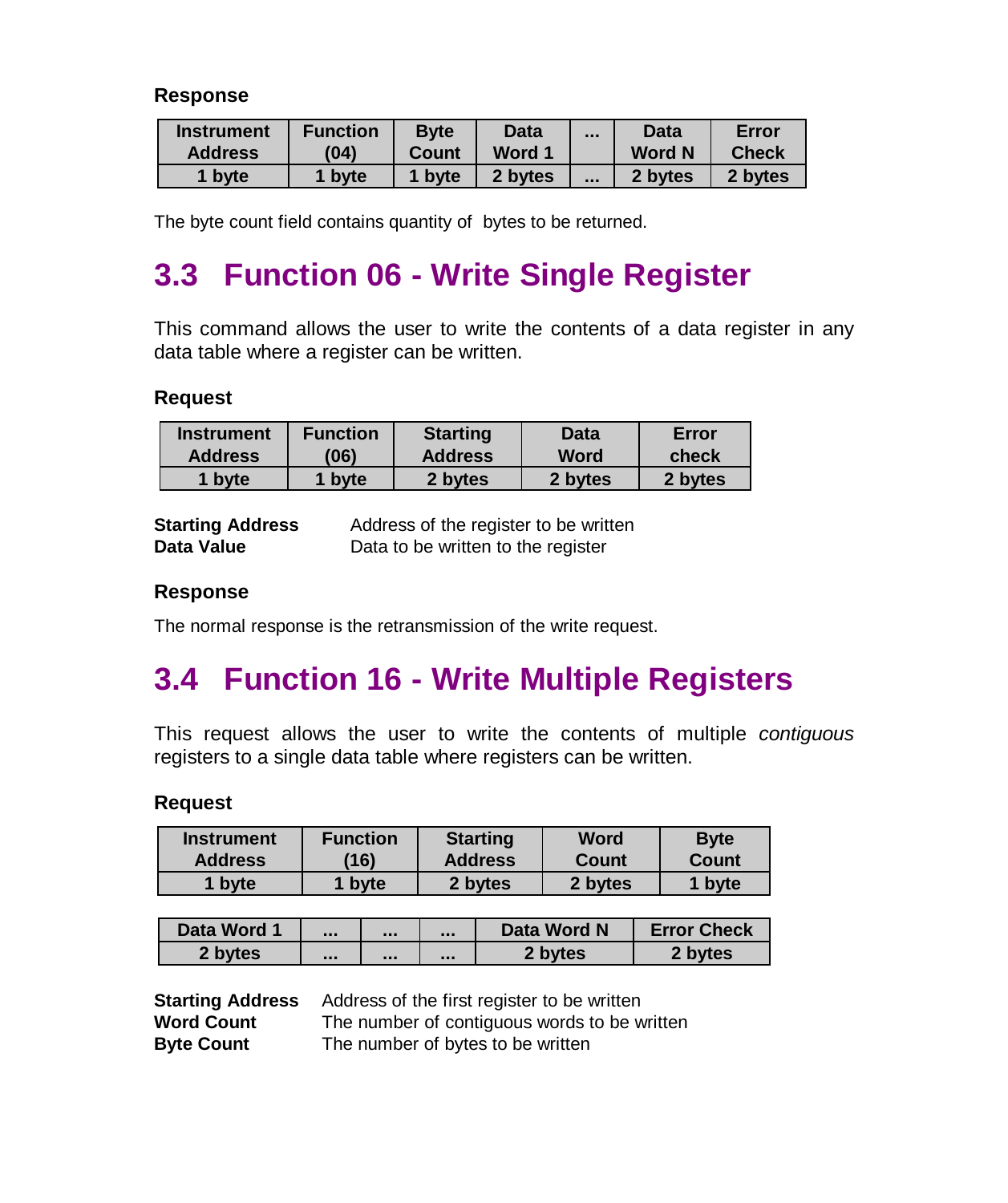<span id="page-14-0"></span>**Response**

| <b>Instrument</b> | <b>Function</b> | <b>Starting</b> | Word   | Error        |
|-------------------|-----------------|-----------------|--------|--------------|
| <b>Address</b>    | (16)            | <b>Address</b>  | Count  | <b>Check</b> |
| 1 byte            | byte            | 2 bytes         | 1 word | 2 bytes      |

# **3.5 Function 08 - Loop-back Communications Test**

The purpose of this request is to check communications link between the specified instrument and PC.

#### **Request**

| <b>Instrument</b> | <b>Function</b> | <b>Diagnostic</b> | Data    | Error        |
|-------------------|-----------------|-------------------|---------|--------------|
| <b>Address</b>    | (08)            | Code(0)           |         | <b>Check</b> |
| 1 byte            | 1 byte          | 2 bytes           | 2 bytes | 2 bytes      |

- **Diagnostic Code** Designate action to be taken in Loop-back test. The protocol supports only Diagnostic Code 0 - return query data.
- **Data Data** Query data. The data passed in this field will be returned to the master through the instrument. The entire message returned will be identical to the message transmitted by the master, field-perfield.

#### **Response**

| <b>Instrument</b> | <b>Function</b> | <b>Diagnostic</b> | Data    | Error        |
|-------------------|-----------------|-------------------|---------|--------------|
| <b>Address</b>    | (08)            | Code(0)           |         | <b>Check</b> |
| 1 byte            | 1 byte          | 2 bytes           | 2 bytes | 2 bytes      |

The normal response is the retransmission of a test message.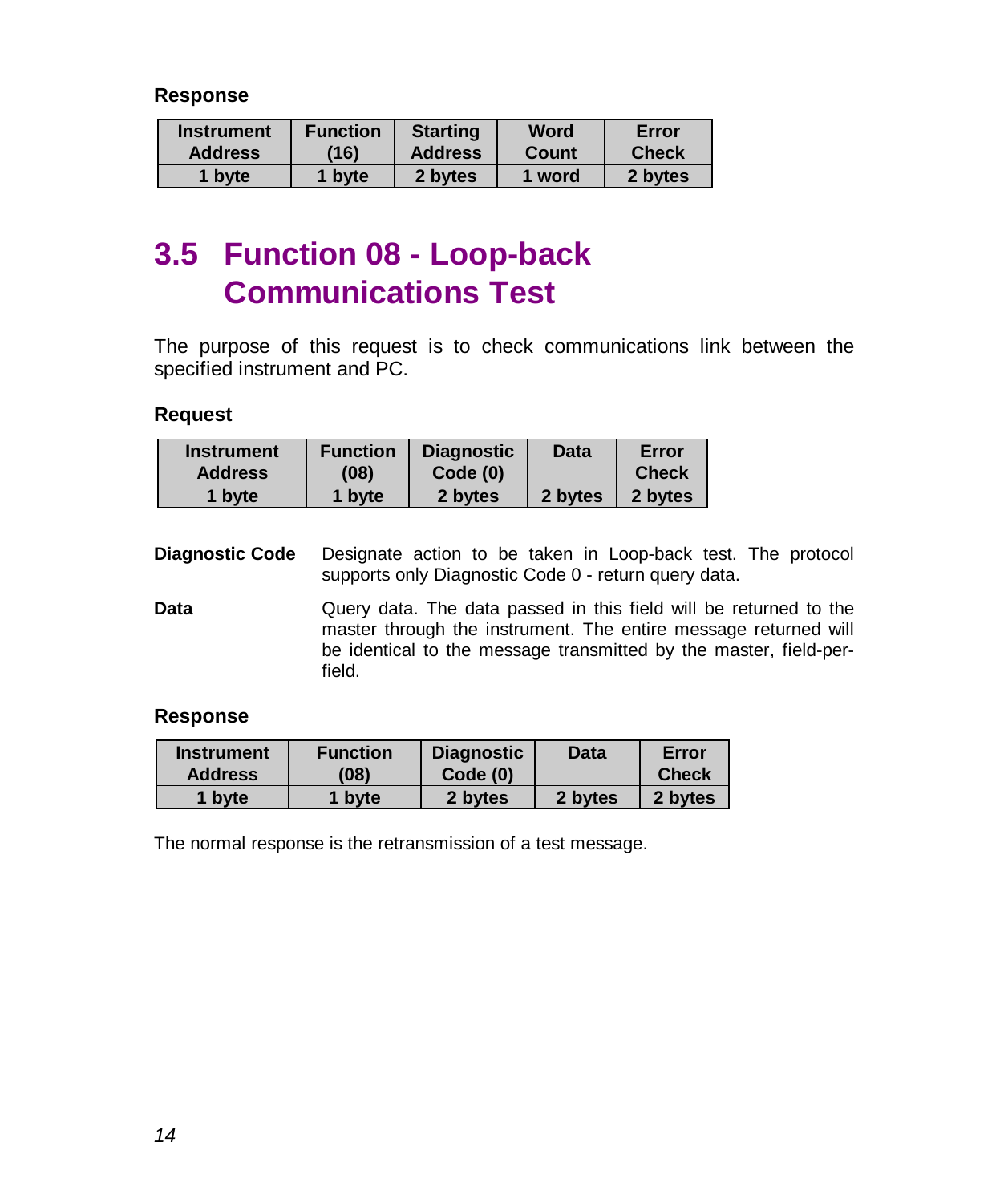# <span id="page-15-0"></span>**Chapter 4 EXCEPTION RESPONSES**

The instrument sends an exception response when errors are detected in the received message. To indicate that the response is notification of an error, the high order bit of the function code is set to 1.

#### **Exception response**

| <b>Instrument</b> | <b>Function (high)</b> | <b>Exception</b> | <b>Error Check</b> |
|-------------------|------------------------|------------------|--------------------|
| <b>Address</b>    | order bit is set to 1) | Code             |                    |
| 1 byte            | 1 byte                 | 1 byte           | 2 byte             |

Exception response codes:

- **01** Illegal function
- **02** Illegal data address
- **03** Illegal data value
- **06** Busy, rejected message. The message was received without error, but the instrument is being programmed from the keypad (only for requests accessing setup registers).

#### **NOTE**

When the character framing, parity, or redundancy check detect a communication error, processing of the master's request stops. The instrument will not act on or respond to the message.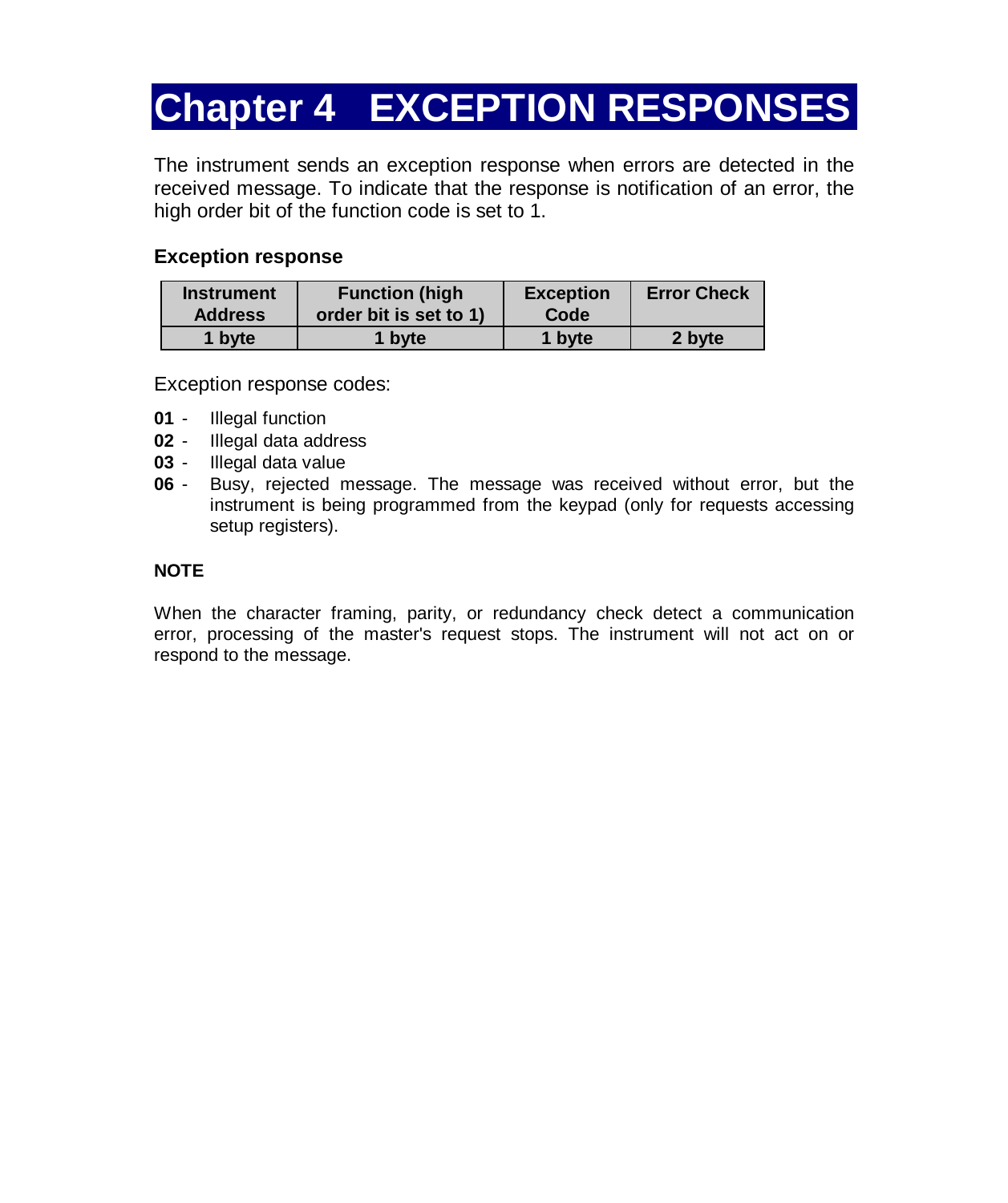# <span id="page-16-0"></span>**Chapter 5 POWERMETER REGISTERS DESCRIPTION**

# **5.1 Basic Data Registers**

| <b>Parameter</b>       | Add- | Size,                   | Direc-       | <b>Unit</b> | <b>Scale</b>   | À           | Con-             |
|------------------------|------|-------------------------|--------------|-------------|----------------|-------------|------------------|
|                        | ress | byte                    | tion         |             | Low            | High        | version          |
| Voltage L1/L12         | 256  | $\overline{2}$          | R            | V           | 0              | Vmax        | LIN <sub>3</sub> |
| Voltage L2/L23         | 257  | $\overline{a}$          | R            | V           | 0              | Vmax        | LIN <sub>3</sub> |
| Voltage L3/L31         | 258  | $\overline{c}$          | R            | V           | 0              | Vmax        | LIN <sub>3</sub> |
| Current L1             | 259  | $\overline{c}$          | R            | A           | 0              | <b>Imax</b> | LIN <sub>3</sub> |
| Current L <sub>2</sub> | 260  | $\overline{c}$          | R            | A           | $\mathbf 0$    | Imax        | LIN <sub>3</sub> |
| Current L <sub>3</sub> | 261  | $\overline{c}$          | R            | A           | $\overline{0}$ | <b>Imax</b> | LIN <sub>3</sub> |
| kW <sub>L1</sub>       | 262  | $\overline{2}$          | R            | kW          | -Pmax          | Pmax        | LIN <sub>3</sub> |
| kW <sub>L2</sub>       | 263  | $\overline{c}$          | R            | kW          | -Pmax          | Pmax        | LIN <sub>3</sub> |
| kW <sub>L3</sub>       | 264  | $\overline{c}$          | R            | kW          | -Pmax          | Pmax        | LIN <sub>3</sub> |
| kvar <sub>L1</sub>     | 265  | $\overline{c}$          | R            | kvar        | -Pmax          | Pmax        | LIN <sub>3</sub> |
| kvar <sub>L2</sub>     | 266  | $\frac{2}{2}$           | R            | kvar        | -Pmax          | Pmax        | LIN <sub>3</sub> |
| kvar L3                | 267  |                         | R            | kvar        | -Pmax          | Pmax        | LIN <sub>3</sub> |
| kVAL1                  | 268  | $\overline{2}$          | R            | <b>kVA</b>  | -Pmax          | Pmax        | LIN <sub>3</sub> |
| kVAL <sub>2</sub>      | 269  | $\overline{2}$          | R            | <b>kVA</b>  | -Pmax          | Pmax        | LIN <sub>3</sub> |
| kVAL3                  | 270  | $\overline{c}$          | $\mathsf{R}$ | <b>kVA</b>  | -Pmax          | Pmax        | LIN <sub>3</sub> |
| Power factor L1        | 271  | $\overline{c}$          | R            |             | $-1.00$        | 1.00        | LIN <sub>3</sub> |
| Power factor L2        | 272  | $\overline{c}$          | R            |             | $-1.00$        | 1.00        | LIN <sub>3</sub> |
| Power factor L3        | 273  | $\overline{a}$          | R            |             | $-1.00$        | 1.00        | LIN <sub>3</sub> |
| Total power factor     | 274  | $\overline{a}$          | R            |             | $-1.00$        | 1.00        | LIN <sub>3</sub> |
| <b>Total kW</b>        | 275  | $\overline{2}$          | R            | kW          | -Pmax          | Pmax        | LIN <sub>3</sub> |
| <b>Total kvar</b>      | 276  | $\overline{c}$          | R            | kvar        | -Pmax          | Pmax        | LIN <sub>3</sub> |
| Total kVA              | 277  | $\overline{c}$          | R            | <b>kVA</b>  | -Pmax          | Pmax        | LIN <sub>3</sub> |
| Neutral current        | 278  | $\overline{\mathbf{c}}$ | R            | A           | $\Omega$       | <b>Imax</b> | LIN <sub>3</sub> |
| Frequency              | 279  | $\overline{\mathbf{c}}$ | R            | Hz          | 45.0           | 65.0        | LIN <sub>3</sub> |
| Maximum kW demand      | 280  | $\overline{\mathbf{c}}$ | R/W          | kW          | -Pmax          | Pmax        | LIN <sub>3</sub> |
| Accumulated kW         | 281  | $\overline{a}$          | R/W          | kW          | -Pmax          | Pmax        | LIN <sub>3</sub> |
| demand                 |      |                         |              |             |                |             |                  |
| Maximum kVA demand     | 282  | $\overline{\mathbf{c}}$ | R/W          | kW          | -Pmax          | Pmax        | LIN <sub>3</sub> |
| Accumulated kVA        | 283  | $\overline{2}$          | R/W          | <b>kVA</b>  | -Pmax          | Pmax        | LIN <sub>3</sub> |
| demand                 |      |                         |              |             |                |             |                  |
| Maximum ampere         | 284  | $\overline{2}$          | R/W          | <b>kVA</b>  | 0              | Imax        | LIN <sub>3</sub> |
| demand L1              |      |                         |              |             |                |             |                  |
| Maximum ampere         | 285  | $\overline{c}$          | R/W          | A           | $\mathbf 0$    | Imax        | LIN <sub>3</sub> |
| demand L2              |      |                         |              |             |                |             |                  |
| Maximum ampere         | 286  | $\overline{c}$          | R/W          | A           | $\mathbf 0$    | Imax        | LIN <sub>3</sub> |
| demand L3              |      |                         |              |             |                |             |                  |

### **Table 5-1 Basic Data Registers**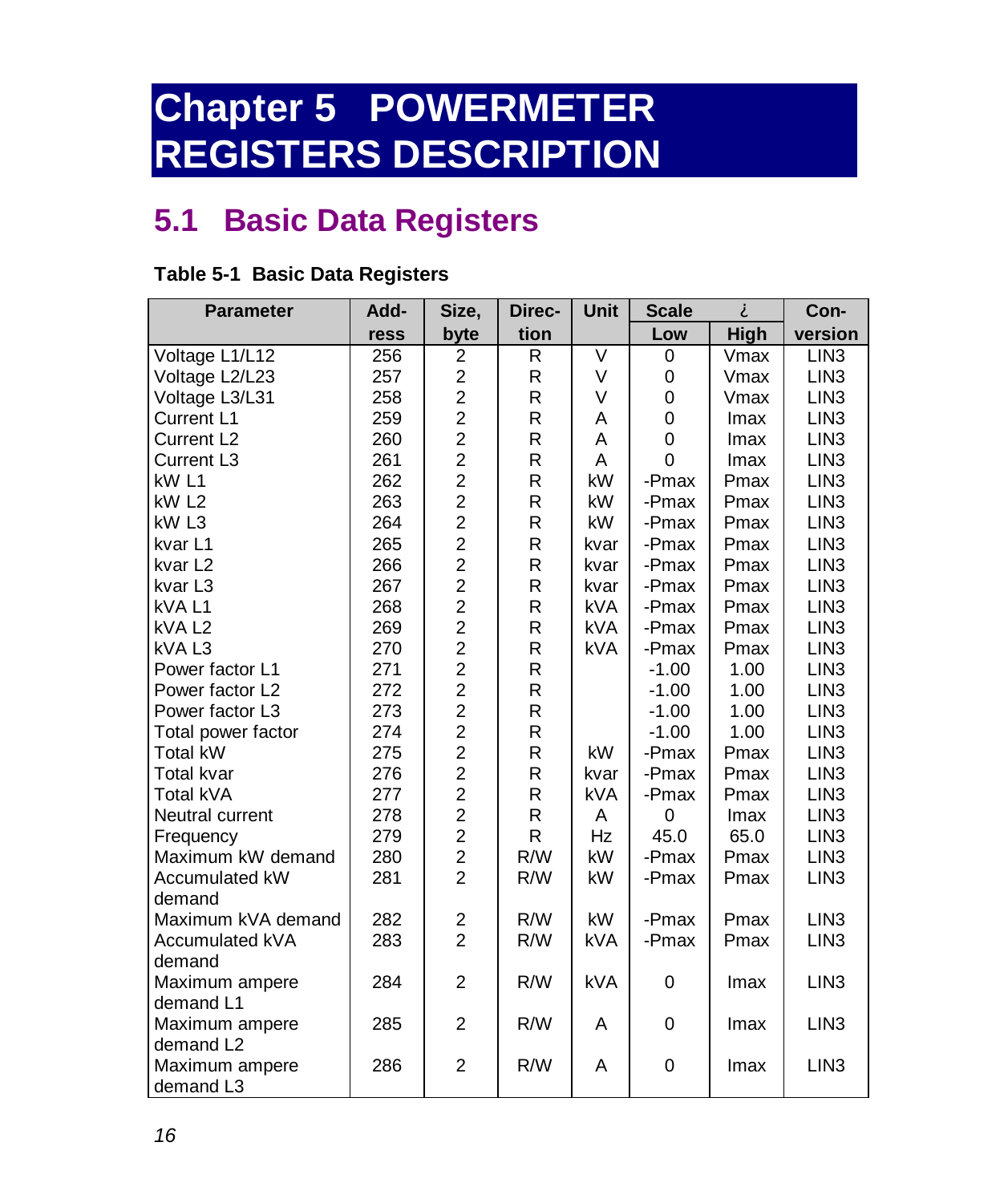| <b>Parameter</b>            | Add- | Size,          | Direc-<br><b>Unit</b> |       | <b>Scale</b> | A    | Con-             |
|-----------------------------|------|----------------|-----------------------|-------|--------------|------|------------------|
|                             | ress | byte           | tion                  |       | Low          | High | version          |
| kWh import (low)            | 287  | 2              | R/W                   | kWh   | 0            | 9999 | <b>NONE</b>      |
| kWh import (high)           | 288  | $\overline{2}$ | R/W                   | kWh   | 0            | 999  | x10 <sup>4</sup> |
| kWh export (low)            | 289  | $\overline{c}$ | R/W                   | kWh   | 0            | 9999 | <b>NONE</b>      |
| kWh export (high)           | 290  | $\overline{2}$ | R/W                   | kWh   | 0            | 999  | x104             |
| +kvarh net (low) Á          | 291  | $\overline{2}$ | R/W                   | kvarh | 0            | 9999 | <b>NONE</b>      |
| +kvarh net (high) <b>A</b>  | 292  | $\overline{2}$ | R/W                   | kvarh | 0            | 999  | x104             |
| -kvarh net (low) <b>A</b>   | 293  | $\overline{2}$ | R/W                   | kvarh | 0            | 9999 | <b>NONE</b>      |
| -kvarh net (high) $\hat{A}$ | 294  | $\overline{2}$ | R/W                   | kvarh | 0            | 999  | x104             |
| Voltage THD L1/L12          | 295  | $\overline{2}$ | R                     | %     | 0            | 100  | LIN <sub>3</sub> |
| Voltage THD L2/L23          | 296  | $\overline{2}$ | R                     | ℅     | 0            | 100  | LIN <sub>3</sub> |
| Voltage THD L3              | 297  | $\overline{2}$ | R                     | ℅     | 0            | 100  | LIN <sub>3</sub> |
| Current THD L1              | 298  | $\overline{2}$ | R                     | ℅     | 0            | 100  | LIN <sub>3</sub> |
| Current THD L2              | 299  | $\overline{2}$ | R                     | ℅     | 0            | 100  | LIN <sub>3</sub> |
| Current THD L3              | 300  | $\overline{2}$ | R                     | ℅     | 0            | 100  | LIN <sub>3</sub> |
| kVAh (low)                  | 301  | $\overline{2}$ | R/W                   | kVAh  | 0            | 9999 | <b>NONE</b>      |
| kVAh (high)                 | 302  | $\overline{2}$ | R/W                   | kVAh  | $\Omega$     | 9999 | x104             |
| Present kW demand           | 303  | $\overline{2}$ | R                     | kW    | -Pmax        | Pmax | LIN <sub>3</sub> |
| Present kVA demand          | 304  | $\mathfrak{p}$ | R                     | kVA   | -Pmax        | Pmax | LIN <sub>3</sub> |

 $\mathbf{\hat{A}}$  The parameter limits are as follows:

**Vmax** (660 V input option) = 660V @ PT Ratio = 1 **Vmax** (660 V input option) =  $144 \times PT$  Ratio [V] @ PT Ratio > 1 **Vmax** (120 V input option) =  $144 \times PT$  Ratio [V] **Imax** (20% over-range) =  $1.2 \times CT$  primary current [A] **Iaux max** (20% over-range) =  $1.2 \times$  Auxiliary CT primary current [mA/A] **Pmax** = (Imax  $\times$  Vmax  $\times$  3)/1000 [kW] if wiring mode is 4LN3 or 3LN3 **Pmax** = (Imax  $\times$  Vmax  $\times$  2)/1000 [kW] if wiring mode is 4LL3, 3OP2, 3DIR2, 3OP3 or 3LL3

- Á Positive readings of kvarh net
- Â Negative readings of kvarh net

### **NOTE**

Writing a zero to one of registers 280-286 causes reset of all maximum demands. Writing a zero to one of registers 287-294 and 301-302 causes reset of all accumulated energies. Those are not applied to the TOU system registers.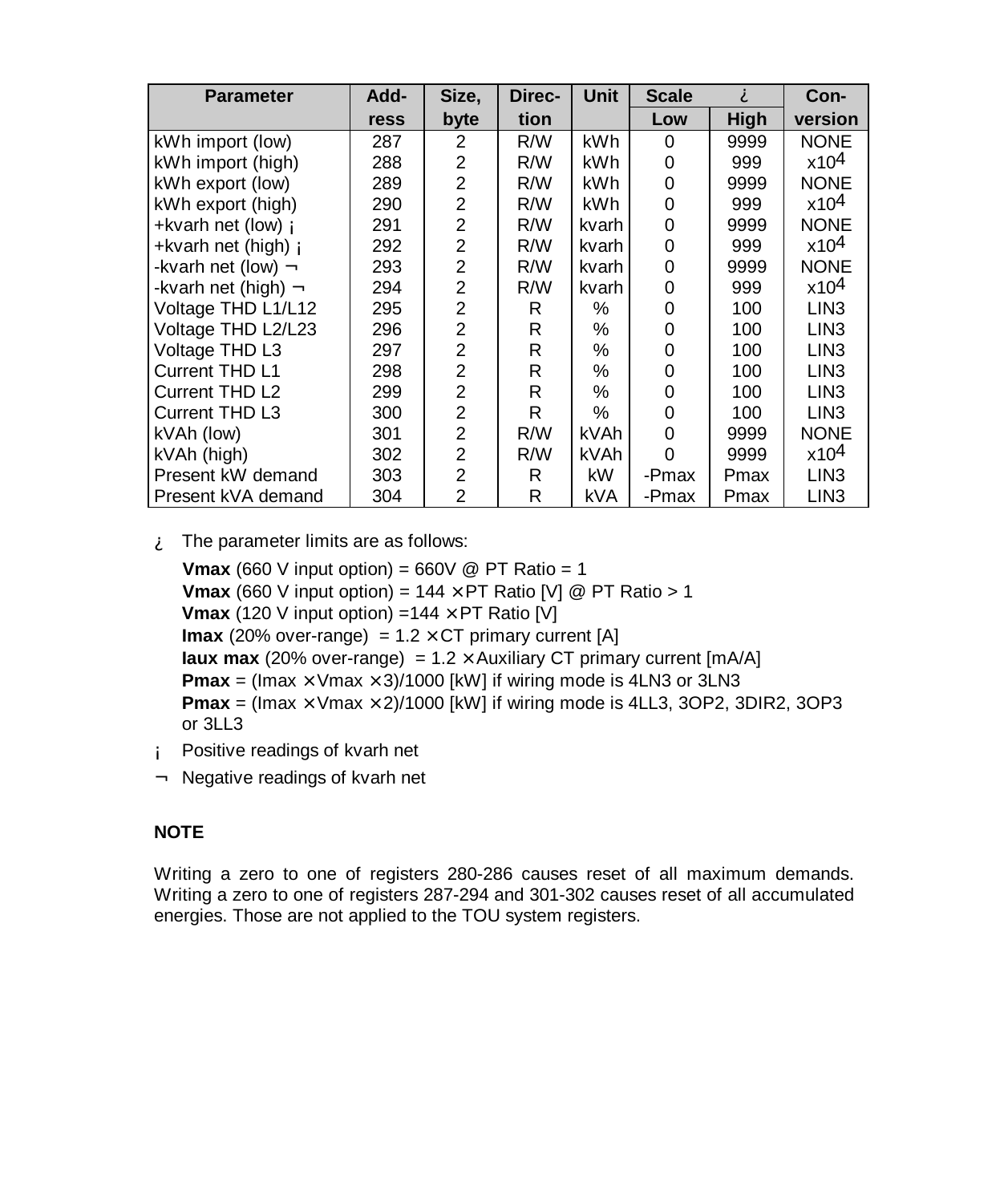# <span id="page-18-0"></span>**5.2 Basic Setup**

#### **Table 5-2 Basic Setup Registers**

| <b>Parameter</b>        | Add- | Size,          | Direc- | Range                      |
|-------------------------|------|----------------|--------|----------------------------|
|                         | ress | byte           | tion   |                            |
| Wiring mode <b>A</b>    | 2304 | $\mathcal{P}$  | R/W    | $0 = 3OP2$ , $1 = 4LN3$ ,  |
|                         |      |                |        | $2 = 3DIR2$ , $3 = 4LL3$ , |
|                         |      |                |        | $4 = 3OP3$ , $5 = 3LN3$ ,  |
|                         |      |                |        | $6 = 3LL3$                 |
| PT ratio                | 2305 | 2              | R/W    | 10 to 65000 $\times$ 0.1   |
| CT primary current      | 2306 | $\overline{c}$ | R/W    | 1 to 50000 A               |
| Demand period           | 2307 | $\overline{2}$ | R/W    | 1,2,5,10,15,20,30,60 min,  |
|                         |      |                |        | $255 =$ external           |
|                         |      |                |        | synchronization            |
| Volt/ampere demand      | 2308 | $\mathcal{P}$  | R/W    | 0 to 1800 sec              |
| period                  |      |                |        |                            |
| Averaging buffer size   | 2309 | 2              | R/W    | 8, 16, 32                  |
| Reset enable/disable    | 2310 | $\overline{2}$ | R/W    | $0 =$ disable,             |
|                         |      |                |        | $1 =$ enable               |
| Auxiliary CT primary    | 2311 | $\mathcal{P}$  | R/W    | 1 to 50000 A/mA            |
| current                 |      |                |        |                            |
| The number of demand    | 2312 | $\mathcal{P}$  | R/W    | 1 to 15                    |
| periods                 |      |                |        |                            |
| Thermal demand time     | 2313 | $\overline{2}$ | R/W    | 10 to 36000 $\times$ 0.1   |
| constant                |      |                |        |                            |
| The number of pre-event | 2314 | $\mathfrak{p}$ | R/W    | 1 to $8$                   |
| cycles                  |      |                |        |                            |

À The wiring mode options are as follows:

- 3OP2 3-wire open delta using 2 CTs (2 element)
- 4LN3 4-wire WYE using 3 PTs (3 element), line to neutral voltage readings
- 3DIR2 3-wire direct connection using 2 CTs (2 element)
- 4LL3 4-wire WYE using 3 PTs (3 element), line to line voltage readings
- 3OP3 3-wire open delta using 3 CTs (2 1/2 element)
- 3LN3 4-wire WYE using 2 PTs (2 1/2 element), line to neutral voltage readings
- 3LL3 4-wire WYE using 2 PTs (2 1/2 element), line to line voltage readings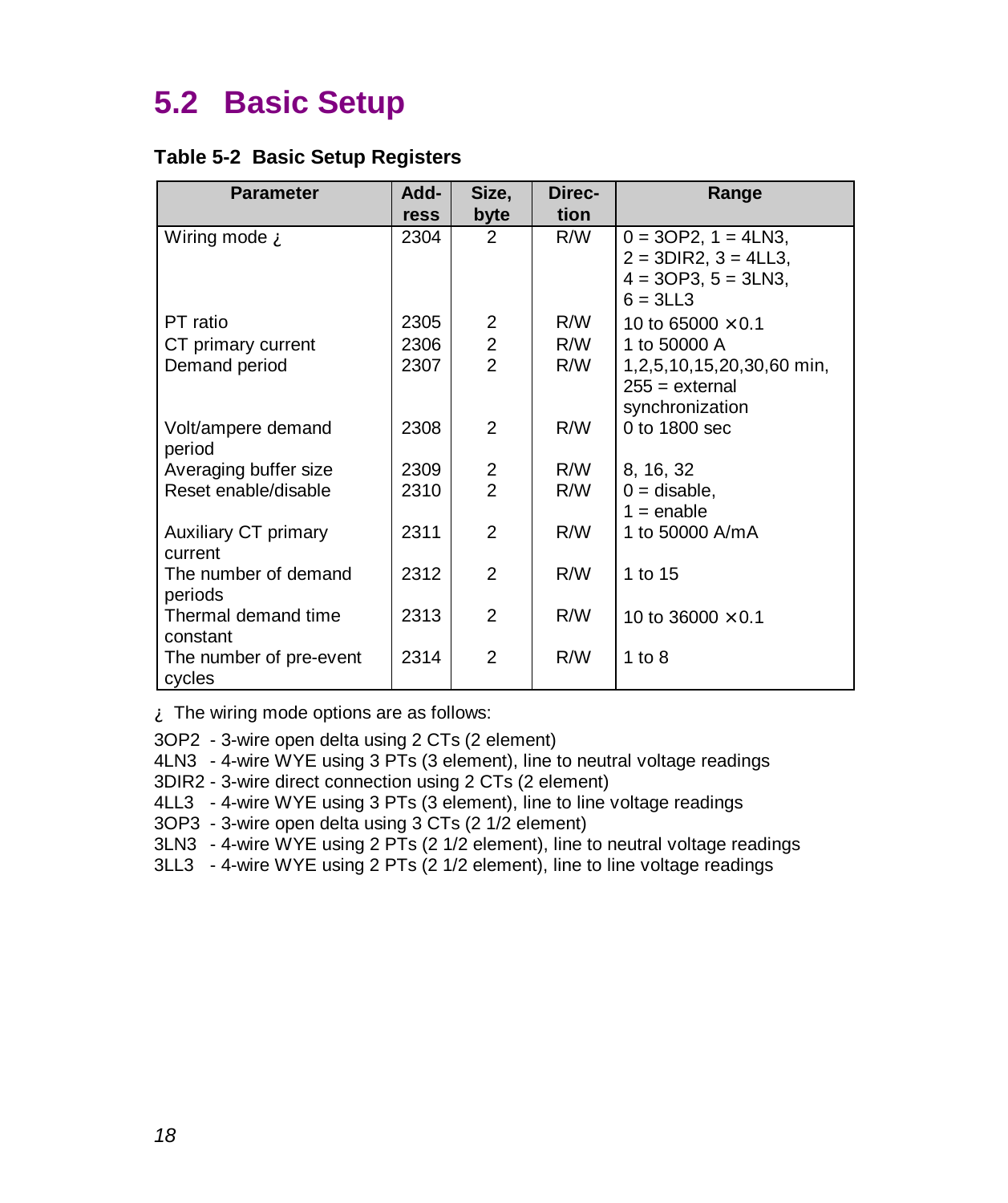# <span id="page-19-0"></span>**5.3 Reset/Clear**

### **Table 5-3 Reset/Clear Registers**

| <b>Register function</b>                   | Add- | Size,          | Direc- | <b>Reset</b>    |
|--------------------------------------------|------|----------------|--------|-----------------|
|                                            | ress | byte           | tion   | value           |
| Clear total energy registers               | 3404 | $\mathcal{P}$  | W      | $\Omega$        |
| Clear total extreme demand registers       | 3405 | 2              | W      | $\Omega$        |
| Clear TOU energy registers                 | 3406 | $\overline{2}$ | W      | 0               |
| Clear TOU demand registers                 | 3407 | $\overline{2}$ | W      | 0               |
| Clear pulse counters                       | 3408 | $\overline{2}$ | W      | $\Omega$        |
| Clear Min/Max log                          | 3409 | $\overline{2}$ | W      | 0               |
| Clear event log                            | 3410 | $\overline{2}$ | W      | 0               |
| Clear data log                             | 3411 | $\mathfrak{p}$ | W      | $0 - 15 = \log$ |
|                                            |      |                |        | number          |
|                                            |      |                |        | $16 = all$      |
| Clear high-speed (32/16) waveform log      | 3412 | 2              | W      | 0               |
| Clear high-resolution (128/4) waveform log | 3413 | $\overline{2}$ | W      | $\Omega$        |
| Reserved (no actions will be made)         | 3414 | $\overline{2}$ | W      | $\Omega$        |
| Restore event log queue                    | 3415 | $\overline{c}$ | W      | $\Omega$        |
| Restore data log queue                     | 3416 | $\mathfrak{p}$ | W      | $0-15 = log$    |
|                                            |      |                |        | number          |
|                                            |      |                |        | $16 = all$      |
| Restore high-speed waveform log queue      | 3417 | $\mathcal{P}$  | W      | 0               |
| Restore high-resolution waveform log queue | 3418 | $\mathcal{P}$  | W      | 0               |

# **5.4 Instrument Status**

|  | Table 5-4 Instrument Status Registers |  |  |
|--|---------------------------------------|--|--|
|--|---------------------------------------|--|--|

| <b>Parameter</b>            | <b>Address</b> | Size,<br>byte  | Direc-<br>tion | <b>Unit</b> | Range                  |
|-----------------------------|----------------|----------------|----------------|-------------|------------------------|
|                             |                |                |                |             |                        |
| Instrument reset            | 2560           | 2              | R/W            |             | 0 (when read)          |
| register $\mathbf{\hat{A}}$ |                |                |                |             | 65535 (when written) = |
|                             |                |                |                |             | reset instrument       |
| Keypad status               | 2561           | 2              | R              |             | see Table 5-5          |
| Relay status                | 2562           | $\overline{2}$ | R              |             | see Table 5-6          |
| Not used                    | 2563           | $\overline{2}$ | R              |             | permanently set to 0   |
| Status inputs               | 2564           | $\overline{2}$ | R              |             | see Table 5-11         |
| Firmware version            | 2565           | $\mathfrak{p}$ | R              |             | 0-65535                |
| number                      |                |                |                |             |                        |
| Instrument options 1        | 2566           | 2              | R              |             | see Table 5-7          |
| Instrument options 2        | 2567           | $\overline{2}$ | R              |             | see Table 5-7          |

À Writing a value of 65535 into register 2560 will cause the instrument to perform a warm restart.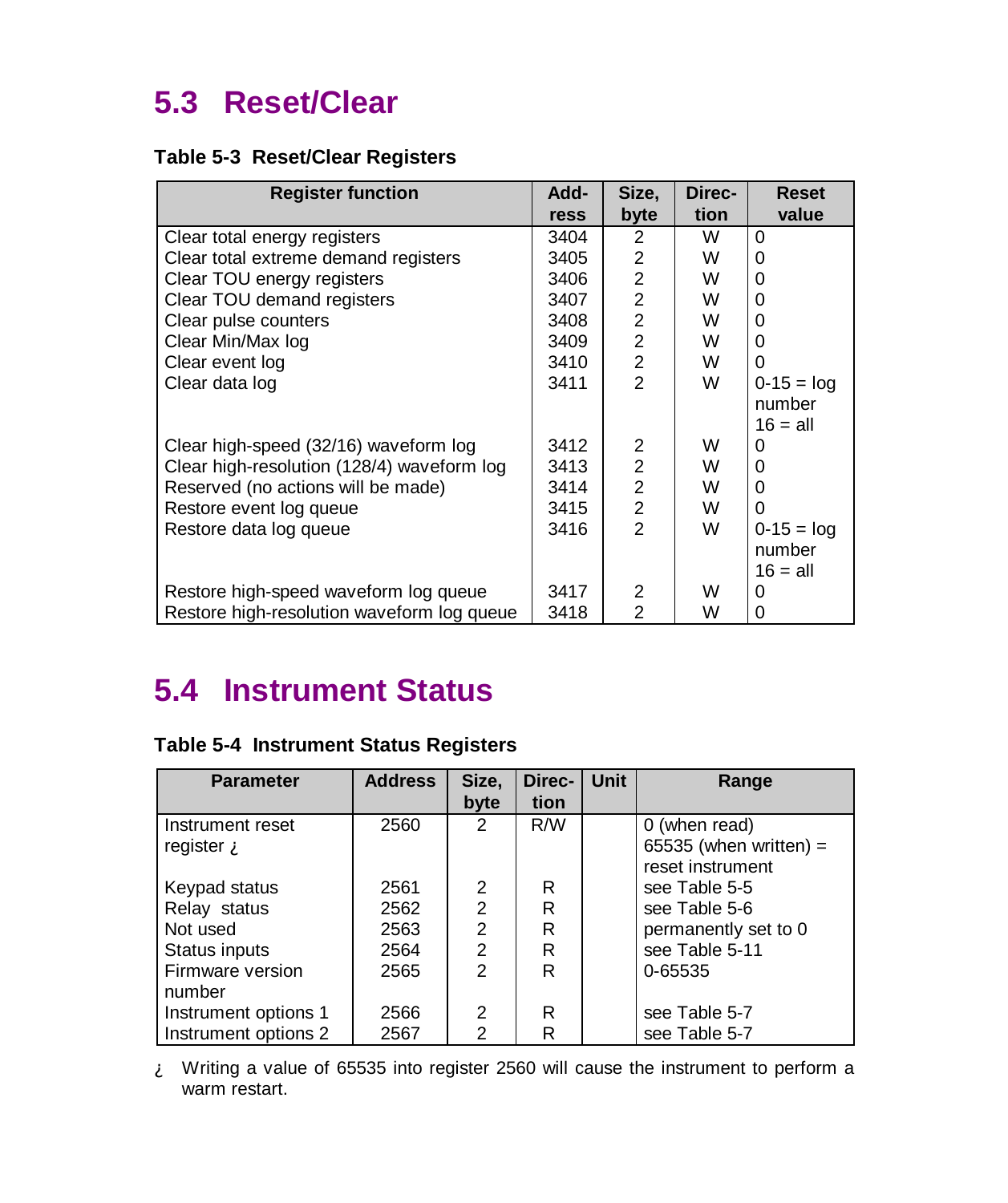### **Table 5-5 Keypad Status**

| <b>Bit number</b> | <b>Description</b>              |
|-------------------|---------------------------------|
|                   | Up key status                   |
|                   | Enter key status                |
| ່າ                | Select key status               |
| 3                 | Down key status                 |
| $4 - 15$          | Not used (permanently set to 0) |

Bit meaning:  $0 = \text{key released}$ ,  $1 = \text{key pressed}$ 

### **Table 5-6 Relay Status**

| <b>Bit number</b> | <b>Description</b>              |
|-------------------|---------------------------------|
| $0 - 3$           | Not used (permanently set to 1) |
| $\overline{4}$    | Relay #4 status                 |
| 5                 | Relay #3 status                 |
| 6                 | Relay #2 status                 |
|                   | Relay #1 status                 |
| $8 - 15$          | Not used (permanently set to 0) |

Bit meaning:  $0 =$  relay operated,  $1 =$  relay released

### **Table 5-7 Instrument Options**

| <b>Options register</b> | <b>Bit</b> | <b>Description</b>                    |
|-------------------------|------------|---------------------------------------|
| Options1                | 0          | 120V options                          |
|                         | 1-5        | Reserved                              |
|                         | 6          | Analog output 0/4-20 mA               |
|                         | $7 - 8$    | Reserved                              |
|                         | 9          | Relays option                         |
|                         | 10         | Digital inputs option                 |
|                         | 11         | Auxiliary current option              |
|                         | $12 - 15$  | Reserved                              |
| Options 2               | $0 - 2$    | The number of relays - 1              |
|                         | $3-6$      | The number of digital inputs - 1      |
|                         | $7-8$      | The number of analog outputs - 1      |
|                         | $9 - 13$   | Reserved                              |
|                         | $14 - 15$  | Memory module size $(00 = 128$ Kbyte, |
|                         |            | $01 = 256$ Kbyte, $10 = 512$ Kbyte)   |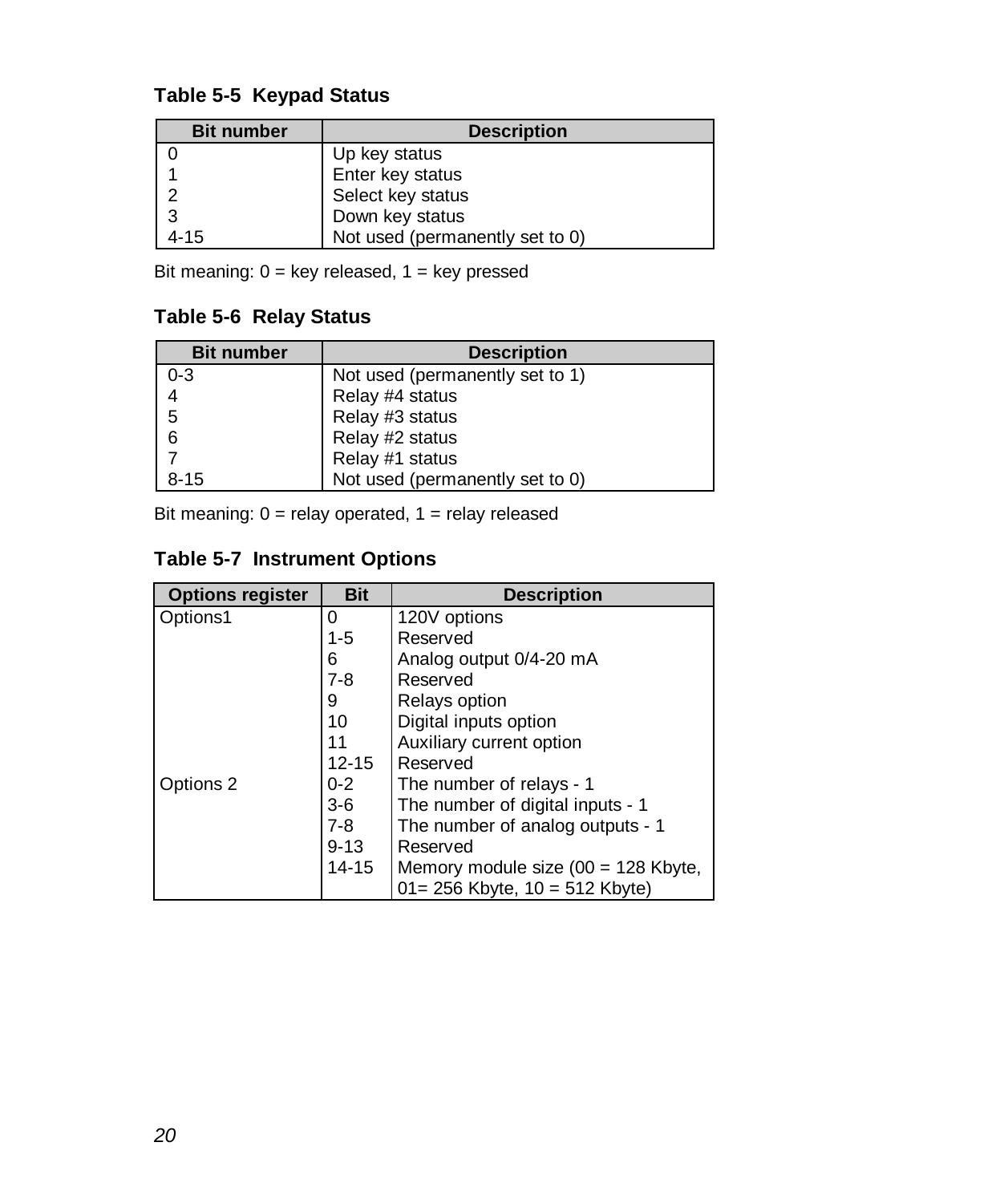# <span id="page-21-0"></span>**5.5 Extended Status**

### **Table 5-8 Extended Status Registers**

| <b>Register description</b>    | <b>Address</b> | Size,          | <b>Direction</b> | Value range    |
|--------------------------------|----------------|----------------|------------------|----------------|
|                                |                | byte           |                  |                |
| Relay status                   | 3452           | $\overline{2}$ | R.               | see Table 5-9  |
| User event flags status        | 3453           | $\overline{2}$ | R                | see Table 5-10 |
| Status inputs                  | 3454           | $\overline{c}$ | R                | see Table 5-11 |
| Setpoints status               | 3455           | $\overline{2}$ | R                | see Table 5-12 |
| Log status                     | 3456           | $\overline{c}$ | R                | see Table 5-13 |
| Data log status                | 3457           | $\overline{2}$ | R                | see Table 5-14 |
| Setpoint #1 conditions status  | 3458           | $\overline{2}$ | R                | see Table 5-15 |
| Setpoint #2 conditions status  | 3459           | $\overline{2}$ | R                | see Table 5-15 |
| Setpoint #3 conditions status  | 3460           | $\overline{2}$ | R                | see Table 5-15 |
| Setpoint #4 conditions status  | 3461           | $\overline{2}$ | R                | see Table 5-15 |
| Setpoint #5 conditions status  | 3462           | $\overline{c}$ | R                | see Table 5-15 |
| Setpoint #6 conditions status  | 3463           | $\overline{2}$ | R                | see Table 5-15 |
| Setpoint #7 conditions status  | 3464           | $\overline{2}$ | R                | see Table 5-15 |
| Setpoint #8 conditions status  | 3465           | $\overline{2}$ | R                | see Table 5-15 |
| Setpoint #9 conditions status  | 3466           | $\overline{2}$ | R                | see Table 5-15 |
| Setpoint #10 conditions status | 3467           | $\overline{2}$ | R                | see Table 5-15 |
| Setpoint #11 conditions status | 3468           | $\overline{c}$ | R                | see Table 5-15 |
| Setpoint #12 conditions status | 3469           | $\overline{2}$ | R                | see Table 5-15 |
| Setpoint #13 conditions status | 3470           | $\overline{2}$ | R                | see Table 5-15 |
| Setpoint #14 conditions status | 3471           | $\overline{2}$ | R                | see Table 5-15 |
| Setpoint #15 conditions status | 3472           | $\overline{2}$ | R                | see Table 5-15 |
| Setpoint #16 conditions status | 3473           | $\overline{c}$ | R.               | see Table 5-15 |
| Setpoint alarm status          | 3474           | $\overline{c}$ | R/W              | see Table 5-16 |
| Self-check alarm status        | 3475           | $\overline{2}$ | R/W              | see Table 5-17 |

### **Table 5-9 Relay Status**

| Bit  | <b>Description</b>              |
|------|---------------------------------|
|      | Relay #1 status                 |
|      | Relay #2 status                 |
|      | Relay #3 status                 |
| 3    | Relay #4 status                 |
| 4-15 | Not used (permanently set to 0) |

Bit meaning:  $0 =$  relay released,  $1 =$  relay operated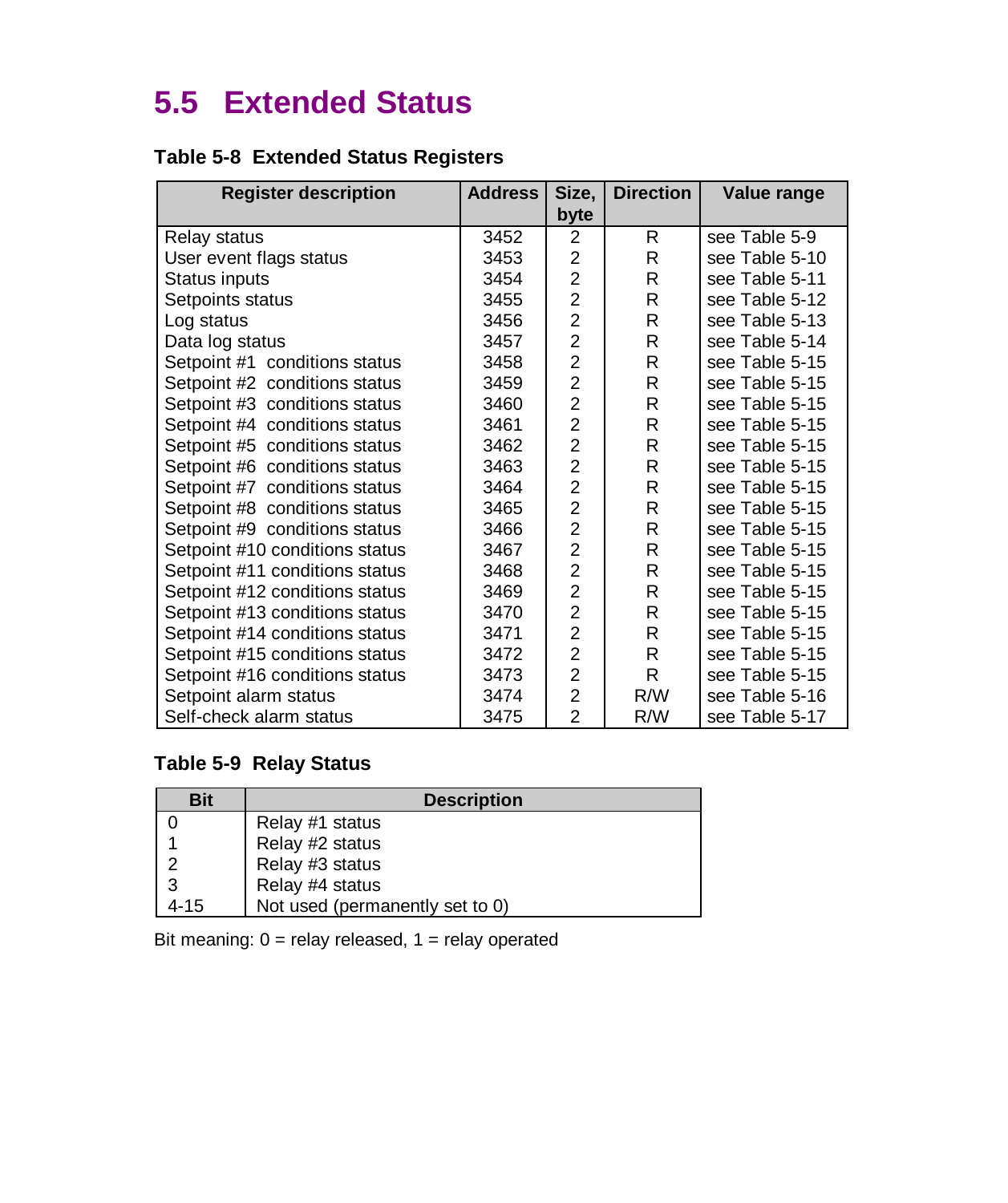### **Table 5-10 User Event Flags Status**

| <b>Bit</b> | <b>Description</b>              |
|------------|---------------------------------|
|            | Event flag #1 status            |
|            | Event flag #2 status            |
| 2          | Event flag #3 status            |
| 3          | Event flag #4 status            |
| 4          | Event flag #5 status            |
| 5          | Event flag #6 status            |
| 6          | Event flag #7 status            |
|            | Event flag #8 status            |
| 8-15       | Not used (permanently set to 0) |

Bit meaning:  $0 = flag$  is OFF,  $1 = flag$  is ON

### **Table 5-11 Status Inputs**

| <b>Bit</b> | <b>Description</b>              |
|------------|---------------------------------|
|            | Status input #1                 |
|            | Status input #2                 |
| 2          | Status input #3                 |
| 3          | Status input #4                 |
| 4          | Status input #5                 |
| 5          | Status input #6                 |
| 6          | Status input #7                 |
|            | Status input #8                 |
| 8-15       | Not used (permanently set to 0) |

Bit meaning:  $0 =$  contact open,  $1 =$  contact closed

### **Table 5-12 Setpoints Status**

| <b>Bit</b> | <b>Description</b>   |
|------------|----------------------|
| 0          | Setpoint # 1 status  |
|            | Setpoint # 2 status  |
| 2          | Setpoint # 3 status  |
| 3          | Setpoint #4 status   |
| 4          | Setpoint # 5 status  |
| 5          | Setpoint # 6 status  |
| 6          | Setpoint # 7 status  |
|            | Setpoint # 8 status  |
| 8          | Setpoint # 9 status  |
| 9          | Setpoint # 10 status |
| 10         | Setpoint # 11 status |
| 11         | Setpoint # 12 status |
| 12         | Setpoint # 13 status |
| 13         | Setpoint # 14 status |
| 14         | Setpoint # 15 status |
| 15         | Setpoint # 16 status |

Bit meaning:  $0 =$  setpoint is released,  $1 =$  setpoint is operated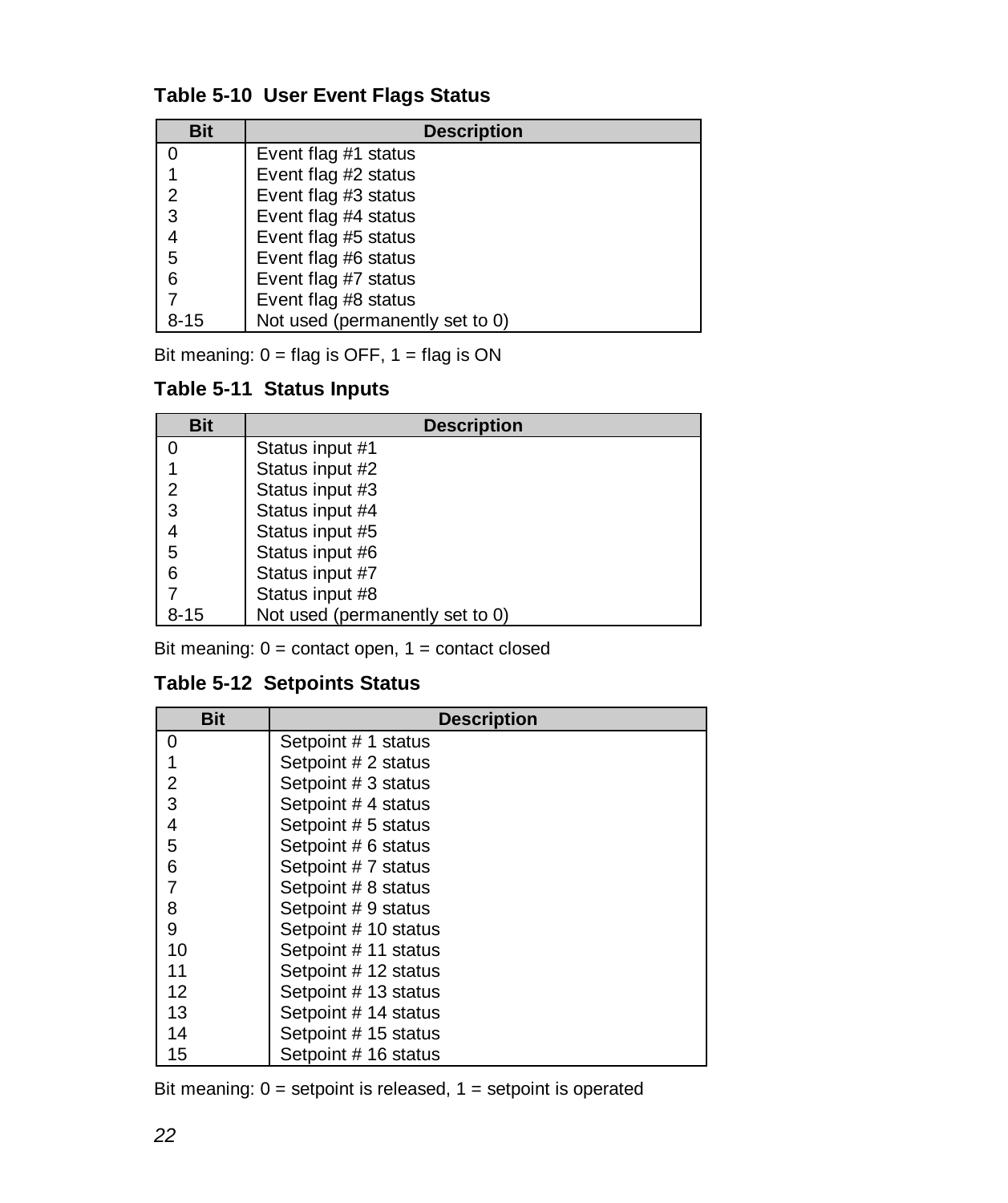### **Table 5-13 Log Status**

| <b>Bit</b> | <b>Description</b>                       |
|------------|------------------------------------------|
|            | Reserved                                 |
|            | New Min/Max Log                          |
| 2          | New event log                            |
| -3         | New data log (any)                       |
|            | New high-speed (32/16) waveform log      |
| 5          | New high-resolution (128/4) waveform log |
| $6 - 15$   | Not used (permanently set to 0)          |

Bit meaning:  $0 =$  no new logs,  $1 =$  new log recorded (the new log flag is reset when the user reads the first log record after the flag has been set)

| <b>Bit</b>     | <b>Description</b> |
|----------------|--------------------|
| 0              | New data log #1    |
|                | New data log #2    |
| $\overline{2}$ | New data log #3    |
| 3              | New data log #4    |
| 4              | New data log #5    |
| 5              | New data log #6    |
| 6              | New data log #7    |
| 7              | New data log #8    |
| 8              | New data log #9    |
| 9              | New data log #10   |
| 10             | New data log #11   |
| 11             | New data log #12   |
| 12             | New data log #13   |
| 13             | New data log #14   |
| 14             | New data log #15   |
| 15             | New data log #16   |

### **Table 5-14 Data Log Status**

Bit meaning:  $0 =$  no new logs,  $1 =$  new log recorded (the new log flag is reset when the user reads the first log record after the flag has been set)

### **Table 5-15 Setpoint Conditions Status**

| Bit | <b>Description</b>              |
|-----|---------------------------------|
|     | Setpoint condition #1 status    |
|     | Setpoint condition #2 status    |
|     | Setpoint condition #3 status    |
| 3   | Setpoint condition #4 status    |
|     | Not used (permanently set to 0) |

Bit meaning:

- a) when a setpoint is operated:  $0 =$  condition is false,  $1 =$  condition is true
- b) when a setpoint is released:  $0 =$  condition is true,  $1 =$  condition is false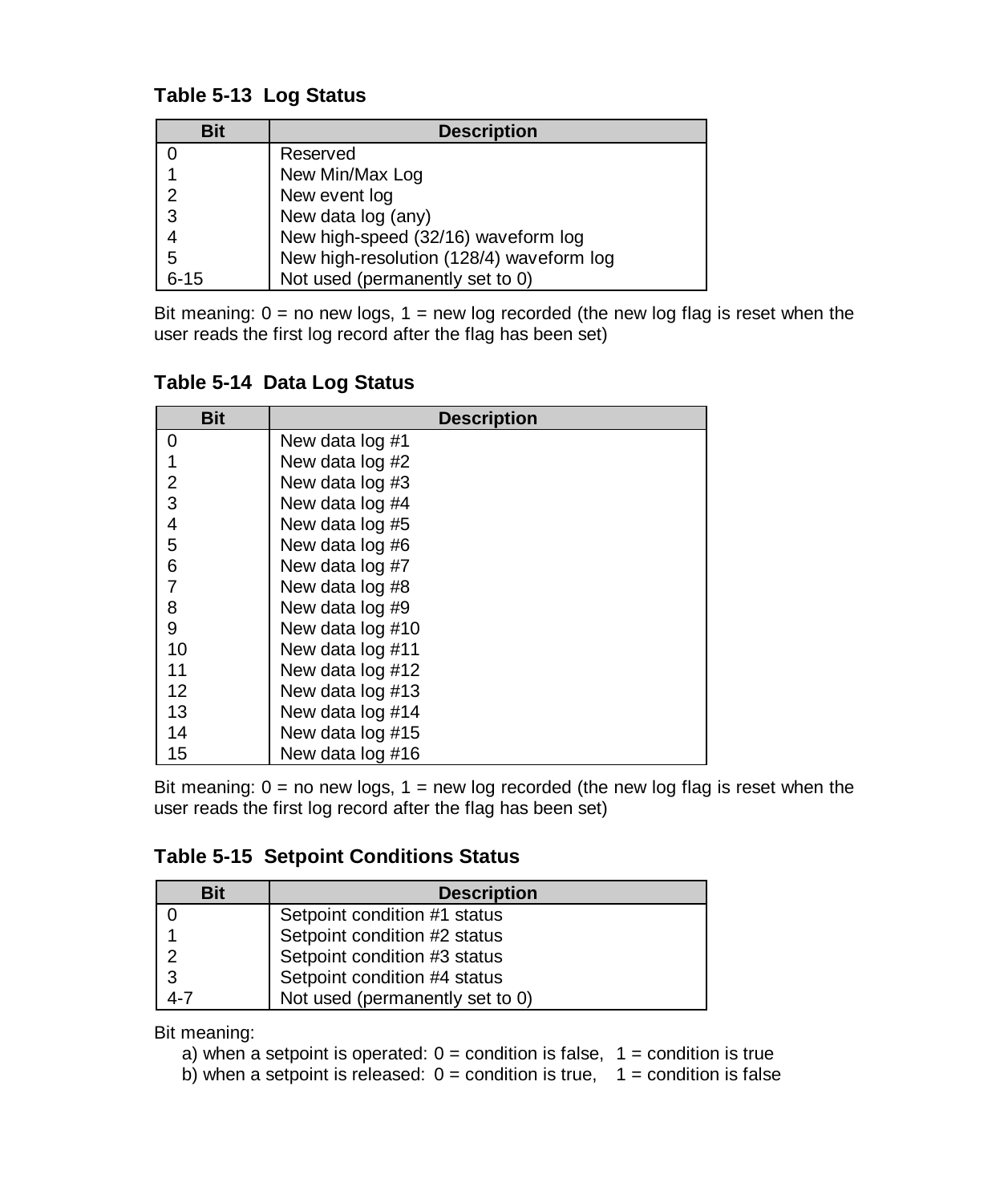| <b>Bit</b> | <b>Description</b> |
|------------|--------------------|
| 0          | Alarm #1           |
| 1          | Alarm #2           |
| 2          | Alarm #3           |
| 3          | Alarm #4           |
| 4          | Alarm #5           |
| 5          | Alarm #6           |
| 6          | Alarm #7           |
| 7          | Alarm #8           |
| 8          | Alarm #9           |
| 9          | Alarm #10          |
| 10         | Alarm #11          |
| 11         | Alarm #12          |
| 12         | Alarm #13          |
| 13         | Alarm #14          |
| 14         | Alarm #15          |
| 15         | Alarm #16          |

#### **Table 5-16 Setpoint Alarm Status**

Bit meaning: 1 = setpoint has been operated

#### **Table 5-17 Self-check Alarm Status**

| <b>Bit</b>               | <b>Description</b>                       |
|--------------------------|------------------------------------------|
| 0                        | Reserved                                 |
|                          | <b>ROM</b> error                         |
| $\overline{2}$           | <b>RAM</b> error                         |
| $\overline{3}$           | Watchdog timer reset                     |
| $\overline{\mathcal{L}}$ | Sampling failure                         |
| 5                        | Out of control trap                      |
| $6\phantom{1}6$          | Reserved                                 |
|                          | Timing failure                           |
| 8                        | Loss of power (power up) or warm restart |
| 9                        | Reserved                                 |
| 10                       | Configuration corrupted                  |
| 11-15                    | Reserved                                 |

The setpoint alarm register stores the status of the operated setpoints by setting the appropriate bits to 1. The alarm status bits can be reset all together by writing zero to the setpoint alarm register. It is possible to reset each alarm status bit separately by writing back the contents of the alarm register with a corresponding alarm bit set to 0.

The self-check alarm register indicates possible problems with the instrument hardware or setup configuration. The hardware problems are indicated by the appropriate bits which are set whenever the instrument fails self-test diagnostics and in the event of loss of power. The setup configuration problems are indicated by the dedicated bit which is set when either configuration register is corrupted. In this event, the instrument will use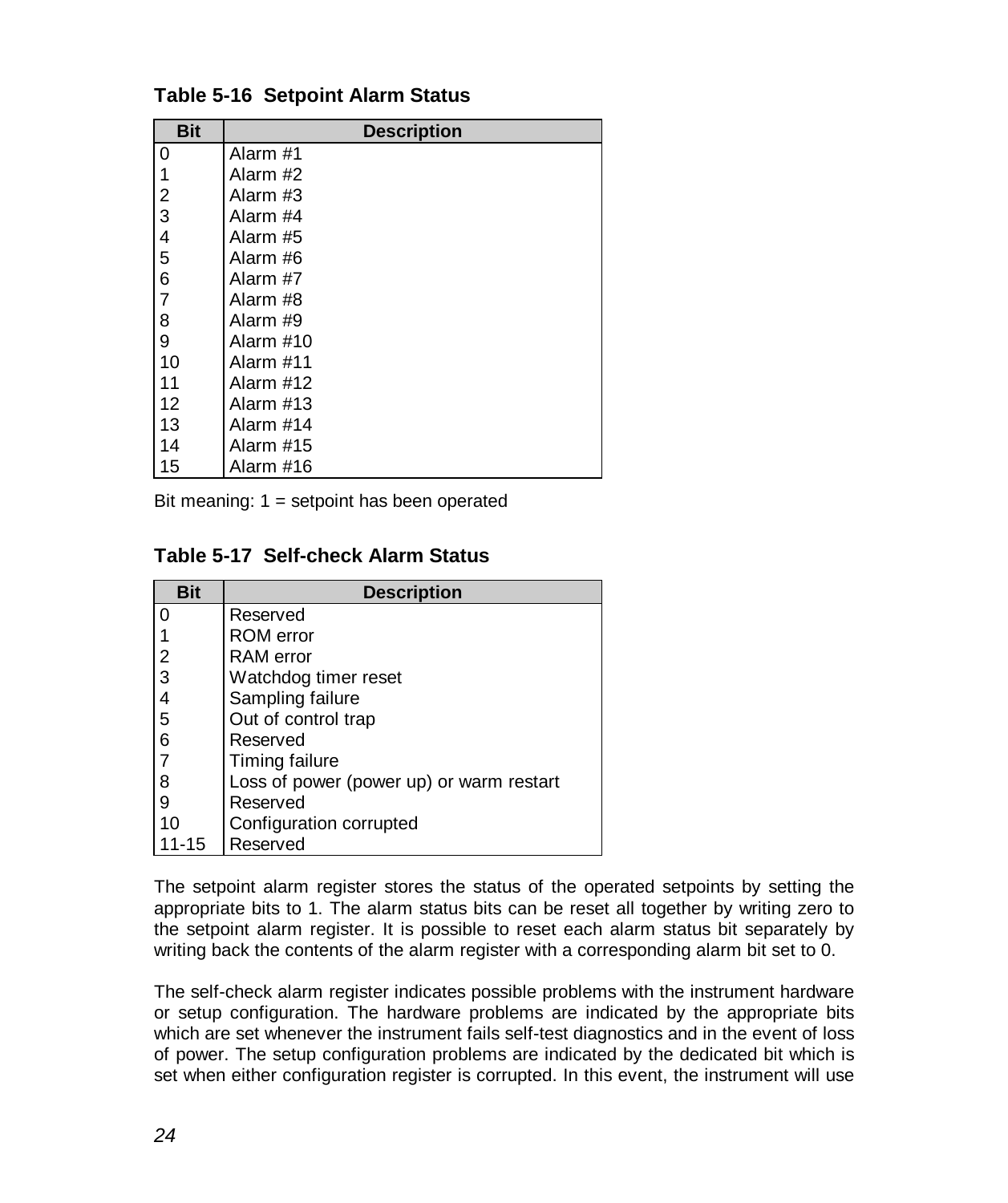<span id="page-25-0"></span>the default configuration. Hardware fault bits can be reset by writing zero to the selfcheck alarm register. The configuration corrupt status bit is also reset automatically when you change setup either via the front panel or through communications.

# **5.6 Extended Memory Status**

| <b>Register contents</b>                    | <b>Address</b> | Size,                   | <b>Direction</b> |
|---------------------------------------------|----------------|-------------------------|------------------|
|                                             |                | byte                    |                  |
| Total memory size, Byte                     | 3506           | 4                       | R                |
|                                             | 3507           |                         |                  |
| Free memory size, Byte                      | 3508           | 4                       | R                |
|                                             | 3509           |                         |                  |
| The total number of event log records       | 3510           | $\overline{\mathbf{c}}$ | R                |
| The total number of data log #1 records     | 3511           | $\overline{2}$          | R                |
| The total number of data log #2 records     | 3512           | $\overline{c}$          | R                |
| The total number of data log #3 records     | 3513           | $\overline{2}$          | R                |
| The total number of data log #4 records     | 3514           | $\overline{2}$          | R                |
| The total number of data log #5 records     | 3515           | $\overline{2}$          | R                |
| The total number of data log #6 records     | 3516           | $\overline{c}$          | R                |
| The total number of data log #7 records     | 3517           | $\overline{c}$          | R                |
| The total number of data log #8 records     | 3518           | $\overline{2}$          | R                |
| The total number of data log #9 records     | 3519           |                         | R                |
| The total number of data log #10 records    | 3520           |                         | R                |
| The total number of data log #11 records    | 3521           |                         | $\mathsf R$      |
| The total number of data log #12 records    | 3522           | 22222222                | R                |
| The total number of data log #13 records    | 3523           |                         | R                |
| The total number of data log #14 records    | 3524           |                         | R                |
| The total number of data log #15 records    | 3525           |                         | R                |
| The total number of data log #16 records    | 3526           |                         | R                |
| The total number of high-speed (32/16)      | 3527           |                         | R                |
| waveform log records                        |                |                         |                  |
| The total number of high-resolution (128/4) | 3528           | $\overline{c}$          | R                |
| waveform log records                        |                |                         |                  |
| The number of new event log records         | 3529           | 2                       | R                |
| The number of new data log #1 records       | 3530           | $\overline{c}$          | R                |
| The number of new data log #2 records       | 3531           | $\overline{a}$          | R                |
| The number of new data log #3 records       | 3532           | $\overline{a}$          | $\mathsf R$      |
| The number of new data log #4 records       | 3533           | $\overline{c}$          | $\mathsf R$      |
| The number of new data log #5 records       | 3534           | $\overline{2}$          | R                |
| The number of new data log #6 records       | 3535           | $\overline{c}$          | R                |
| The number of new data log #7 records       | 3536           | $\overline{2}$          | R                |
| The number of new data log #8 records       | 3537           | $\boldsymbol{2}$        | R                |
| The number of new data log #9 records       | 3538           | $\overline{c}$          | R                |
| The number of new data log #10 records      | 3539           | $\overline{2}$          | R                |

#### **Table 5-18 Extended Memory Status Registers**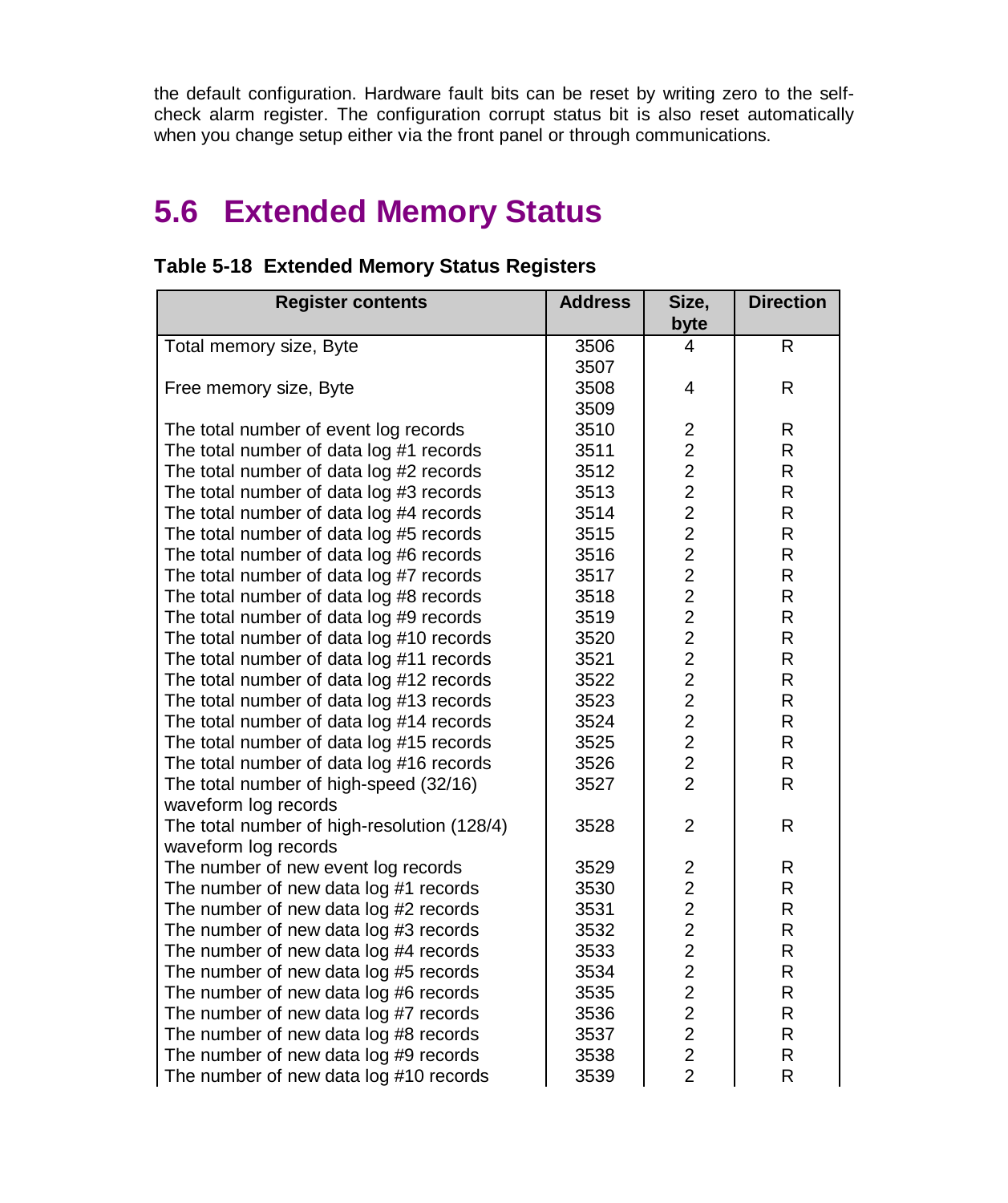<span id="page-26-0"></span>

| <b>Register contents</b>                  | <b>Address</b> | Size,          | <b>Direction</b> |
|-------------------------------------------|----------------|----------------|------------------|
|                                           |                | byte           |                  |
| The number of new data log #11 records    | 3540           | 2              | R                |
| The number of new data log #12 records    | 3541           | 2              | R                |
| The number of new data log #13 records    | 3542           | $\overline{2}$ | R                |
| The number of new data log #14 records    | 3543           | $\overline{2}$ | R                |
| The number of new data log #15 records    | 3544           | $\overline{2}$ | R                |
| The number of new data log #16 records    | 3545           | $\overline{2}$ | R                |
| The number of new high-speed (32/16)      | 3546           | $\mathfrak{p}$ | R                |
| waveform log records                      |                |                |                  |
| The number of new high-resolution (128/4) | 3547           | 2              | R                |
| waveform log records                      |                |                |                  |

The total number of records includes all the records contained in the memory partition. The number of new records includes the number of records that are logged after the last read request has been issued for the memory partition.

# **5.7 Extended Data Registers**

The following table lists all registers containing the data measured by the instrument. Notice that these registers are arranged into groups which are not located at adjacent addresses. You can re-map these registers into adjacent addresses to access multiple data from different data groups by using a single request. Refer to Section 2.9 for information on the user assignable registers.

Along with the register address, the table shows for each data item its data identifier (ID). This is a one word containing a data group ID in the high byte and the parameter offset in a group in the low byte. Data IDs are used to specify input or output parameters whenever a data parameter specification is needed, for example, when setting analog output or data log parameters.

| <b>Parameter</b>        | Add- | Size,          | <b>Data</b> | Direc- | Unit | Range/ Scale A |      | Con-        |
|-------------------------|------|----------------|-------------|--------|------|----------------|------|-------------|
|                         | ress | byte           | ID          | tion   |      | Low            | High | vers.       |
| None (A, P)             |      |                |             |        |      |                |      |             |
| <b>None</b>             | 6656 | 2              | 0           | R      |      | 0              |      | <b>NONE</b> |
| <b>User flags</b>       |      |                |             |        |      |                |      |             |
| <b>User event flags</b> | 6776 | $\overline{2}$ | 768         | R      |      | 0              | 255  | <b>NONE</b> |
| (see Table 5-9)         |      |                |             |        |      |                |      |             |
| <b>Status inputs</b>    |      |                |             |        |      |                |      |             |
| <b>Status inputs</b>    | 6896 | 2              | 1536        | R      |      | 0              | 255  | <b>NONE</b> |
| (see Table 5-10)        |      |                |             |        |      |                |      |             |

### **Table 5-19 Extended Data Registers**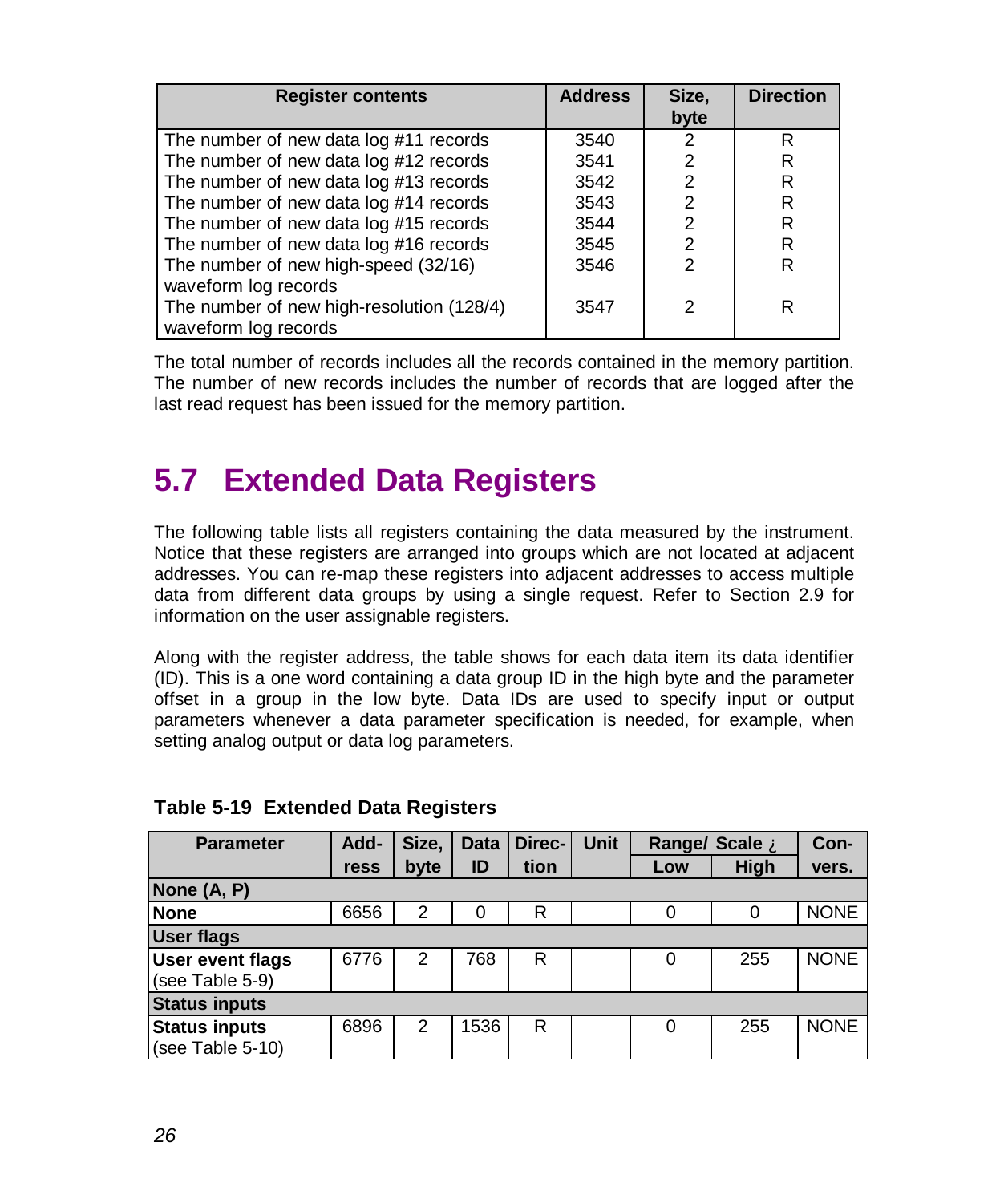| <b>Parameter</b>                     | Add-         | Size,                                     | <b>Data</b>  | Direc- | Unit   |         | Range/ Scale A | Con-                                 |
|--------------------------------------|--------------|-------------------------------------------|--------------|--------|--------|---------|----------------|--------------------------------------|
|                                      | ress         | byte                                      | ID           | tion   |        | Low     | High           | vers.                                |
| <b>Relays</b>                        |              |                                           |              |        |        |         |                |                                      |
| <b>Relay status</b>                  | 6976         | $\overline{2}$                            | 2048         | R      |        | 0       | 15             | <b>NONE</b>                          |
| (see Table 5-8)                      |              |                                           |              |        |        |         |                |                                      |
| <b>Pulse counters</b>                |              |                                           |              |        |        |         |                |                                      |
| Pulse counter #1                     | 7056         | 4                                         | 2560         | R/W    |        | 0       | $109 - 1$      | <b>NONE</b>                          |
|                                      | 7057         |                                           |              |        |        |         |                |                                      |
| Pulse counter #2                     | 7058         | 4                                         | 2561         | R/W    |        | 0       | $109 - 1$      | <b>NONE</b>                          |
|                                      | 7059         |                                           |              |        |        |         |                |                                      |
| Pulse counter #3                     | 7060         | 4                                         | 2562         | R/W    |        | 0       | $109 - 1$      | <b>NONE</b>                          |
| Pulse counter #4                     | 7061<br>7062 | 4                                         | 2563         | R/W    |        | 0       | $109 - 1$      | <b>NONE</b>                          |
|                                      | 7063         |                                           |              |        |        |         |                |                                      |
| Pulse counter #5                     | 7064         | 4                                         | 2564         | R/W    |        | 0       | $109 - 1$      | <b>NONE</b>                          |
|                                      | 7065         |                                           |              |        |        |         |                |                                      |
| Pulse counter #6                     | 7066         | 4                                         | 2565         | R/W    |        | 0       | $109 - 1$      | <b>NONE</b>                          |
|                                      | 7067         |                                           |              |        |        |         |                |                                      |
| Pulse counter #7                     | 7068         | 4                                         | 2566         | R/W    |        | 0       | $109 - 1$      | <b>NONE</b>                          |
|                                      | 7069         |                                           |              |        |        |         |                |                                      |
| Pulse counter #8                     | 7070         | 4                                         | 2567         | R/W    |        | 0       | $109 - 1$      | <b>NONE</b>                          |
|                                      | 7071         |                                           |              |        |        |         |                |                                      |
| Real-time values per phase (A)       |              |                                           |              |        |        |         |                |                                      |
| Voltage L1/L12                       | 7136         | $\boldsymbol{2}$                          | 3072         | R      | V      | 0       | Vmax           | LIN <sub>3</sub>                     |
| Voltage L2/L23                       | 7137         | $\overline{c}$                            | 3073         | R      | ٧      | 0       | Vmax           | LIN <sub>3</sub>                     |
| Voltage L3/L31                       | 7138         | $\boldsymbol{2}$                          | 3074         | R      | V      | 0       | Vmax           | LIN <sub>3</sub>                     |
| Current L1                           | 7139         | $\overline{c}$                            | 3075         | R      | A      | 0       | Imax           | LIN <sub>3</sub>                     |
| Current L <sub>2</sub><br>Current L3 | 7140<br>7141 | $\overline{\mathbf{c}}$<br>$\overline{c}$ | 3076<br>3077 | R<br>R | A<br>A | 0<br>0  | Imax<br>Imax   | LIN <sub>3</sub><br>LIN <sub>3</sub> |
| kW L1                                | 7142         | $\overline{\mathbf{c}}$                   | 3078         | R      | kW     | -Pmax   | Pmax           | LIN <sub>3</sub>                     |
| kW L2                                | 7143         | $\overline{c}$                            | 3079         | R      | kW     | -Pmax   | Pmax           | LIN <sub>3</sub>                     |
| kW L3                                | 7144         | $\overline{c}$                            | 3080         | R      | kW     | -Pmax   | Pmax           | LIN <sub>3</sub>                     |
| kvar L1                              | 7145         | $\overline{c}$                            | 3081         | R      | kvar   | -Pmax   | Pmax           | LIN <sub>3</sub>                     |
| kvar L <sub>2</sub>                  | 7146         | $\overline{c}$                            | 3082         | R      | kvar   | -Pmax   | Pmax           | LIN <sub>3</sub>                     |
| kvar <sub>L3</sub>                   | 7147         | $\boldsymbol{2}$                          | 3083         | R      | kvar   | -Pmax   | Pmax           | LIN <sub>3</sub>                     |
| kVA L1                               | 7148         | $\overline{c}$                            | 3084         | R      | kVA    | 0       | Pmax           | LIN <sub>3</sub>                     |
| kVA L2                               | 7149         | $\overline{\mathbf{c}}$                   | 3085         | R      | kVA    | 0       | Pmax           | LIN <sub>3</sub>                     |
| kVA L3                               | 7150         | $\overline{c}$                            | 3086         | R      | kVA    | 0       | Pmax           | LIN <sub>3</sub>                     |
| Power factor L1                      | 7151         | $\overline{c}$                            | 3087         | R      |        | $-1.00$ | 1.00           | LIN <sub>3</sub>                     |
| Power factor L2                      | 7152         | $\overline{c}$                            | 3088         | R      |        | $-1.00$ | 1.00           | LIN <sub>3</sub>                     |
| Power factor L3                      | 7153         | $\overline{c}$                            | 3089         | R      |        | $-1.00$ | 1.00           | LIN <sub>3</sub>                     |
| Voltage THD L1/L12                   | 7154         | $\overline{c}$                            | 3090         | R      | %      | 0       | 100.0          | LIN <sub>3</sub>                     |
| Voltage THD L2/L23                   | 7155         | $\overline{c}$                            | 3091         | R      | ℅      | 0       | 100.0          | LIN <sub>3</sub>                     |
| Voltage THD L3                       | 7156         | 2                                         | 3092         | R      | $\%$   | 0       | 100.0          | LIN <sub>3</sub>                     |
| Current THD L1                       | 7157         | $\overline{c}$                            | 3093         | R      | %      | 0       | 100.0          | LIN <sub>3</sub>                     |
| Current THD L2                       | 7158         | 2<br>$\overline{2}$                       | 3094         | R<br>R | $\%$   | 0       | 100.0          | LIN <sub>3</sub>                     |
| Current THD L3                       | 7159         |                                           | 3095         |        | %      | 0       | 100.0          | LIN <sub>3</sub>                     |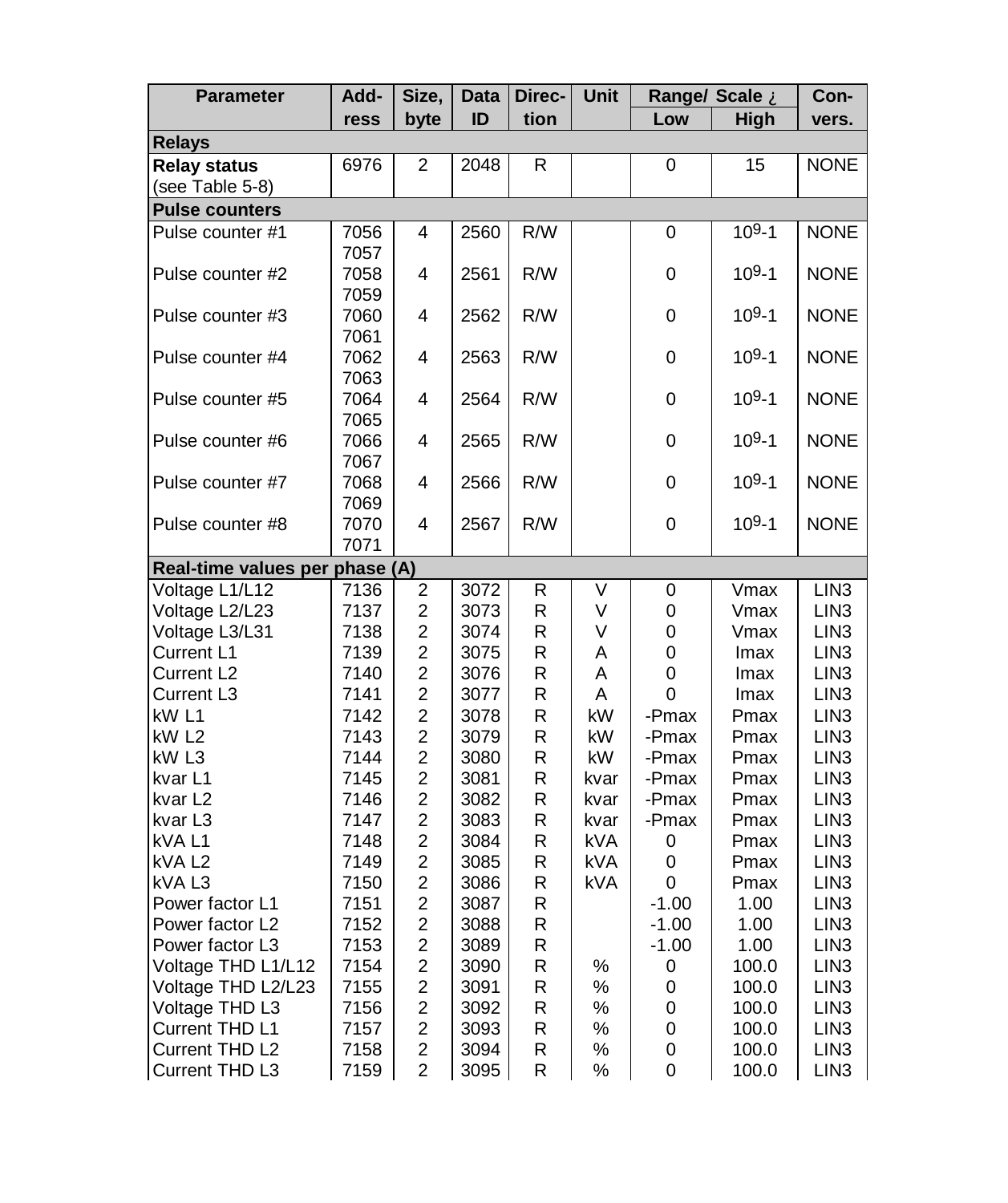| <b>Parameter</b>                  | Add- | Size,                   | <b>Data</b> | Direc-                  | Unit                   |         | Range/ Scale A | Con-             |
|-----------------------------------|------|-------------------------|-------------|-------------------------|------------------------|---------|----------------|------------------|
|                                   | ress | byte                    | ID          | tion                    |                        | Low     | <b>High</b>    | vers.            |
| K-Factor L1                       | 7160 | 2                       | 3096        | R                       |                        | 1.0     | 999.9          | LIN <sub>3</sub> |
| K-Factor L2                       | 7161 | $\overline{c}$          | 3097        | $\mathsf R$             |                        | 1.0     | 999.9          | LIN <sub>3</sub> |
| K-Factor L3                       | 7162 | $\overline{2}$          | 3098        | $\mathsf{R}$            |                        | 1.0     | 999.9          | LIN <sub>3</sub> |
| Real-time low values on any phase |      |                         |             |                         |                        |         |                |                  |
| Low voltage                       | 7176 | 2                       | 3328        | R                       | V                      | 0       | Vmax           | LIN3             |
| Low current                       | 7177 | $\overline{2}$          | 3329        | $\mathsf R$             | A                      | 0       | Imax           | LIN <sub>3</sub> |
| Low kW                            | 7178 | $\overline{2}$          | 3330        | $\mathsf R$             | kW                     | -Pmax   | Pmax           | LIN <sub>3</sub> |
| Low kvar                          | 7179 | $\overline{2}$          | 3331        | $\mathsf R$             | kvar                   | -Pmax   | Pmax           | LIN <sub>3</sub> |
| Low kVA                           | 7180 | $\overline{2}$          | 3332        | R                       | kVA                    | 0       | Pmax           | LIN <sub>3</sub> |
| Low PF Lag                        | 7181 | $\overline{c}$          | 3333        | R                       |                        | 0       | 1.00           | LIN <sub>3</sub> |
| Low PF Lead                       | 7182 | $\overline{2}$          | 3334        | R                       |                        | 0       | 1.00           | LIN <sub>3</sub> |
| Low voltage THD                   | 7183 | $\overline{c}$          | 3335        | R                       | $\%$                   | 0       | 100.0          | LIN <sub>3</sub> |
| Low current THD                   | 7184 | $\overline{c}$          | 3336        | $\mathsf R$             | ℅                      | 0       | 100.0          | LIN <sub>3</sub> |
| Low K-Factor                      | 7185 | $\overline{2}$          | 3337        | $\overline{\mathsf{R}}$ |                        | 1.0     | 999.9          | LIN <sub>3</sub> |
| Real-time high values on any      |      | phase                   |             |                         |                        |         |                |                  |
| High voltage                      | 7216 | 2                       | 3584        | $\mathsf R$             | V                      | 0       | Vmax           | LIN <sub>3</sub> |
| High current                      | 7217 | $\overline{c}$          | 3585        | $\mathsf R$             | Α                      | 0       | Imax           | LIN <sub>3</sub> |
| High kW                           | 7218 | $\overline{c}$          | 3586        | $\mathsf R$             | kW                     | -Pmax   | Pmax           | LIN <sub>3</sub> |
| High kvar                         | 7219 | $\overline{c}$          | 3587        | R                       | kvar                   | -Pmax   | Pmax           | LIN <sub>3</sub> |
| High kVA                          | 7220 | $\overline{c}$          | 3588        | $\mathsf R$             | kVA                    | 0       | Pmax           | LIN <sub>3</sub> |
| High PF Lag                       | 7221 | $\overline{2}$          | 3589        | $\mathsf{R}$            |                        | 0       | 1.00           | LIN <sub>3</sub> |
| High PF Lead                      | 7222 | $\overline{c}$          | 3590        | $\mathsf R$             |                        | 0       | 1.00           | LIN <sub>3</sub> |
| High voltage THD                  | 7223 | $\overline{2}$          | 3591        | R                       | $\%$                   | 0       | 100.0          | LIN <sub>3</sub> |
| High current THD                  | 7224 | $\overline{2}$          | 3592        | R                       | %                      | 0       | 100.0          | LIN <sub>3</sub> |
| High K-Factor                     | 7225 | $\overline{2}$          | 3593        | R                       |                        | 1.0     | 999.9          | LIN <sub>3</sub> |
| Real-time total values (A)        |      |                         |             |                         |                        |         |                |                  |
| Total kW                          | 7256 | $\overline{\mathbf{c}}$ | 3840        | R                       | $\overline{\text{KW}}$ | -Pmax   | Pmax           | LIN <sub>3</sub> |
| Total kvar                        | 7257 | $\overline{2}$          | 3841        | $\mathsf R$             | kvar                   | -Pmax   | Pmax           | LIN <sub>3</sub> |
| Total kVA                         | 7258 | $\overline{2}$          | 3842        | R                       | kVA                    | 0       | Pmax           | LIN <sub>3</sub> |
| <b>Total PF</b>                   | 7259 | $\overline{2}$          | 3843        | R                       |                        | $-1.00$ | 1.00           | LIN <sub>3</sub> |
| <b>Total PF Lag</b>               | 7260 | $\overline{c}$          | 3844        | $\mathsf R$             |                        | 0       | 1.00           | LIN <sub>3</sub> |
| <b>Total PF Lead</b>              | 7261 | $\overline{2}$          | 3845        | $\mathsf{R}$            |                        | 0       | 1.00           | LIN <sub>3</sub> |
| Real-time auxiliary values (A)    |      |                         |             |                         |                        |         |                |                  |
| Auxiliary current                 | 7296 | $\overline{c}$          | 4096        | R                       | mA/A                   | 0       | laux max       | LIN <sub>3</sub> |
| Neutral current                   | 7297 | $\overline{2}$          | 4097        | R                       | Α                      | 0       | Imax           | LIN <sub>3</sub> |
| Frequency Ä                       | 7298 | $\overline{c}$          | 4098        | R                       | Hz                     | 0       | 100.0          | LIN <sub>3</sub> |
| Voltage unbalance                 | 7299 | $\overline{c}$          | 4098        | R                       | ℅                      | 0       | 300            | LIN <sub>3</sub> |
| Current unbalance                 | 7300 | $\overline{2}$          | 4099        | $\overline{\mathsf{R}}$ | %                      | 0       | 300            | LIN <sub>3</sub> |
| Average values per phase (A)      |      |                         |             |                         |                        |         |                |                  |
| Voltage L1/L12                    | 7336 | 2                       | 4352        | $\mathsf R$             | ٧                      | 0       | Vmax           | LIN <sub>3</sub> |
| Voltage L2/L23                    | 7337 | $\overline{c}$          | 4353        | R                       | V                      | 0       | Vmax           | LIN <sub>3</sub> |
| Voltage L3/L31                    | 7338 | $\overline{\mathbf{c}}$ | 4354        | R                       | V                      | 0       | Vmax           | LIN <sub>3</sub> |
| Current L1                        | 7339 | $\overline{c}$          | 4355        | R                       | A                      | 0       | Imax           | LIN <sub>3</sub> |
| Current L <sub>2</sub>            | 7340 | $\overline{c}$          | 4356        | $\mathsf R$             | A                      | 0       | lmax           | LIN <sub>3</sub> |
| Current L3                        | 7341 | $\overline{2}$          | 4357        | R                       | A                      | 0       | Imax           | LIN <sub>3</sub> |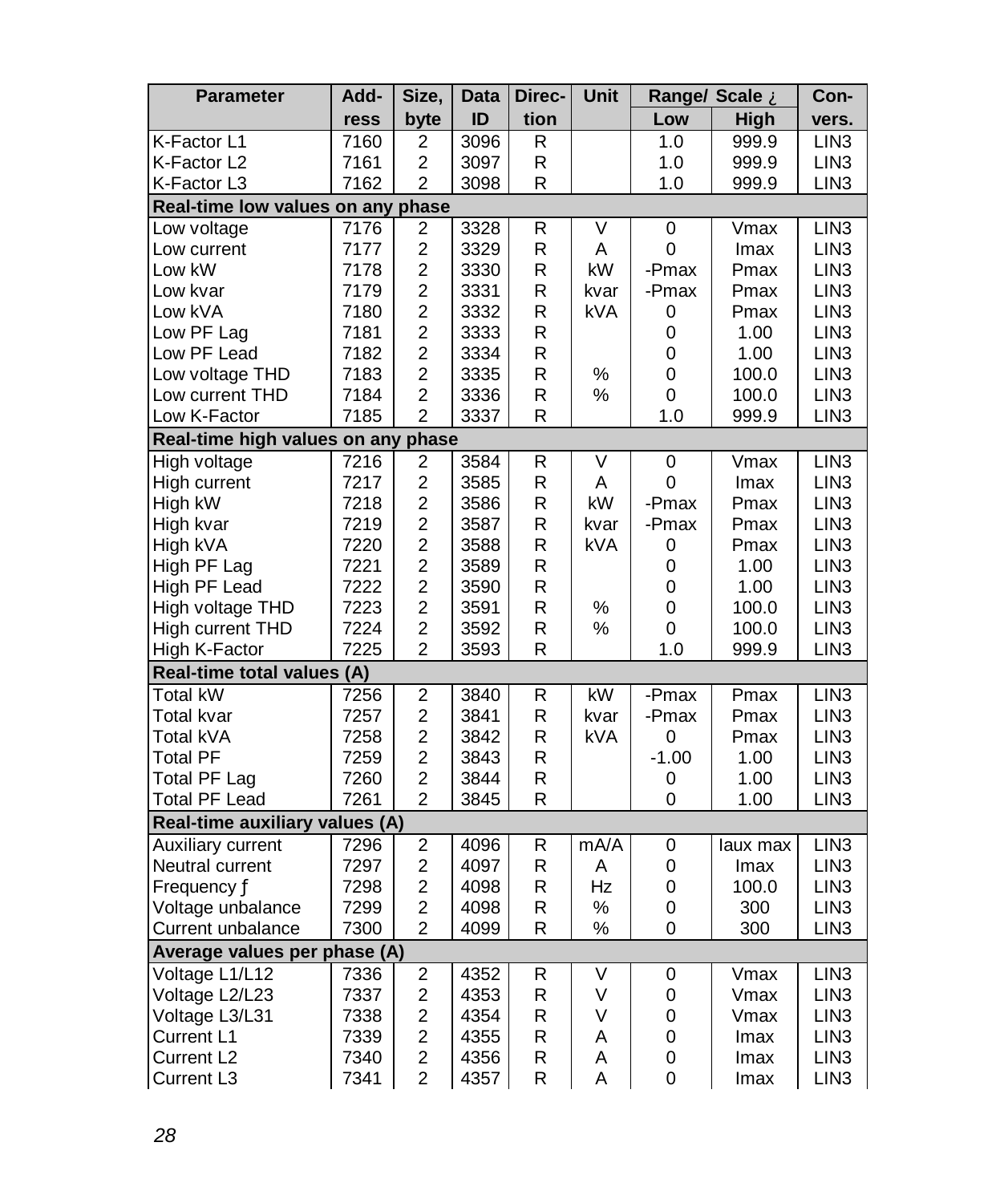| <b>Parameter</b>                 | Add- | Size,                   | Data | Direc-       | Unit                    | Range/ Scale A |       | Con-             |
|----------------------------------|------|-------------------------|------|--------------|-------------------------|----------------|-------|------------------|
|                                  | ress | byte                    | ID   | tion         |                         | Low            | High  | vers.            |
| kW L1                            | 7342 | $\overline{\mathbf{c}}$ | 4358 | R            | $\overline{\text{KW}}$  | -Pmax          | Pmax  | LIN <sub>3</sub> |
| kW L2                            | 7343 | $\overline{c}$          | 4359 | R            | kW                      | -Pmax          | Pmax  | LIN3             |
| kW L3                            | 7344 | $\overline{c}$          | 4360 | R            | kW                      | -Pmax          | Pmax  | LIN <sub>3</sub> |
| kvar L1                          | 7345 | $\overline{c}$          | 4361 | R            | kvar                    | -Pmax          | Pmax  | LIN <sub>3</sub> |
| kvar L2                          | 7346 | $\overline{c}$          | 4362 | R            | kvar                    | -Pmax          | Pmax  | LIN <sub>3</sub> |
| kvar L3                          | 7347 | $\boldsymbol{2}$        | 4363 | R            | kvar                    | -Pmax          | Pmax  | LIN <sub>3</sub> |
| kVA L1                           | 7348 | $\overline{c}$          | 4364 | R            | kVA                     | 0              | Pmax  | LIN <sub>3</sub> |
| kVA L2                           | 7349 | $\overline{c}$          | 4365 | R            | kVA                     | 0              | Pmax  | LIN3             |
| kVAL3                            | 7350 | $\overline{c}$          | 4366 | R            | kVA                     | 0              | Pmax  | LIN <sub>3</sub> |
| Power factor L1                  | 7351 | $\overline{\mathbf{c}}$ | 4367 | R            |                         | $-1.00$        | 1.00  | LIN <sub>3</sub> |
| Power factor L2                  | 7352 | $\overline{\mathbf{c}}$ | 4368 | R            |                         | $-1.00$        | 1.00  | LIN <sub>3</sub> |
| Power factor L3                  | 7353 | $\overline{2}$          | 4369 | R            |                         | $-1.00$        | 1.00  | LIN <sub>3</sub> |
| Voltage THD L1/L12               | 7354 | $\overline{c}$          | 4370 | R            | %                       | 0              | 100.0 | LIN <sub>3</sub> |
| Voltage THD L2/L23               | 7355 | $\overline{c}$          | 4371 | R            | %                       | 0              | 100.0 | LIN <sub>3</sub> |
| Voltage THD L3                   | 7356 | $\overline{c}$          | 4372 | R            | $\%$                    | 0              | 100.0 | LIN <sub>3</sub> |
| Current THD L1                   | 7357 | $\overline{c}$          | 4373 | R            | %                       | 0              | 100.0 | LIN <sub>3</sub> |
| Current THD L2                   | 7358 | $\overline{\mathbf{c}}$ | 4374 | R            | ℅                       | 0              | 100.0 | LIN3             |
| Current THD L3                   | 7359 | $\overline{2}$          | 4375 | R            | %                       | 0              | 100.0 | LIN <sub>3</sub> |
| K-Factor L1                      | 7360 | $\overline{\mathbf{c}}$ | 4376 | R            |                         | 1.0            | 999.9 | LIN <sub>3</sub> |
| K-Factor L2                      | 7361 | $\overline{c}$          | 4377 | R            |                         | 1.0            | 999.9 | LIN <sub>3</sub> |
| K-Factor L3                      | 7362 | $\overline{2}$          | 4378 | $\mathsf{R}$ |                         | 1.0            | 999.9 | LIN <sub>3</sub> |
| Average low values on any phase  |      |                         |      |              |                         |                |       |                  |
| Low voltage                      | 7376 | 2                       | 4608 | R            | $\overline{\mathsf{v}}$ | 0              | Vmax  | LIN <sub>3</sub> |
| Low current                      | 7377 | $\overline{\mathbf{c}}$ | 4609 | R            | A                       | 0              | Imax  | LIN3             |
| Low kW                           | 7378 | $\overline{c}$          | 4610 | R            | kW                      | -Pmax          | Pmax  | LIN <sub>3</sub> |
| Low kvar                         | 7379 | $\overline{c}$          | 4611 | R            | kvar                    | -Pmax          | Pmax  | LIN <sub>3</sub> |
| Low kVA                          | 7380 | $\overline{\mathbf{c}}$ | 4612 | R            | kVA                     | 0              | Pmax  | LIN <sub>3</sub> |
| Low PF Lag                       | 7381 | $\overline{2}$          | 4613 | R            |                         | 0              | 1.00  | LIN <sub>3</sub> |
| Low PF Lead                      | 7382 | $\overline{\mathbf{c}}$ | 4614 | R            |                         | 0              | 1.00  | LIN <sub>3</sub> |
| Low voltage THD                  | 7383 | $\overline{\mathbf{c}}$ | 4615 | R            | $\%$                    | 0              | 100.0 | LIN <sub>3</sub> |
| Low current THD                  | 7384 | $\overline{\mathbf{c}}$ | 4616 | $\mathsf R$  | %                       | 0              | 100.0 | LIN <sub>3</sub> |
| Low K-Factor                     | 7385 | $\overline{2}$          | 4617 | R            |                         | 1.0            | 999.9 | LIN <sub>3</sub> |
| Average high values on any phase |      |                         |      |              |                         |                |       |                  |
| High voltage                     | 7416 | 2                       | 4864 | R            | ٧                       | 0              | Vmax  | LIN <sub>3</sub> |
| High current                     | 7417 | $\overline{c}$          | 4865 | R            | Α                       | 0              | Imax  | LIN <sub>3</sub> |
| High kW                          | 7418 | $\overline{c}$          | 4866 | R            | kW                      | -Pmax          | Pmax  | LIN <sub>3</sub> |
| High kvar                        | 7419 | $\overline{c}$          | 4867 | R            | kvar                    | -Pmax          | Pmax  | LIN <sub>3</sub> |
| High kVA                         | 7420 | $\overline{c}$          | 4868 | R            | kVA                     | 0              | Pmax  | LIN <sub>3</sub> |
|                                  | 7421 | $\overline{c}$          | 4869 | R            |                         | 0              | 1.00  | LIN3             |
| High PF Lag<br>High PF Lead      | 7422 | $\overline{c}$          | 4870 | R            |                         | 0              | 1.00  | LIN <sub>3</sub> |
| High voltage THD                 | 7423 | $\overline{\mathbf{c}}$ | 4871 | R            | $\%$                    | 0              | 100.0 | LIN <sub>3</sub> |
|                                  | 7424 | $\overline{c}$          | 4872 | R            | %                       | 0              |       | LIN <sub>3</sub> |
| High current THD                 | 7425 | $\overline{2}$          | 4873 | $\mathsf{R}$ |                         | 1.0            | 100.0 |                  |
| High K-Factor                    |      |                         |      |              |                         |                | 999.9 | LIN3             |
| <b>Average total values</b>      | (A)  |                         |      |              |                         |                |       |                  |
| <b>Total kW</b>                  | 7456 | $\overline{2}$          | 5120 | $\mathsf{R}$ | kW                      | -Pmax          | Pmax  | LIN <sub>3</sub> |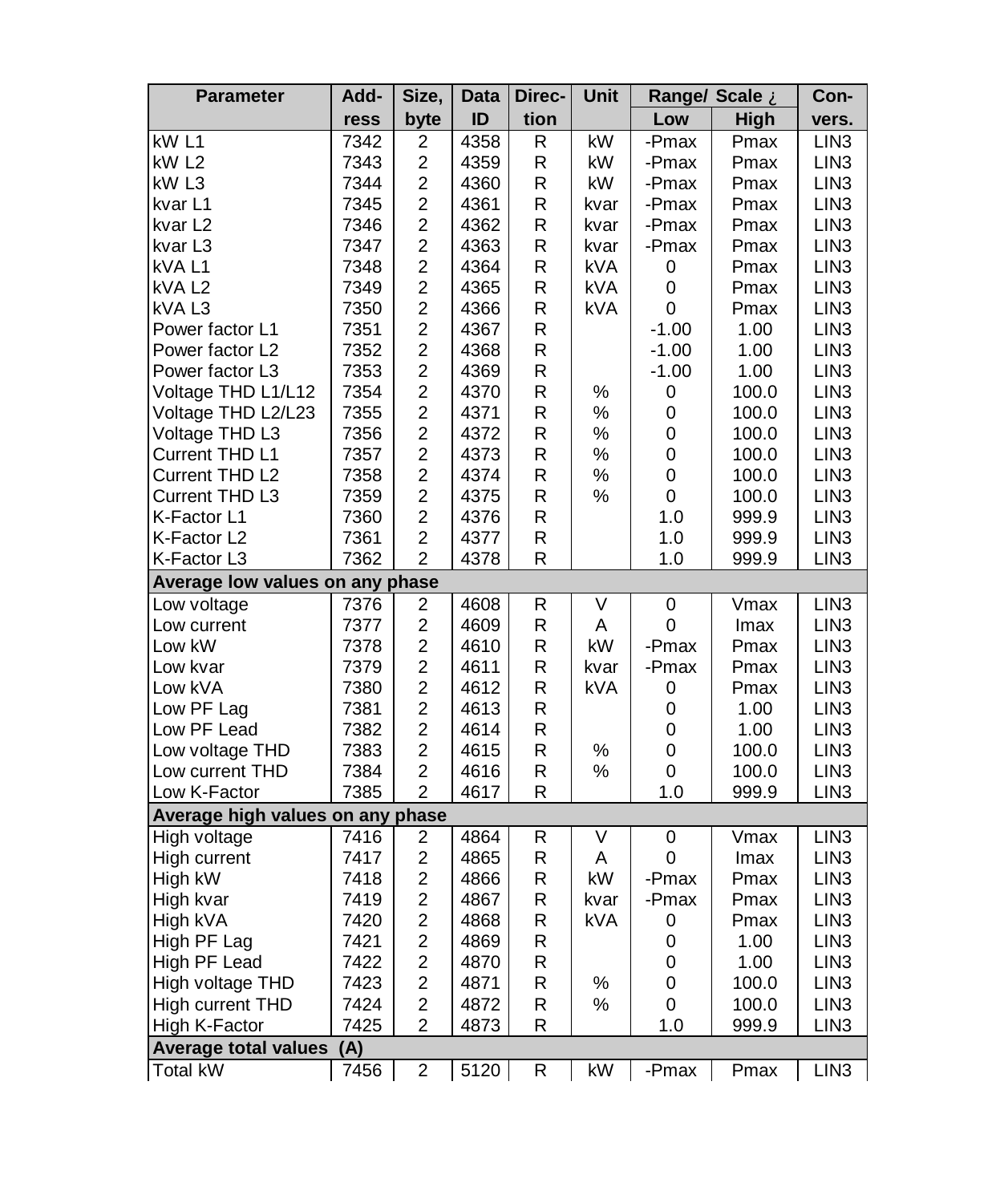| <b>Parameter</b>                    | Add- | Size,                   | Data | Direc-       | <b>Unit</b> |         | Range/ Scale A |                  |
|-------------------------------------|------|-------------------------|------|--------------|-------------|---------|----------------|------------------|
|                                     | ress | byte                    | ID   | tion         |             | Low     | High           | vers.            |
| Total kvar                          | 7457 | 2                       | 5121 | R            | kvar        | -Pmax   | Pmax           | LIN3             |
| Total kVA                           | 7458 | 2                       | 5122 | R            | <b>kVA</b>  | 0       | Pmax           | LIN <sub>3</sub> |
| <b>Total PF</b>                     | 7459 | $\overline{c}$          | 5123 | R            |             | $-1.00$ | 1.00           | LIN <sub>3</sub> |
| Total PF Lag                        | 7460 | $\overline{c}$          | 5124 | R            |             | 0       | 1.00           | LIN <sub>3</sub> |
| <b>Total PF Lead</b>                | 7461 | $\overline{2}$          | 5125 | $\mathsf{R}$ |             | 0       | 1.00           | LIN <sub>3</sub> |
| Average auxiliary values (A)        |      |                         |      |              |             |         |                |                  |
| Auxiliary current                   | 7496 | $\overline{c}$          | 5376 | R            | mA/A        | 0       | laux max       | LIN <sub>3</sub> |
| Neutral current                     | 7497 | $\overline{\mathbf{c}}$ | 5377 | R            | A           | 0       | Imax           | LIN3             |
| Frequency Ä                         | 7498 | $\overline{c}$          | 5378 | R.           | Hz          | 0       | 100.0          | LIN <sub>3</sub> |
| Voltage unbalance                   | 7499 | $\overline{\mathbf{c}}$ | 5379 | R            | $\%$        | 0       | 300            | LIN3             |
| Current unbalance                   | 7500 | $\mathfrak{p}$          | 5380 | R            | %           | 0       | 300            | LIN <sub>3</sub> |
| <b>Present demands (A)</b>          |      |                         |      |              |             |         |                |                  |
| Volt demand L1/L12                  | 7536 | $\overline{\mathbf{c}}$ | 5632 | R            | V           | 0       | Vmax           | LIN <sub>3</sub> |
| Volt demand L2/L23                  | 7537 | $\overline{2}$          | 5633 | R            | V           | 0       | Vmax           | LIN <sub>3</sub> |
| Volt demand L3/L31                  | 7538 | $\overline{\mathbf{c}}$ | 5634 | R            | V           | 0       | Vmax           | LIN <sub>3</sub> |
| Amp. demand L1                      | 7539 | $\overline{c}$          | 5635 | R            | A           | 0       | Imax           | LIN <sub>3</sub> |
| Amp. demand L2                      | 7540 | $\overline{\mathbf{c}}$ | 5636 | R            | A           | 0       | Imax           | LIN3             |
| Amp. demand L3                      | 7541 | $\overline{\mathbf{c}}$ | 5637 | R            | A           | 0       | Imax           | LIN <sub>3</sub> |
| Block kW demand                     | 7542 | $\overline{2}$          | 5638 | R            | kW          | 0       | Pmax           | LIN3             |
| (import)                            |      |                         |      |              |             |         |                |                  |
| Block kvar demand                   | 7543 | $\overline{2}$          | 5639 | R            | kvar        | 0       | Pmax           | LIN <sub>3</sub> |
| (total)                             |      |                         |      |              |             |         |                |                  |
| Block kVA demand                    | 7544 | 2                       | 5640 | R            | kVA         | 0       | Pmax           | LIN <sub>3</sub> |
| Sliding window kW                   | 7545 | $\overline{2}$          | 5641 | R            | kW          | 0       | Pmax           | LIN <sub>3</sub> |
| demand (import)                     |      |                         |      |              |             |         |                |                  |
| Sliding window kvar                 | 7546 | $\overline{2}$          | 5642 | R            | kvar        | 0       | Pmax           | LIN <sub>3</sub> |
| demand (total)                      |      |                         |      |              |             |         |                |                  |
| Sliding window kVA                  | 7547 | 2                       | 5643 | R            | kVA         | 0       | Pmax           | LIN <sub>3</sub> |
| demand                              |      |                         |      |              |             |         |                |                  |
| Thermal kW demand                   | 7548 | $\overline{c}$          | 5644 | R            | kW          | 0       | Pmax           | LIN <sub>3</sub> |
| (import)                            |      |                         |      |              |             |         |                |                  |
| Thermal kvar                        | 7549 | $\overline{c}$          | 5645 | R            | kvar        | 0       | Pmax           | LIN <sub>3</sub> |
| demand (total)                      |      |                         |      |              |             |         |                |                  |
| Thermal kVA demand                  | 7550 | 2                       | 5646 | R            | <b>kVA</b>  | 0       | Pmax           | LIN <sub>3</sub> |
| Accumulated kW                      | 7551 | $\overline{c}$          | 5647 | R            | kW          | 0       | Pmax           | LIN <sub>3</sub> |
| demand (import)<br>Accumulated kvar | 7552 | $\overline{c}$          | 5648 | R            | kvar        | 0       | Pmax           | LIN <sub>3</sub> |
|                                     |      |                         |      |              |             |         |                |                  |
| demand (total)<br>Accumulated kVA   | 7553 | $\overline{2}$          | 5649 | R            | <b>kVA</b>  | 0       | Pmax           | LIN <sub>3</sub> |
| demand                              |      |                         |      |              |             |         |                |                  |
| <b>Predicted kW</b>                 | 7554 | $\overline{2}$          | 5650 | R            | kW          | 0       | Pmax           | LIN <sub>3</sub> |
| demand (import)                     |      |                         |      |              |             |         |                |                  |
| Predicted kvar                      | 7555 | 2                       | 5651 | R            | kvar        | 0       | Pmax           | LIN <sub>3</sub> |
| demand (total)                      |      |                         |      |              |             |         |                |                  |
| Predicted kVA                       | 7556 | $\overline{c}$          | 5652 | R            | kVA         | 0       | Pmax           | LIN <sub>3</sub> |
| demand                              |      |                         |      |              |             |         |                |                  |
|                                     |      |                         |      |              |             |         |                |                  |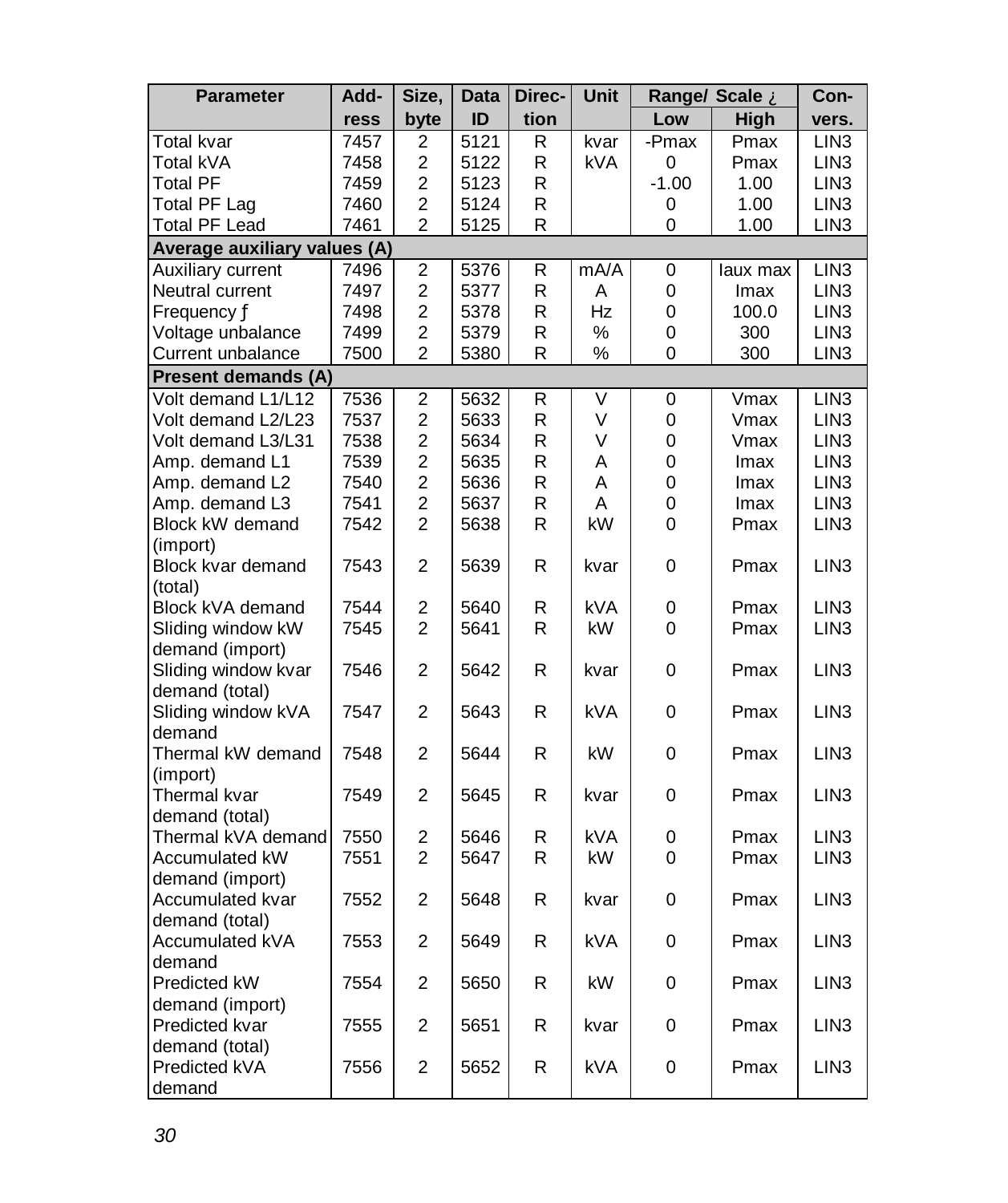| ID<br>tion<br>High<br>byte<br>Low<br>ress<br><b>Accumulated energies</b>                                                     | vers.            |
|------------------------------------------------------------------------------------------------------------------------------|------------------|
|                                                                                                                              |                  |
|                                                                                                                              |                  |
| $109 - 1$<br>${\sf R}$<br>kWh<br>kWh import<br>7576<br>4<br>5888<br>0                                                        | <b>NONE</b>      |
| 7577                                                                                                                         |                  |
| $109 - 1$<br>kWh export Å<br>4<br>5889<br>R<br><b>kWh</b><br>0<br>7578                                                       | <b>NONE</b>      |
| 7579                                                                                                                         |                  |
| $-109+1$<br>$109-1$<br>kWh net Å<br>kWh<br>5890<br>R<br>7580<br>4                                                            | <b>NONE</b>      |
| 7581<br>$109 - 1$                                                                                                            |                  |
| R<br>kWh total<br>7582<br>4<br>5891<br>kWh<br>0<br>7583                                                                      | <b>NONE</b>      |
| $109 - 1$<br>5892<br>$\mathsf R$<br>0<br>kvarh import<br>7584<br>4<br>kvarh                                                  | <b>NONE</b>      |
| 7585                                                                                                                         |                  |
| $109 - 1$<br>kvarh export Å<br>7586<br>4<br>5893<br>R<br>kvarh<br>0                                                          | <b>NONE</b>      |
| 7587                                                                                                                         |                  |
| $-10^{9+1}$<br>$109 - 1$<br>kvarh net Å<br>7588<br>5894<br>R<br>kvarh<br>4                                                   | <b>NONE</b>      |
| 7589                                                                                                                         |                  |
| $109 - 1$<br>5895<br>R<br>0<br>kvarh total<br>7590<br>4<br>kvarh                                                             | <b>NONE</b>      |
| 7591                                                                                                                         |                  |
| $109 - 1$<br>R<br>kVAh<br>kVAh total<br>7592<br>4<br>5896<br>0                                                               | <b>NONE</b>      |
| 7593                                                                                                                         |                  |
| L1/L12 phase voltage harmonics (P)                                                                                           |                  |
| 6400<br>$\frac{1}{2}$<br>Harmonic H01<br>7656<br>R<br>100.00<br>100.00<br>2                                                  | LIN3             |
| $\boldsymbol{2}$<br>R<br>$\%$<br>100.00<br>Harmonic H02<br>7657<br>6401<br>0                                                 | LIN <sub>3</sub> |
| 2<br>R.<br>Harmonic H03<br>7658<br>6402<br>%<br>0<br>100.00                                                                  | LIN <sub>3</sub> |
| $\ddotsc$<br>.<br>$\overline{2}$<br>R<br>%<br>7695<br>6439<br>0<br>100.00<br>Harmonic H40                                    | LIN <sub>3</sub> |
| L2/L23 phase voltage harmonics (P)                                                                                           |                  |
| Harmonic H01<br>7696<br>℅<br>100.00<br>$\overline{\mathbf{c}}$<br>6656<br>R<br>100.00                                        | LIN <sub>3</sub> |
| $\overline{c}$<br>R<br>$\%$<br>100.00<br>Harmonic H02<br>7697<br>6657<br>0                                                   | LIN <sub>3</sub> |
| R<br>2<br>℅<br>0<br>Harmonic H03<br>7698<br>6658<br>100.00                                                                   | LIN <sub>3</sub> |
|                                                                                                                              |                  |
| $\overline{2}$<br>$\mathsf{R}$<br>$\%$<br>0<br>7735<br>6695<br>100.00<br>Harmonic H40                                        | LIN3             |
| L3 phase voltage harmonics (P)                                                                                               |                  |
| Harmonic H01<br>6912<br>$\frac{1}{6}$<br>100.00<br>7736<br>R<br>100.00<br>2                                                  | LIN3             |
| $\overline{c}$<br>6913<br>R<br>$\%$<br>100.00<br>Harmonic H02<br>7737<br>0                                                   | LIN <sub>3</sub> |
| $\overline{2}$<br>R<br>7738<br>6914<br>%<br>0<br>100.00<br>Harmonic H03                                                      | LIN <sub>3</sub> |
| $\overline{2}$                                                                                                               |                  |
| 7775<br>R<br>%<br>Harmonic H40<br>6951<br>0<br>100.00                                                                        | LIN <sub>3</sub> |
| L1 phase current harmonics (P)<br>Harmonic H01<br>$\frac{1}{2}$<br>7776<br>$\boldsymbol{2}$<br>7168<br>R<br>100.00<br>100.00 | LIN <sub>3</sub> |
| $\overline{c}$<br>R<br>$\%$<br>Harmonic H02<br>7777<br>7169<br>100.00<br>0                                                   | LIN <sub>3</sub> |
| $\overline{2}$<br>R<br>7170<br>$\%$<br>0<br>Harmonic H03<br>7778<br>100.00                                                   | LIN <sub>3</sub> |
|                                                                                                                              |                  |
| 7815<br>$\overline{2}$<br>7207<br>R<br>%<br>0<br>Harmonic H40<br>100.00                                                      | LIN <sub>3</sub> |
| L2 phase current harmonics (P)                                                                                               |                  |
| 7424<br>Harmonic H01<br>R<br>℅<br>100.00<br>100.00<br>7816<br>2                                                              | LIN3             |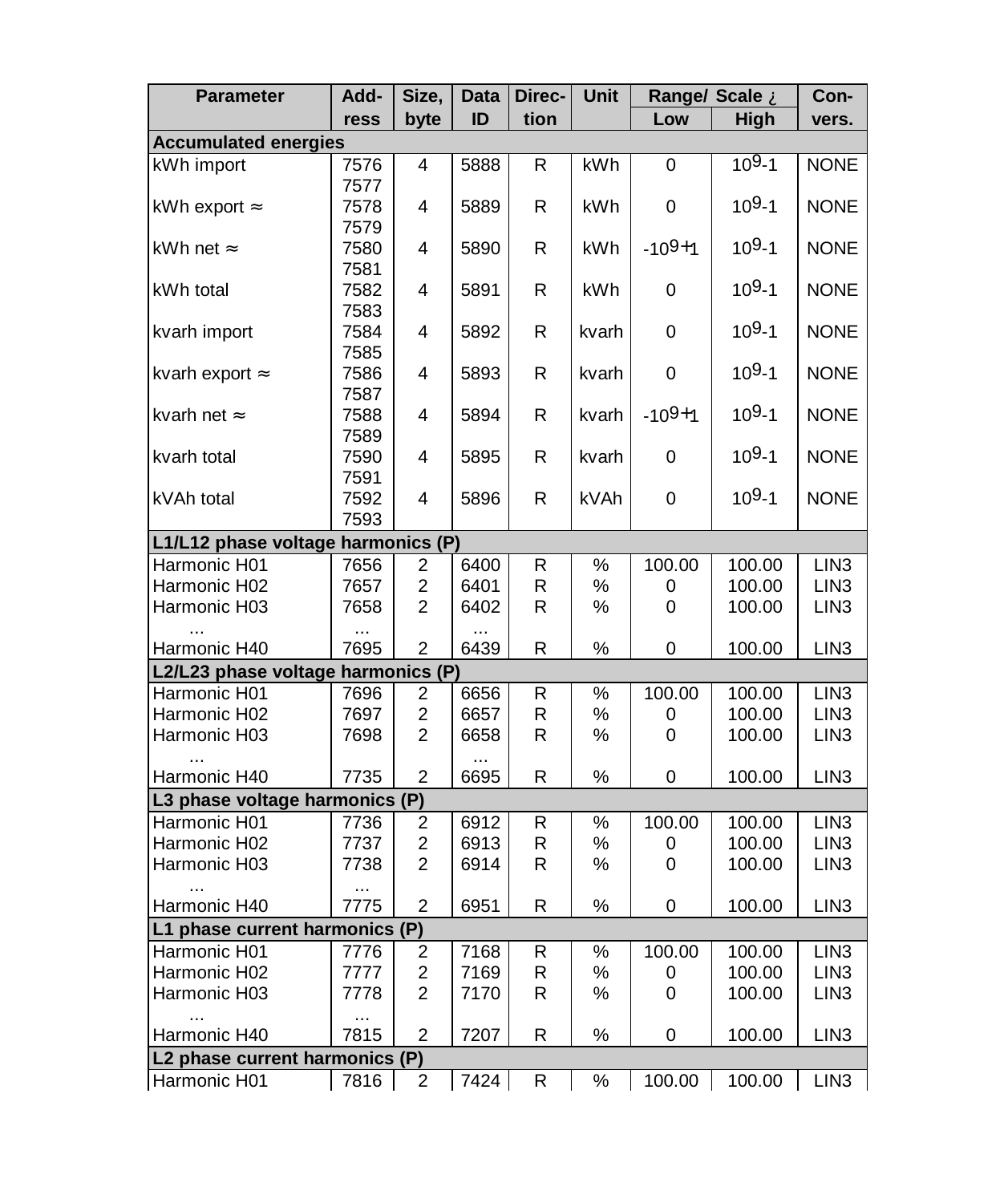| <b>Parameter</b>                               | Add- | Size,                   | <b>Data</b> | Direc-                  | Unit          |        | Range/ Scale A | Con-             |
|------------------------------------------------|------|-------------------------|-------------|-------------------------|---------------|--------|----------------|------------------|
|                                                | ress | byte                    | ID          | tion                    |               | Low    | High           | vers.            |
| Harmonic H02                                   | 7817 | 2                       | 7425        | R                       | $\%$          | 0      | 100.00         | LIN3             |
| Harmonic H03                                   | 7818 | 2                       | 7426        | R                       | %             | 0      | 100.00         | LIN <sub>3</sub> |
|                                                |      |                         |             |                         |               |        |                |                  |
| Harmonic H40                                   | 7855 | $\overline{2}$          | 7463        | R                       | %             | 0      | 100.00         | LIN <sub>3</sub> |
| L3 phase current harmonics (P)                 |      |                         |             |                         |               |        |                |                  |
| Harmonic H01                                   | 7856 | $\overline{c}$          | 7680        | $\mathsf R$             | $\frac{1}{2}$ | 100.00 | 100.00         | LIN <sub>3</sub> |
| Harmonic H02                                   | 7857 | $\overline{c}$          | 7681        | R                       | $\%$          | 0      | 100.00         | LIN <sub>3</sub> |
| Harmonic H03                                   | 7858 | $\overline{c}$          | 7682        | $\mathsf{R}$            | ℅             | 0      | 100.00         | LIN <sub>3</sub> |
|                                                | .    |                         | $\cdots$    |                         |               |        |                |                  |
| Harmonic H40                                   | 7895 | $\overline{c}$          | 7719        | R                       | %             | 0      | 100.00         | LIN <sub>3</sub> |
| L1/L12 phase harmonic voltages (odd harmonics) |      |                         |             |                         | (A, P)        |        |                |                  |
| Harmonic H01                                   | 7896 | $\boldsymbol{2}$        | 7936        | $\mathsf R$             | V             | 0      | Vmax           | LIN <sub>3</sub> |
| Harmonic H03                                   | 7897 | $\overline{2}$          | 7937        | $\mathsf R$             | ٧             | 0      | Vmax           | LIN <sub>3</sub> |
| Harmonic H05                                   | 7898 | $\overline{c}$          | 7939        | $\mathsf R$             | V             | 0      | Vmax           | LIN <sub>3</sub> |
| Harmonic H07                                   | 7899 | $\overline{c}$          | 7940        | $\mathsf R$             | V             | 0      | Vmax           | LIN <sub>3</sub> |
| Harmonic H09                                   | 7900 | $\overline{c}$          | 7941        | $\mathsf R$             | V             | 0      | Vmax           | LIN <sub>3</sub> |
| Harmonic H11                                   | 7901 | $\overline{2}$          | 7942        | $\mathsf R$             | V             | 0      | Vmax           | LIN <sub>3</sub> |
| Harmonic H13                                   | 7902 | $\overline{c}$          | 7943        | R                       | V             | 0      | Vmax           | LIN <sub>3</sub> |
| Harmonic H15                                   | 7903 | $\overline{2}$          | 7944        | $\mathsf R$             | ٧             | 0      | Vmax           | LIN <sub>3</sub> |
| Harmonic H17                                   | 7904 | $\overline{c}$          | 7945        | R                       | V             | 0      | Vmax           | LIN <sub>3</sub> |
| Harmonic H19                                   | 7905 | $\overline{c}$          | 7946        | R                       | V             | 0      | Vmax           | LIN <sub>3</sub> |
| Harmonic H21                                   | 7906 | $\overline{c}$          | 7947        | R                       | V             | 0      | Vmax           | LIN <sub>3</sub> |
| Harmonic H23                                   | 7907 | $\overline{c}$          | 7948        | $\mathsf R$             | V             | 0      | Vmax           | LIN <sub>3</sub> |
| Harmonic H25                                   | 7908 | $\overline{c}$          | 7949        | $\mathsf{R}$            | V             | 0      | Vmax           | LIN <sub>3</sub> |
| Harmonic H27                                   | 7909 | $\overline{2}$          | 7950        | $\mathsf R$             | ٧             | 0      | Vmax           | LIN <sub>3</sub> |
| Harmonic H29                                   | 7910 | $\overline{c}$          | 7951        | R                       | ٧             | 0      | Vmax           | LIN <sub>3</sub> |
| Harmonic H31                                   | 7911 | $\overline{c}$          | 7952        | R                       | V             | 0      | Vmax           | LIN <sub>3</sub> |
| Harmonic H33                                   | 7912 | $\overline{c}$          | 7953        | $\mathsf R$             | V             | 0      | Vmax           | LIN3             |
| Harmonic H35                                   | 7913 | $\overline{2}$          | 7954        | R                       | V             | 0      | Vmax           | LIN <sub>3</sub> |
| Harmonic H37                                   | 7914 | $\overline{\mathbf{c}}$ | 7955        | R                       | V             | 0      | Vmax           | LIN <sub>3</sub> |
| Harmonic H39                                   | 7915 | $\overline{2}$          | 7956        | $\overline{\mathsf{R}}$ | V             | 0      | Vmax           | LIN <sub>3</sub> |
| L2/L23 phase harmonic voltages (odd harmonics) |      |                         |             |                         | (A, P)        |        |                |                  |
| Harmonic H01                                   | 7936 | 2                       | 8192        | R                       | V             | 0      | Vmax           | LIN <sub>3</sub> |
| Harmonic H03                                   | 7937 | $\overline{2}$          | 8193        | $\mathsf R$             | V             | 0      | Vmax           | LIN <sub>3</sub> |
| Harmonic H05                                   | 7938 | $\overline{c}$          | 8194        | $\mathsf R$             | ٧             | 0      | Vmax           | LIN <sub>3</sub> |
| Harmonic H07                                   | 7939 | $\overline{c}$          | 8195        | $\mathsf R$             | V             | 0      | Vmax           | LIN <sub>3</sub> |
| Harmonic H09                                   | 7940 | $\overline{c}$          | 8196        | R                       | V             | 0      | Vmax           | LIN <sub>3</sub> |
| Harmonic H11                                   | 7941 | $\overline{2}$          | 8197        | $\mathsf R$             | V             | 0      | Vmax           | LIN <sub>3</sub> |
| Harmonic H13                                   | 7942 | $\overline{c}$          | 8198        | R                       | V             | 0      | Vmax           | LIN <sub>3</sub> |
| Harmonic H15                                   | 7943 | $\overline{c}$          | 8199        | R                       | ٧             | 0      | Vmax           | LIN <sub>3</sub> |
| Harmonic H17                                   | 7944 | $\overline{c}$          | 8200        | R                       | V             | 0      | Vmax           | LIN <sub>3</sub> |
| Harmonic H19                                   | 7945 | $\overline{\mathbf{c}}$ | 8201        | $\mathsf R$             | V             | 0      | Vmax           | LIN <sub>3</sub> |
| Harmonic H21                                   | 7946 | $\overline{c}$          | 8202        | $\mathsf{R}$            | V             | 0      | Vmax           | LIN <sub>3</sub> |
| Harmonic H23                                   | 7947 | $\overline{2}$          | 8203        | $\mathsf R$             | V             | 0      | Vmax           | LIN <sub>3</sub> |
| Harmonic H25                                   | 7948 | $\overline{2}$          | 8204        | R                       | V             | 0      | Vmax           | LIN <sub>3</sub> |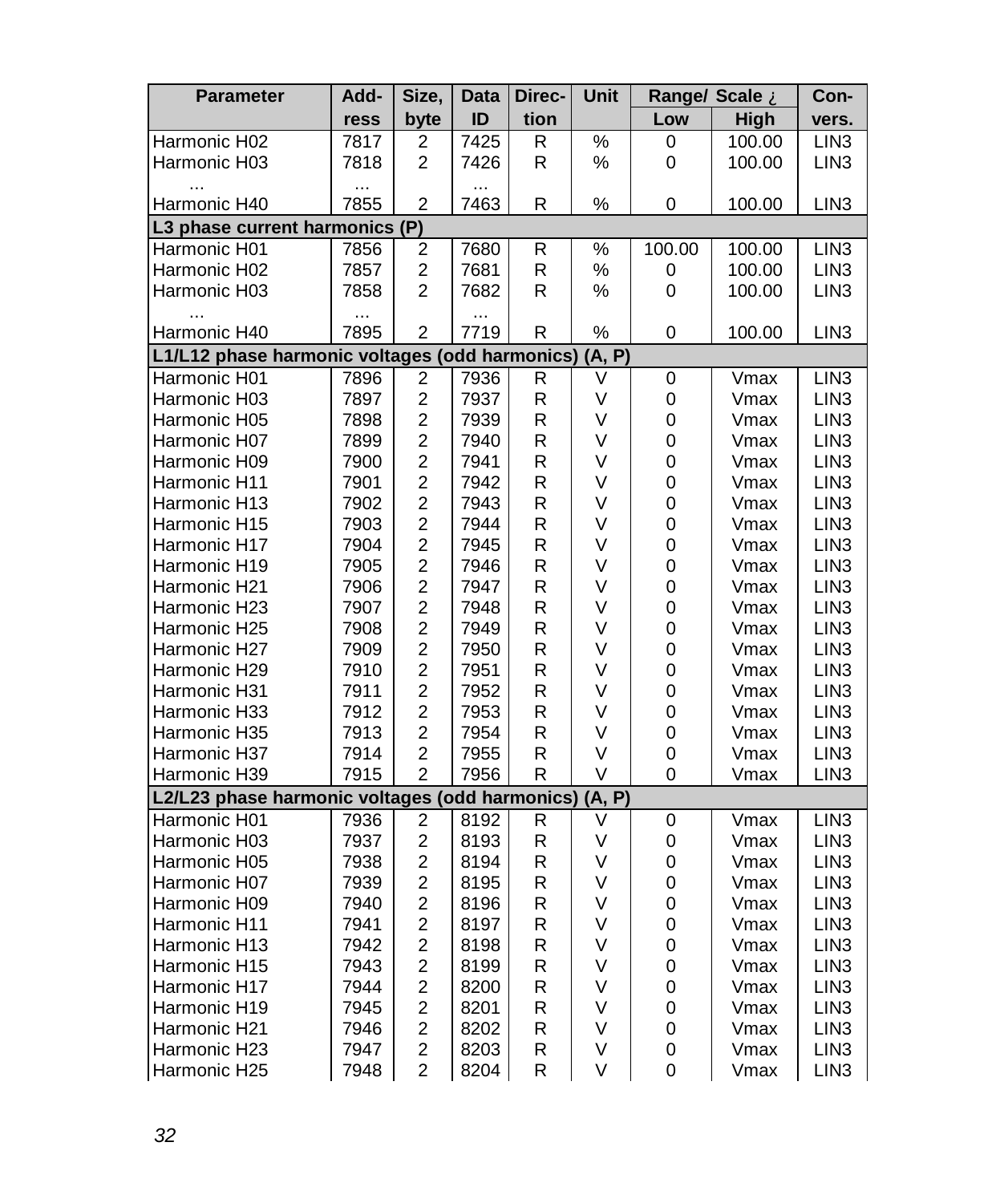| <b>Parameter</b>                                  | Add- | Size,                   | Data | Direc- | <b>Unit</b> | Range/ Scale À |      | Con-             |  |
|---------------------------------------------------|------|-------------------------|------|--------|-------------|----------------|------|------------------|--|
|                                                   | ress | byte                    | ID   | tion   |             | Low            | High | vers.            |  |
| Harmonic H27                                      | 7949 | 2                       | 8205 | R      | ٧           | 0              | Vmax | LIN <sub>3</sub> |  |
| Harmonic H29                                      | 7950 | $\overline{\mathbf{c}}$ | 8206 | R      | V           | 0              | Vmax | LIN <sub>3</sub> |  |
| Harmonic H31                                      | 7951 | $\overline{c}$          | 8207 | R      | V           | 0              | Vmax | LIN <sub>3</sub> |  |
| Harmonic H33                                      | 7952 | $\overline{c}$          | 8208 | R      | V           | 0              | Vmax | LIN <sub>3</sub> |  |
| Harmonic H35                                      | 7953 | 2                       | 8209 | R      | V           | 0              | Vmax | LIN <sub>3</sub> |  |
| Harmonic H37                                      | 7954 | $\overline{2}$          | 8210 | R      | V           | 0              | Vmax | LIN <sub>3</sub> |  |
| Harmonic H39                                      | 7955 | $\overline{2}$          | 8211 | R      | V           | 0              | Vmax | LIN <sub>3</sub> |  |
| L3 phase harmonic voltages (odd harmonics) (A, P) |      |                         |      |        |             |                |      |                  |  |
| Harmonic H01                                      | 7976 | 2                       | 8448 | R      | V           | 0              | Vmax | LIN <sub>3</sub> |  |
| Harmonic H03                                      | 7977 | $\overline{2}$          | 8449 | R      | V           | 0              | Vmax | LIN <sub>3</sub> |  |
| Harmonic H05                                      | 7978 | $\overline{c}$          | 8450 | R      | V           | 0              | Vmax | LIN <sub>3</sub> |  |
| Harmonic H07                                      | 7979 | $\overline{2}$          | 8451 | R      | V           | 0              | Vmax | LIN <sub>3</sub> |  |
| Harmonic H09                                      | 7980 | $\overline{c}$          | 8452 | R      | V           | 0              | Vmax | LIN <sub>3</sub> |  |
| Harmonic H11                                      | 7981 | $\overline{c}$          | 8453 | R      | V           | 0              | Vmax | LIN <sub>3</sub> |  |
| Harmonic H13                                      | 7982 | $\overline{c}$          | 8454 | R      | V           | 0              | Vmax | LIN <sub>3</sub> |  |
| Harmonic H15                                      | 7983 | $\overline{c}$          | 8455 | R      | V           | 0              | Vmax | LIN <sub>3</sub> |  |
| Harmonic H17                                      | 7984 | $\overline{\mathbf{c}}$ | 8456 | R      | V           | 0              | Vmax | LIN <sub>3</sub> |  |
| Harmonic H19                                      | 7985 | $\overline{2}$          | 8457 | R      | V           | 0              | Vmax | LIN <sub>3</sub> |  |
| Harmonic H21                                      | 7986 | $\overline{c}$          | 8458 | R      | V           | 0              | Vmax | LIN <sub>3</sub> |  |
| Harmonic H23                                      | 7987 | $\overline{c}$          | 8459 | R      | V           | 0              | Vmax | LIN <sub>3</sub> |  |
| Harmonic H25                                      | 7988 | $\overline{\mathbf{c}}$ | 8460 | R      | V           | 0              | Vmax | LIN <sub>3</sub> |  |
| Harmonic H27                                      | 7989 | $\overline{\mathbf{c}}$ | 8461 | R      | V           | 0              | Vmax | LIN <sub>3</sub> |  |
| Harmonic H29                                      | 7990 | $\overline{c}$          | 8462 | R      | ٧           | 0              | Vmax | LIN <sub>3</sub> |  |
| Harmonic H31                                      | 7991 | $\overline{c}$          | 8463 | R      | V           | 0              | Vmax | LIN <sub>3</sub> |  |
| Harmonic H33                                      | 7993 | $\overline{2}$          | 8464 | R      | V           | 0              | Vmax | LIN <sub>3</sub> |  |
| Harmonic H35                                      | 7994 | $\overline{c}$          | 8465 | R      | V           | 0              | Vmax | LIN <sub>3</sub> |  |
| Harmonic H37                                      | 7995 | 2                       | 8466 | R      | V           | 0              | Vmax | LIN <sub>3</sub> |  |
| Harmonic H39                                      | 7996 | $\overline{2}$          | 8467 | R      | V           | 0              | Vmax | LIN <sub>3</sub> |  |
| L1 phase harmonic currents (odd harmonics) (A, P) |      |                         |      |        |             |                |      |                  |  |
| Harmonic H01                                      | 8016 | $\overline{\mathbf{c}}$ | 8704 | R      | Α           | 0              | Imax | LIN <sub>3</sub> |  |
| Harmonic H03                                      | 8017 | $\overline{c}$          | 8705 | R      | Α           | 0              | Imax | LIN <sub>3</sub> |  |
| Harmonic H05                                      | 8018 | $\overline{2}$          | 8706 | R      | A           | 0              | Imax | LIN <sub>3</sub> |  |
| Harmonic H07                                      | 8019 | $\overline{c}$          | 8707 | R      | A           | 0              | Imax | LIN <sub>3</sub> |  |
| Harmonic H09                                      | 8020 | $\overline{2}$          | 8708 | R      | A           | 0              | Imax | LIN <sub>3</sub> |  |
| Harmonic H11                                      | 8021 | $\overline{c}$          | 8709 | R      | A           | 0              | Imax | LIN <sub>3</sub> |  |
| Harmonic H13                                      | 8022 | $\overline{c}$          | 8710 | R      | Α           | 0              | Imax | LIN <sub>3</sub> |  |
| Harmonic H15                                      | 8023 | $\overline{c}$          | 8711 | R      | A           | 0              | Imax | LIN <sub>3</sub> |  |
| Harmonic H17                                      | 8024 | $\overline{c}$          | 8712 | R      | Α           | 0              | Imax | LIN <sub>3</sub> |  |
| Harmonic H19                                      | 8025 | $\overline{\mathbf{c}}$ | 8713 | R      | A           | 0              | Imax | LIN <sub>3</sub> |  |
| Harmonic H21                                      | 8026 | $\overline{c}$          | 8714 | R      | Α           | 0              | Imax | LIN <sub>3</sub> |  |
| Harmonic H23                                      | 8027 | $\overline{\mathbf{c}}$ | 8715 | R      | Α           | 0              | Imax | LIN <sub>3</sub> |  |
| Harmonic H25                                      | 8028 | $\overline{c}$          | 8716 | R      | A           | 0              | Imax | LIN <sub>3</sub> |  |
| Harmonic H27                                      | 8029 | $\overline{\mathbf{c}}$ | 8717 | R      | Α           | 0              | Imax | LIN <sub>3</sub> |  |
| Harmonic H29                                      | 8030 | $\overline{c}$          | 8718 | R      | A           | 0              | Imax | LIN <sub>3</sub> |  |
| Harmonic H31                                      | 8031 | $\overline{c}$          | 8719 | R      | Α           | 0              | Imax | LIN <sub>3</sub> |  |
| Harmonic H33                                      | 8032 | $\overline{2}$          | 8720 | R      | A           | 0              | Imax | LIN <sub>3</sub> |  |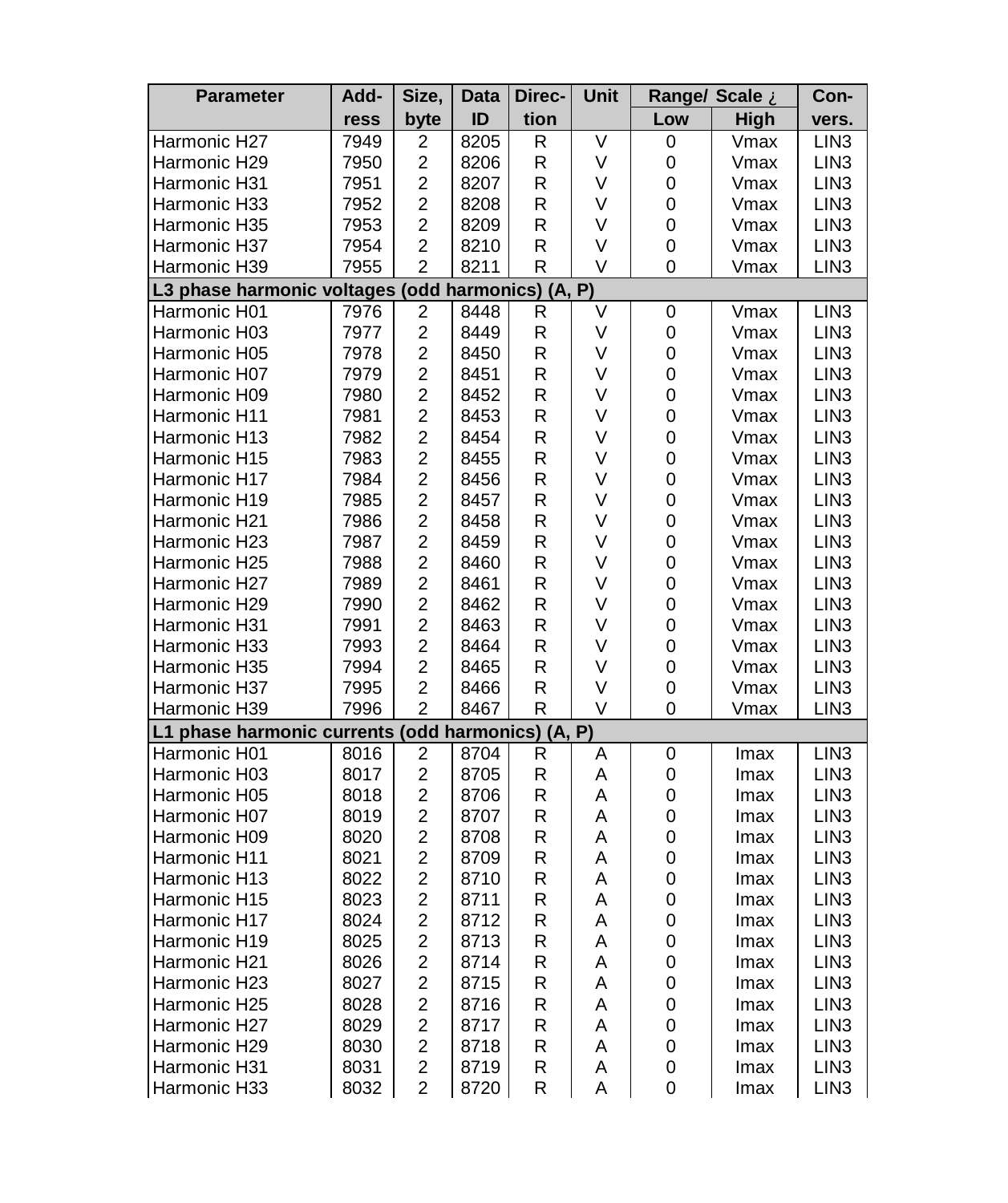| <b>Parameter</b>                                  | Add- | Size,                   | Data | Direc- | Unit |     | Range/ Scale A | Con-             |
|---------------------------------------------------|------|-------------------------|------|--------|------|-----|----------------|------------------|
|                                                   | ress | byte                    | ID   | tion   |      | Low | <b>High</b>    | vers.            |
| Harmonic H35                                      | 8033 | 2                       | 8721 | R      | A    | 0   | Imax           | LIN <sub>3</sub> |
| Harmonic H37                                      | 8034 | 2                       | 8722 | R      | A    | 0   | Imax           | LIN3             |
| Harmonic H39                                      | 8035 | $\overline{2}$          | 8723 | R      | Α    | 0   | Imax           | LIN <sub>3</sub> |
| L2 phase harmonic currents (odd harmonics) (A, P) |      |                         |      |        |      |     |                |                  |
| Harmonic H01                                      | 8056 | 2                       | 8960 | R      | A    | 0   | Imax           | LIN <sub>3</sub> |
| Harmonic H03                                      | 8057 | $\overline{c}$          | 8961 | R      | Α    | 0   | Imax           | LIN <sub>3</sub> |
| Harmonic H05                                      | 8058 | $\overline{c}$          | 8962 | R      | Α    | 0   | Imax           | LIN <sub>3</sub> |
| Harmonic H07                                      | 8059 | $\overline{2}$          | 8963 | R      | A    | 0   | Imax           | LIN <sub>3</sub> |
| Harmonic H09                                      | 8060 | $\overline{\mathbf{c}}$ | 8964 | R      | Α    | 0   | Imax           | LIN <sub>3</sub> |
| Harmonic H11                                      | 8061 | $\overline{c}$          | 8965 | R      | Α    | 0   | Imax           | LIN <sub>3</sub> |
| Harmonic H13                                      | 8062 | $\overline{\mathbf{c}}$ | 8966 | R      | Α    | 0   | Imax           | LIN <sub>3</sub> |
| Harmonic H15                                      | 8063 | $\overline{\mathbf{c}}$ | 8967 | R      | A    | 0   | Imax           | LIN <sub>3</sub> |
| Harmonic H17                                      | 8064 | $\overline{c}$          | 8968 | R      | Α    | 0   | Imax           | LIN <sub>3</sub> |
| Harmonic H19                                      | 8065 | $\overline{c}$          | 8969 | R      | Α    | 0   | Imax           | LIN <sub>3</sub> |
| Harmonic H21                                      | 8066 | $\overline{c}$          | 8970 | R      | A    | 0   | Imax           | LIN <sub>3</sub> |
| Harmonic H23                                      | 8067 | $\overline{c}$          | 8971 | R      | Α    | 0   | Imax           | LIN3             |
| Harmonic H25                                      | 8068 | $\overline{c}$          | 8972 | R      | A    | 0   | Imax           | LIN <sub>3</sub> |
| Harmonic H27                                      | 8069 | $\overline{c}$          | 8973 | R      | Α    | 0   | Imax           | LIN <sub>3</sub> |
| Harmonic H29                                      | 8070 | $\overline{c}$          | 8974 | R      | A    | 0   | Imax           | LIN <sub>3</sub> |
| Harmonic H31                                      | 8072 | $\overline{2}$          | 8975 | R      | A    | 0   | Imax           | LIN <sub>3</sub> |
| Harmonic H33                                      | 8073 | $\overline{c}$          | 8976 | R      | Α    | 0   | Imax           | LIN <sub>3</sub> |
| Harmonic H35                                      | 8074 | $\overline{c}$          | 8977 | R      | A    | 0   | Imax           | LIN <sub>3</sub> |
| Harmonic H37                                      | 8075 | $\overline{c}$          | 8978 | R      | Α    | 0   | Imax           | LIN <sub>3</sub> |
| Harmonic H39                                      | 8076 | $\overline{2}$          | 8979 | R      | A    | 0   | Imax           | LIN <sub>3</sub> |
| L3 phase harmonic currents (odd harmonics) (A, P) |      |                         |      |        |      |     |                |                  |
| Harmonic H01                                      | 8096 | $\overline{\mathbf{c}}$ | 9216 | R      | А    | 0   | Imax           | LIN <sub>3</sub> |
| Harmonic H03                                      | 8097 | $\overline{c}$          | 9217 | R      | A    | 0   | Imax           | LIN <sub>3</sub> |
| Harmonic H05                                      | 8098 | $\overline{\mathbf{c}}$ | 9218 | R      | A    | 0   | Imax           | LIN <sub>3</sub> |
| Harmonic H07                                      | 8099 | $\overline{c}$          | 9219 | R      | A    | 0   | Imax           | LIN <sub>3</sub> |
| Harmonic H09                                      | 8100 | $\overline{c}$          | 9220 | R      | A    | 0   | Imax           | LIN <sub>3</sub> |
| Harmonic H11                                      | 8101 | $\overline{c}$          | 9221 | R      | Α    | 0   | Imax           | LIN <sub>3</sub> |
| Harmonic H13                                      | 8102 | $\overline{c}$          | 9222 | R      | Α    | 0   | Imax           | LIN <sub>3</sub> |
| Harmonic H15                                      | 8103 | $\overline{c}$          | 9223 | R      | Α    | 0   | Imax           | LIN <sub>3</sub> |
| Harmonic H17                                      | 8104 | $\overline{c}$          | 9224 | R      | А    | 0   | Imax           | LIN <sub>3</sub> |
| Harmonic H19                                      | 8105 | $\overline{\mathbf{c}}$ | 9225 | R      | Α    | 0   | Imax           | LIN <sub>3</sub> |
| Harmonic H21                                      | 8106 | $\overline{c}$          | 9226 | R      | Α    | 0   | Imax           | LIN <sub>3</sub> |
| Harmonic H23                                      | 8107 | $\overline{\mathbf{c}}$ | 9227 | R      | Α    | 0   | Imax           | LIN <sub>3</sub> |
| Harmonic H25                                      | 8108 | $\overline{c}$          | 9228 | R      | Α    | 0   | Imax           | LIN <sub>3</sub> |
| Harmonic H27                                      | 8109 | $\overline{c}$          | 9229 | R      | Α    | 0   | Imax           | LIN <sub>3</sub> |
| Harmonic H29                                      | 8110 | $\overline{\mathbf{c}}$ | 9230 | R      | Α    | 0   | Imax           | LIN <sub>3</sub> |
| Harmonic H31                                      | 8111 | $\overline{c}$          | 9231 | R      | A    | 0   | Imax           | LIN <sub>3</sub> |
| Harmonic H33                                      | 8112 | 2                       | 9232 | R      | A    | 0   | Imax           | LIN3             |
| Harmonic H35                                      | 8113 | $\overline{c}$          | 9233 | R      | Α    | 0   | Imax           | LIN <sub>3</sub> |
| Harmonic H37                                      | 8114 | $\overline{c}$          | 9234 | R      | Α    | 0   | Imax           | LIN <sub>3</sub> |
| Harmonic H39                                      | 8115 | $\overline{2}$          | 9235 | R      | Α    | 0   | Imax           | LIN <sub>3</sub> |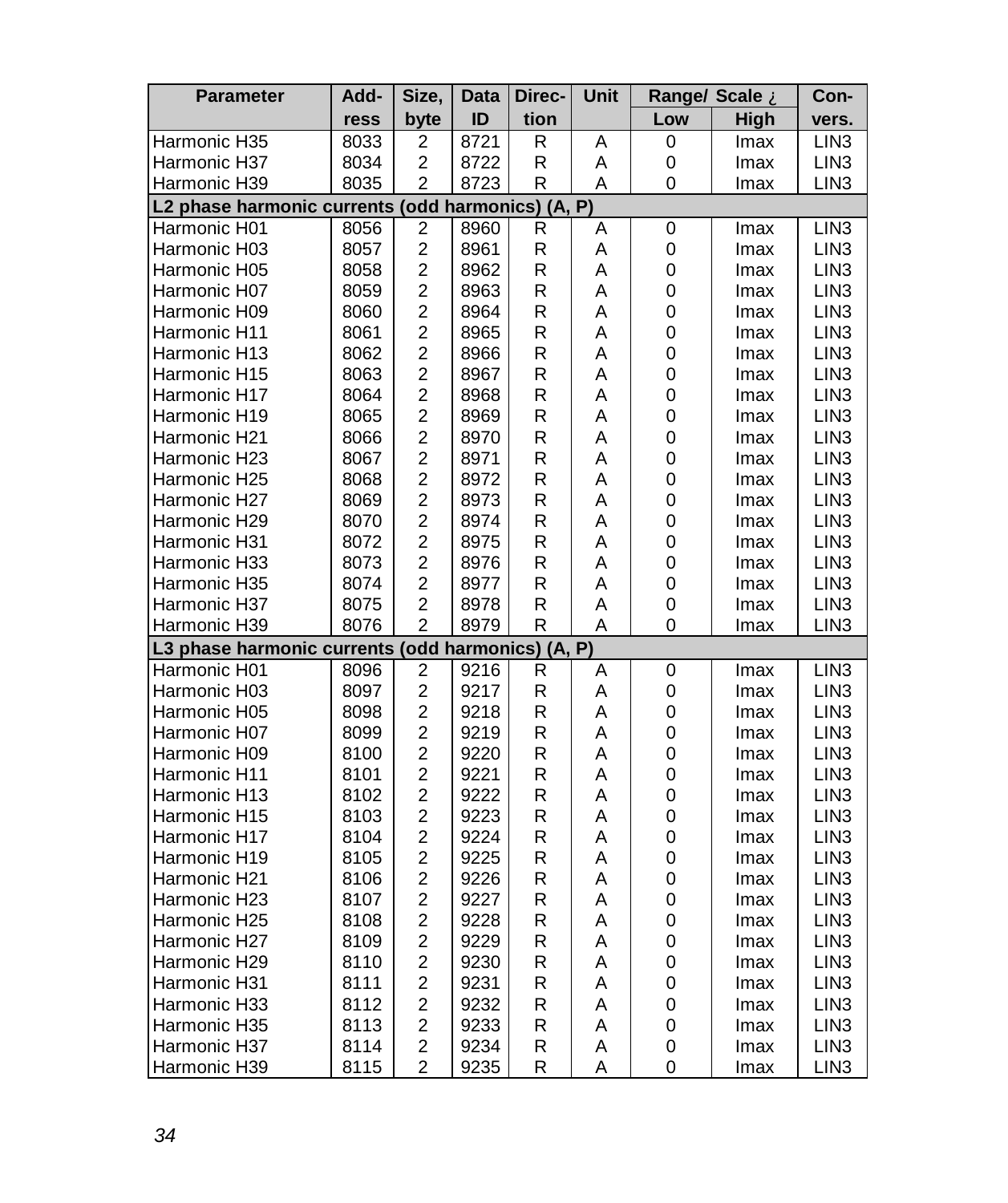| Parameter                                                | Add- | Size,                   | Data | Direc- | Unit | Range/ Scale A |             | Con-             |  |
|----------------------------------------------------------|------|-------------------------|------|--------|------|----------------|-------------|------------------|--|
|                                                          | ress | byte                    | ID   | tion   |      | Low            | <b>High</b> | vers.            |  |
| Harmonic total kW (odd harmonics)<br>(A, P)              |      |                         |      |        |      |                |             |                  |  |
| Harmonic H01                                             | 8136 | 2                       | 9472 | R      | kW   | -Pmax          | Pmax        | LIN <sub>3</sub> |  |
| Harmonic H03                                             | 8137 | $\overline{c}$          | 9473 | R      | kW   | -Pmax          | Pmax        | LIN <sub>3</sub> |  |
| Harmonic H05                                             | 8138 | $\overline{c}$          | 9474 | R      | kW   | -Pmax          | Pmax        | LIN <sub>3</sub> |  |
| Harmonic H07                                             | 8139 | $\overline{c}$          | 9475 | R      | kW   | -Pmax          | Pmax        | LIN <sub>3</sub> |  |
| Harmonic H09                                             | 8141 | $\overline{c}$          | 9476 | R      | kW   | -Pmax          | Pmax        | LIN <sub>3</sub> |  |
| Harmonic H11                                             | 8142 | $\overline{c}$          | 9477 | R      | kW   | -Pmax          | Pmax        | LIN <sub>3</sub> |  |
| Harmonic H13                                             | 8143 | $\overline{c}$          | 9478 | R      | kW   | -Pmax          | Pmax        | LIN <sub>3</sub> |  |
| Harmonic H15                                             | 8144 | $\overline{c}$          | 9479 | R      | kW   | -Pmax          | Pmax        | LIN <sub>3</sub> |  |
| Harmonic H17                                             | 8145 | $\overline{c}$          | 9480 | R      | kW   | -Pmax          | Pmax        | LIN <sub>3</sub> |  |
| Harmonic H19                                             | 8146 | $\overline{2}$          | 9481 | R      | kW   | -Pmax          | Pmax        | LIN <sub>3</sub> |  |
| Harmonic H21                                             | 8147 | $\overline{c}$          | 9482 | R      | kW   | -Pmax          | Pmax        | LIN3             |  |
| Harmonic H23                                             | 8148 | $\overline{2}$          | 9483 | R      | kW   | -Pmax          | Pmax        | LIN <sub>3</sub> |  |
| Harmonic H25                                             | 8149 | $\overline{c}$          | 9484 | R      | kW   | -Pmax          | Pmax        | LIN <sub>3</sub> |  |
| Harmonic H27                                             | 8150 | $\overline{c}$          | 9485 | R      | kW   | -Pmax          | Pmax        | LIN <sub>3</sub> |  |
| Harmonic H29                                             | 8151 | $\overline{c}$          | 9486 | R      | kW   | -Pmax          | Pmax        | LIN <sub>3</sub> |  |
| Harmonic H31                                             | 8152 | $\overline{c}$          | 9487 | R      | kW   | -Pmax          | Pmax        | LIN <sub>3</sub> |  |
| Harmonic H33                                             | 8153 | 2                       | 9488 | R      | kW   | -Pmax          | Pmax        | LIN <sub>3</sub> |  |
| Harmonic H35                                             | 8154 | $\overline{c}$          | 9489 | R      | kW   | -Pmax          | Pmax        | LIN <sub>3</sub> |  |
| Harmonic H37                                             | 8155 | $\overline{c}$          | 9490 | R      | kW   | -Pmax          | Pmax        | LIN3             |  |
| Harmonic H39                                             | 8156 | 2                       | 9491 | R      | kW   | -Pmax          | Pmax        | LIN <sub>3</sub> |  |
| Harmonic total kvar (odd harmonics) (A, P)               |      |                         |      |        |      |                |             |                  |  |
| Harmonic H01                                             | 8176 | $\overline{\mathbf{c}}$ | 9728 | R      | kvar | -Pmax          | Pmax        | LIN <sub>3</sub> |  |
| Harmonic H03                                             | 8177 | $\overline{c}$          | 9729 | R      | kvar | -Pmax          | Pmax        | LIN <sub>3</sub> |  |
| Harmonic H05                                             | 8178 | $\overline{2}$          | 9730 | R      | kvar | -Pmax          | Pmax        | LIN <sub>3</sub> |  |
| Harmonic H07                                             | 8179 | $\overline{c}$          | 9731 | R      | kvar | -Pmax          | Pmax        | LIN <sub>3</sub> |  |
| Harmonic H09                                             | 8180 | $\overline{\mathbf{c}}$ | 9732 | R      | kvar | -Pmax          | Pmax        | LIN3             |  |
| Harmonic H11                                             | 8181 | $\overline{c}$          | 9733 | R      | kvar | -Pmax          | Pmax        | LIN <sub>3</sub> |  |
| Harmonic H13                                             | 8182 | $\overline{\mathbf{c}}$ | 9734 | R      | kvar | -Pmax          | Pmax        | LIN <sub>3</sub> |  |
| Harmonic H15                                             | 8183 | $\overline{\mathbf{c}}$ | 9735 | R      | kvar | -Pmax          | Pmax        | LIN <sub>3</sub> |  |
| Harmonic H17                                             | 8184 | $\overline{c}$          | 9736 | R      | kvar | -Pmax          | Pmax        | LIN <sub>3</sub> |  |
| Harmonic H19                                             | 8185 | $\overline{\mathbf{c}}$ | 9737 | R      | kvar | -Pmax          | Pmax        | LIN3             |  |
| Harmonic H21                                             | 8186 | $\overline{c}$          | 9738 | R      | kvar | -Pmax          | Pmax        | LIN <sub>3</sub> |  |
| Harmonic H23                                             | 8187 | $\overline{\mathbf{c}}$ | 9739 | R      | kvar | -Pmax          | Pmax        | LIN3             |  |
| Harmonic H25                                             | 8188 | $\overline{c}$          | 9740 | R      | kvar | -Pmax          | Pmax        | LIN <sub>3</sub> |  |
| Harmonic H27                                             | 8189 | $\overline{c}$          | 9741 | R      | kvar | -Pmax          | Pmax        | LIN3             |  |
| Harmonic H29                                             | 8190 | $\overline{\mathbf{c}}$ | 9742 | R      | kvar | -Pmax          | Pmax        | LIN <sub>3</sub> |  |
| Harmonic H31                                             | 8191 | $\overline{\mathbf{c}}$ | 9743 | R      | kvar | -Pmax          | Pmax        | LIN <sub>3</sub> |  |
| Harmonic H33                                             | 8192 | $\overline{c}$          | 9744 | R      | kvar | -Pmax          | Pmax        | LIN <sub>3</sub> |  |
| Harmonic H35                                             | 8193 | $\overline{c}$          | 9745 | R      | kvar | -Pmax          | Pmax        | LIN <sub>3</sub> |  |
| Harmonic H37                                             | 8194 | $\overline{\mathbf{c}}$ | 9746 | R      | kvar | -Pmax          | Pmax        | LIN <sub>3</sub> |  |
| Harmonic H39                                             | 8195 | $\overline{2}$          | 9747 | R      | kvar | -Pmax          | Pmax        | LIN3             |  |
| Harmonic total power factors (<br>(odd harmonics) (A, P) |      |                         |      |        |      |                |             |                  |  |
| Harmonic H01                                             | 8216 | 2                       | 9984 | R      | N/A  | $-1.00$        | 1.00        | LIN <sub>3</sub> |  |
| Harmonic H03                                             | 8217 | $\overline{\mathbf{c}}$ | 9985 | R      | N/A  | $-1.00$        | 1.00        | LIN <sub>3</sub> |  |
| Harmonic H05                                             | 8218 | $\overline{2}$          | 9986 | R      | N/A  | $-1.00$        | 1.00        | LIN <sub>3</sub> |  |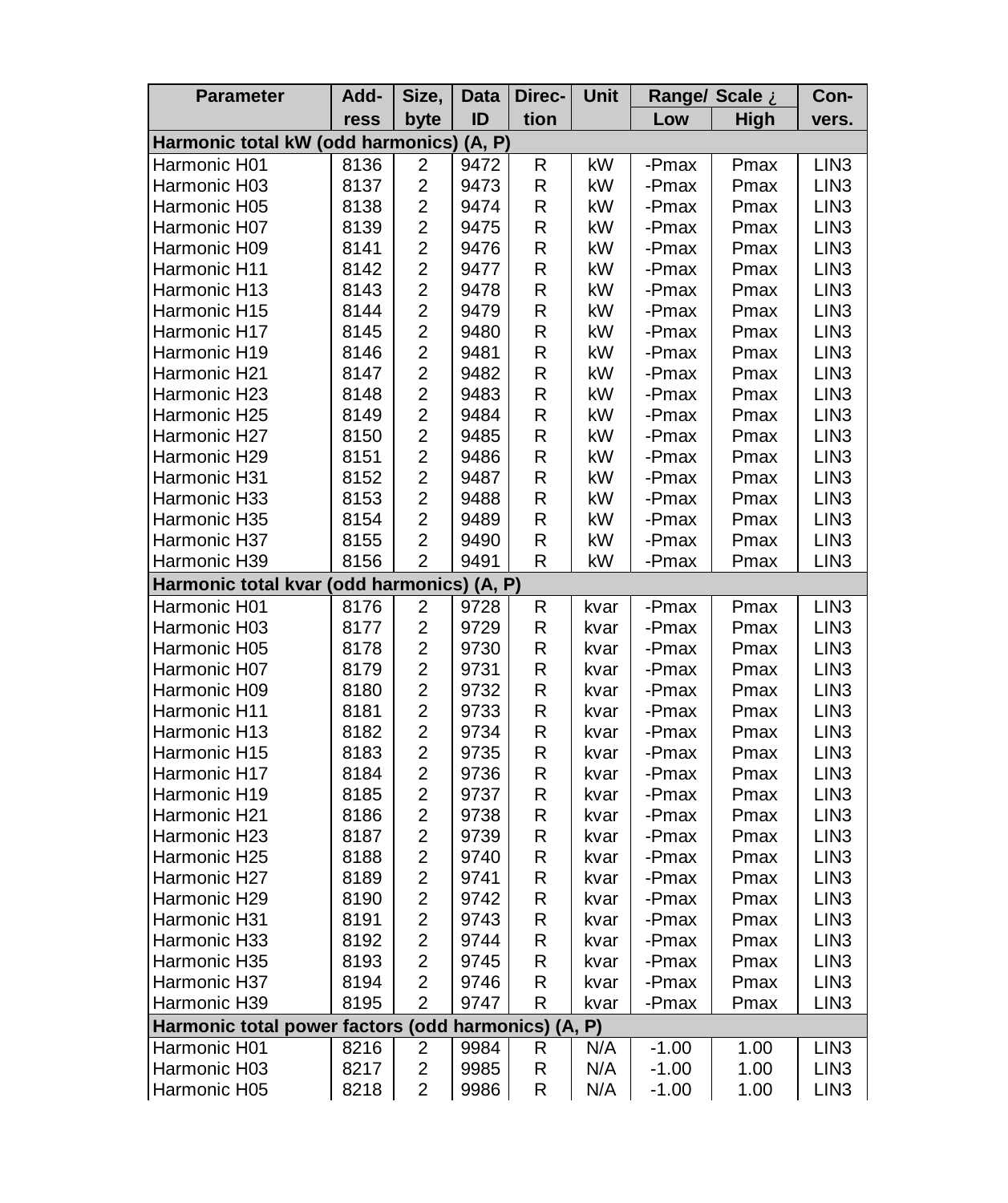| <b>Parameter</b>             | Add- | Size,                   | <b>Data</b> | Direc- | Unit                    |             | Range/ Scale A | Con-             |
|------------------------------|------|-------------------------|-------------|--------|-------------------------|-------------|----------------|------------------|
|                              | ress | byte                    | ID          | tion   |                         | Low         | High           | vers.            |
| Harmonic H07                 | 8219 | 2                       | 9987        | R      | N/A                     | $-1.00$     | 1.00           | LIN <sub>3</sub> |
| Harmonic H09                 | 8220 | $\overline{\mathbf{c}}$ | 9988        | R      | N/A                     | $-1.00$     | 1.00           | LIN <sub>3</sub> |
| Harmonic H11                 | 8221 | $\overline{c}$          | 9989        | R      | N/A                     | $-1.00$     | 1.00           | LIN <sub>3</sub> |
| Harmonic H13                 | 8222 | $\overline{c}$          | 9990        | R      | N/A                     | $-1.00$     | 1.00           | LIN <sub>3</sub> |
| Harmonic H15                 | 8223 | $\overline{c}$          | 9991        | R      | N/A                     | $-1.00$     | 1.00           | LIN <sub>3</sub> |
| Harmonic H17                 | 8224 | $\overline{\mathbf{c}}$ | 9992        | R      | N/A                     | $-1.00$     | 1.00           | LIN <sub>3</sub> |
| Harmonic H19                 | 8225 | $\overline{c}$          | 9993        | R      | N/A                     | $-1.00$     | 1.00           | LIN <sub>3</sub> |
| Harmonic H21                 | 8226 | $\overline{c}$          | 9994        | R      | N/A                     | $-1.00$     | 1.00           | LIN <sub>3</sub> |
| Harmonic H23                 | 8227 | $\overline{c}$          | 9995        | R      | N/A                     | $-1.00$     | 1.00           | LIN <sub>3</sub> |
| Harmonic H25                 | 8228 | $\overline{c}$          | 9996        | R      | N/A                     | $-1.00$     | 1.00           | LIN <sub>3</sub> |
| Harmonic H27                 | 8229 | $\overline{c}$          | 9997        | R      | N/A                     | $-1.00$     | 1.00           | LIN <sub>3</sub> |
| Harmonic H29                 | 8230 | $\overline{c}$          | 9998        | R      | N/A                     | $-1.00$     | 1.00           | LIN3             |
| Harmonic H31                 | 8231 | $\overline{c}$          | 9999        | R      | N/A                     | $-1.00$     | 1.00           | LIN <sub>3</sub> |
| Harmonic H33                 | 8232 | $\overline{c}$          | 10000       | R      | N/A                     | $-1.00$     | 1.00           | LIN <sub>3</sub> |
| Harmonic H35                 | 8233 | $\overline{c}$          | 10001       | R      | N/A                     | $-1.00$     | 1.00           | LIN <sub>3</sub> |
| Harmonic H37                 | 8234 | $\overline{c}$          | 10002       | R      | N/A                     | $-1.00$     | 1.00           | LIN <sub>3</sub> |
| Harmonic H39                 | 8235 | $\overline{c}$          | 10003       | R      | N/A                     | $-1.00$     | 1.00           | LIN <sub>3</sub> |
| Minimum real-time values per |      |                         | phase (M)   |        |                         |             |                |                  |
| Voltage L1/L12               | 8416 | 2                       | 11264       | R      | $\overline{\mathsf{v}}$ | 0           | Vmax           | LIN <sub>3</sub> |
| Voltage L2/L23               | 8417 | $\overline{c}$          | 11265       | R      | V                       | 0           | Vmax           | LIN <sub>3</sub> |
| Voltage L3/L31               | 8418 | $\overline{\mathbf{c}}$ | 11266       | R      | V                       | 0           | Vmax           | LIN <sub>3</sub> |
| Current L1                   | 8419 | $\overline{c}$          | 11267       | R      | A                       | 0           | Imax           | LIN <sub>3</sub> |
| Current L <sub>2</sub>       | 8420 | $\overline{c}$          | 11268       | R      | A                       | 0           | Imax           | LIN <sub>3</sub> |
| Current L3                   | 8421 | $\overline{c}$          | 11269       | R      | A                       | 0           | Imax           | LIN <sub>3</sub> |
| kW <sub>L1</sub>             | 8422 | $\overline{c}$          | 11270       | R      | kW                      | -Pmax       | Pmax           | LIN <sub>3</sub> |
| kW <sub>L2</sub>             | 8423 | $\overline{\mathbf{c}}$ | 11271       | R      | kW                      | -Pmax       | Pmax           | LIN <sub>3</sub> |
| kW <sub>L3</sub>             | 8424 | $\overline{c}$          | 11272       | R      | kW                      | -Pmax       | Pmax           | LIN <sub>3</sub> |
| kvar L1                      | 8425 | $\overline{\mathbf{c}}$ | 11273       | R      | kvar                    | -Pmax       | Pmax           | LIN3             |
| kvar L <sub>2</sub>          | 8426 | $\overline{c}$          | 11274       | R      | kvar                    | -Pmax       | Pmax           | LIN <sub>3</sub> |
| kvar L3                      | 8427 | $\overline{\mathbf{c}}$ | 11275       | R      | kvar                    | -Pmax       | Pmax           | LIN <sub>3</sub> |
| kVA L1                       | 8428 | $\overline{c}$          | 11276       | R      | kVA                     | 0           | Pmax           | LIN <sub>3</sub> |
| kVA L2                       | 8429 | $\overline{c}$          | 11277       | R      | kVA                     | 0           | Pmax           | LIN <sub>3</sub> |
| kVA L3                       | 8430 | $\overline{c}$          | 11278       | R      | kVA                     | 0           | Pmax           | LIN <sub>3</sub> |
| Power factor L1 Á            | 8431 | $\overline{c}$          | 11279       | R      |                         | 0           | 1.00           | LIN <sub>3</sub> |
| Power factor L2 A            | 8432 | $\overline{\mathbf{c}}$ | 11280       | R      |                         | 0           | 1.00           | LIN <sub>3</sub> |
| Power factor L3 A            | 8433 | $\overline{c}$          | 11281       | R      |                         | 0           | 1.00           | LIN <sub>3</sub> |
| Voltage THD L1/L12           | 8434 | $\overline{\mathbf{c}}$ | 11282       | R      | $\%$                    | 0           | 100.0          | LIN <sub>3</sub> |
| Voltage THD L2/L23           | 8435 | $\overline{c}$          | 11283       | R      | $\%$                    | 0           | 100.0          | LIN <sub>3</sub> |
| Voltage THD L3               | 8436 | $\overline{c}$          | 11284       | R      | %                       | 0           | 100.0          | LIN <sub>3</sub> |
| Current THD L1               | 8437 | $\overline{c}$          | 11285       | R      | $\%$                    | 0           | 100.0          | LIN <sub>3</sub> |
| Current THD L2               | 8438 | $\overline{c}$          | 11286       | R      | $\%$                    | 0           | 100.0          | LIN <sub>3</sub> |
| Current THD L3               | 8439 | 2                       | 11287       | R      | $\%$                    | $\mathbf 0$ | 100.0          | LIN <sub>3</sub> |
| K-Factor L1                  | 8440 | $\overline{c}$          | 11288       | R      |                         | 1.0         | 999.9          | LIN <sub>3</sub> |
| K-Factor L2                  | 8441 | $\overline{\mathbf{c}}$ | 11289       | R      |                         | 1.0         | 999.9          | LIN <sub>3</sub> |
| K-Factor L3                  | 8442 | $\overline{2}$          | 11290       | R      |                         | 1.0         | 999.9          | LIN <sub>3</sub> |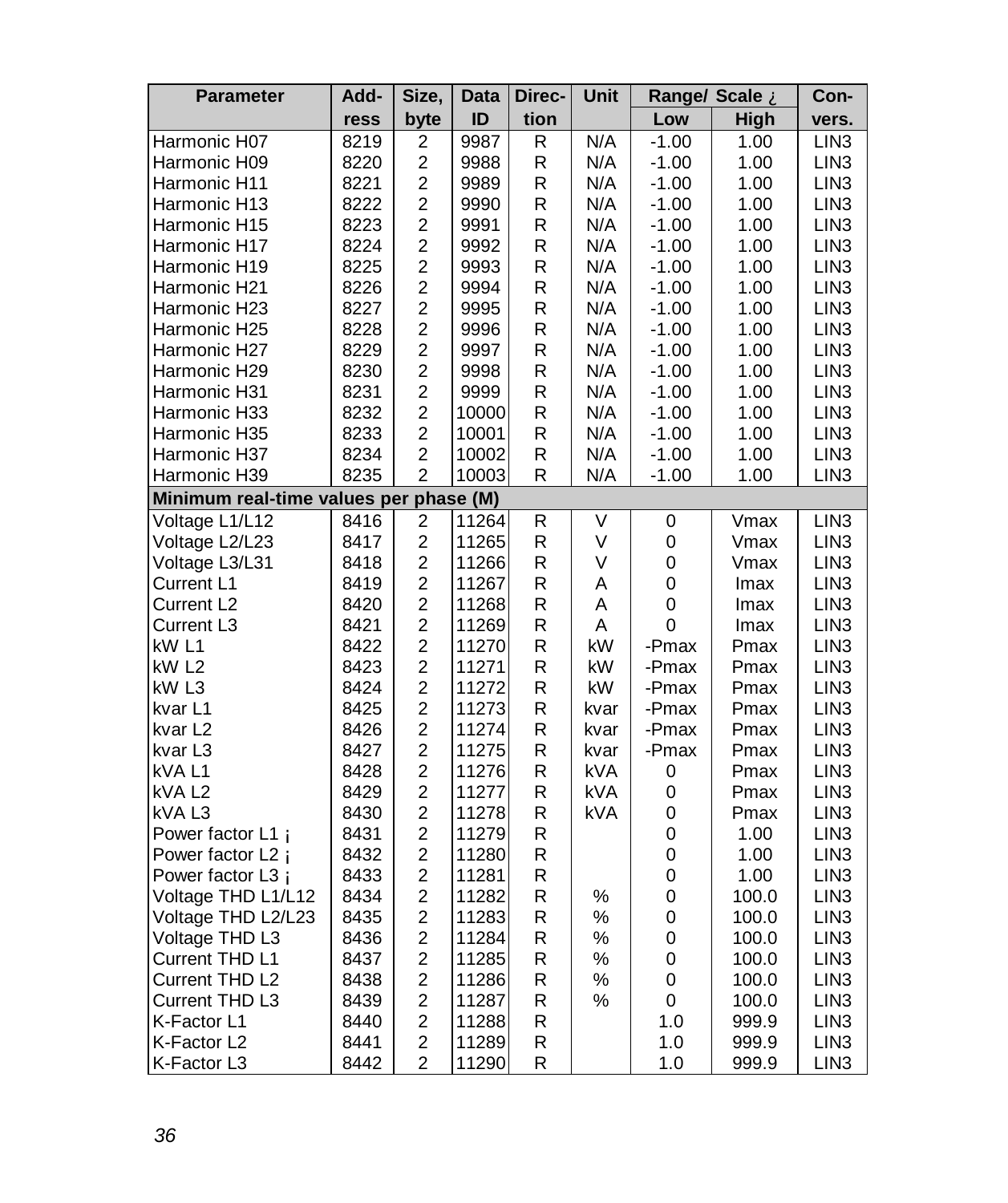| <b>Parameter</b>                       | Add- | Size,                   | Data  | Direc- | Unit       |        | Range/ Scale A | Con-             |
|----------------------------------------|------|-------------------------|-------|--------|------------|--------|----------------|------------------|
|                                        | ress | byte                    | ID    | tion   |            | Low    | <b>High</b>    | vers.            |
| Minimum real-time total values (M)     |      |                         |       |        |            |        |                |                  |
| Total kW                               | 8456 | 2                       | 11520 | R      | kW         | -Pmax  | Pmax           | LIN <sub>3</sub> |
| Total kvar                             | 8457 | $\overline{2}$          | 11521 | R      | kvar       | -Pmax  | Pmax           | LIN <sub>3</sub> |
| Total kVA                              | 8458 | $\overline{c}$          | 11522 | R      | kVA        | 0      | Pmax           | LIN <sub>3</sub> |
| Total PF Á                             | 8459 | $\overline{2}$          | 11523 | R      |            | 0      | 1.00           | LIN <sub>3</sub> |
| <b>Total PF Lag</b>                    | 8460 | 2                       | 11524 | R      |            | 0      | 1.00           | LIN3             |
| Total PF Lead                          | 8461 | $\overline{2}$          | 11525 | R      |            | 0      | 1.00           | LIN <sub>3</sub> |
| Minimum real-time auxiliary values (M) |      |                         |       |        |            |        |                |                  |
| Auxiliary current                      | 8496 | $\overline{c}$          | 11776 | R      | mA/A       | 0      | laux max       | LIN <sub>3</sub> |
| Neutral current                        | 8497 | $\overline{c}$          | 11777 | R      | A          | 0      | Imax           | LIN <sub>3</sub> |
| Frequency Ä                            | 8498 | $\overline{\mathbf{c}}$ | 11778 | R      | Hz         | 0      | 100.0          | LIN <sub>3</sub> |
| Voltage unbalance                      | 8499 | $\overline{c}$          | 11779 | R      | %          | 0      | 300            | LIN <sub>3</sub> |
| Current unbalance                      | 8500 | $\overline{2}$          | 11780 | R      | %          | 0      | 300            | LIN <sub>3</sub> |
| Minimum demands (M)                    |      |                         |       |        |            |        |                |                  |
| Volt demand L1/L12                     | 8536 | $\overline{\mathbf{c}}$ | 12032 | R      | V          | 0      | Vmax           | LIN3             |
| Volt demand L2/L23                     | 8537 | $\overline{\mathbf{c}}$ | 12033 | R      | V          | 0      | Vmax           | LIN <sub>3</sub> |
| Volt demand L3/L31                     | 8538 | $\overline{c}$          | 12034 | R      | V          | 0      | Vmax           | LIN <sub>3</sub> |
| Amp. demand L1                         | 8539 | $\overline{c}$          | 12035 | R      | V          | 0      | Vmax           | LIN <sub>3</sub> |
| Amp. demand L2                         | 8540 | $\overline{2}$          | 12036 | R      | A          | 0      | Imax           | LIN <sub>3</sub> |
| Amp. demand L3                         | 8541 | $\overline{2}$          | 12037 | R      | A          | 0      | Imax           | LIN <sub>3</sub> |
| Block kW demand                        | 8542 | $\overline{2}$          | 12038 | R      | kW         | 0      | Pmax           | LIN <sub>3</sub> |
| (import)                               |      |                         |       |        |            |        |                |                  |
| Block kvar demand                      | 8543 | 2                       | 12039 | R      | kvar       | 0      | Pmax           | LIN <sub>3</sub> |
| (total)                                |      |                         |       |        |            |        |                |                  |
| Block kVA demand                       | 8544 | $\overline{c}$          | 12040 | R      | <b>kVA</b> | 0      | Pmax           | LIN <sub>3</sub> |
| Sliding window kW                      | 8545 | $\overline{2}$          | 12041 | R      | kW         | 0      | Pmax           | LIN <sub>3</sub> |
| demand (import)                        |      |                         |       |        |            |        |                |                  |
| Sliding window kvar                    | 8546 | 2                       | 12042 | R      | kvar       | 0      | Pmax           | LIN <sub>3</sub> |
| demand (total)                         |      |                         |       |        |            |        |                |                  |
| Sliding window kVA                     | 8547 | $\overline{2}$          | 12043 | R      | kVA        | 0      | Pmax           | LIN <sub>3</sub> |
| demand                                 |      |                         |       |        |            |        |                |                  |
| Thermal kW demand                      | 8548 | $\overline{2}$          | 12044 | R      | kW         | 0      | Pmax           | LIN <sub>3</sub> |
| (import)                               |      |                         |       |        |            |        |                |                  |
| Thermal kvar                           | 8549 | $\overline{2}$          | 12045 | R      | kvar       | 0      | Pmax           | LIN <sub>3</sub> |
| demand (total)                         |      |                         |       |        |            |        |                |                  |
| Thermal kVA demand                     | 8550 | $\overline{c}$          | 12046 | R      | kVA        | 0      | Pmax           | LIN <sub>3</sub> |
| Programmable Min/Max minimum registers |      |                         |       | (M)    |            |        |                |                  |
| Register #1                            | 8576 | 2                       | 12288 | R      | Â<br>Â     | Â<br>Â | Â<br>Â         | Â<br>Â           |
| Register #2                            | 8577 | $\overline{\mathbf{c}}$ | 12289 | R      | Â          | Â      | Â              | Â                |
| Register #3                            | 8578 | $\overline{2}$          | 12290 | R      |            |        |                |                  |
| Register #4                            | 8579 | $\overline{c}$          | 12291 | R      | Â<br>Â     | Â<br>Â | Â<br>Â         | Â<br>Â           |
| Register #5                            | 8580 | $\overline{c}$          | 12292 | R      | Â          | Â      | Â              | Â                |
| Register #6                            | 8581 | $\overline{c}$          | 12293 | R      | Â          | Â      | Â              | Â                |
| Register #7                            | 8582 | $\overline{2}$          | 12294 | R      | Â          | Â      | Â              | Â                |
| Register #8                            | 8583 | $\overline{2}$          | 12295 | R      |            |        |                |                  |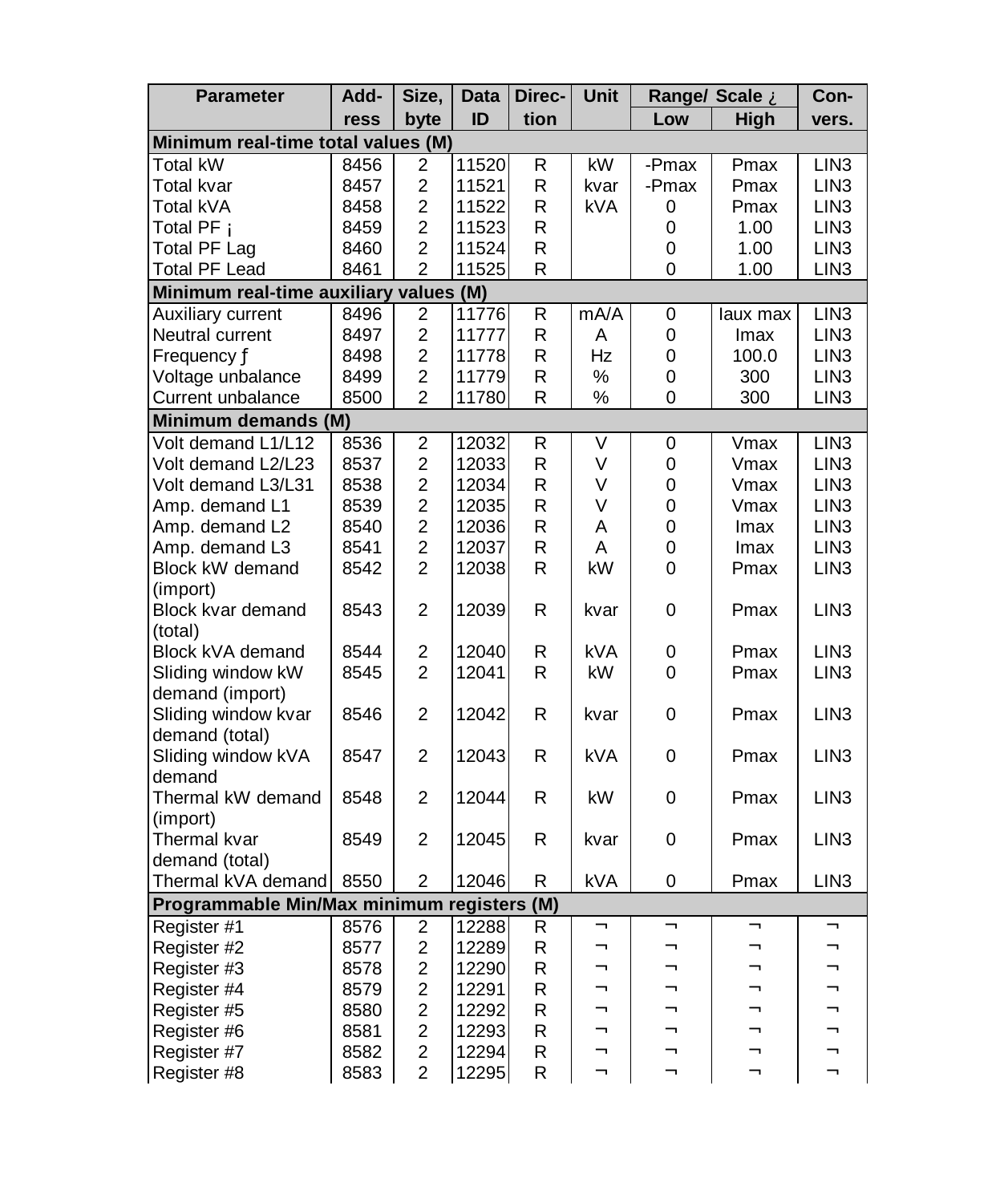| <b>Parameter</b>                       | Add- | Size,                   | Data  | Direc-      | Unit       |             | Range/ Scale À | Con-             |
|----------------------------------------|------|-------------------------|-------|-------------|------------|-------------|----------------|------------------|
|                                        | ress | byte                    | ID    | tion        |            | Low         | <b>High</b>    | vers.            |
| Register #9                            | 8584 | 2                       | 12296 | R           | Â          | Â           | Ã              | Â                |
| Register #10                           | 8585 | $\overline{c}$          | 12297 | R           | Â          | Â           | Â              | Â                |
| Register #11                           | 8586 | $\overline{c}$          | 12298 | R           | Â          | Â           | Â              | Â                |
| Register #12                           | 8587 | $\overline{c}$          | 12299 | R           | Â          | Â           | Â              | Â                |
| Register #13                           | 8588 | $\overline{c}$          | 12300 | R           | Â          | Â           | Â              | Â                |
| Register #14                           | 8589 | $\overline{\mathbf{c}}$ | 12301 | R           | Â          | Â           | Â              | Â                |
| Register #15                           | 8580 | $\overline{c}$          | 12302 | R           | Â          | Â           | Â              | Â                |
| Register #16                           | 8590 | 2                       | 12303 | R           | Â          | Â           | Â              | Â                |
| Maximum real-time values per phase (M) |      |                         |       |             |            |             |                |                  |
| Voltage L1/L12                         | 8736 | $\boldsymbol{2}$        | 13312 | R           | V          | 0           | Vmax           | LIN3             |
| Voltage L2/L23                         | 8737 | $\overline{c}$          | 13313 | R           | V          | $\mathbf 0$ | Vmax           | LIN <sub>3</sub> |
| Voltage L3/L31                         | 8738 | $\overline{c}$          | 13314 | R           | V          | 0           | Vmax           | LIN <sub>3</sub> |
| Current L1                             | 8739 | $\overline{c}$          | 13315 | R           | Α          | 0           | Imax           | LIN <sub>3</sub> |
| Current L <sub>2</sub>                 | 8740 | $\overline{2}$          | 13316 | R           | A          | 0           | Imax           | LIN <sub>3</sub> |
| Current L3                             | 8741 | $\overline{2}$          | 13317 | R           | A          | 0           | Imax           | LIN <sub>3</sub> |
| kW L1                                  | 8742 | $\overline{c}$          | 13318 | R           | kW         | -Pmax       | Pmax           | LIN <sub>3</sub> |
| kW <sub>L2</sub>                       | 8743 | $\overline{c}$          | 13319 | R           | kW         | -Pmax       | Pmax           | LIN <sub>3</sub> |
| kW L3                                  | 8744 | $\overline{c}$          | 13320 | R           | kW         | -Pmax       | Pmax           | LIN <sub>3</sub> |
| kvar L1                                | 8745 | $\overline{c}$          | 13321 | R           | kvar       | -Pmax       | Pmax           | LIN <sub>3</sub> |
| kvar L2                                | 8746 | $\overline{c}$          | 13322 | R           | kvar       | -Pmax       | Pmax           | LIN <sub>3</sub> |
| kvar L3                                | 8747 | $\overline{c}$          | 13323 | R           | kvar       | -Pmax       | Pmax           | LIN <sub>3</sub> |
| kVA L1                                 | 8748 | $\overline{2}$          | 13324 | R           | kVA        | 0           | Pmax           | LIN <sub>3</sub> |
| kVA L <sub>2</sub>                     | 8749 | $\overline{2}$          | 13325 | R           | kVA        | 0           | Pmax           | LIN <sub>3</sub> |
| kVAL3                                  | 8750 | $\overline{2}$          | 13326 | R           | kVA        | 0           | Pmax           | LIN <sub>3</sub> |
| Power factor L1 Á                      | 8751 | $\overline{c}$          | 13327 | R           |            | 0           | 1.00           | LIN <sub>3</sub> |
| Power factor L2 A                      | 8752 | $\overline{c}$          | 13328 | R           |            | 0           | 1.00           | LIN <sub>3</sub> |
| Power factor L3 A                      | 8753 | $\overline{\mathbf{c}}$ | 13329 | R           |            | 0           | 1.00           | LIN <sub>3</sub> |
| Voltage THD L1/L12                     | 8754 | $\overline{2}$          | 13330 | R           | %          | 0           | 100.0          | LIN <sub>3</sub> |
| Voltage THD L2/L23                     | 8755 | $\overline{\mathbf{c}}$ | 13331 | R           | $\%$       | 0           | 100.0          | LIN <sub>3</sub> |
| Voltage THD L3                         | 8756 | $\overline{c}$          | 13332 | R           | %          | 0           | 100.0          | LIN <sub>3</sub> |
| Current THD L1                         | 8757 | $\overline{c}$          | 13333 | R           | %          | 0           | 100.0          | LIN <sub>3</sub> |
| Current THD L2                         | 8758 | $\overline{c}$          | 13334 | R           | %          | 0           | 100.0          | LIN <sub>3</sub> |
| Current THD L3                         | 8759 | $\overline{c}$          | 13335 | R           | ℅          | $\mathbf 0$ | 100.0          | LIN <sub>3</sub> |
| K-Factor L1                            | 8760 | $\overline{c}$          | 13336 | R           |            | 1.0         | 999.9          | LIN3             |
| K-Factor L2                            | 8761 | $\overline{2}$          | 13337 | R           |            | 1.0         | 999.9          | LIN <sub>3</sub> |
| K-Factor L3                            | 8762 | $\overline{2}$          | 13338 | R           |            | 1.0         | 999.9          | LIN <sub>3</sub> |
| Maximum real-time total values (M)     |      |                         |       |             |            |             |                |                  |
| Total kW                               | 8776 | $\overline{\mathbf{c}}$ | 13568 | R           | kW         | -Pmax       | Pmax           | LIN <sub>3</sub> |
| Total kvar                             | 8777 | $\overline{\mathbf{c}}$ | 13569 | $\mathsf R$ | kvar       | -Pmax       | Pmax           | LIN <sub>3</sub> |
| Total kVA                              | 8778 | $\overline{c}$          | 13570 | R           | <b>kVA</b> | 0           | Pmax           | LIN <sub>3</sub> |
| Total PF Á                             | 8779 | $\overline{c}$          | 13571 | $\mathsf R$ |            | 0           | 1.00           | LIN <sub>3</sub> |
| <b>Total PF Lag</b>                    | 8780 | $\overline{c}$          | 13572 | $\mathsf R$ |            | 0           | 1.00           | LIN <sub>3</sub> |
| <b>Total PF Lead</b>                   | 8781 | $\overline{c}$          | 13573 | R           |            | 0           | 1.00           | LIN <sub>3</sub> |
| Maximum real-time auxiliary values (M) |      |                         |       |             |            |             |                |                  |
| Auxiliary current                      | 8816 | 2                       | 13824 | $\mathsf R$ | mA/A       | 0           | laux max       | LIN <sub>3</sub> |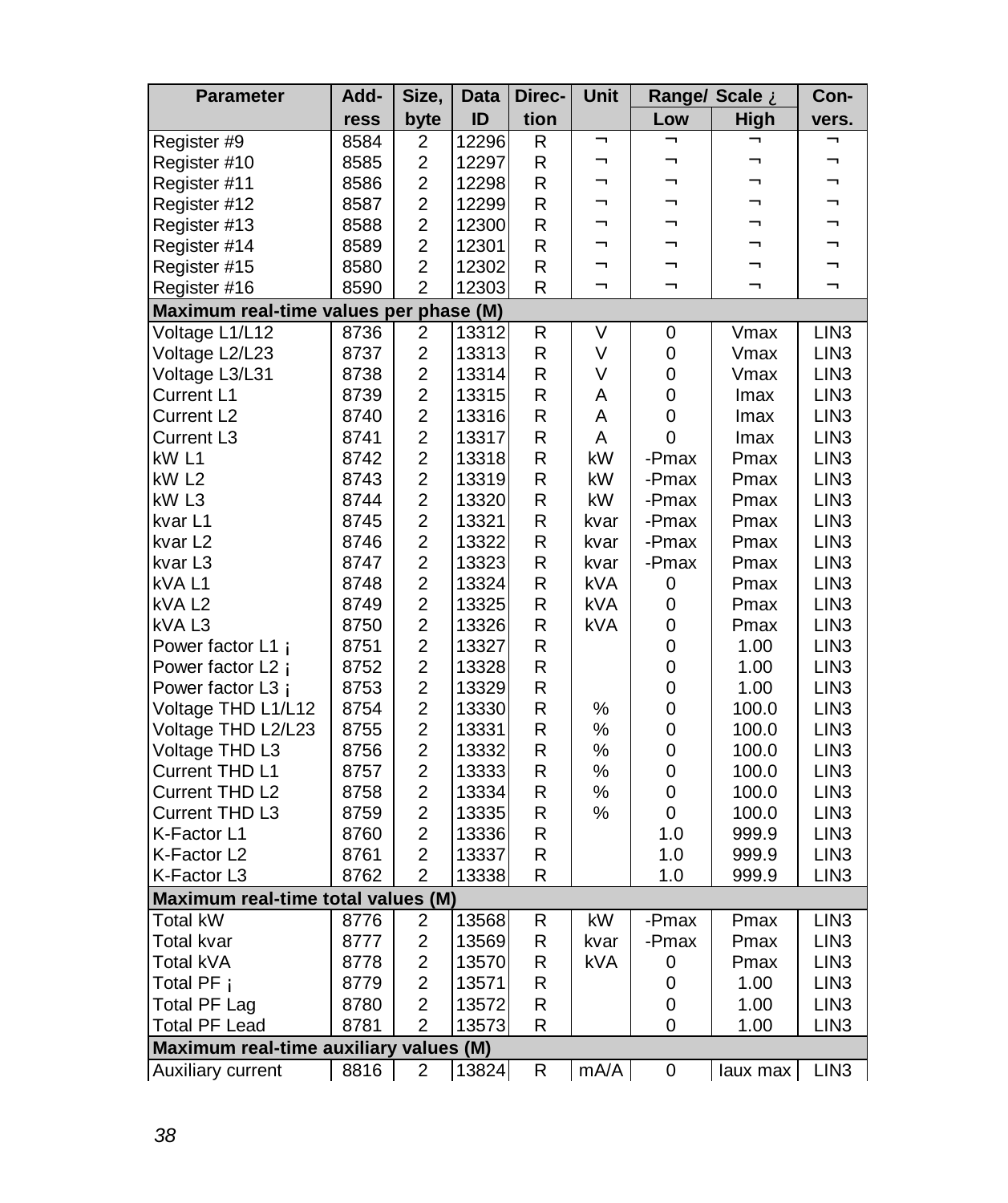| <b>Parameter</b>                           | Add- | Size,                   | <b>Data</b> | Direc- | Unit       |     | Range/ Scale A | Con-             |
|--------------------------------------------|------|-------------------------|-------------|--------|------------|-----|----------------|------------------|
|                                            | ress | byte                    | ID          | tion   |            | Low | High           | vers.            |
| Neutral current                            | 8817 | 2                       | 13825       | R      | A          | 0   | Imax           | LIN <sub>3</sub> |
| Frequency Ä                                | 8818 | 2                       | 13826       | R      | Hz         | 0   | 100.0          | LIN <sub>3</sub> |
| Voltage unbalance                          | 8819 | $\overline{c}$          | 13827       | R      | $\%$       | 0   | 300            | LIN <sub>3</sub> |
| Current unbalance                          | 8820 | $\overline{2}$          | 13828       | R      | $\%$       | 0   | 300            | LIN <sub>3</sub> |
| Maximum demands (M)                        |      |                         |             |        |            |     |                |                  |
| Volt demand L1/L12                         | 8856 | $\overline{\mathbf{c}}$ | 14080       | R      | V          | 0   | Vmax           | LIN3             |
| Volt demand L2/L23                         | 8857 | $\overline{c}$          | 14081       | R      | V          | 0   | Vmax           | LIN <sub>3</sub> |
| Volt demand L3/L31                         | 8858 | $\overline{c}$          | 14082       | R      | V          | 0   | Vmax           | LIN <sub>3</sub> |
| Amp. demand L1                             | 8859 | $\overline{c}$          | 14083       | R      | A          | 0   | Imax           | LIN <sub>3</sub> |
| Amp. demand L2                             | 8860 | $\overline{c}$          | 14084       | R      | Α          | 0   | Imax           | LIN3             |
| Amp. demand L3                             | 8861 | $\overline{c}$          | 14085       | R      | A          | 0   | Imax           | LIN <sub>3</sub> |
| Block kW demand                            | 8862 | $\overline{c}$          | 14086       | R      | kW         | 0   | Pmax           | LIN <sub>3</sub> |
| (import)                                   |      |                         |             |        |            |     |                |                  |
| Block kvar demand                          | 8863 | $\overline{c}$          | 14087       | R      | kvar       | 0   | Pmax           | LIN <sub>3</sub> |
| (total)                                    |      |                         |             |        |            |     |                |                  |
| Block kVA demand                           | 8864 | 2                       | 14088       | R      | kVA        | 0   | Pmax           | LIN <sub>3</sub> |
| Sliding window kW                          | 8865 | $\overline{c}$          | 14089       | R      | kW         | 0   | Pmax           | LIN <sub>3</sub> |
| demand (import)                            |      |                         |             |        |            |     |                |                  |
| Sliding window kvar                        | 8866 | 2                       | 14090       | R      | kvar       | 0   | Pmax           | LIN <sub>3</sub> |
| demand (total)                             |      |                         |             |        |            |     |                |                  |
| Sliding window kVA                         | 8867 | $\overline{c}$          | 14091       | R      | <b>kVA</b> | 0   | Pmax           | LIN <sub>3</sub> |
| demand                                     |      |                         |             |        |            |     |                |                  |
| Thermal kW demand                          | 8868 | 2                       | 14092       | R      | kW         | 0   | Pmax           | LIN <sub>3</sub> |
| (import)                                   |      |                         |             |        |            |     |                |                  |
| Thermal kvar                               | 8869 | $\overline{2}$          | 14093       | R      | kvar       | 0   | Pmax           | LIN <sub>3</sub> |
| demand (total)                             |      |                         |             |        |            |     |                |                  |
| Thermal kVA demand                         | 8870 | $\overline{\mathbf{c}}$ | 14094       | R      | <b>kVA</b> | 0   | Pmax           | LIN <sub>3</sub> |
| Programmable Min/Max maximum registers (M) |      |                         |             |        |            |     |                |                  |
| Register <sub>#1</sub>                     | 8896 | $\overline{\mathbf{c}}$ | 14336       | R      | Â          | Â   | Â              | Â                |
| Register #2                                | 8897 | $\overline{c}$          | 14337       | R      | Â          | Â   | Â              | Â                |
| Register #3                                | 8898 | $\overline{c}$          | 14338       | R      | Â          | Â   | Â              | Â                |
| Register #4                                | 8899 | $\overline{c}$          | 14339       | R      | Â          | Â   | Â              | Â                |
| Register #5                                | 8900 | $\overline{\mathbf{c}}$ | 14340       | R      | Â          | Â   | Â              | Â                |
| Register #6                                | 8901 | $\overline{c}$          | 14341       | R      | Â          | Â   | Â              | Â                |
| Register #7                                | 8902 | $\overline{2}$          | 14342       | R      | Â          | Â   | Â              | Â                |
| Register #8                                | 8903 | $\overline{c}$          | 14343       | R      | Â          | Â   | Â              | Â                |
| Register #9                                | 8904 | $\overline{c}$          | 14344       | R      | Â          | Â   | Â              | Â                |
| Register #10                               | 8905 | $\overline{c}$          | 14345       | R      | Â          | Â   | Â              | Â                |
| Register #11                               | 8906 | $\overline{c}$          | 14346       | R      | Â          | Â   | Â              | Â                |
| Register #12                               | 8907 | $\overline{c}$          | 14347       | R      | Â          | Â   | Â              | Â                |
| Register #13                               | 8908 | $\overline{c}$          | 14348       | R      | Â          | Â   | Â              | Â                |
| Register #14                               | 8909 | $\overline{c}$          | 14349       | R      | Â          | Â   | Â              | Â                |
| Register #15                               | 8910 | $\overline{\mathbf{c}}$ | 14350       | R      | Â          | Â   | Â              | Â                |
| Register #16                               | 8911 | $\overline{2}$          | 14351       | R      | Â          | Â   | Â              | Â                |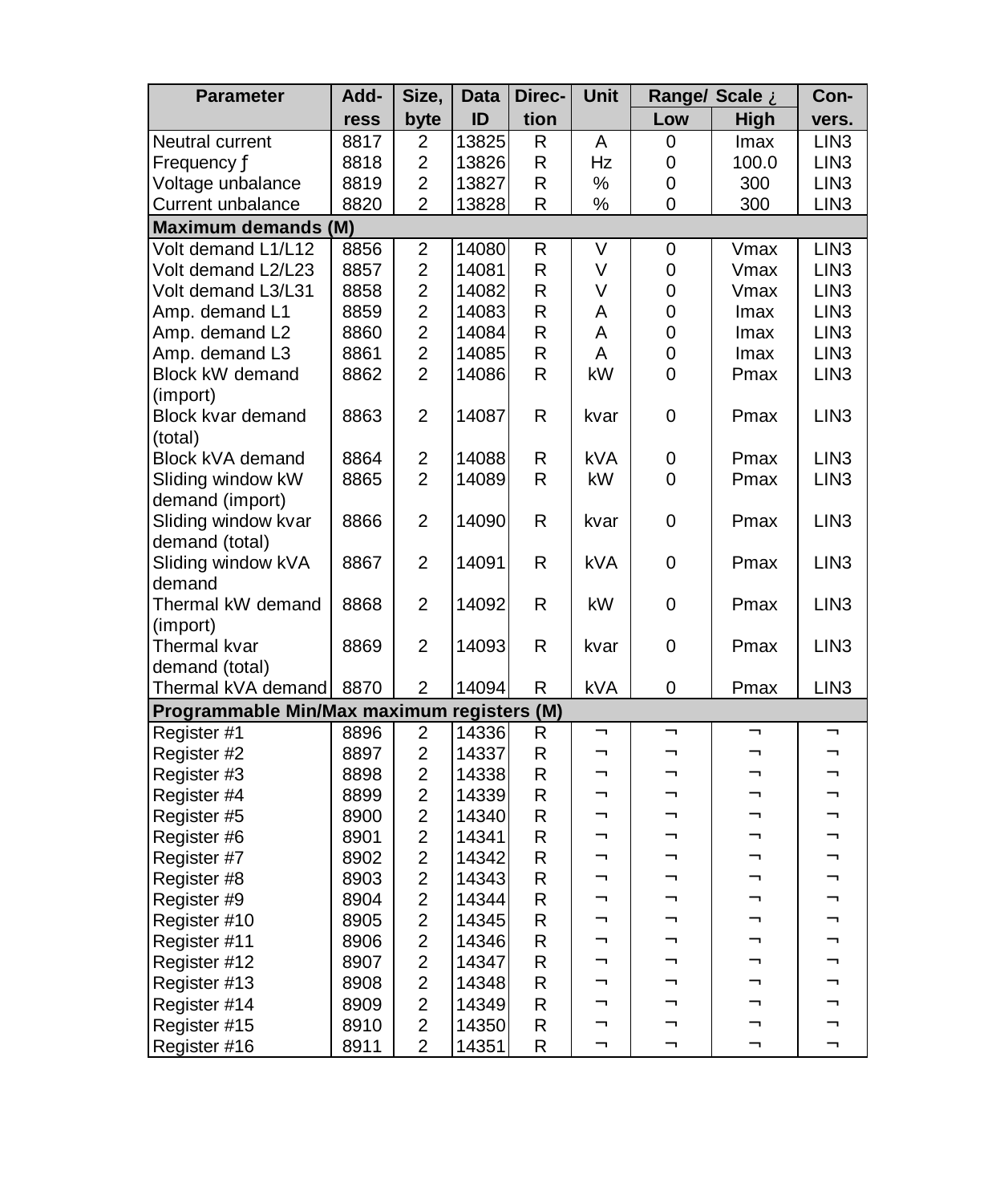| <b>Parameter</b>             | Add-                     | Size,          | <b>Data</b> | Direc-       | Unit |             | Range/ Scale A | Con-        |
|------------------------------|--------------------------|----------------|-------------|--------------|------|-------------|----------------|-------------|
|                              | ress                     | byte           | ID          | tion         |      | Low         | High           | vers.       |
| <b>TOU system parameters</b> |                          |                |             |              |      |             |                |             |
| Active tariff                | 9056                     | 2              | 15360       | R            |      | 0           | 15             | <b>NONE</b> |
| Active profile               | 9057                     | $\overline{2}$ | 15361       | $\mathsf{R}$ |      | 0           | 15             | <b>NONE</b> |
| TOU energy register #1       |                          |                |             |              |      |             |                |             |
| Tariff #1 register           | 9096<br>9097             | 4              | 15616       | R            | Ã    | 0           | $109-1$        | <b>NONE</b> |
| Tariff #2 register           | 9098                     | 4              | 15617       | $\mathsf{R}$ | Ã    | 0           | $109 - 1$      | <b>NONE</b> |
| Tariff #3 register           | 9099<br>9100<br>9101     | 4              | 15618       | $\mathsf{R}$ | Ã    | 0           | $109 - 1$      | <b>NONE</b> |
| Tariff #16 register          | <br>9126<br>9127         | 4              | 15631       | R            | Ã    | 0           | $109 - 1$      | <b>NONE</b> |
| TOU energy register #2       |                          |                |             |              |      |             |                |             |
| Tariff #1 register           | 9136<br>9137             | 4              | 15872       | $\mathsf R$  | Ã    | 0           | $109-1$        | <b>NONE</b> |
| Tariff #2 register           | 9138                     | 4              | 15873       | $\mathsf{R}$ | Ã    | 0           | $109 - 1$      | <b>NONE</b> |
| Tariff #3 register           | 9139<br>9140<br>9141     | 4              | 15874       | $\mathsf{R}$ | Ã    | 0           | $109 - 1$      | <b>NONE</b> |
| Tariff #16 register          | $\cdots$<br>9166<br>9167 | 4              | 15887       | R            | Ã    | 0           | $109 - 1$      | <b>NONE</b> |
| TOU energy register #3       |                          |                |             |              |      |             |                |             |
| Tariff #1 register           | 9176<br>9177             | 4              | 16128       | $\mathsf R$  | Ã    | 0           | $109 - 1$      | <b>NONE</b> |
| Tariff #2 register           | 9178<br>9179             | 4              | 16129       | $\mathsf R$  | Ã    | 0           | $109 - 1$      | <b>NONE</b> |
| Tariff #3 register           | 9180<br>9181             | 4              | 16130       | R            | Ã    | 0           | $109 - 1$      | <b>NONE</b> |
| Tariff #16 register          | <br>9206<br>9207         | 4              | 16143       | R            | Ã    | 0           | $109 - 1$      | <b>NONE</b> |
| TOU energy register #4       |                          |                |             |              |      |             |                |             |
| Tariff #1 register           | 9216                     | 4              | 16384       | $\mathsf R$  | Ã    | $\mathbf 0$ | $109 - 1$      | <b>NONE</b> |
| Tariff #2 register           | 9217<br>9218             | 4              | 16385       | $\mathsf{R}$ | Ã    | 0           | $109 - 1$      | <b>NONE</b> |
| Tariff #3 register           | 9219<br>9220<br>9221     | 4              | 16386       | R            | Ã    | $\mathbf 0$ | $109 - 1$      | <b>NONE</b> |
| Tariff #16 register          | 9246<br>9247             | 4              | 16399       | R            | Ã    | 0           | $109 - 1$      | <b>NONE</b> |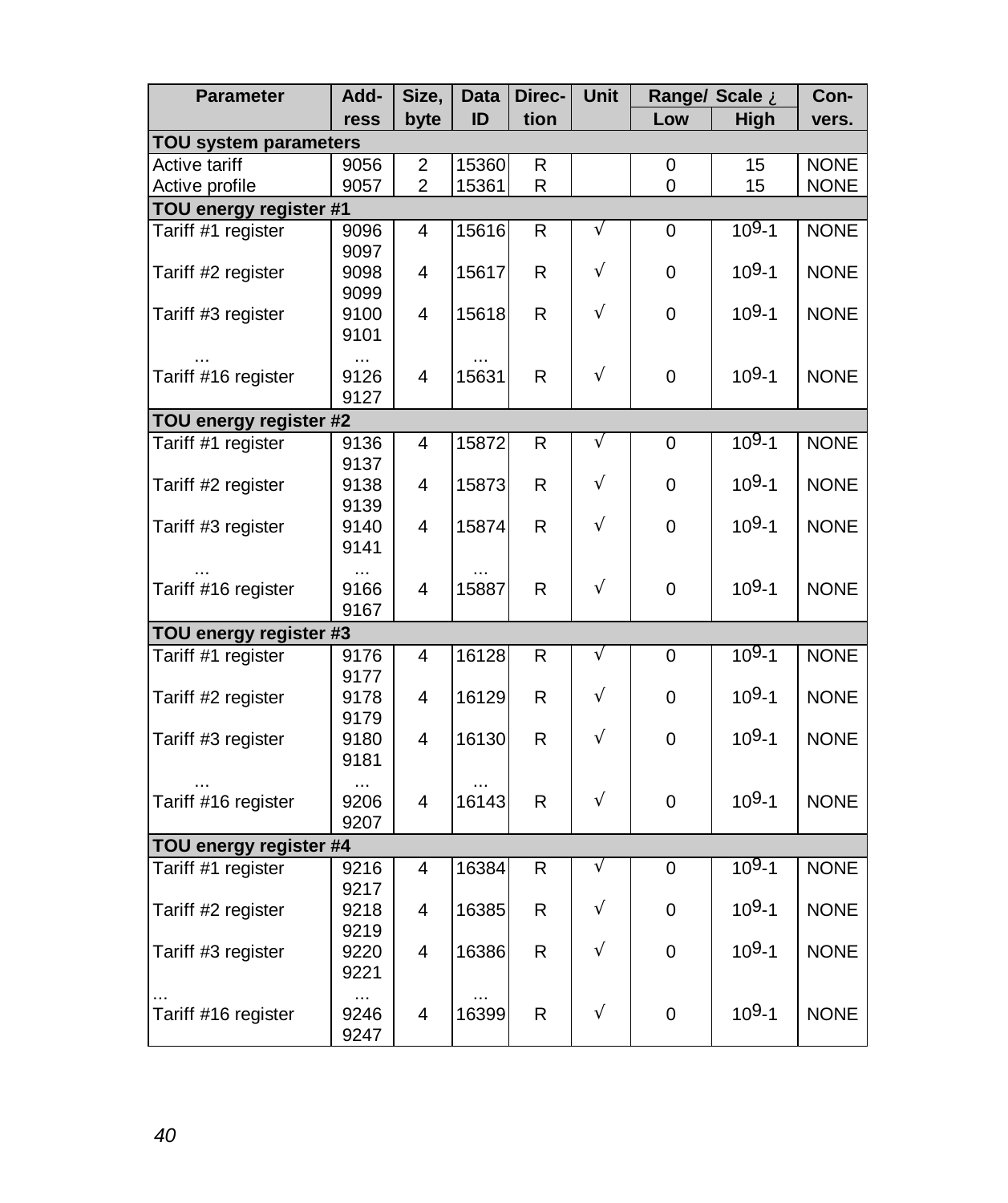| <b>Parameter</b>           | Add-                 | Size,          | <b>Data</b> | Direc-         | Unit |          | Range/ Scale À | Con-             |
|----------------------------|----------------------|----------------|-------------|----------------|------|----------|----------------|------------------|
|                            | ress                 | byte           | ID          | tion           |      | Low      | High           | vers.            |
| TOU energy register #5     |                      |                |             |                |      |          |                |                  |
| Tariff #1 register         | 9256                 | 4              | 16640       | $\mathsf{R}$   | Ã    | 0        | $109-1$        | <b>NONE</b>      |
| Tariff #2 register         | 9257<br>9258         | 4              | 16641       | R              | Ã    | $\Omega$ | $109 - 1$      | <b>NONE</b>      |
| Tariff #3 register         | 9259<br>9260         | 4              | 16642       | R              | Ã    | 0        | $109 - 1$      | <b>NONE</b>      |
|                            | 9261                 |                |             |                |      |          |                |                  |
| Tariff #16 register        | 9286<br>9287         | 4              | 16655       | R              | Ã    | 0        | $109 - 1$      | <b>NONE</b>      |
| TOU energy register #6     |                      |                |             |                |      |          |                |                  |
| Tariff #1 register         | 9296<br>9297         | 4              | 16896       | R              | Ã    | 0        | $109-1$        | <b>NONE</b>      |
| Tariff #2 register         | 9298<br>9299         | 4              | 16897       | $\mathsf R$    | Ã    | 0        | $109 - 1$      | <b>NONE</b>      |
| Tariff #3 register         | 9300                 | 4              | 16898       | R              | Ã    | $\Omega$ | $109 - 1$      | <b>NONE</b>      |
|                            | 9301                 |                |             |                |      |          |                |                  |
| Tariff #16 register        | 9326                 | 4              | 16911       | R              | Ã    | 0        | $109 - 1$      | <b>NONE</b>      |
|                            | 9327                 |                |             |                |      |          |                |                  |
| TOU energy register #7     |                      |                |             |                |      |          |                |                  |
| Tariff #1 register         | 9336<br>9337         | 4              | 17152       | R              | Ã    | 0        | $109-1$        | <b>NONE</b>      |
| Tariff #2 register         | 9338                 | 4              | 17153       | R              | Ã    | 0        | $109 - 1$      | <b>NONE</b>      |
| Tariff #3 register         | 9339<br>9340<br>9341 | 4              | 17154       | R              | Ã    | 0        | $109 - 1$      | <b>NONE</b>      |
| Tariff #16 register        | 9366<br>9367         | 4              | 17167       | R              | Ã    | 0        | $109 - 1$      | <b>NONE</b>      |
| TOU energy register #8     |                      |                |             |                |      |          |                |                  |
| Tariff #1 register         | 9376<br>9377         | 4              | 17408       | $\overline{R}$ | Ã    | 0        | $109-1$        | <b>NONE</b>      |
| Tariff #2 register         | 9378<br>9379         | 4              | 17409       | R              | Ã    | 0        | $109 - 1$      | <b>NONE</b>      |
| Tariff #3 register         | 9380<br>9381         | 4              | 17410       | R.             | Ã    | 0        | $109 - 1$      | <b>NONE</b>      |
| Tariff #16 register        | 9406<br>9407         | 4              | 17423       | R              | Ã    | 0        | $109 - 1$      | <b>NONE</b>      |
| TOU minimum kW demands (M) |                      |                |             |                |      |          |                |                  |
| Tariff #1 register         | 9416                 | 2              | 17644       | R              | kW   | 0        | Pmax           | LIN <sub>3</sub> |
| Tariff #2 register         | 9417                 | $\overline{c}$ | 17645       | R              | kW   | 0        | Pmax           | LIN <sub>3</sub> |
| Tariff #3 register         | 9418                 | $\overline{2}$ | 17646       | R              | kW   | 0        | Pmax           | LIN <sub>3</sub> |
|                            | .                    |                | .           |                |      |          |                |                  |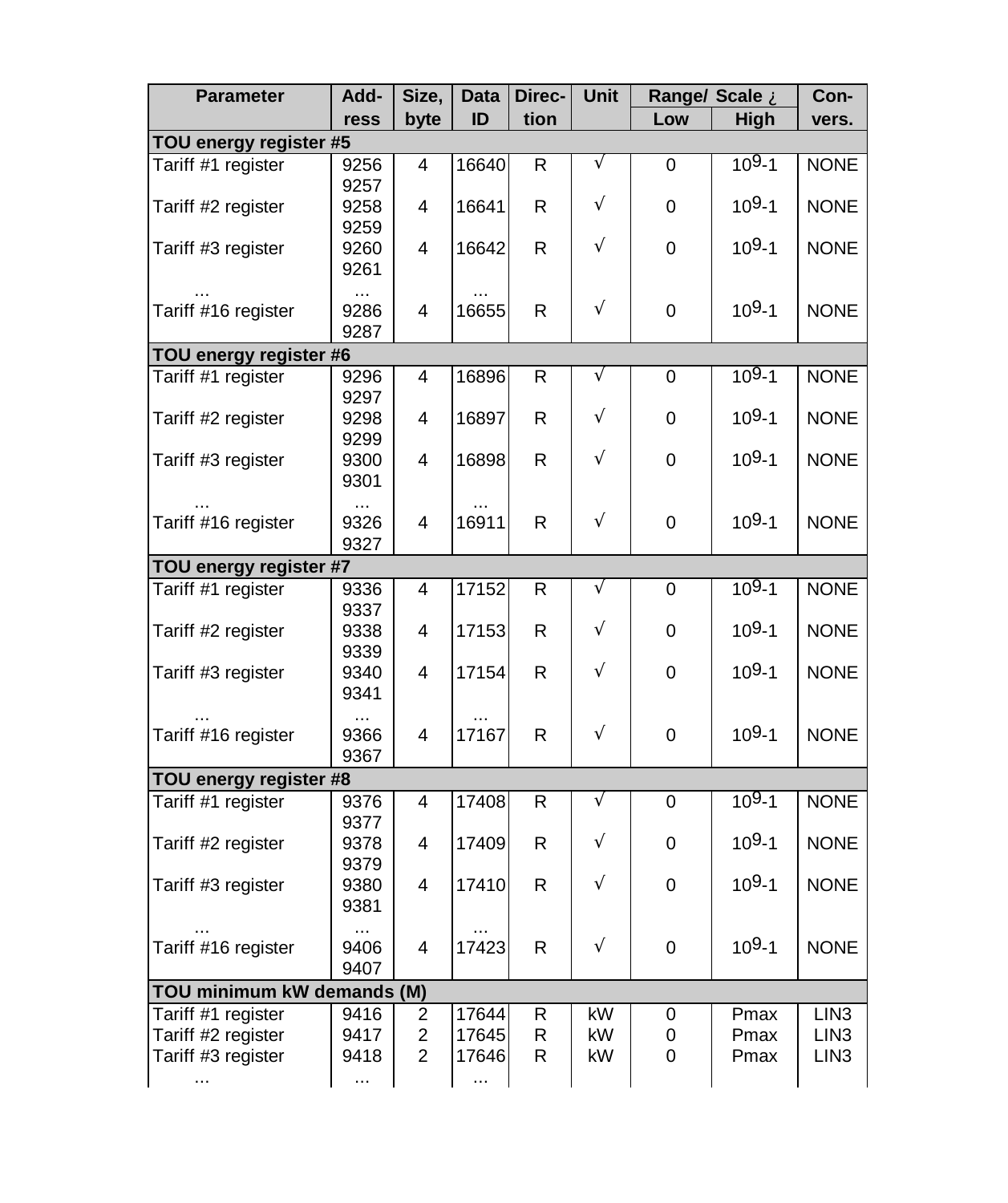| <b>Parameter</b>             | Add- | Size,                   | <b>Data</b> | Direc- | <b>Unit</b> |     | Range/ Scale A | Con-             |
|------------------------------|------|-------------------------|-------------|--------|-------------|-----|----------------|------------------|
|                              | ress | byte                    | ID          | tion   |             | Low | <b>High</b>    | vers.            |
| Tariff #16 register          | 9431 | 2                       | 17659       | R      | kW          | 0   | Pmax           | LIN <sub>3</sub> |
| TOU minimum kvar demands (M) |      |                         |             |        |             |     |                |                  |
| Tariff #1 register           | 9456 | 2                       | 17920       | R      | kvar        | 0   | Pmax           | LIN <sub>3</sub> |
| Tariff #2 register           | 9457 | $\overline{c}$          | 17921       | R      | kvar        | 0   | Pmax           | LIN <sub>3</sub> |
| Tariff #3 register           | 9458 | $\overline{2}$          | 17922       | R      | kvar        | 0   | Pmax           | LIN <sub>3</sub> |
|                              | .    |                         |             |        |             |     |                |                  |
| Tariff #16 register          | 9471 | $\overline{2}$          | 17935       | R      | kvar        | 0   | Pmax           | LIN <sub>3</sub> |
| TOU minimum kVA demands (M)  |      |                         |             |        |             |     |                |                  |
| Tariff #1 register           | 9496 | 2                       | 18176       | R      | <b>kVA</b>  | 0   | Pmax           | LIN <sub>3</sub> |
| Tariff #2 register           | 9497 | 2                       | 18177       | R      | <b>kVA</b>  | 0   | Pmax           | LIN <sub>3</sub> |
| Tariff #3 register           | 9498 | $\overline{2}$          | 18178       | R      | kVA         | 0   | Pmax           | LIN <sub>3</sub> |
|                              |      |                         |             |        |             |     |                |                  |
| Tariff #16 register          | 9511 | $\overline{2}$          | 18191       | R      | <b>kVA</b>  | 0   | Pmax           | LIN <sub>3</sub> |
| TOU maximum kW demands (M)   |      |                         |             |        |             |     |                |                  |
| Tariff #1 register           | 9536 | 2                       | 18432       | R      | kW          | 0   | Pmax           | LIN <sub>3</sub> |
| Tariff #2 register           | 9537 | $\overline{c}$          | 18433       | R      | kW          | 0   | Pmax           | LIN <sub>3</sub> |
| Tariff #3 register           | 9538 | $\overline{2}$          | 18434       | R      | kW          | 0   | Pmax           | LIN <sub>3</sub> |
|                              |      |                         |             |        |             |     |                |                  |
| Tariff #16 register          | 9551 | $\overline{2}$          | 18447       | R      | kW          | 0   | Pmax           | LIN <sub>3</sub> |
| TOU maximum kvar demands (M) |      |                         |             |        |             |     |                |                  |
| Tariff #1 register           | 9576 | 2                       | 18688       | R      | kvar        | 0   | Pmax           | LIN <sub>3</sub> |
| Tariff #2 register           | 9577 | 2                       | 18689       | R      | kvar        | 0   | Pmax           | LIN <sub>3</sub> |
| Tariff #3 register           | 9578 | 2                       | 18690       | R      | kvar        | 0   | Pmax           | LIN <sub>3</sub> |
|                              |      |                         |             |        |             |     |                |                  |
| Tariff #16 register          | 9591 | $\overline{2}$          | 18703       | R      | kvar        | 0   | Pmax           | LIN <sub>3</sub> |
| TOU maximum kVA demands      |      | (M)                     |             |        |             |     |                |                  |
| Tariff #1 register           | 9616 | $\overline{2}$          | 18944       | R      | <b>kVA</b>  | 0   | Pmax           | LIN <sub>3</sub> |
| Tariff #2 register           | 9617 | $\overline{\mathbf{c}}$ | 18945       | R      | <b>kVA</b>  | 0   | Pmax           | LIN <sub>3</sub> |
| Tariff #3 register           | 9618 | 2                       | 18946       | R      | kVA         | 0   | Pmax           | LIN <sub>3</sub> |
|                              |      |                         |             |        |             |     |                |                  |
| Tariff #16 register          | 9631 | $\overline{2}$          | 18959       | R      | kVA         | 0   | Pmax           | LIN <sub>3</sub> |

 $\mathbf{\hat{A}}$  For the parameter limits, see note  $\mathbf{\hat{A}}$  to Table 5-1.

- Á Absolute min/max value (lag or lead).
- Â The programmable Min/Max register attributes depend on the parameter for which the register is allocated. Parameters which can be directed to programmable Min/Max log are signed by a **(P)** mark.
- Ã The TOU energy register unit will depend on the input parameter for which the register is allocated. See also note Å.
- Ä The actual frequency range is 45.0 65.0 Hz.
- Å The exported energy registers are read as unsigned long integers. The net energy registers are read as signed long integers
- **(A)** These parameters can be assigned to analog output.
- **(M)** These parameters are logged to the Min/Max log.
- **(P)** These parameters can be assigned to programmable Min/Max log.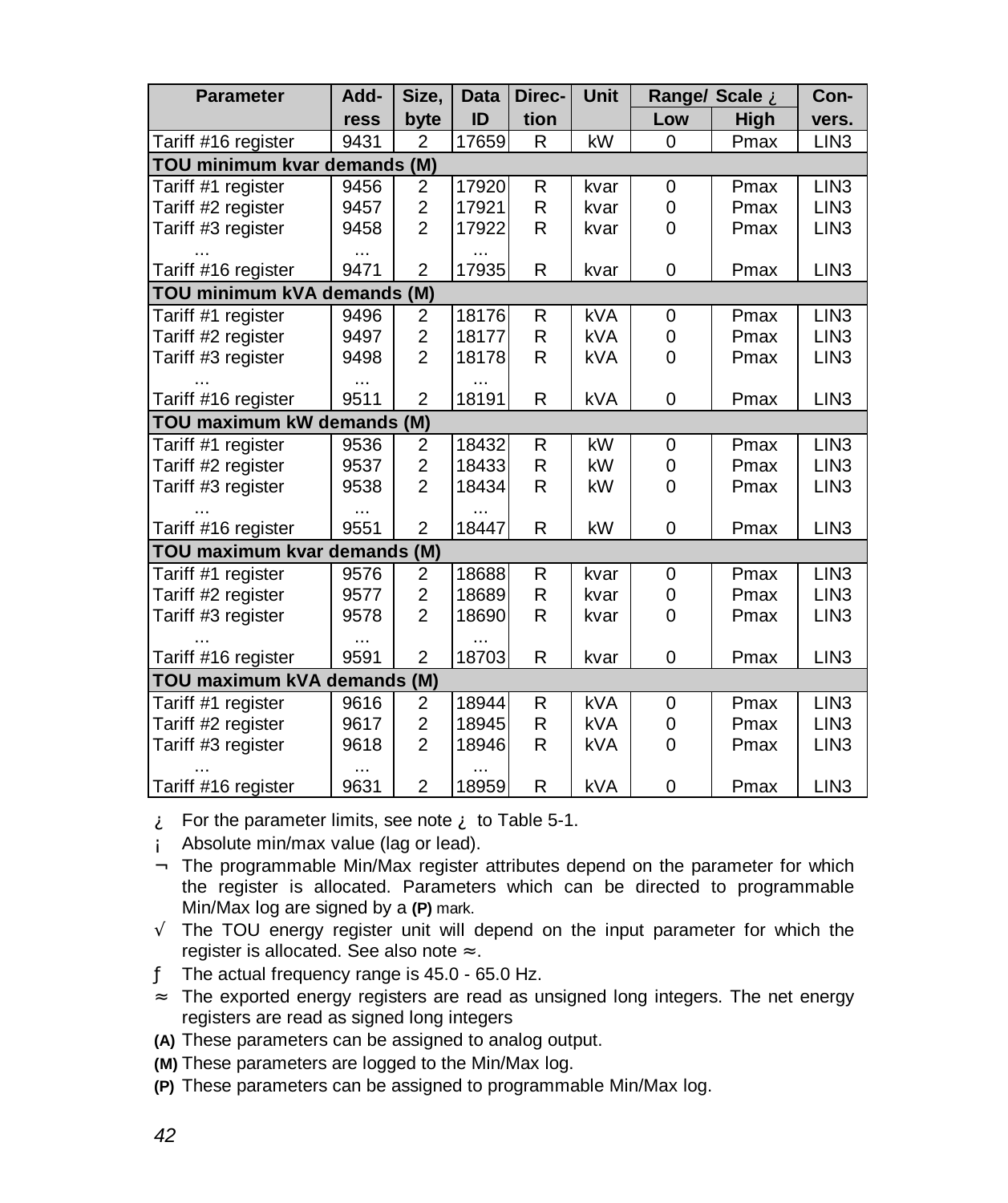# **5.8 Multiplexed Analog Output Setup**

| <b>Channel</b> | Registers (see Table 5-21) |
|----------------|----------------------------|
| Channel #1     | 3148-3150                  |
| Channel #2     | 3151-3153                  |
| Channel #3     | 3154-3156                  |
| Channel #4     | 3157-3159                  |
| Channel #5     | 3160-3162                  |
| Channel #6     | 3163-3165                  |
| Channel #7     | 3166-3168                  |
| Channel #8     | 3169-3171                  |
| Channel #9     | 3172-3174                  |
| Channel #10    | 3175-3177                  |
| Channel #11    | 3178-3180                  |
| Channel #12    | 3181-3183                  |
| Channel #13    | 3184-3186                  |
| Channel #14    | 3187-3189                  |
| Channel #15    | 3190-3192                  |
| Channel #16    | 3193-3195                  |

#### **Table 5-20 Analog Output Allocation Registers**

#### **Table 5-21 Analog Channel Allocation Registers**

| <b>Parameter</b>    | <b>Address</b> | Size, byte | <b>Direction</b> | Range/scale    |
|---------------------|----------------|------------|------------------|----------------|
| Output parameter ID | +0             |            | R/W              | see Table 5-19 |
| Zero scale (0-4 mA) | $+1$           |            | R/W              | see Table 5-19 |
| Full scale (20 mA)  | +2             |            | R/W              | see Table 5-19 |

- 1. The full scale value may not be less than the zero scale.
- 2. For signed (bi-directional) power factor, the conversion scales are permanently set in the instrument to the range of -0.00 to 0.00 and may not be changed. Through communications, these are transmitted as -1.00/1.00. In the write request, fields 2 and 3 for signed power factor will be ignored. No error will occur.

# **5.9 Analog Expander Channels Setup**

| <b>Channel</b> | <b>Registers (see Table 5-23)</b> |
|----------------|-----------------------------------|
| Channel #1     | 3196-3198                         |
| Channel #2     | 3199-3201                         |
| Channel #3     | 3202-3204                         |
| Channel #4     | 3205-3207                         |
| Channel #5     | 3208-3210                         |
| Channel #6     | 3211-3213                         |

#### **Table 5-22 Analog Expander Allocation Registers**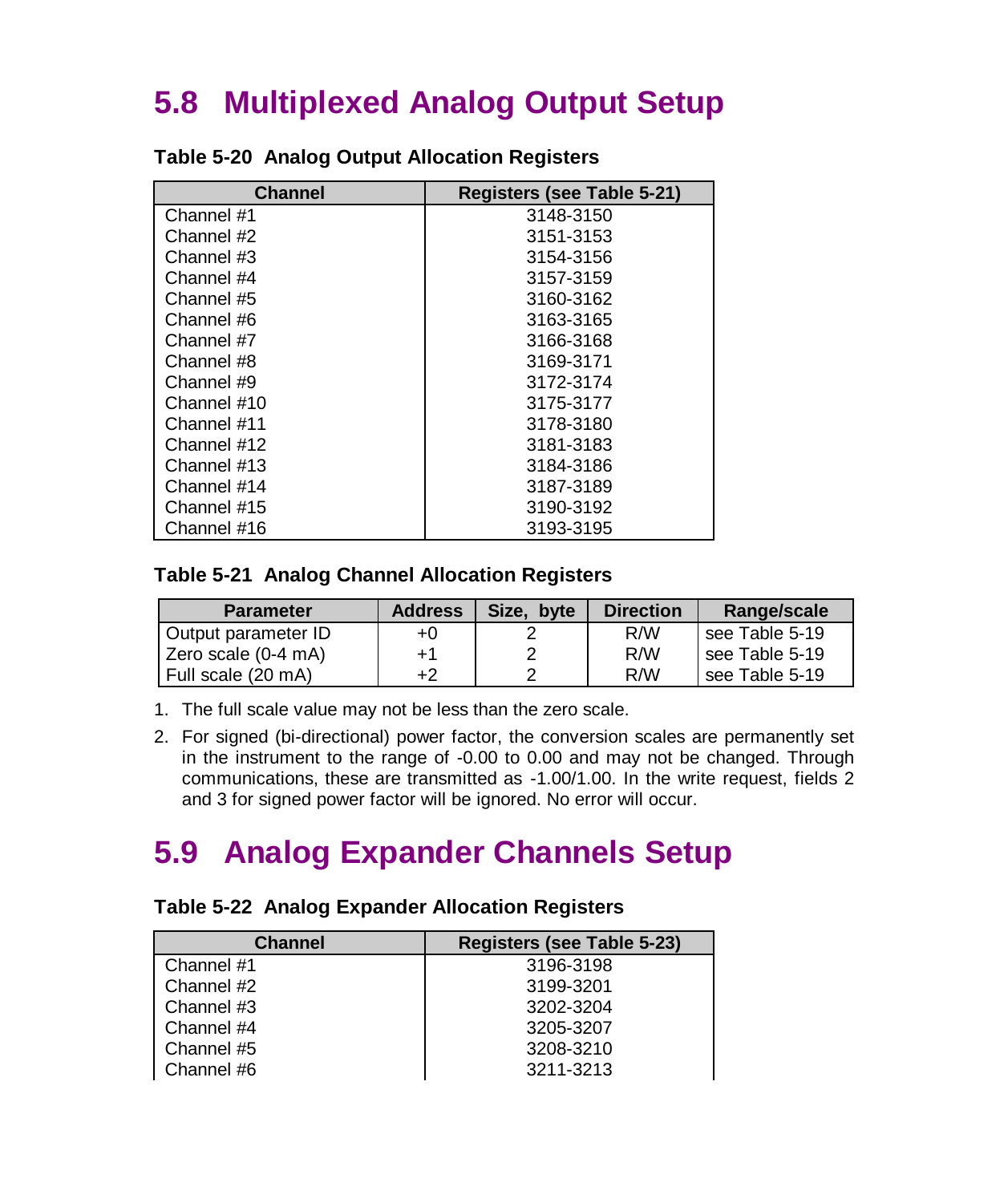| Channel #7  | 3214-3216 |
|-------------|-----------|
| Channel #8  | 3217-3219 |
| Channel #9  | 3220-3222 |
| Channel #10 | 3223-3225 |
| Channel #11 | 3226-3228 |
| Channel #12 | 3229-3231 |
| Channel #13 | 3232-3234 |
| Channel #14 | 3235-3237 |

#### **Table 5-23 Analog Channel Allocation Registers**

| <b>Parameter</b>    | <b>Offset</b> | Size.<br>byte | <b>Direction</b> | Range/scale    |
|---------------------|---------------|---------------|------------------|----------------|
| Output parameter ID | +0            |               | R/W              | see Table 5-19 |
| Zero scale (0-4 mA) | +1            | ◠             | R/W              | see Table 5-19 |
| Full scale (20 mA)  | +2            |               | R/W              | see Table 5-19 |

1. The full scale value may not be less than the zero scale.

2. For signed (bi-directional) power factor, the conversion scales are permanently set in the instrument to the range of -0.00 to 0.00 and may not be changed. Through communications, these are transmitted as -1.00/1.00. In the write request, fields 2 and 3 for signed power factor will be ignored. No error will occur.

# **5.10 Discrete Inputs Allocation**

| Table 5-24 Discrete Inputs Allocation Registers |  |  |
|-------------------------------------------------|--|--|
|                                                 |  |  |

| <b>Parameter</b>               | <b>Address</b> | Size,<br>byte  | <b>Direction</b> | Range          |
|--------------------------------|----------------|----------------|------------------|----------------|
| Status inputs allocation       | 3292           | 2              | R/W              | see Table 5-25 |
| Pulse inputs allocation        | 3293           | 2              | R/W              | see Table 5-25 |
| Analog output multiplexer      | 3294           | $\overline{2}$ | R/W              | see Table 5-25 |
| allocation                     |                |                |                  |                |
| External synchronization pulse | 3295           | 2              | R/W              | see Table 5-25 |
| input allocation               |                |                |                  |                |

#### **Table 5-25 Discrete Inputs Allocation Mask**

| <b>Bit</b>    | <b>Description</b>                   |
|---------------|--------------------------------------|
| 0             | Discrete input # 1 allocation status |
|               | Discrete input # 2 allocation status |
| $\mathcal{P}$ | Discrete input # 3 allocation status |
| 3             | Discrete input # 4 allocation status |
| 4             | Discrete input # 5 allocation status |
| 5             | Discrete input # 6 allocation status |
| 6             | Discrete input #7 allocation status  |
|               | Discrete input # 8 allocation status |

Bit meaning:  $0 =$  input is not allocated,  $1 =$  input is allocated to the group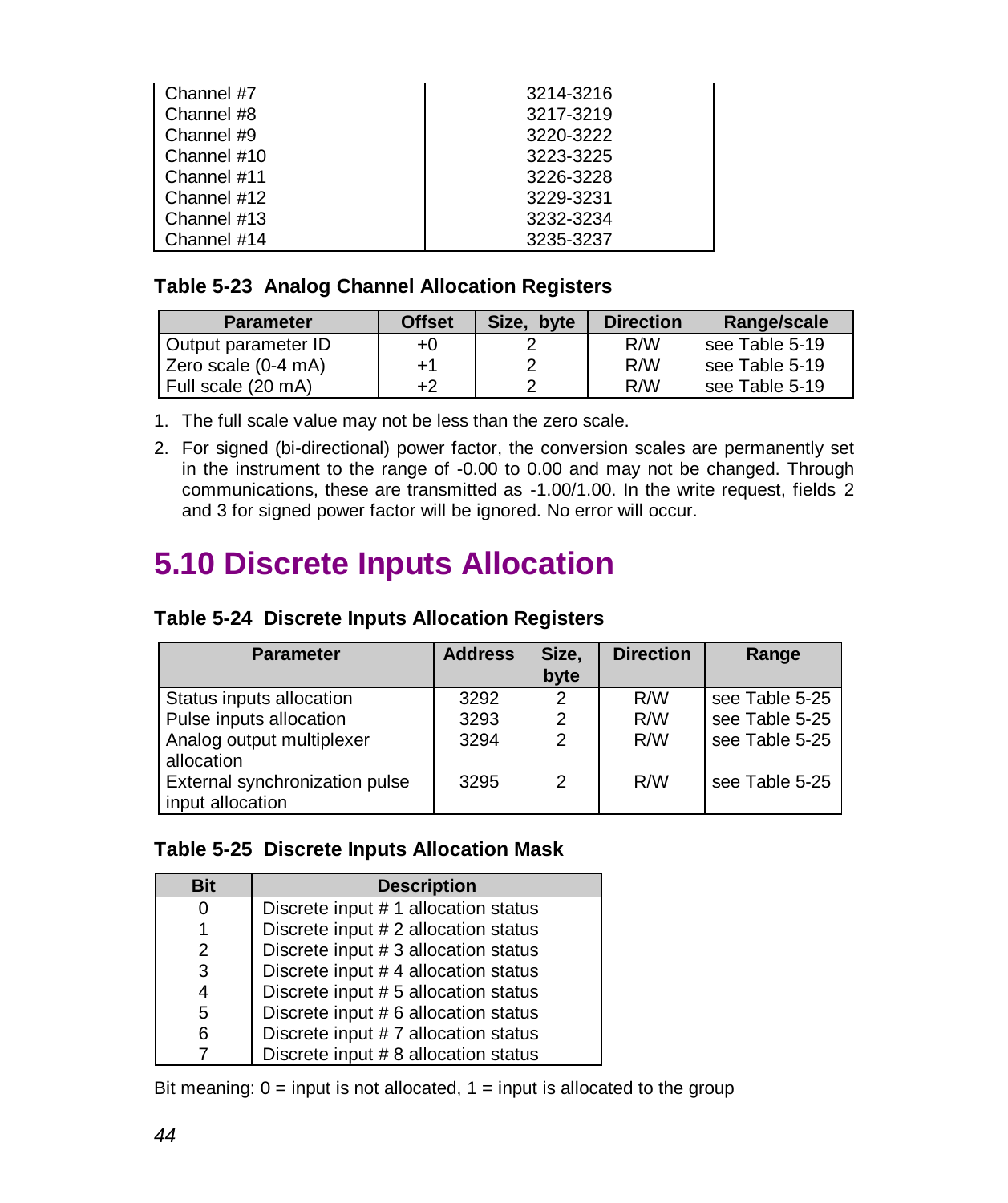#### **NOTES**

- 1. Before allocating inputs for the selector of the internal multiplexed analog output, they should be allocated as status inputs. From one to four contiguous discrete inputs beginning from input #1 can be used for the analog multiplexer selector.
- 2. Before allocating input for the external synchronization pulse, it should be allocated as pulse input.
- 3. In the event that the discrete input has just been allocated for any source, you should disable it before trying to reallocate it.

# **5.11 Timers Setup**

**Table 5-26 Timers Setup Registers**

| <b>Parameter</b>         | Address Size. |      | <b>Direction Range</b> |                                  |
|--------------------------|---------------|------|------------------------|----------------------------------|
|                          |               | byte |                        |                                  |
| Timer #1 time interval   | 3300          | 2    | R/W                    | 1-9999 sec, $0 =$ timer disabled |
| l Timer #2 time interval | 3301          | 2    | R/W                    | 1-9999 sec, $0 =$ timer disabled |
| l Timer #3 time interval | 3302          | 2    | R/W                    | 1-9999 sec, $0 =$ timer disabled |
| Timer #4 time interval   | 3303          | 2    | R/W                    | 1-9999 sec, $0 =$ timer disabled |

# **5.12 Alarm/Event Setpoints**

| <b>Setpoint</b> | Setup registers (see Table 5-28) |
|-----------------|----------------------------------|
| Setpoint #1     | 352-395                          |
| Setpoint #2     | 396-439                          |
| Setpoint #3     | 440-483                          |
| Setpoint #4     | 484-527                          |
| Setpoint #5     | 528-571                          |
| Setpoint #6     | 572-615                          |
| Setpoint #7     | 616-659                          |
| Setpoint #8     | 660-703                          |
| Setpoint #9     | 704-747                          |
| Setpoint #10    | 748-791                          |
| Setpoint #11    | 792-835                          |
| Setpoint #12    | 836-879                          |
| Setpoint #13    | 880-923                          |
| Setpoint #14    | 924-967                          |
| Setpoint #15    | 968-1011                         |
| Setpoint #16    | 1012-1055                        |

|  | Table 5-27 Alarm/Event Setpoints Registers |  |  |
|--|--------------------------------------------|--|--|
|--|--------------------------------------------|--|--|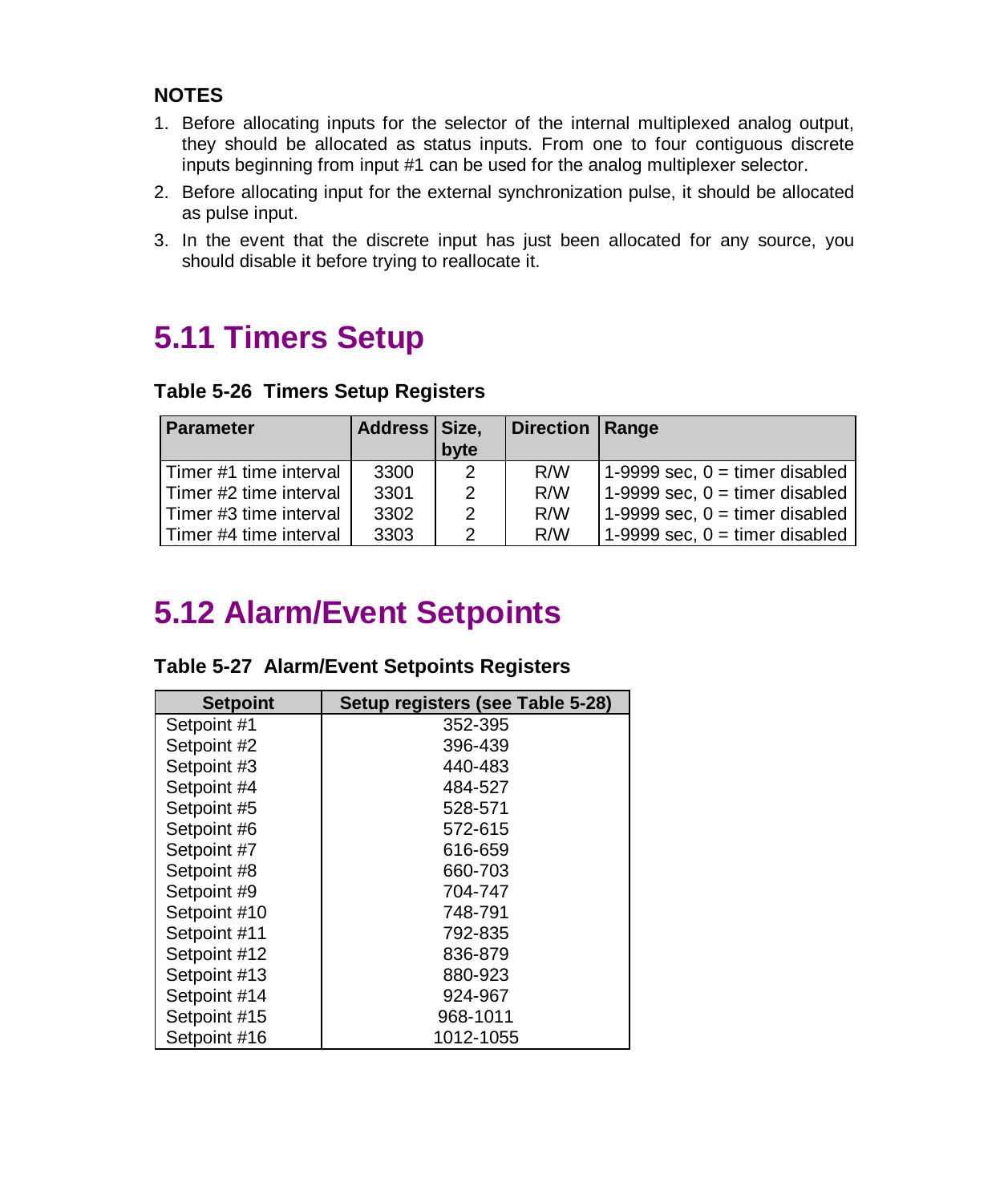|              | <b>Parameter</b>      | <b>Offset</b> | Size, byte              | Range                |
|--------------|-----------------------|---------------|-------------------------|----------------------|
| Condition #1 | Conjunction operation | $+0$          | 2                       | $0 = OR$ , $1 = AND$ |
|              | Trigger parameter ID  | $+1$          | $\overline{c}$          | see Table 5-29       |
|              | Operate condition     | $+2$          | $\overline{2}$          | see Table 5-30       |
|              | Reserved              | $+3$          | $\overline{2}$          | write as zero        |
|              | Operate limit         | $+4$          | 4                       | see Table 5-29       |
|              |                       | $+5$          |                         |                      |
|              | Release limit         | $+6$          | 4                       | see Table 5-29       |
|              |                       | $+7$          |                         |                      |
| Condition #2 | Conjunction operation | $+8$          | $\boldsymbol{2}$        | $0 = OR$ , $1 = AND$ |
|              | Trigger parameter ID  | $+9$          | $\overline{c}$          | see Table 5-29       |
|              | Operate condition     | $+10$         | $\overline{c}$          | see Table 5-30       |
|              | Reserved              | $+11$         | $\overline{2}$          | write as zero        |
|              | Operate limit         | $+12$         | 4                       | see Table 5-29       |
|              |                       | $+13$         |                         |                      |
|              | Release limit         | $+14$         | 4                       | see Table 5-29       |
|              |                       | $+15$         |                         |                      |
| Condition #3 | Conjunction operation | $+16$         | $\boldsymbol{2}$        | $0 = OR, 1 = AND$    |
|              | Trigger parameter ID  | $+17$         | $\overline{c}$          | see Table 5-29       |
|              | Operate condition     | $+18$         | $\overline{c}$          | see Table 5-30       |
|              | Reserved              | $+19$         | $\overline{2}$          | write as zero        |
|              | Operate limit         | $+20$         | 4                       | see Table 5-29       |
|              |                       | $+21$         |                         |                      |
|              | Release limit         | $+22$         | 4                       | see Table 5-29       |
|              |                       | $+23$         |                         |                      |
| Condition #4 | Conjunction operation | $+24$         | $\overline{\mathbf{c}}$ | $0 = OR$ , $1 = AND$ |
|              | Trigger parameter ID  | $+25$         | $\overline{c}$          | see Table 5-29       |
|              | Operate condition     | $+26$         | $\overline{c}$          | see Table 5-30       |
|              | Reserved              | $+27$         | $\overline{2}$          | write as zero        |
|              | Operate limit         | $+28$         | 4                       | see Table 5-29       |
|              |                       | $+29$         |                         |                      |
|              | Release limit         | $+30$         | 4                       | see Table 5-29       |
|              |                       | $+31$         |                         |                      |
| Action #1    | Action type           | $+32$         | $\overline{c}$          | see Table 5-31       |
|              | Action target         | $+33$         | $\overline{c}$          | see Table 5-31       |
| Action #2    | Action type           | $+34$         | $\overline{2}$          | see Table 5-31       |
|              | Action target         | $+35$         | $\overline{c}$          | see Table 5-31       |
| Action #3    | Action type           | $+36$         | $\overline{2}$          | see Table 5-31       |
|              | Action target         | $+37$         | $\overline{c}$          | see Table 5-31       |
| Action #4    | Action type           | $+38$         | $\overline{2}$          | see Table 5-31       |
|              | Action target         | $+39$         | $\overline{\mathbf{c}}$ | see Table 5-31       |
| Delays       | Time unit             | $+40$         | $\overline{2}$          | $0 = 1s, 1 = 0.1s$   |
|              | Operate delay         | $+41$         | $\overline{c}$          | 0-9999               |
|              | Release delay         | $+42$         | $\overline{c}$          | 0-9999               |
|              | Reserved              | $+43$         | $\overline{2}$          | write as zero        |

### **Table 5-28 Setpoint Setup Registers**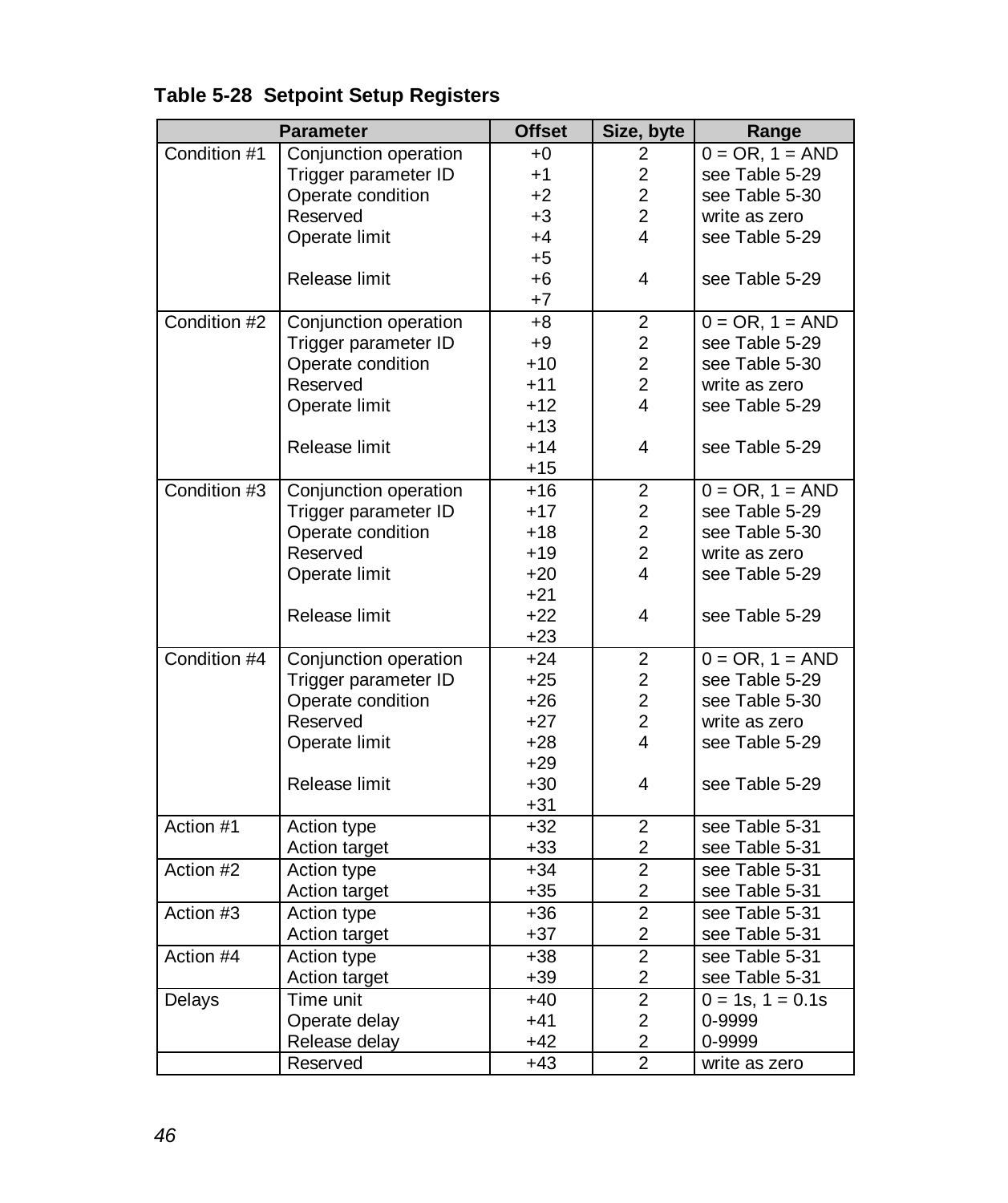- 1. The setpoint is disabled when the first trigger parameter (at offset +1) is set to NONE. To disable the setpoint, write zero into this register.
- 2. When writing the setpoint registers (except the event when the setpoint is to be disabled), it is recommended to write all the registers using a single request, or disable the setpoint before writing into separate registers. Each value is checked for compatibility with the other setpoint parameters, so if the new value doesn't conform to the rest of parameters, the request will be rejected.
- 3. Operate and release limits for the trigger parameters and their conversion scales are indicated in Table 5-29. The values of a 2-byte length must be read and written in one register, and values of a 4-byte length must be read and written in two contiguous registers.
- 4. Limits indicated in Table 5-29 by a N/A mark are read as zeros, and are not checked when written. Write them as zeros.

| <b>Trigger parameter</b>        | <b>Data</b> | Size,          | <b>Unit</b> | Limits/Scale A        |                  | Con-        | <b>Conditions</b> |
|---------------------------------|-------------|----------------|-------------|-----------------------|------------------|-------------|-------------------|
|                                 | ID          | byte           |             | Low                   | High             | version     | Table 5-31)       |
| <b>None</b>                     |             |                |             |                       |                  |             |                   |
| <b>None</b>                     |             | $\overline{2}$ |             | N/A                   | N/A              | <b>NONE</b> | N/A               |
| Special inputs A                |             |                |             |                       |                  |             |                   |
| Voltage disturbance             | 256         | $\overline{2}$ | $\%$        | $0 \nightharpoonup E$ | 100 $AE$         | <b>NONE</b> | GE/LE/EQ/NE       |
| Phase rotation                  | 257         | $\overline{2}$ |             | $0 \subset$           | $2 \, \varsigma$ | <b>NONE</b> | GE/LE/EQ/NE       |
| User event flags/manual control |             |                |             |                       |                  |             |                   |
| Event flag #1                   | 768         | 2              |             | N/A                   | N/A              | <b>NONE</b> | ON/OFF            |
| Event flag #2                   | 769         | $\overline{2}$ |             | N/A                   | N/A              | <b>NONE</b> | ON/OFF            |
| Event flag #3                   | 770         | $\overline{2}$ |             | N/A                   | N/A              | <b>NONE</b> | ON/OFF            |
| Event flag #4                   | 771         | $\overline{2}$ |             | N/A                   | N/A              | <b>NONE</b> | ON/OFF            |
| Event flag #5                   | 772         | $\overline{2}$ |             | N/A                   | N/A              | <b>NONE</b> | ON/OFF            |
| Event flag #6                   | 773         | $\overline{2}$ |             | N/A                   | N/A              | <b>NONE</b> | ON/OFF            |
| Event flag #7                   | 774         | $\overline{2}$ |             | N/A                   | N/A              | <b>NONE</b> | ON/OFF            |
| Event flag #8                   | 775         | $\overline{2}$ |             | N/A                   | N/A              | <b>NONE</b> | ON/OFF            |
| <b>Internal events</b>          |             |                |             |                       |                  |             |                   |
| kWh import pulse                | 1024        | $\overline{2}$ |             | N/A                   | N/A              | <b>NONE</b> | ON/OFF            |
| kWh export pulse                | 1025        | $\overline{2}$ |             | N/A                   | N/A              | <b>NONE</b> | ON/OFF            |
| kWh total pulse                 | 1026        | $\overline{c}$ |             | N/A                   | N/A              | <b>NONE</b> | ON/OFF            |
| kvarh import pulse              | 1027        | $\overline{c}$ |             | N/A                   | N/A              | <b>NONE</b> | ON/OFF            |
| kvarh export pulse              | 1028        | $\overline{2}$ |             | N/A                   | N/A              | <b>NONE</b> | ON/OFF            |
| kvarh total pulse               | 1029        | $\overline{2}$ |             | N/A                   | N/A              | <b>NONE</b> | ON/OFF            |
| kVAh total pulse                | 1030        | $\overline{2}$ |             | N/A                   | N/A              | <b>NONE</b> | ON/OFF            |
| Start new demand                | 1031        | $\overline{2}$ |             | N/A                   | N/A              | <b>NONE</b> | ON/OFF            |
| interval                        |             |                |             |                       |                  |             |                   |
| Start new tariff                | 1032        | $\overline{2}$ |             | N/A                   | N/A              | <b>NONE</b> | ON/OFF            |
| <b>Timers</b>                   |             |                |             |                       |                  |             |                   |
| Timer #1                        | 1280        | $\overline{2}$ |             | N/A                   | N/A              | <b>NONE</b> | ON/OFF            |

#### **Table 5-29 Alarm/Event Setpoint Trigger Parameters**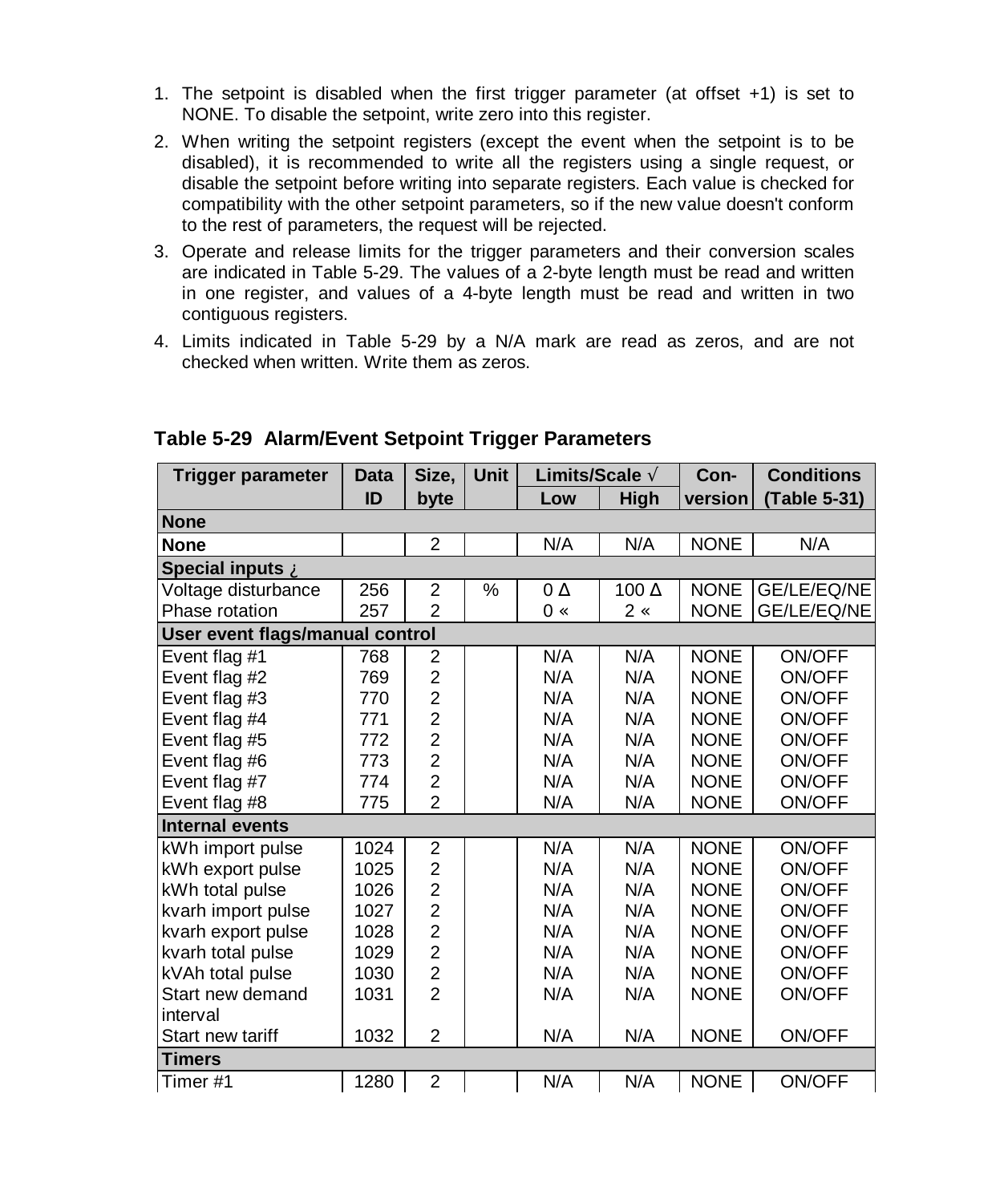| <b>Trigger parameter</b> | Data | Size,                   | Unit | Limits/Scale A |           | Con-        | <b>Conditions</b> |
|--------------------------|------|-------------------------|------|----------------|-----------|-------------|-------------------|
|                          | ID   | byte                    |      | Low            | High      | version     | (Table 5-31)      |
| Timer $#2$               | 1281 | $\overline{c}$          |      | N/A            | N/A       | <b>NONE</b> | ON/OFF            |
| Timer #3                 | 1282 | $\overline{c}$          |      | N/A            | N/A       | <b>NONE</b> | ON/OFF            |
| Timer #4                 | 1283 | $\overline{c}$          |      | N/A            | N/A       | <b>NONE</b> | ON/OFF            |
| <b>Status inputs</b>     |      |                         |      |                |           |             |                   |
| Status input #1          | 1536 | $\overline{2}$          |      | N/A            | N/A       | <b>NONE</b> | <b>ON/OFF</b>     |
| Status input #2          | 1537 | $\overline{c}$          |      | N/A            | N/A       | <b>NONE</b> | ON/OFF            |
| Status input #3          | 1538 | $\overline{c}$          |      | N/A            | N/A       | <b>NONE</b> | ON/OFF            |
| Status input #4          | 1539 | $\overline{c}$          |      | N/A            | N/A       | <b>NONE</b> | ON/OFF            |
| Status input #5          | 1540 | $\overline{c}$          |      | N/A            | N/A       | <b>NONE</b> | ON/OFF            |
| Status input #6          | 1541 | $\overline{c}$          |      | N/A            | N/A       | <b>NONE</b> | ON/OFF            |
| Status input #7          | 1542 | $\overline{c}$          |      | N/A            | N/A       | <b>NONE</b> | ON/OFF            |
| Status input #8          | 1543 | $\overline{2}$          |      | N/A            | N/A       | <b>NONE</b> | ON/OFF            |
| <b>Pulse inputs</b>      |      |                         |      |                |           |             |                   |
| Pulse input #1           | 1792 | $\overline{c}$          |      | N/A            | N/A       | <b>NONE</b> | ON/OFF            |
| Pulse input #2           | 1793 | $\overline{c}$          |      | N/A            | N/A       | <b>NONE</b> | ON/OFF            |
| Pulse input #3           | 1794 | $\overline{c}$          |      | N/A            | N/A       | <b>NONE</b> | ON/OFF            |
| Pulse input #4           | 1795 | $\overline{c}$          |      | N/A            | N/A       | <b>NONE</b> | ON/OFF            |
| Pulse input #5           | 1796 | $\overline{c}$          |      | N/A            | N/A       | <b>NONE</b> | ON/OFF            |
| Pulse input #6           | 1797 | $\overline{c}$          |      | N/A            | N/A       | <b>NONE</b> | ON/OFF            |
| Pulse input #7           | 1798 | $\overline{c}$          |      | N/A            | N/A       | <b>NONE</b> | <b>ON/OFF</b>     |
| Pulse input #8           | 1799 | $\overline{2}$          |      | N/A            | N/A       | <b>NONE</b> | ON/OFF            |
| <b>Relay status</b>      |      |                         |      |                |           |             |                   |
| Relay #1 status          | 2048 | 2                       |      | N/A            | N/A       | <b>NONE</b> | ON/OFF            |
| Relay #2 status          | 2049 | $\overline{c}$          |      | N/A            | N/A       | <b>NONE</b> | ON/OFF            |
| Relay #3 status          | 2050 | $\overline{c}$          |      | N/A            | N/A       | <b>NONE</b> | ON/OFF            |
| Relay #4 status          | 2051 | $\overline{c}$          |      | N/A            | N/A       | <b>NONE</b> | ON/OFF            |
| <b>Pulse counters</b>    |      |                         |      |                |           |             |                   |
| Pulse counter #1         | 2560 | 4                       |      | 0              | $109 - 1$ | <b>NONE</b> | GE/LE/EQ/NE       |
| Pulse counter #2         | 2561 | $\overline{\mathbf{4}}$ |      | 0              | $109 - 1$ | <b>NONE</b> | GE/LE/EQ/NE       |
| Pulse counter #3         | 2562 | 4                       |      | $\pmb{0}$      | $109 - 1$ | <b>NONE</b> | GE/LE/EQ/NE       |
| Pulse counter #4         | 2563 | 4                       |      | 0              | $109 - 1$ | <b>NONE</b> | GE/LE/EQ/NE       |
| Pulse counter #5         | 2564 | 4                       |      | 0              | $109 - 1$ | <b>NONE</b> | GE/LE/EQ/NE       |
| Pulse counter #6         | 2565 | 4                       |      | 0              | $109 - 1$ | <b>NONE</b> | GE/LE/EQ/NE       |
| Pulse counter #7         | 2566 | 4                       |      | $\pmb{0}$      | $109 - 1$ | <b>NONE</b> | GE/LE/EQ/NE       |
| Pulse counter #8         | 2567 | 4                       |      | $\Omega$       | $109 - 1$ | <b>NONE</b> | GE/LE/EQ/NE       |
| Time/date A              |      |                         |      |                |           |             |                   |
| Packed date Á            | 2816 | 4                       |      | 000101         | 991231    | <b>NONE</b> | GE/LE/EQ/NE       |
| Packed time $\hat{A}$    | 2817 | 4                       |      | 000000         | 235959    | <b>NONE</b> | GE/LE/EQ/NE       |
| Day of week              | 2818 | $\overline{c}$          |      | $1 = Sun$      | $7 = Sat$ | <b>NONE</b> | GE/LE/EQ/NE       |
| Year                     | 2819 | $\overline{c}$          |      | 0              | 99        | <b>NONE</b> | GE/LE/EQ/NE       |
| Month                    | 2820 | $\overline{c}$          |      | 1              | 12        | <b>NONE</b> | GE/LE/EQ/NE       |
| Day of month             | 2821 | $\overline{c}$          |      | 1              | 31        | <b>NONE</b> | GE/LE/EQ/NE       |
| Hour                     | 2822 | $\overline{c}$          |      | $\mathbf 0$    | 23        | <b>NONE</b> | GE/LE/EQ/NE       |
| Minute                   | 2823 | $\overline{c}$          |      | 0              | 59        | <b>NONE</b> | GE/LE/EQ/NE       |
| Second                   | 2824 | $\overline{c}$          |      | $\mathbf 0$    | 59        | <b>NONE</b> | GE/LE/EQ/NE       |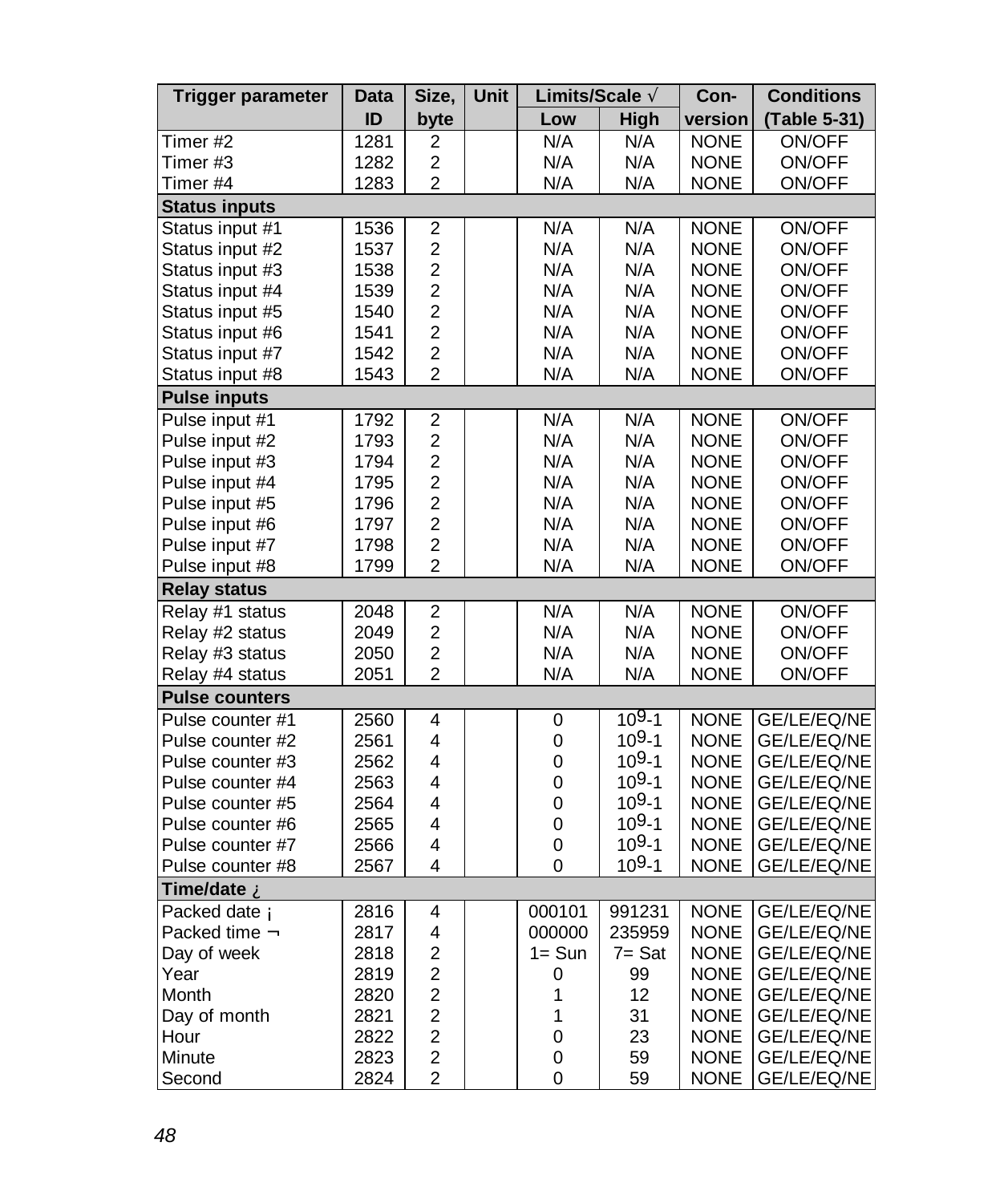| Trigger parameter                  | Data | Size,                   | Unit | Limits/Scale A |       | Con-             | <b>Conditions</b> |
|------------------------------------|------|-------------------------|------|----------------|-------|------------------|-------------------|
|                                    | ID   | byte                    |      | Low            | High  | version          | (Table 5-31)      |
| Real-time values per phase         |      |                         |      |                |       |                  |                   |
| Voltage L1/L12                     | 3072 | $\overline{\mathbf{c}}$ | ٧    | 0              | Vmax  | LIN <sub>3</sub> | GE/LE/EQ/NE       |
| Voltage L2/L23                     | 3073 | $\overline{c}$          | V    | 0              | Vmax  | LIN <sub>3</sub> | GE/LE/EQ/NE       |
| Voltage L3/L31                     | 3074 | $\overline{c}$          | V    | $\pmb{0}$      | Vmax  | LIN <sub>3</sub> | GE/LE/EQ/NE       |
| Current L1                         | 3075 | $\overline{c}$          | A    | 0              | Imax  | LIN <sub>3</sub> | GE/LE/EQ/NE       |
| Current L <sub>2</sub>             | 3076 | $\overline{c}$          | A    | 0              | lmax  | LIN <sub>3</sub> | GE/LE/EQ/NE       |
| Current L <sub>3</sub>             | 3077 | $\overline{c}$          | A    | 0              | Imax  | LIN <sub>3</sub> | GE/LE/EQ/NE       |
| kW L1                              | 3078 | $\overline{2}$          | kW   | -Pmax          | Pmax  | LIN <sub>3</sub> | GE/LE/EQ/NE       |
| kW L2                              | 3079 | $\overline{c}$          | kW   | -Pmax          | Pmax  | LIN <sub>3</sub> | GE/LE/EQ/NE       |
| kW L3                              | 3080 | $\overline{c}$          | kW   | -Pmax          | Pmax  | LIN <sub>3</sub> | GE/LE/EQ/NE       |
| kvar L1                            | 3081 | $\overline{c}$          | kvar | -Pmax          | Pmax  | LIN <sub>3</sub> | GE/LE/EQ/NE       |
| kvar <sub>L2</sub>                 | 3082 | $\overline{c}$          | kvar | -Pmax          | Pmax  | LIN <sub>3</sub> | GE/LE/EQ/NE       |
| kvar L3                            | 3083 | $\overline{c}$          | kvar | -Pmax          | Pmax  | LIN <sub>3</sub> | GE/LE/EQ/NE       |
| kVA L1                             | 3084 | $\overline{c}$          | kVA  | 0              | Pmax  | LIN <sub>3</sub> | GE/LE/EQ/NE       |
| kVA L2                             | 3085 | $\overline{c}$          | kVA  | 0              | Pmax  | LIN <sub>3</sub> | GE/LE/EQ/NE       |
| kVA L3                             | 3086 | $\boldsymbol{2}$        | kVA  | 0              | Pmax  | LIN <sub>3</sub> | GE/LE/EQ/NE       |
| Power factor L1                    | 3087 | $\overline{2}$          |      | $-1.00$        | 1.00  | LIN <sub>3</sub> | GE/LE/EQ/NE       |
| Power factor L2                    | 3088 | $\overline{c}$          |      | -1.00          | 1.00  | LIN <sub>3</sub> | GE/LE/EQ/NE       |
| Power factor L3                    | 3089 | $\overline{c}$          |      | $-1.00$        | 1.00  | LIN <sub>3</sub> | GE/LE/EQ/NE       |
| Voltage THD L1/L12                 | 3090 | $\overline{c}$          | %    | 0              | 100.0 | LIN <sub>3</sub> | GE/LE/EQ/NE       |
| Voltage THD L2/L23                 | 3091 | $\overline{c}$          | %    | 0              | 100.0 | LIN <sub>3</sub> | GE/LE/EQ/NE       |
| Voltage THD L3                     | 3092 | $\overline{c}$          | %    | 0              | 100.0 | LIN <sub>3</sub> | GE/LE/EQ/NE       |
| Current THD L1                     | 3093 | $\overline{c}$          | %    | 0              | 100.0 | LIN <sub>3</sub> | GE/LE/EQ/NE       |
| Current THD L2                     | 3094 | $\overline{c}$          | %    | 0              | 100.0 | LIN <sub>3</sub> | GE/LE/EQ/NE       |
| Current THD L3                     | 3095 | $\overline{c}$          | $\%$ | 0              | 100.0 | LIN <sub>3</sub> | GE/LE/EQ/NE       |
| K-Factor L1                        | 3096 | $\overline{c}$          |      | 1.0            | 999.9 | LIN <sub>3</sub> | GE/LE/EQ/NE       |
| K-Factor L2                        | 3097 | $\overline{c}$          |      | 1.0            | 999.9 | LIN <sub>3</sub> | GE/LE/EQ/NE       |
| K-Factor L3                        | 3098 | $\overline{2}$          |      | 1.0            | 999.9 | LIN <sub>3</sub> | GE/LE/EQ/NE       |
| Real-time low values on any phase  |      |                         |      |                |       |                  |                   |
| Low voltage                        | 3328 | 2                       |      | 0              | Vmax  | LIN <sub>3</sub> | GE/LE/EQ/NE       |
| Low current                        | 3329 | $\overline{c}$          |      | 0              | Imax  | LIN <sub>3</sub> | GE/LE/EQ/NE       |
| Low kW                             | 3330 | $\overline{c}$          | kW   | -Pmax          | Pmax  | LIN <sub>3</sub> | GE/LE/EQ/NE       |
| Low kvar                           | 3331 | $\overline{c}$          | kvar | -Pmax          | Pmax  | LIN <sub>3</sub> | GE/LE/EQ/NE       |
| Low kVA                            | 3332 | $\overline{c}$          | kVA  | 0              | Pmax  | LIN <sub>3</sub> | GE/LE/EQ/NE       |
| Low PF Lag                         | 3333 | $\overline{c}$          |      | 0              | 1.00  | LIN <sub>3</sub> | GE/LE/EQ/NE       |
| Low PF Lead                        | 3334 | $\overline{c}$          |      | 0              | 1.00  | LIN <sub>3</sub> | GE/LE/EQ/NE       |
| Low voltage THD                    | 3335 | $\overline{c}$          | %    | 0              | 100.0 | LIN <sub>3</sub> | GE/LE/EQ/NE       |
| Low current THD                    | 3336 | $\overline{c}$          | $\%$ | 0              | 100.0 | LIN <sub>3</sub> | GE/LE/EQ/NE       |
| Low K-Factor                       | 3337 | $\overline{2}$          |      | 1.0            | 999.9 | LIN <sub>3</sub> | GE/LE/EQ/NE       |
| Real-time high values on any phase |      |                         |      |                |       |                  |                   |
| High voltage                       | 3584 | 2                       | ٧    | 0              | Vmax  | LIN <sub>3</sub> | GE/LE/EQ/NE       |
| High current                       | 3585 | $\overline{c}$          | A    | 0              | Imax  | LIN <sub>3</sub> | GE/LE/EQ/NE       |
| High kW                            | 3586 | $\overline{c}$          | kW   | -Pmax          | Pmax  | LIN <sub>3</sub> | GE/LE/EQ/NE       |
| High kvar                          | 3587 | $\overline{c}$          | kvar | -Pmax          | Pmax  | LIN <sub>3</sub> | GE/LE/EQ/NE       |
| High kVA                           | 3588 | $\overline{c}$          | kVA  | 0              | Pmax  | LIN <sub>3</sub> | GE/LE/EQ/NE       |
| High PF Lag                        | 3589 | $\overline{2}$          |      | 0              | 1.00  | LIN <sub>3</sub> | GE/LE/EQ/NE       |
|                                    |      |                         |      |                |       |                  |                   |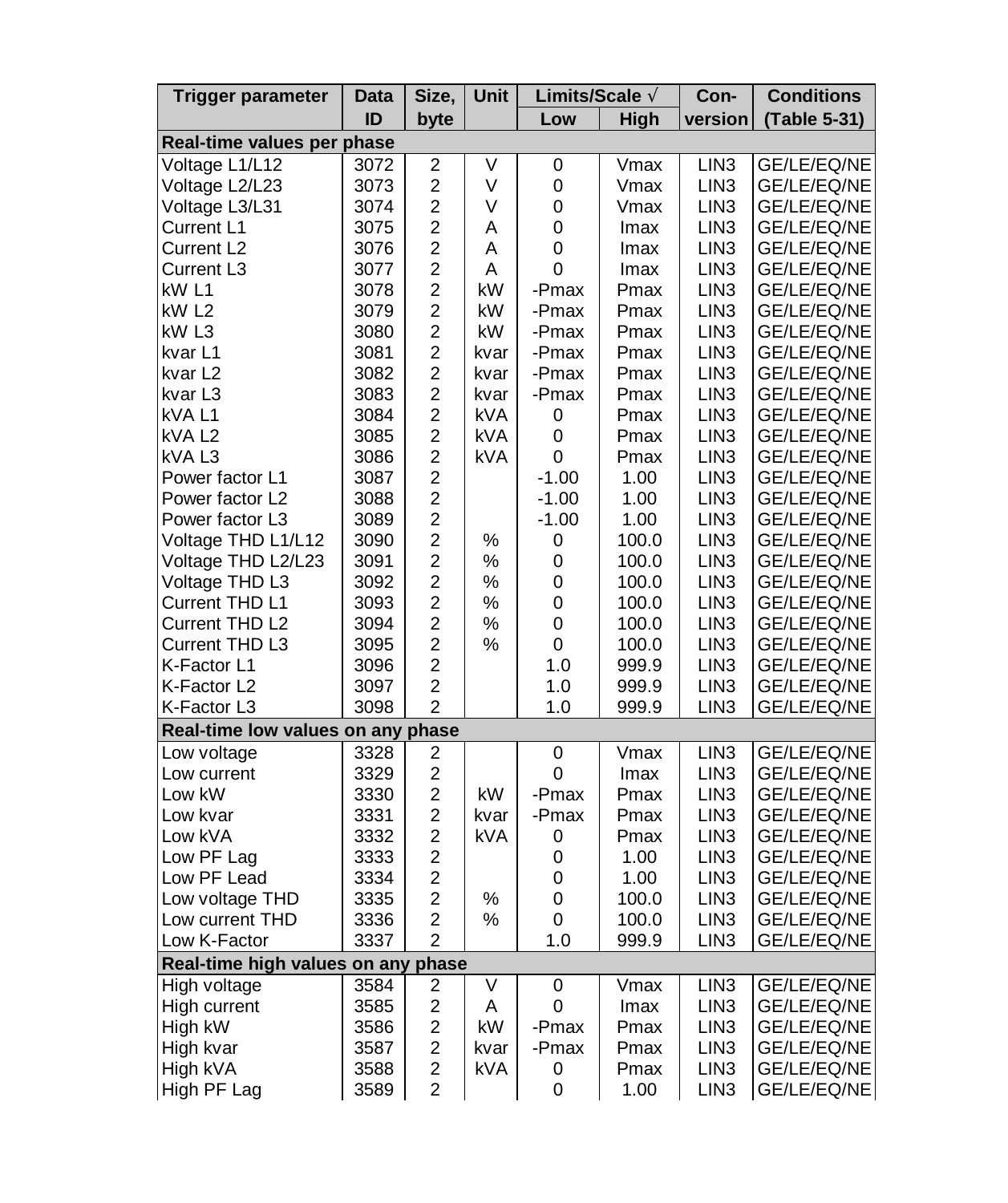| <b>Trigger parameter</b>          | Data | Size,                   | Unit | Limits/Scale Ã |                    | Con-             | <b>Conditions</b> |
|-----------------------------------|------|-------------------------|------|----------------|--------------------|------------------|-------------------|
|                                   | ID   | byte                    |      | Low            | High               | version          | (Table 5-31)      |
| High PF Lead                      | 3590 | 2                       |      | 0              | 1.00               | LIN <sub>3</sub> | GE/LE/EQ/NE       |
| High voltage THD                  | 3591 | $\overline{c}$          | %    | 0              | 100.0              | LIN <sub>3</sub> | GE/LE/EQ/NE       |
| High current THD                  | 3592 | $\overline{c}$          | %    | 0              | 100.0              | LIN <sub>3</sub> | GE/LE/EQ/NE       |
| High K-Factor                     | 3593 | $\overline{2}$          |      | 1.0            | 999.9              | LIN <sub>3</sub> | GE/LE/EQ/NE       |
| <b>Real-time total values</b>     |      |                         |      |                |                    |                  |                   |
| <b>Total kW</b>                   | 3840 | $\overline{c}$          | kW   | -Pmax          | Pmax               | LIN <sub>3</sub> | GE/LE/EQ/NE       |
| Total kvar                        | 3841 | $\overline{2}$          | kvar | -Pmax          | Pmax               | LIN <sub>3</sub> | GE/LE/EQ/NE       |
| Total kVA                         | 3842 | $\overline{c}$          | kVA  | 0              | Pmax               | LIN <sub>3</sub> | GE/LE/EQ/NE       |
| <b>Total PF</b>                   | 3843 | $\overline{2}$          |      | $-1.00$        | 1.00               | LIN <sub>3</sub> | GE/LE/EQ/NE       |
| Total PF Lag                      | 3844 | $\overline{c}$          |      | 0              | 1.00               | LIN <sub>3</sub> | GE/LE/EQ/NE       |
| <b>Total PF Lead</b>              | 3845 | $\overline{2}$          |      | 0              | 1.00               | LIN <sub>3</sub> | GE/LE/EQ/NE       |
| <b>Real-time auxiliary values</b> |      |                         |      |                |                    |                  |                   |
| Auxiliary current                 | 4096 | $\overline{c}$          | mA/  | 0              | laux               | LIN <sub>3</sub> | GE/LE/EQ/NE       |
|                                   |      |                         | Α    |                | max                |                  |                   |
| Neutral current                   | 4097 | $\overline{\mathbf{c}}$ | A    | 0              | Imax               | LIN <sub>3</sub> | GE/LE/EQ/NE       |
| Frequency Å                       | 4098 | $\overline{\mathbf{c}}$ | Hz   | 0              | 100.0              | LIN <sub>3</sub> | GE/LE/EQ/NE       |
| Voltage unbalance                 | 4098 | $\overline{c}$          | %    | 0              | 300                | LIN <sub>3</sub> | GE/LE/EQ/NE       |
| Current unbalance                 | 4099 | $\overline{c}$          | $\%$ | 0              | 300                | LIN <sub>3</sub> | GE/LE/EQ/NE       |
| Average values per phase          |      |                         |      |                |                    |                  |                   |
| Voltage L1/L12                    | 4352 | $\overline{\mathbf{c}}$ | ٧    | 0              | $\overline{V}$ max | LIN <sub>3</sub> | GE/LE/EQ/NE       |
| Voltage L2/L23                    | 4353 | $\overline{\mathbf{c}}$ | ٧    | $\mathbf 0$    | Vmax               | LIN <sub>3</sub> | GE/LE/EQ/NE       |
| Voltage L3/L31                    | 4354 | $\overline{\mathbf{c}}$ | ٧    | 0              | Vmax               | LIN <sub>3</sub> | GE/LE/EQ/NE       |
| Current L1                        | 4355 | $\overline{\mathbf{c}}$ | A    | 0              | Imax               | LIN <sub>3</sub> | GE/LE/EQ/NE       |
| Current L2                        | 4356 | $\overline{c}$          | A    | 0              | Imax               | LIN <sub>3</sub> | GE/LE/EQ/NE       |
| Current L3                        | 4357 | $\overline{c}$          | A    | 0              | Imax               | LIN <sub>3</sub> | GE/LE/EQ/NE       |
| kW L1                             | 4358 | $\overline{c}$          | kW   | -Pmax          | Pmax               | LIN <sub>3</sub> | GE/LE/EQ/NE       |
| kW L2                             | 4359 | $\overline{c}$          | kW   | -Pmax          | Pmax               | LIN <sub>3</sub> | GE/LE/EQ/NE       |
| kW <sub>L3</sub>                  | 4360 | $\overline{\mathbf{c}}$ | kW   | -Pmax          | Pmax               | LIN <sub>3</sub> | GE/LE/EQ/NE       |
| kvar L1                           | 4361 | $\overline{c}$          | kvar | -Pmax          | Pmax               | LIN <sub>3</sub> | GE/LE/EQ/NE       |
| kvar L2                           | 4362 | $\overline{\mathbf{c}}$ | kvar | -Pmax          | Pmax               | LIN <sub>3</sub> | GE/LE/EQ/NE       |
| kvar L3                           | 4363 | $\overline{c}$          | kvar | -Pmax          | Pmax               | LIN <sub>3</sub> | GE/LE/EQ/NE       |
| kVA L1                            | 4364 | $\overline{a}$          | kVA  | 0              | Pmax               | LIN <sub>3</sub> | GE/LE/EQ/NE       |
| kVA L2                            | 4365 | $\overline{c}$          | kVA  | 0              | Pmax               | LIN <sub>3</sub> | GE/LE/EQ/NE       |
| kVA L3                            | 4366 | $\overline{c}$          | kVA  | 0              | Pmax               | LIN <sub>3</sub> | GE/LE/EQ/NE       |
| Power factor L1                   | 4367 | $\overline{c}$          |      | $-1.00$        | 1.00               | LIN <sub>3</sub> | GE/LE/EQ/NE       |
| Power factor L2                   | 4368 | $\overline{c}$          |      | $-1.00$        | 1.00               | LIN <sub>3</sub> | GE/LE/EQ/NE       |
| Power factor L3                   | 4369 | $\overline{c}$          |      | $-1.00$        | 1.00               | LIN <sub>3</sub> | GE/LE/EQ/NE       |
| Voltage THD L1/L12                | 4370 | $\overline{c}$          | $\%$ | 0              | 100.0              | LIN <sub>3</sub> | GE/LE/EQ/NE       |
| Voltage THD L2/L23                | 4371 | $\overline{c}$          | %    | 0              | 100.0              | LIN <sub>3</sub> | GE/LE/EQ/NE       |
| Voltage THD L3                    | 4372 | $\overline{c}$          | ℅    | 0              | 100.0              | LIN <sub>3</sub> | GE/LE/EQ/NE       |
| Current THD L1                    | 4373 | $\overline{c}$          | %    | 0              | 100.0              | LIN <sub>3</sub> | GE/LE/EQ/NE       |
| Current THD L2                    | 4374 | $\overline{\mathbf{c}}$ | ℅    | 0              | 100.0              | LIN <sub>3</sub> | GE/LE/EQ/NE       |
| Current THD L3                    | 4375 | $\overline{c}$          | %    | 0              | 100.0              | LIN <sub>3</sub> | GE/LE/EQ/NE       |
| K-Factor L1                       | 4376 | $\overline{\mathbf{c}}$ |      | 1.0            | 999.9              | LIN <sub>3</sub> | GE/LE/EQ/NE       |
| K-Factor L2                       | 4377 | $\overline{2}$          |      | 1.0            | 999.9              | LIN <sub>3</sub> | GE/LE/EQ/NE       |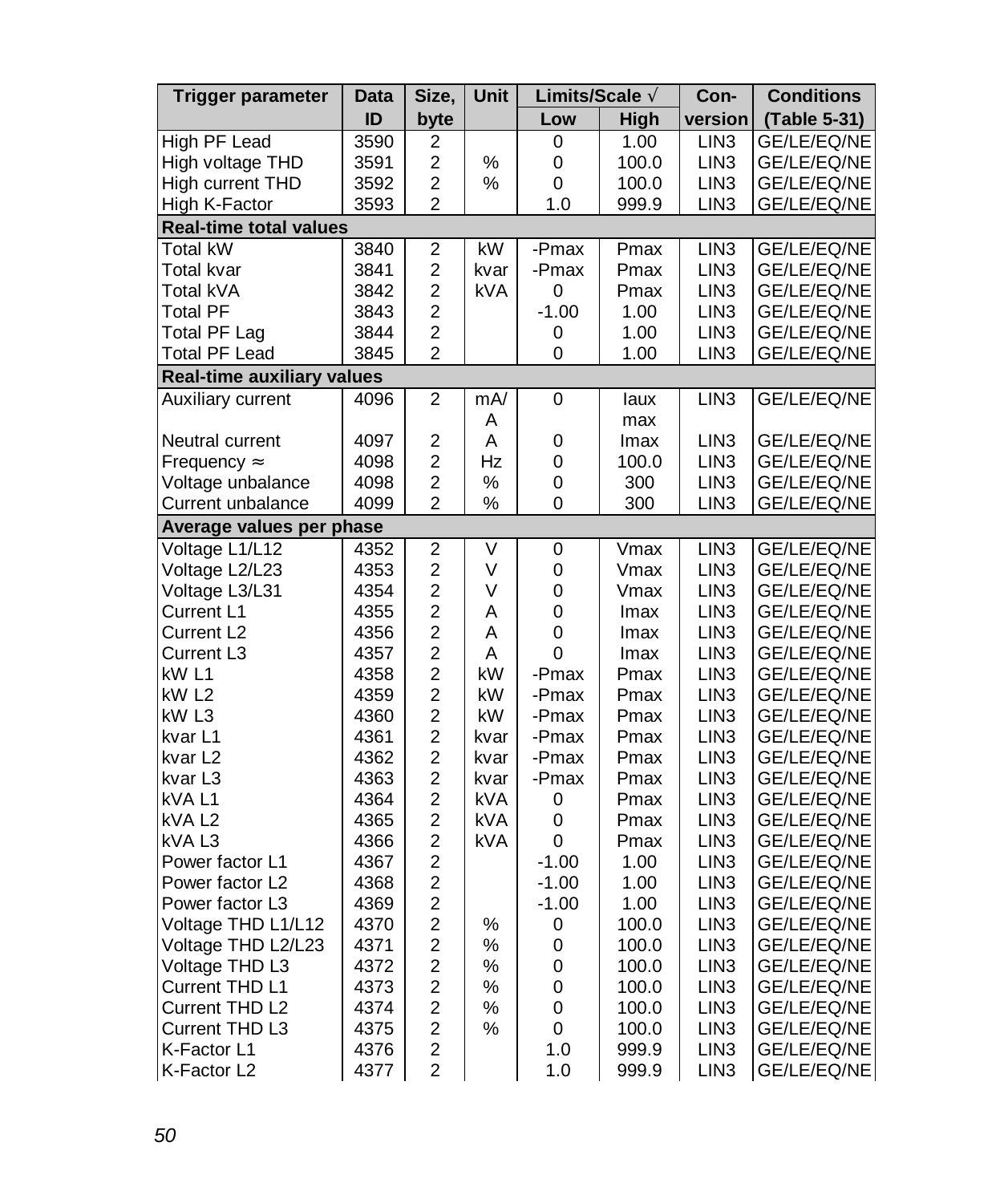| Trigger parameter                | Data | Size,                   | Unit | Limits/Scale A                  |       | Con-             | <b>Conditions</b> |
|----------------------------------|------|-------------------------|------|---------------------------------|-------|------------------|-------------------|
|                                  | ID   | byte                    |      | Low                             | High  | version          | (Table 5-31)      |
| K-Factor L3                      | 4378 | $\overline{2}$          |      | 1.0                             | 999.9 | LIN3             | GE/LE/EQ/NE       |
|                                  |      |                         |      | Average low values on any phase |       |                  |                   |
| Low voltage                      | 4608 | 2                       | V    | 0                               | Vmax  | LIN <sub>3</sub> | GE/LE/EQ/NE       |
| Low current                      | 4609 | $\overline{c}$          | Α    | 0                               | Imax  | LIN <sub>3</sub> | GE/LE/EQ/NE       |
| Low kW                           | 4610 | $\overline{c}$          | kW   | -Pmax                           | Pmax  | LIN <sub>3</sub> | GE/LE/EQ/NE       |
| Low kvar                         | 4611 | $\overline{c}$          | kvar | -Pmax                           | Pmax  | LIN <sub>3</sub> | GE/LE/EQ/NE       |
| Low kVA                          | 4612 | $\overline{c}$          | kVA  | 0                               | Pmax  | LIN <sub>3</sub> | GE/LE/EQ/NE       |
| Low PF Lag                       | 4613 | $\overline{c}$          |      | 0                               | 1.00  | LIN <sub>3</sub> | GE/LE/EQ/NE       |
| Low PF Lead                      | 4614 | $\overline{c}$          |      | 0                               | 1.00  | LIN <sub>3</sub> | GE/LE/EQ/NE       |
| Low voltage THD                  | 4615 | $\overline{2}$          | %    | 0                               | 100.0 | LIN <sub>3</sub> | GE/LE/EQ/NE       |
| Low current THD                  | 4616 | $\overline{c}$          | %    | 0                               | 100.0 | LIN <sub>3</sub> | GE/LE/EQ/NE       |
| Low K-Factor                     | 4617 | $\overline{2}$          |      | 1.0                             | 999.9 | LIN <sub>3</sub> | GE/LE/EQ/NE       |
| Average high values on any phase |      |                         |      |                                 |       |                  |                   |
| <b>High voltage</b>              | 4864 | $\overline{c}$          | V    | 0                               | Vmax  | LIN <sub>3</sub> | GE/LE/EQ/NE       |
| High current                     | 4865 | $\overline{c}$          | A    | 0                               | Imax  | LIN <sub>3</sub> | GE/LE/EQ/NE       |
| High kW                          | 4866 | $\overline{c}$          | kW   | -Pmax                           | Pmax  | LIN <sub>3</sub> | GE/LE/EQ/NE       |
| High kvar                        | 4867 | $\boldsymbol{2}$        | kvar | -Pmax                           | Pmax  | LIN <sub>3</sub> | GE/LE/EQ/NE       |
| High kVA                         | 4868 | $\overline{2}$          | kVA  | 0                               | Pmax  | LIN <sub>3</sub> | GE/LE/EQ/NE       |
| High PF Lag                      | 4869 | $\overline{c}$          |      | 0                               | 1.00  | LIN <sub>3</sub> | GE/LE/EQ/NE       |
| High PF Lead                     | 4870 | $\overline{c}$          |      | 0                               | 1.00  | LIN <sub>3</sub> | GE/LE/EQ/NE       |
| High voltage THD                 | 4871 | $\overline{c}$          | %    | 0                               | 100.0 | LIN <sub>3</sub> | GE/LE/EQ/NE       |
| High current THD                 | 4872 | $\overline{2}$          | $\%$ | 0                               | 100.0 | LIN <sub>3</sub> | GE/LE/EQ/NE       |
| High K-Factor                    | 4873 | $\overline{2}$          |      | 1.0                             | 999.9 | LIN <sub>3</sub> | GE/LE/EQ/NE       |
| <b>Average total values</b>      |      |                         |      |                                 |       |                  |                   |
| <b>Total kW</b>                  | 5120 | $\overline{\mathbf{c}}$ | kW   | -Pmax                           | Pmax  | LIN <sub>3</sub> | GE/LE/EQ/NE       |
| Total kvar                       | 5121 | $\overline{c}$          | kvar | -Pmax                           | Pmax  | LIN <sub>3</sub> | GE/LE/EQ/NE       |
| Total kVA                        | 5122 | $\overline{c}$          | kVA  | 0                               | Pmax  | LIN <sub>3</sub> | GE/LE/EQ/NE       |
| <b>Total PF</b>                  | 5123 | $\overline{c}$          |      | $-1.00$                         | 1.00  | LIN <sub>3</sub> | GE/LE/EQ/NE       |
| <b>Total PF Lag</b>              | 5124 | $\overline{c}$          |      | 0                               | 1.00  | LIN <sub>3</sub> | GE/LE/EQ/NE       |
| Total PF Lead                    | 5125 | $\overline{2}$          |      | 0                               | 1.00  | LIN <sub>3</sub> | GE/LE/EQ/NE       |
| Average auxiliary values         |      |                         |      |                                 |       |                  |                   |
| Auxiliary current                | 5376 | $\overline{c}$          | mA/  | 0                               | laux  | LIN <sub>3</sub> | GE/LE/EQ/NE       |
|                                  |      |                         | A    |                                 | max   |                  |                   |
| Neutral current                  | 5377 | 2                       | A    | 0                               | Imax  | LIN <sub>3</sub> | GE/LE/EQ/NE       |
| Frequency Å                      | 5378 | $\boldsymbol{2}$        | Hz   | 0                               | 100.0 | LIN <sub>3</sub> | GE/LE/EQ/NE       |
| Voltage unbalance                | 5379 | $\overline{c}$          | %    | 0                               | 300   | LIN <sub>3</sub> | GE/LE/EQ/NE       |
| Current unbalance                | 5380 | $\overline{2}$          | $\%$ | 0                               | 300   | LIN <sub>3</sub> | GE/LE/EQ/NE       |
| <b>Present demands</b>           |      |                         |      |                                 |       |                  |                   |
| Volt demand L1/L12               | 5632 | $\overline{\mathbf{c}}$ | V    | 0                               | Vmax  | LIN <sub>3</sub> | GE/LE/EQ/NE       |
| Volt demand L2/L23               | 5633 | $\overline{c}$          | V    | 0                               | Vmax  | LIN <sub>3</sub> | GE/LE/EQ/NE       |
| Volt demand L3/L31               | 5634 | $\overline{c}$          | V    | 0                               | Vmax  | LIN <sub>3</sub> | GE/LE/EQ/NE       |
| Amp. demand L1                   | 5635 | $\overline{c}$          | А    | 0                               | Imax  | LIN <sub>3</sub> | GE/LE/EQ/NE       |
| Amp. demand L2                   | 5636 | $\overline{c}$          | Α    | 0                               | lmax  | LIN <sub>3</sub> | GE/LE/EQ/NE       |
| Amp. demand L3                   | 5637 | $\overline{2}$          | A    | 0                               | lmax  | LIN <sub>3</sub> | GE/LE/EQ/NE       |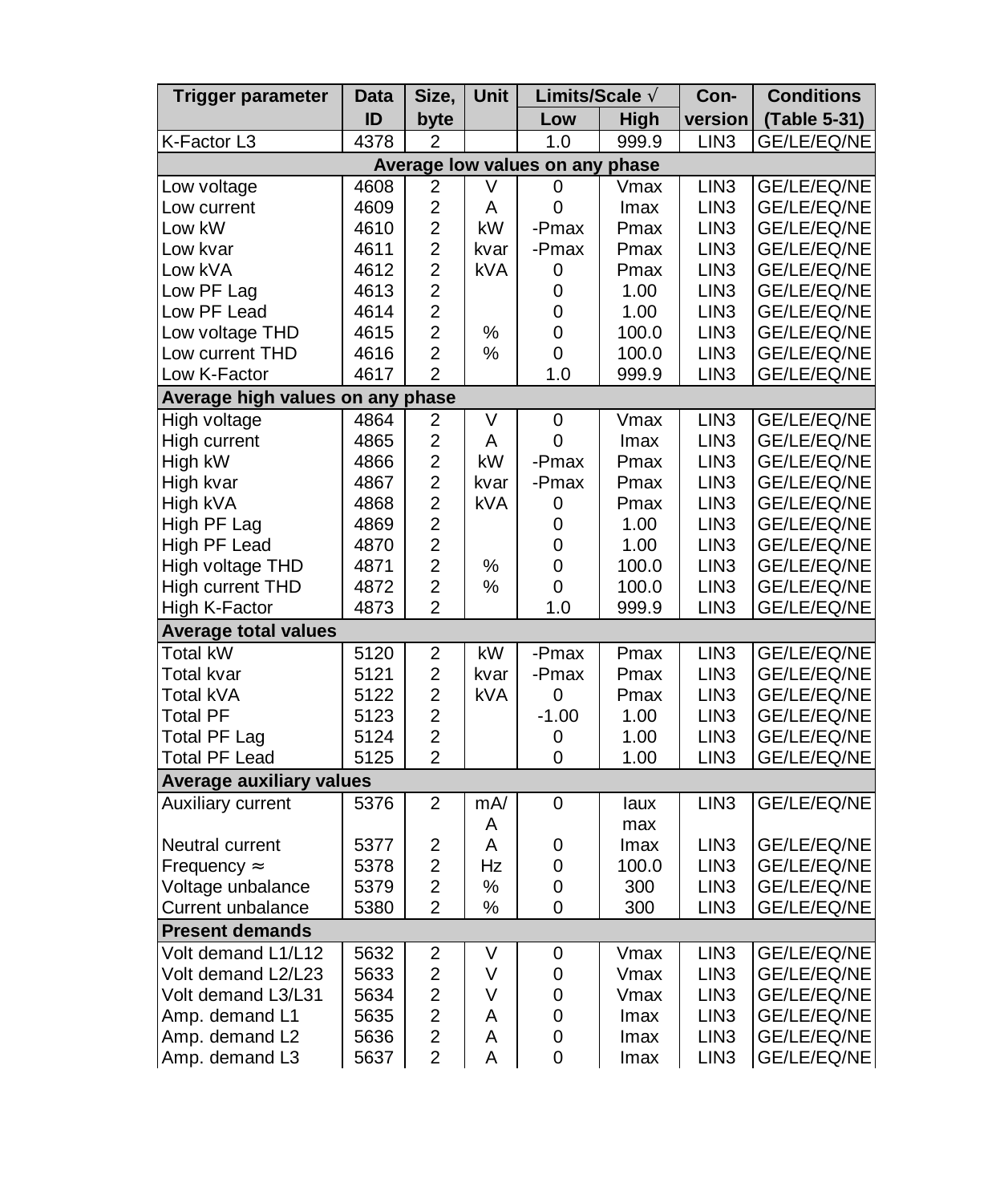| Trigger parameter              | Data     | Size,          | Unit          | Limits/Scale A |        | Con-             | <b>Conditions</b> |
|--------------------------------|----------|----------------|---------------|----------------|--------|------------------|-------------------|
|                                | ID       | byte           |               | Low            | High   | version          | (Table 5-31)      |
| Block kW demand                | 5638     | $\overline{2}$ | kW            | 0              | Pmax   | LIN <sub>3</sub> | GE/LE/EQ/NE       |
| (import)                       |          |                |               |                |        |                  |                   |
| Block kvar demand              | 5639     | 2              | kvar          | $\Omega$       | Pmax   | LIN <sub>3</sub> | GE/LE/EQ/NE       |
| (total)                        |          |                |               |                |        |                  |                   |
| Block kVA demand               | 5640     | $\overline{c}$ | <b>kVA</b>    | 0              | Pmax   | LIN <sub>3</sub> | GE/LE/EQ/NE       |
| Sliding window kW              | 5641     | $\overline{2}$ | kW            | 0              | Pmax   | LIN <sub>3</sub> | GE/LE/EQ/NE       |
| demand (import)                |          |                |               |                |        |                  |                   |
| Sliding window kvar            | 5642     | 2              | kvar          | 0              | Pmax   | LIN <sub>3</sub> | GE/LE/EQ/NE       |
| demand (total)                 |          |                |               |                |        |                  |                   |
| Sliding window kVA             | 5643     | $\overline{2}$ | <b>kVA</b>    | 0              | Pmax   | LIN <sub>3</sub> | GE/LE/EQ/NE       |
| demand                         |          |                |               |                |        |                  |                   |
| Thermal kW demand              | 5644     | $\overline{c}$ | kW            | 0              | Pmax   | LIN <sub>3</sub> | GE/LE/EQ/NE       |
| (import)                       |          |                |               |                |        |                  |                   |
| Thermal kvar demand            | 5645     | $\overline{2}$ | kvar          | 0              | Pmax   | LIN <sub>3</sub> | GE/LE/EQ/NE       |
| (total)                        |          |                |               |                |        |                  |                   |
| Thermal kVA demand             | 5646     | 2              | <b>kVA</b>    | 0              | Pmax   | LIN <sub>3</sub> | GE/LE/EQ/NE       |
| Accumulated kW                 | 5647     | $\overline{2}$ | kW            | 0              | Pmax   | LIN <sub>3</sub> | GE/LE/EQ/NE       |
| demand (import)                |          |                |               |                |        |                  |                   |
| Accumulated kvar               | 5648     | $\overline{2}$ | kvar          | 0              | Pmax   | LIN <sub>3</sub> | GE/LE/EQ/NE       |
| demand (total)                 |          |                |               |                |        |                  |                   |
| Accumulated kVA                | 5649     | $\overline{c}$ | <b>kVA</b>    | $\Omega$       | Pmax   | LIN <sub>3</sub> | GE/LE/EQ/NE       |
| demand                         |          |                |               |                |        |                  |                   |
| Predicted kW demand            | 5650     | $\overline{2}$ | kW            | $\Omega$       | Pmax   | LIN <sub>3</sub> | GE/LE/EQ/NE       |
| (import)                       |          |                |               |                |        |                  |                   |
| Predicted kvar                 | 5651     | $\overline{2}$ | kvar          | 0              | Pmax   | LIN <sub>3</sub> | GE/LE/EQ/NE       |
| demand (total)                 |          |                |               |                |        |                  |                   |
| Predicted kVA                  | 5652     | $\overline{2}$ | kVA           | 0              | Pmax   | LIN <sub>3</sub> | GE/LE/EQ/NE       |
| demand                         |          |                |               |                |        |                  |                   |
| L1/L12 phase voltage harmonics |          |                |               |                |        |                  |                   |
| Harmonic H01                   | 6400     | $\overline{2}$ | $\frac{9}{6}$ | 100.00         | 100.00 | LIN <sub>3</sub> | GE/LE/EQ/NE       |
| Harmonic H02                   | 6401     | $\overline{c}$ | $\%$          | 0              | 100.00 | LIN <sub>3</sub> | GE/LE/EQ/NE       |
| Harmonic H03                   | 6402     | $\overline{2}$ | $\%$          | 0              | 100.00 | LIN <sub>3</sub> | GE/LE/EQ/NE       |
|                                | $\cdots$ |                |               |                |        |                  |                   |
| Harmonic H40                   | 6439     | $\mathfrak{p}$ | $\%$          | 0              | 100.00 | LIN <sub>3</sub> | GE/LE/EQ/NE       |
| L2/L23 phase voltage harmonics |          |                |               |                |        |                  |                   |
| Harmonic H01                   | 6656     | 2              | ℅             | 100.00         | 100.00 | LIN3             | GE/LE/EQ/NE       |
| Harmonic H02                   | 6657     | $\overline{c}$ | $\%$          | 0              | 100.00 | LIN <sub>3</sub> | GE/LE/EQ/NE       |
| Harmonic H03                   | 6658     | $\overline{2}$ | %             | 0              | 100.00 | LIN <sub>3</sub> | GE/LE/EQ/NE       |
|                                | .        |                |               |                |        |                  |                   |
| Harmonic H40                   | 6695     | $\overline{c}$ | ℅             | 0              | 100.00 | LIN <sub>3</sub> | GE/LE/EQ/NE       |
| L3 phase voltage harmonics     |          |                |               |                |        |                  |                   |
| Harmonic H01                   | 6912     | 2              | $\%$          | 100.00         | 100.00 | LIN3             | GE/LE/EQ/NE       |
| Harmonic H02                   | 6913     | $\overline{c}$ | %             | 0              | 100.00 | LIN <sub>3</sub> | GE/LE/EQ/NE       |
| Harmonic H03                   | 6914     | $\overline{2}$ | $\%$          | 0              | 100.00 | LIN <sub>3</sub> | GE/LE/EQ/NE       |
| $\ddotsc$                      | .        |                |               |                |        |                  |                   |
|                                |          |                |               |                |        |                  |                   |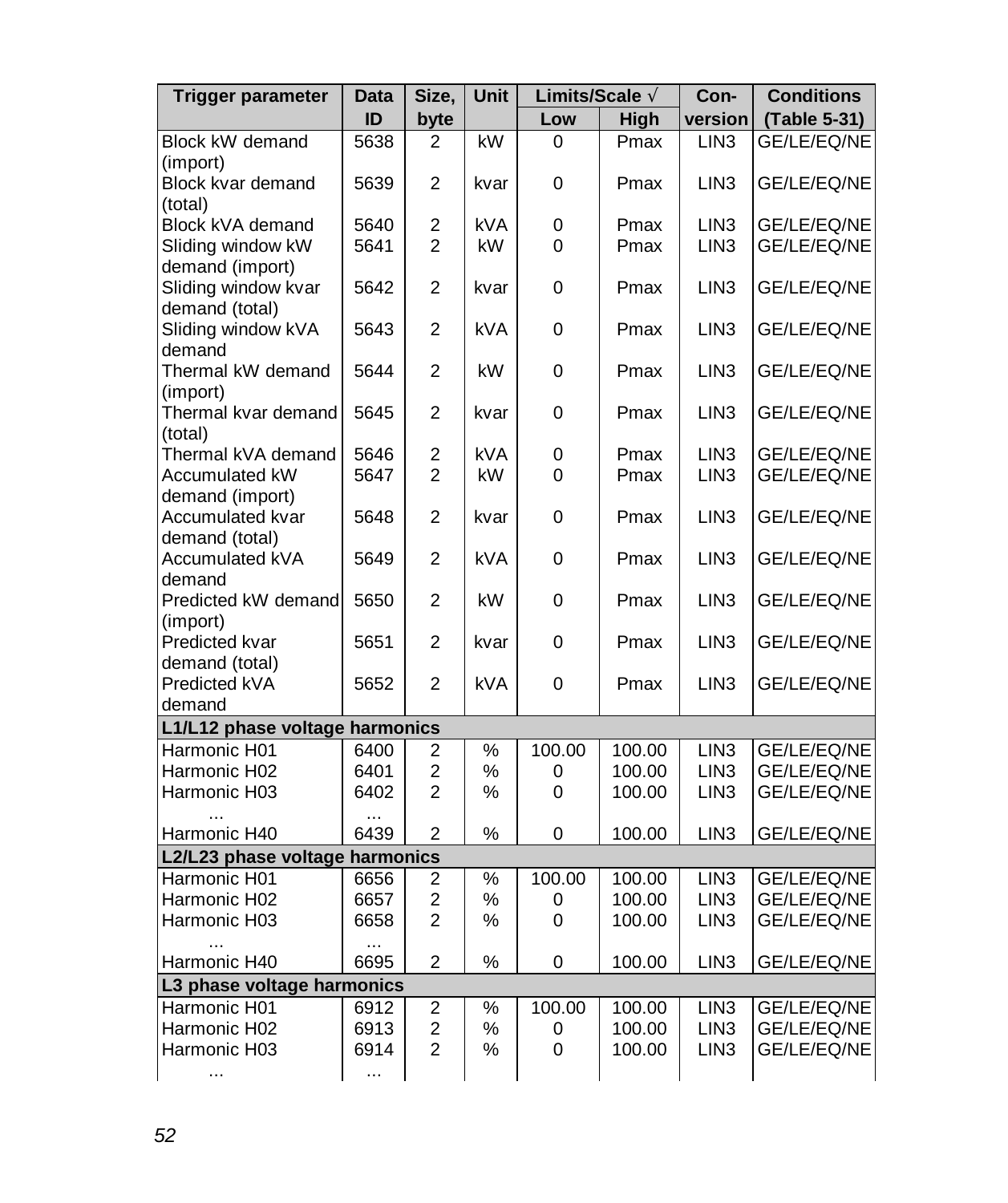| Trigger parameter                              | Data             | Size,                   | Unit          | Limits/Scale A |        | Con-             | <b>Conditions</b> |
|------------------------------------------------|------------------|-------------------------|---------------|----------------|--------|------------------|-------------------|
|                                                | ID               | byte                    |               | Low            | High   | version          | (Table 5-31)      |
| Harmonic H40                                   | 6951             | 2                       | $\frac{1}{2}$ | 0              | 100.00 | LIN <sub>3</sub> | GE/LE/EQ/NE       |
| L1 phase current harmonics                     |                  |                         |               |                |        |                  |                   |
| Harmonic H01                                   | 7168             | $\overline{c}$          | %             | 100.00         | 100.00 | LIN <sub>3</sub> | GE/LE/EQ/NE       |
| Harmonic H02                                   | 7169             | $\overline{c}$          | %             | 0              | 100.00 | LIN <sub>3</sub> | GE/LE/EQ/NE       |
| Harmonic H03                                   | 7170             | $\overline{2}$          | $\%$          | 0              | 100.00 | LIN <sub>3</sub> | GE/LE/EQ/NE       |
| Harmonic H40                                   | $\cdots$<br>7207 | $\overline{c}$          | %             | 0              | 100.00 | LIN <sub>3</sub> | GE/LE/EQ/NE       |
| L2 phase current harmonics                     |                  |                         |               |                |        |                  |                   |
| Harmonic H01                                   | 7424             | $\overline{c}$          | %             | 100.00         | 100.00 | LIN <sub>3</sub> | GE/LE/EQ/NE       |
| Harmonic H02                                   | 7425             | $\overline{c}$          | %             | 0              | 100.00 | LIN <sub>3</sub> | GE/LE/EQ/NE       |
| Harmonic H03                                   | 7426             | $\overline{2}$          | %             | 0              | 100.00 | LIN3             | GE/LE/EQ/NE       |
|                                                | $\cdots$         |                         |               |                |        |                  |                   |
| Harmonic H40                                   | 7463             | $\overline{c}$          | $\%$          | 0              | 100.00 | LIN <sub>3</sub> | GE/LE/EQ/NE       |
| L3 phase current harmonics                     |                  |                         |               |                |        |                  |                   |
| Harmonic H01                                   | 7680             | $\overline{\mathbf{c}}$ | $\%$          | 100.00         | 100.00 | LIN3             | GE/LE/EQ/NE       |
| Harmonic H02                                   | 7681             | $\overline{c}$          | %             | 0              | 100.00 | LIN <sub>3</sub> | GE/LE/EQ/NE       |
| Harmonic H03                                   | 7682             | $\overline{2}$          | ℅             | 0              | 100.00 | LIN <sub>3</sub> | GE/LE/EQ/NE       |
|                                                |                  |                         |               |                |        |                  |                   |
| Harmonic H40                                   | 7719             | $\overline{2}$          | $\%$          | 0              | 100.00 | LIN <sub>3</sub> | GE/LE/EQ/NE       |
| L1/L12 phase harmonic voltages (odd harmonics) |                  |                         |               |                |        |                  |                   |
| Harmonic H01                                   | 7936             | $\overline{\mathbf{c}}$ | V             | 0              | Vmax   | LIN <sub>3</sub> | GE/LE/EQ/NE       |
| Harmonic H03                                   | 7937             | $\overline{c}$          | V             | 0              | Vmax   | LIN <sub>3</sub> | GE/LE/EQ/NE       |
| Harmonic H05                                   | 7939             | $\overline{c}$          | V             | 0              | Vmax   | LIN <sub>3</sub> | GE/LE/EQ/NE       |
| Harmonic H07                                   | 7940             | $\overline{c}$          | V             | 0              | Vmax   | LIN <sub>3</sub> | GE/LE/EQ/NE       |
| Harmonic H09                                   | 7941             | $\overline{\mathbf{c}}$ | V             | 0              | Vmax   | LIN <sub>3</sub> | GE/LE/EQ/NE       |
| Harmonic H11                                   | 7942             | $\overline{c}$          | V             | 0              | Vmax   | LIN <sub>3</sub> | GE/LE/EQ/NE       |
| Harmonic H13                                   | 7943             | $\overline{a}$          | V             | 0              | Vmax   | LIN <sub>3</sub> | GE/LE/EQ/NE       |
| Harmonic H15                                   | 7944             | $\overline{\mathbf{c}}$ | ٧             | $\mathbf 0$    | Vmax   | LIN <sub>3</sub> | GE/LE/EQ/NE       |
| Harmonic H17                                   | 7945             | $\overline{\mathbf{c}}$ | V             | 0              | Vmax   | LIN <sub>3</sub> | GE/LE/EQ/NE       |
| Harmonic H19                                   | 7946             | $\overline{c}$          | V             | 0              | Vmax   | LIN <sub>3</sub> | GE/LE/EQ/NE       |
| Harmonic H21                                   | 7947             | $\overline{c}$          | V             | 0              | Vmax   | LIN <sub>3</sub> | GE/LE/EQ/NE       |
| Harmonic H23                                   | 7948             | $\overline{c}$          | V             | 0              | Vmax   | LIN <sub>3</sub> | GE/LE/EQ/NE       |
| Harmonic H25                                   | 7949             | $\overline{c}$          | ٧             | 0              | Vmax   | LIN <sub>3</sub> | GE/LE/EQ/NE       |
| Harmonic H27                                   | 7950             | $\overline{\mathbf{c}}$ | V             | 0              | Vmax   | LIN <sub>3</sub> | GE/LE/EQ/NE       |
| Harmonic H29                                   | 7951             | $\overline{c}$          | V             | 0              | Vmax   | LIN <sub>3</sub> | GE/LE/EQ/NE       |
| Harmonic H31                                   | 7952             | $\overline{c}$          | V             | 0              | Vmax   | LIN <sub>3</sub> | GE/LE/EQ/NE       |
| Harmonic H33                                   | 7953             | $\overline{c}$          | V             | 0              | Vmax   | LIN <sub>3</sub> | GE/LE/EQ/NE       |
| Harmonic H35                                   | 7954             | $\overline{2}$          | V             | 0              | Vmax   | LIN <sub>3</sub> | GE/LE/EQ/NE       |
| Harmonic H37                                   | 7955             | $\overline{c}$          | V             | 0              | Vmax   | LIN <sub>3</sub> | GE/LE/EQ/NE       |
| Harmonic H39                                   | 7956             | $\overline{2}$          | $\vee$        | 0              | Vmax   | LIN <sub>3</sub> | GE/LE/EQ/NE       |
| L2/L23 phase harmonic voltages (               |                  |                         |               | odd harmonics) |        |                  |                   |
| Harmonic H01                                   | 8192             | $\overline{\mathbf{c}}$ | V             | 0              | Vmax   | LIN <sub>3</sub> | GE/LE/EQ/NE       |
| Harmonic H03                                   | 8193             | $\overline{c}$          | V             | 0              | Vmax   | LIN <sub>3</sub> | GE/LE/EQ/NE       |
| Harmonic H05                                   | 8194             | $\overline{c}$          | V             | 0              | Vmax   | LIN <sub>3</sub> | GE/LE/EQ/NE       |
| Harmonic H07                                   | 8195             | $\overline{2}$          | V             | 0              | Vmax   | LIN <sub>3</sub> | GE/LE/EQ/NE       |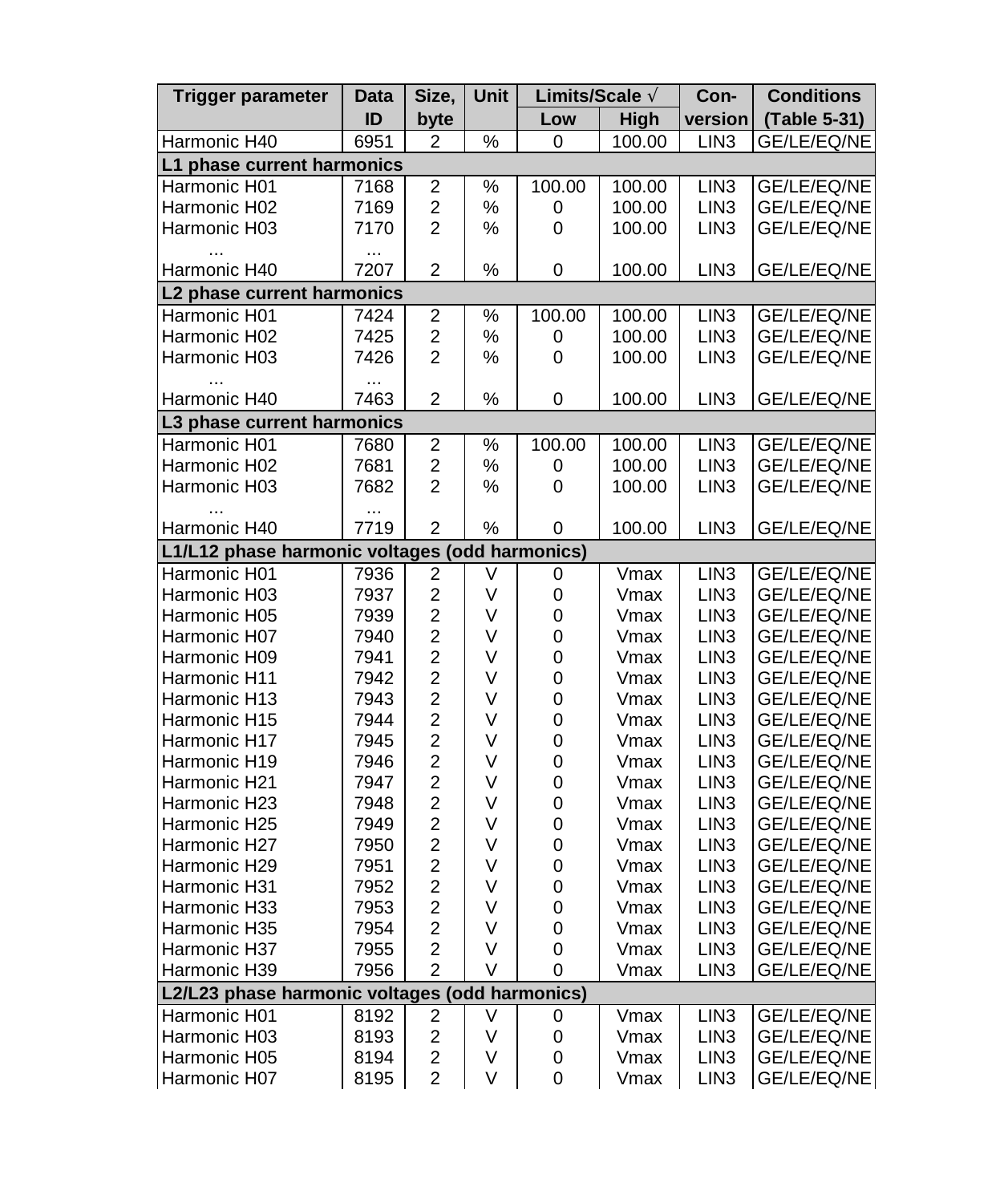| Trigger parameter                          | Data | Size,                            | Unit | Limits/Scale A |              | Con-             | <b>Conditions</b> |
|--------------------------------------------|------|----------------------------------|------|----------------|--------------|------------------|-------------------|
|                                            | ID   | byte                             |      | Low            | High         | version          | (Table 5-31)      |
| Harmonic H09                               | 8196 | 2                                | V    | 0              | Vmax         | LIN <sub>3</sub> | GE/LE/EQ/NE       |
| Harmonic H11                               | 8197 | $\overline{\mathbf{c}}$          | V    | 0              | Vmax         | LIN <sub>3</sub> | GE/LE/EQ/NE       |
| Harmonic H13                               | 8198 | $\overline{c}$                   | V    | 0              | Vmax         | LIN <sub>3</sub> | GE/LE/EQ/NE       |
| Harmonic H15                               | 8199 | $\overline{\mathbf{c}}$          | V    | 0              | Vmax         | LIN <sub>3</sub> | GE/LE/EQ/NE       |
| Harmonic H17                               | 8200 | $\overline{c}$                   | V    | 0              | Vmax         | LIN <sub>3</sub> | GE/LE/EQ/NE       |
| Harmonic H19                               | 8201 | $\overline{c}$                   | V    | $\mathbf 0$    | Vmax         | LIN <sub>3</sub> | GE/LE/EQ/NE       |
| Harmonic H21                               | 8202 | $\overline{c}$                   | V    | 0              | Vmax         | LIN <sub>3</sub> | GE/LE/EQ/NE       |
| Harmonic H23                               | 8203 | $\overline{c}$                   | V    | $\mathbf 0$    | Vmax         | LIN <sub>3</sub> | GE/LE/EQ/NE       |
| Harmonic H25                               | 8204 | $\overline{c}$                   | V    | 0              | Vmax         | LIN <sub>3</sub> | GE/LE/EQ/NE       |
| Harmonic H27                               | 8205 | $\overline{c}$                   | V    | 0              | Vmax         | LIN <sub>3</sub> | GE/LE/EQ/NE       |
| Harmonic H29                               | 8206 | $\overline{c}$                   | V    | 0              | Vmax         | LIN <sub>3</sub> | GE/LE/EQ/NE       |
| Harmonic H31                               | 8207 | $\overline{c}$                   | V    | 0              | Vmax         | LIN <sub>3</sub> | GE/LE/EQ/NE       |
| Harmonic H33                               | 8208 | $\overline{c}$                   | V    | 0              | Vmax         | LIN <sub>3</sub> | GE/LE/EQ/NE       |
| Harmonic H35                               | 8209 | $\overline{c}$                   | V    | 0              | Vmax         | LIN <sub>3</sub> | GE/LE/EQ/NE       |
| Harmonic H37                               | 8210 | $\overline{2}$                   | V    | 0              | Vmax         | LIN <sub>3</sub> | GE/LE/EQ/NE       |
| Harmonic H39                               | 8211 | $\overline{c}$                   | V    | 0              | Vmax         | LIN <sub>3</sub> | GE/LE/EQ/NE       |
| L3 phase harmonic voltages (odd harmonics) |      |                                  |      |                |              |                  |                   |
| Harmonic H01                               | 8448 | 2                                | V    | 0              | Vmax         | LIN <sub>3</sub> | GE/LE/EQ/NE       |
| Harmonic H03                               | 8449 | $\overline{c}$                   | V    | 0              | Vmax         | LIN <sub>3</sub> | GE/LE/EQ/NE       |
| Harmonic H05                               | 8450 | $\overline{\mathbf{c}}$          | V    | 0              | Vmax         | LIN <sub>3</sub> | GE/LE/EQ/NE       |
| Harmonic H07                               | 8451 | $\overline{c}$                   | V    | 0              | Vmax         | LIN <sub>3</sub> | GE/LE/EQ/NE       |
| Harmonic H09                               | 8452 | $\overline{c}$                   | V    | 0              | Vmax         | LIN <sub>3</sub> | GE/LE/EQ/NE       |
| Harmonic H11                               | 8453 | $\overline{c}$                   | V    | 0              | Vmax         | LIN <sub>3</sub> | GE/LE/EQ/NE       |
| Harmonic H13                               | 8454 | $\overline{c}$                   | V    | 0              | Vmax         | LIN <sub>3</sub> | GE/LE/EQ/NE       |
| Harmonic H15                               | 8455 | $\overline{c}$                   | V    | 0              | Vmax         | LIN <sub>3</sub> | GE/LE/EQ/NE       |
| Harmonic H17                               | 8456 | $\overline{c}$                   | V    | 0              | Vmax         | LIN <sub>3</sub> | GE/LE/EQ/NE       |
| Harmonic H19                               | 8457 | $\overline{c}$                   | V    | $\mathbf 0$    | Vmax         | LIN <sub>3</sub> | GE/LE/EQ/NE       |
| Harmonic H21                               | 8458 | $\overline{c}$                   | V    | 0              | Vmax         | LIN <sub>3</sub> | GE/LE/EQ/NE       |
| Harmonic H23                               | 8459 | $\overline{c}$                   | ٧    | $\mathbf 0$    | Vmax         | LIN <sub>3</sub> | GE/LE/EQ/NE       |
| Harmonic H25                               | 8460 | $\overline{c}$                   | V    | 0              | Vmax         | LIN <sub>3</sub> | GE/LE/EQ/NE       |
| Harmonic H27                               | 8461 | $\overline{c}$                   | V    | 0              |              | LIN <sub>3</sub> | GE/LE/EQ/NE       |
| Harmonic H29                               | 8462 | $\overline{c}$                   | V    | 0              | Vmax<br>Vmax | LIN <sub>3</sub> |                   |
|                                            |      | $\overline{c}$                   | V    | 0              |              |                  | GE/LE/EQ/NE       |
| Harmonic H31                               | 8463 | $\overline{c}$                   |      |                | Vmax         | LIN <sub>3</sub> | GE/LE/EQ/NE       |
| Harmonic H33                               | 8464 |                                  | ٧    | 0              | Vmax         | LIN <sub>3</sub> | GE/LE/EQ/NE       |
| Harmonic H35                               | 8465 | $\overline{c}$                   | V    | 0              | Vmax         | LIN <sub>3</sub> | GE/LE/EQ/NE       |
| Harmonic H37                               | 8466 | $\overline{c}$<br>$\overline{2}$ | V    | 0              | Vmax         | LIN <sub>3</sub> | GE/LE/EQ/NE       |
| Harmonic H39                               | 8467 |                                  | V    | 0              | Vmax         | LIN <sub>3</sub> | GE/LE/EQ/NE       |
| L1 phase harmonic currents (odd harmonics) |      |                                  |      |                |              |                  |                   |
| Harmonic H01                               | 8704 | $\overline{\mathbf{c}}$          | A    | 0              | Imax         | LIN <sub>3</sub> | GE/LE/EQ/NE       |
| Harmonic H03                               | 8705 | $\overline{c}$                   | Α    | 0              | lmax         | LIN <sub>3</sub> | GE/LE/EQ/NE       |
| Harmonic H05                               | 8706 | $\overline{c}$                   | Α    | 0              | Imax         | LIN <sub>3</sub> | GE/LE/EQ/NE       |
| Harmonic H07                               | 8707 | $\overline{c}$                   | Α    | 0              | lmax         | LIN <sub>3</sub> | GE/LE/EQ/NE       |
| Harmonic H09                               | 8708 | $\overline{\mathbf{c}}$          | A    | 0              | Imax         | LIN <sub>3</sub> | GE/LE/EQ/NE       |
| Harmonic H11                               | 8709 | $\overline{c}$                   | Α    | 0              | Imax         | LIN <sub>3</sub> | GE/LE/EQ/NE       |
| Harmonic H13                               | 8710 | $\overline{c}$                   | A    | 0              | Imax         | LIN <sub>3</sub> | GE/LE/EQ/NE       |
| Harmonic H15                               | 8711 | $\overline{2}$                   | A    | 0              | Imax         | LIN <sub>3</sub> | GE/LE/EQ/NE       |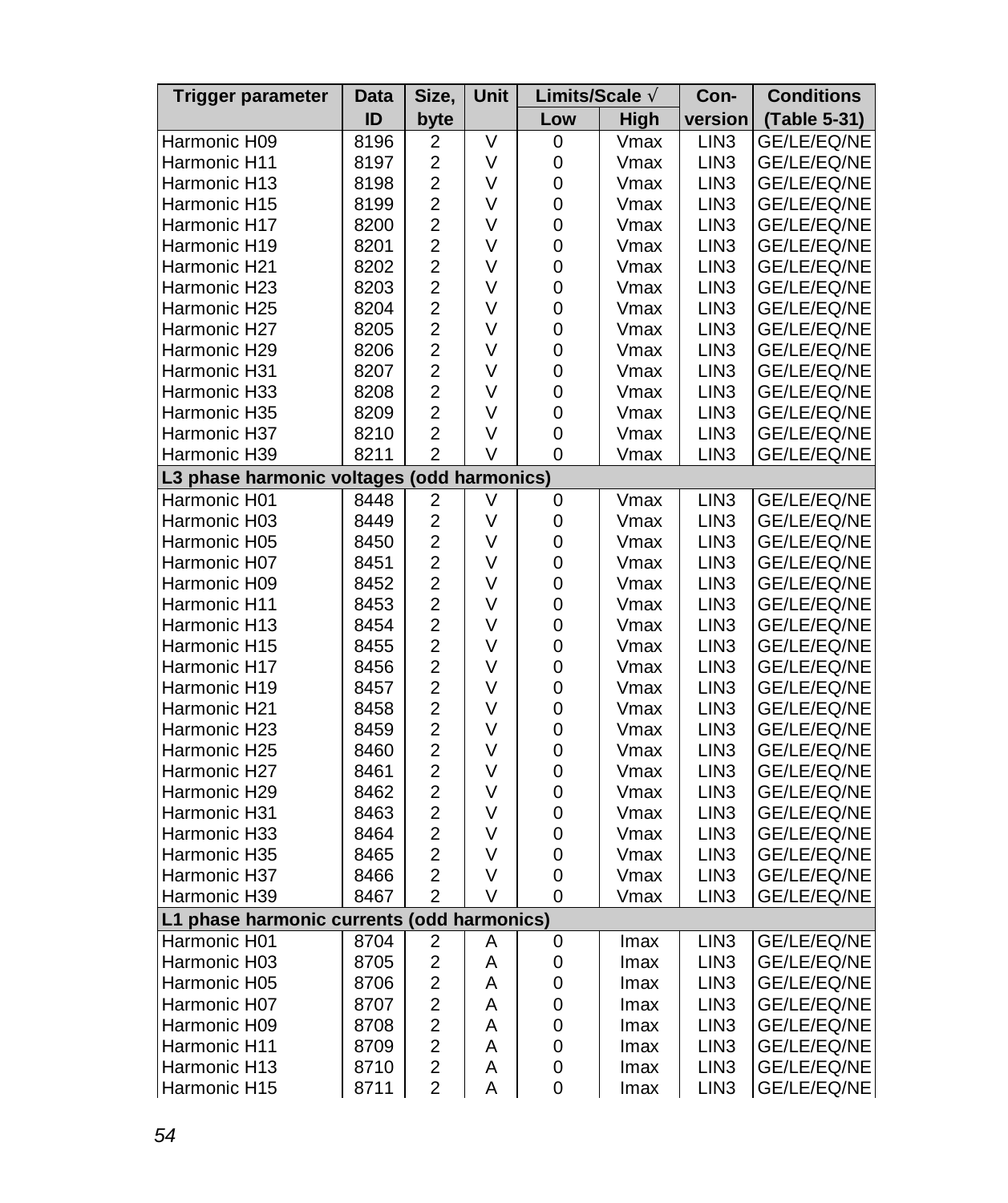| Trigger parameter                          | Data | Size,                   | Unit | Limits/Scale A |      | Con-             | <b>Conditions</b> |
|--------------------------------------------|------|-------------------------|------|----------------|------|------------------|-------------------|
|                                            | ID   | byte                    |      | Low            | High | version          | (Table 5-31)      |
| Harmonic H17                               | 8712 | 2                       | Α    | 0              | Imax | LIN3             | GE/LE/EQ/NE       |
| Harmonic H19                               | 8713 | $\overline{c}$          | A    | 0              | Imax | LIN <sub>3</sub> | GE/LE/EQ/NE       |
| Harmonic H21                               | 8714 | $\overline{\mathbf{c}}$ | A    | 0              | Imax | LIN <sub>3</sub> | GE/LE/EQ/NE       |
| Harmonic H23                               | 8715 | $\overline{c}$          | A    | 0              | Imax | LIN <sub>3</sub> | GE/LE/EQ/NE       |
| Harmonic H25                               | 8716 | $\overline{c}$          | A    | 0              | Imax | LIN <sub>3</sub> | GE/LE/EQ/NE       |
| Harmonic H27                               | 8717 | $\overline{c}$          | Α    | 0              | Imax | LIN <sub>3</sub> | GE/LE/EQ/NE       |
| Harmonic H29                               | 8718 | $\overline{c}$          | A    | 0              | Imax | LIN <sub>3</sub> | GE/LE/EQ/NE       |
| Harmonic H31                               | 8719 | $\overline{c}$          | Α    | 0              | Imax | LIN <sub>3</sub> | GE/LE/EQ/NE       |
| Harmonic H33                               | 8720 | $\overline{c}$          | A    | 0              | Imax | LIN <sub>3</sub> | GE/LE/EQ/NE       |
| Harmonic H35                               | 8721 | $\overline{2}$          | A    | 0              | Imax | LIN <sub>3</sub> | GE/LE/EQ/NE       |
| Harmonic H37                               | 8722 | $\overline{c}$          | A    | 0              | Imax | LIN <sub>3</sub> | GE/LE/EQ/NE       |
| Harmonic H39                               | 8723 | $\overline{2}$          | Α    | 0              | Imax | LIN <sub>3</sub> | GE/LE/EQ/NE       |
| L2 phase harmonic currents (odd harmonics) |      |                         |      |                |      |                  |                   |
| Harmonic H01                               | 8960 | 2                       | Α    | 0              | Imax | LIN <sub>3</sub> | GE/LE/EQ/NE       |
| Harmonic H03                               | 8961 | $\overline{c}$          | A    | 0              | Imax | LIN <sub>3</sub> | GE/LE/EQ/NE       |
| Harmonic H05                               | 8962 | $\overline{c}$          | A    | 0              | Imax | LIN <sub>3</sub> | GE/LE/EQ/NE       |
| Harmonic H07                               | 8963 | $\overline{c}$          | A    | 0              | Imax | LIN <sub>3</sub> | GE/LE/EQ/NE       |
| Harmonic H09                               | 8964 | $\overline{c}$          | A    | 0              | Imax | LIN <sub>3</sub> | GE/LE/EQ/NE       |
| Harmonic H11                               | 8965 | $\overline{c}$          | A    | 0              | Imax | LIN <sub>3</sub> | GE/LE/EQ/NE       |
| Harmonic H13                               | 8966 | $\overline{c}$          | Α    | 0              | Imax | LIN <sub>3</sub> | GE/LE/EQ/NE       |
| Harmonic H15                               | 8967 | $\overline{c}$          | Α    | 0              | Imax | LIN <sub>3</sub> | GE/LE/EQ/NE       |
| Harmonic H17                               | 8968 | $\overline{c}$          | Α    | 0              | Imax | LIN <sub>3</sub> | GE/LE/EQ/NE       |
| Harmonic H19                               | 8969 | $\overline{c}$          | A    | 0              | Imax | LIN <sub>3</sub> | GE/LE/EQ/NE       |
| Harmonic H21                               | 8970 | $\overline{c}$          | A    | 0              | Imax | LIN <sub>3</sub> | GE/LE/EQ/NE       |
| Harmonic H23                               | 8971 | $\overline{c}$          | A    | 0              | Imax | LIN <sub>3</sub> | GE/LE/EQ/NE       |
| Harmonic H25                               | 8972 | $\overline{c}$          | Α    | 0              | Imax | LIN <sub>3</sub> | GE/LE/EQ/NE       |
| Harmonic H27                               | 8973 | $\overline{c}$          | Α    | 0              | Imax | LIN <sub>3</sub> | GE/LE/EQ/NE       |
| Harmonic H29                               | 8974 | $\overline{c}$          | Α    | 0              | Imax | LIN <sub>3</sub> | GE/LE/EQ/NE       |
| Harmonic H31                               | 8975 | $\overline{c}$          | A    | 0              | Imax | LIN <sub>3</sub> | GE/LE/EQ/NE       |
| Harmonic H33                               | 8976 | $\overline{2}$          | A    | 0              | Imax | LIN <sub>3</sub> | GE/LE/EQ/NE       |
| Harmonic H35                               | 8977 | $\overline{2}$          | A    | 0              | Imax | LIN <sub>3</sub> | GE/LE/EQ/NE       |
| Harmonic H37                               | 8978 | $\overline{c}$          | A    | 0              | Imax | LIN <sub>3</sub> | GE/LE/EQ/NE       |
| Harmonic H39                               | 8979 | $\overline{c}$          | Α    | 0              | Imax | LIN <sub>3</sub> | GE/LE/EQ/NE       |
| L3 phase harmonic currents (odd harmonics) |      |                         |      |                |      |                  |                   |
| Harmonic H01                               | 9216 | $\overline{\mathbf{c}}$ | A    | 0              | Imax | LIN <sub>3</sub> | GE/LE/EQ/NE       |
| Harmonic H03                               | 9217 | $\overline{c}$          | A    | 0              | Imax | LIN <sub>3</sub> | GE/LE/EQ/NE       |
| Harmonic H05                               | 9218 | $\overline{\mathbf{c}}$ | A    | 0              | Imax | LIN <sub>3</sub> | GE/LE/EQ/NE       |
| Harmonic H07                               | 9219 | $\overline{c}$          | A    | 0              | Imax | LIN <sub>3</sub> | GE/LE/EQ/NE       |
| Harmonic H09                               | 9220 | $\overline{c}$          | Α    | 0              | Imax | LIN <sub>3</sub> | GE/LE/EQ/NE       |
| Harmonic H11                               | 9221 | $\overline{c}$          | Α    | 0              | Imax | LIN <sub>3</sub> | GE/LE/EQ/NE       |
| Harmonic H13                               | 9222 | $\overline{c}$          | Α    | 0              | Imax | LIN <sub>3</sub> | GE/LE/EQ/NE       |
| Harmonic H15                               | 9223 | $\overline{c}$          | A    | 0              | Imax | LIN <sub>3</sub> | GE/LE/EQ/NE       |
| Harmonic H17                               | 9224 | $\overline{c}$          | A    | 0              | Imax | LIN <sub>3</sub> | GE/LE/EQ/NE       |
| Harmonic H19                               | 9225 | $\overline{\mathbf{c}}$ | A    | 0              | Imax | LIN <sub>3</sub> | GE/LE/EQ/NE       |
| Harmonic H21                               | 9226 | $\overline{c}$          | Α    | 0              | Imax | LIN <sub>3</sub> | GE/LE/EQ/NE       |
| Harmonic H23                               | 9227 | $\overline{2}$          | A    | 0              | Imax | LIN <sub>3</sub> | GE/LE/EQ/NE       |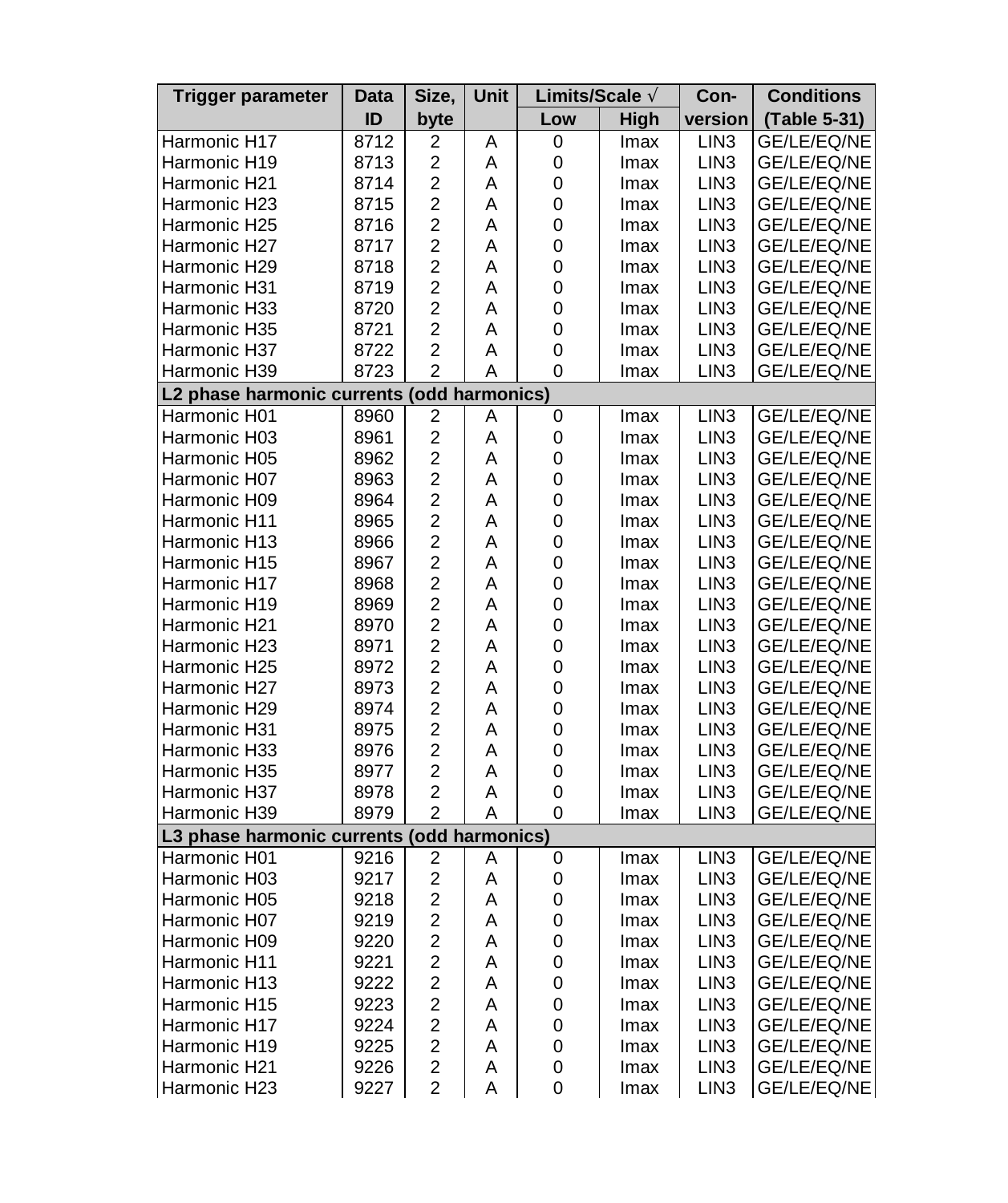| Trigger parameter                   | Data | Size,                   | Unit | Limits/Scale Ä |      | Con-             | <b>Conditions</b> |
|-------------------------------------|------|-------------------------|------|----------------|------|------------------|-------------------|
|                                     | ID   | byte                    |      | Low            | High | version          | (Table 5-31)      |
| Harmonic H25                        | 9228 | 2                       | Α    | 0              | Imax | LIN3             | GE/LE/EQ/NE       |
| Harmonic H27                        | 9229 | $\overline{\mathbf{c}}$ | A    | 0              | Imax | LIN <sub>3</sub> | GE/LE/EQ/NE       |
| Harmonic H29                        | 9230 | $\overline{c}$          | Α    | 0              | Imax | LIN <sub>3</sub> | GE/LE/EQ/NE       |
| Harmonic H31                        | 9231 | $\overline{\mathbf{c}}$ | A    | 0              | Imax | LIN <sub>3</sub> | GE/LE/EQ/NE       |
| Harmonic H33                        | 9232 | $\overline{\mathbf{c}}$ | Α    | 0              | Imax | LIN3             | GE/LE/EQ/NE       |
| Harmonic H35                        | 9233 | $\overline{\mathbf{c}}$ | A    | 0              | Imax | LIN <sub>3</sub> | GE/LE/EQ/NE       |
| Harmonic H37                        | 9234 | $\overline{c}$          | A    | 0              | Imax | LIN <sub>3</sub> | GE/LE/EQ/NE       |
| Harmonic H39                        | 9235 | $\overline{2}$          | A    | 0              | Imax | LIN <sub>3</sub> | GE/LE/EQ/NE       |
| Harmonic total kW (odd harmonics)   |      |                         |      |                |      |                  |                   |
| Harmonic H01                        | 9472 | $\overline{\mathbf{c}}$ | kW   | -Pmax          | Pmax | LIN <sub>3</sub> | GE/LE/EQ/NE       |
| Harmonic H03                        | 9473 | $\overline{c}$          | kW   | -Pmax          | Pmax | LIN <sub>3</sub> | GE/LE/EQ/NE       |
| Harmonic H05                        | 9474 | $\overline{\mathbf{c}}$ | kW   | -Pmax          | Pmax | LIN <sub>3</sub> | GE/LE/EQ/NE       |
| Harmonic H07                        | 9475 | $\overline{c}$          | kW   | -Pmax          | Pmax | LIN <sub>3</sub> | GE/LE/EQ/NE       |
| Harmonic H09                        | 9476 | $\overline{c}$          | kW   | -Pmax          | Pmax | LIN <sub>3</sub> | GE/LE/EQ/NE       |
| Harmonic H11                        | 9477 | $\overline{c}$          | kW   | -Pmax          | Pmax | LIN3             | GE/LE/EQ/NE       |
| Harmonic H13                        | 9478 | $\overline{c}$          | kW   | -Pmax          | Pmax | LIN <sub>3</sub> | GE/LE/EQ/NE       |
| Harmonic H15                        | 9479 | $\overline{\mathbf{c}}$ | kW   | -Pmax          | Pmax | LIN3             | GE/LE/EQ/NE       |
| Harmonic H17                        | 9480 | $\overline{\mathbf{c}}$ | kW   | -Pmax          | Pmax | LIN <sub>3</sub> | GE/LE/EQ/NE       |
| Harmonic H19                        | 9481 | $\overline{c}$          | kW   | -Pmax          | Pmax | LIN3             | GE/LE/EQ/NE       |
| Harmonic H21                        | 9482 | $\overline{c}$          | kW   | -Pmax          | Pmax | LIN <sub>3</sub> | GE/LE/EQ/NE       |
| Harmonic H23                        | 9483 | $\overline{\mathbf{c}}$ | kW   | -Pmax          | Pmax | LIN <sub>3</sub> | GE/LE/EQ/NE       |
| Harmonic H25                        | 9484 | $\overline{2}$          | kW   | -Pmax          | Pmax | LIN <sub>3</sub> | GE/LE/EQ/NE       |
| Harmonic H27                        | 9485 | $\overline{\mathbf{c}}$ | kW   | -Pmax          | Pmax | LIN <sub>3</sub> | GE/LE/EQ/NE       |
| Harmonic H29                        | 9486 | $\overline{c}$          | kW   | -Pmax          | Pmax | LIN <sub>3</sub> | GE/LE/EQ/NE       |
| Harmonic H31                        | 9487 | $\overline{\mathbf{c}}$ | kW   | -Pmax          | Pmax | LIN <sub>3</sub> | GE/LE/EQ/NE       |
| Harmonic H33                        | 9488 | $\overline{2}$          | kW   | -Pmax          | Pmax | LIN <sub>3</sub> | GE/LE/EQ/NE       |
| Harmonic H35                        | 9489 | $\overline{c}$          | kW   | -Pmax          | Pmax | LIN <sub>3</sub> | GE/LE/EQ/NE       |
| Harmonic H37                        | 9490 | $\overline{c}$          | kW   | -Pmax          | Pmax | LIN <sub>3</sub> | GE/LE/EQ/NE       |
| Harmonic H39                        | 9491 | $\overline{2}$          | kW   | -Pmax          | Pmax | LIN <sub>3</sub> | GE/LE/EQ/NE       |
| Harmonic total kvar (odd harmonics) |      |                         |      |                |      |                  |                   |
| Harmonic H01                        | 9728 | 2                       | kvar | -Pmax          | Pmax | LIN <sub>3</sub> | GE/LE/EQ/NE       |
| Harmonic H03                        | 9729 | $\overline{c}$          | kvar | -Pmax          | Pmax | LIN3             | GE/LE/EQ/NE       |
| Harmonic H05                        | 9730 | $\overline{c}$          | kvar | -Pmax          | Pmax | LIN <sub>3</sub> | GE/LE/EQ/NE       |
| Harmonic H07                        | 9731 | $\overline{c}$          | kvar | -Pmax          | Pmax | LIN <sub>3</sub> | GE/LE/EQ/NE       |
| Harmonic H09                        | 9732 | $\overline{2}$          | kvar | -Pmax          | Pmax | LIN <sub>3</sub> | GE/LE/EQ/NE       |
| Harmonic H11                        | 9733 | $\overline{c}$          | kvar | -Pmax          | Pmax | LIN <sub>3</sub> | GE/LE/EQ/NE       |
| Harmonic H13                        | 9734 | $\overline{c}$          | kvar | -Pmax          | Pmax | LIN3             | GE/LE/EQ/NE       |
| Harmonic H15                        | 9735 | $\overline{c}$          | kvar | -Pmax          | Pmax | LIN <sub>3</sub> | GE/LE/EQ/NE       |
| Harmonic H17                        | 9736 | $\overline{\mathbf{c}}$ | kvar | -Pmax          | Pmax | LIN <sub>3</sub> | GE/LE/EQ/NE       |
| Harmonic H19                        | 9737 | $\overline{c}$          | kvar | -Pmax          | Pmax | LIN <sub>3</sub> | GE/LE/EQ/NE       |
| Harmonic H21                        | 9738 | $\overline{c}$          | kvar | -Pmax          | Pmax | LIN3             | GE/LE/EQ/NE       |
| Harmonic H23                        | 9739 | $\overline{c}$          | kvar | -Pmax          | Pmax | LIN <sub>3</sub> | GE/LE/EQ/NE       |
| Harmonic H25                        | 9740 | $\overline{c}$          | kvar | -Pmax          | Pmax | LIN3             | GE/LE/EQ/NE       |
| Harmonic H27                        | 9741 | $\overline{c}$          | kvar | -Pmax          | Pmax | LIN <sub>3</sub> | GE/LE/EQ/NE       |
| Harmonic H29                        | 9742 | $\overline{2}$          | kvar | -Pmax          | Pmax | LIN <sub>3</sub> | GE/LE/EQ/NE       |
| Harmonic H31                        | 9743 | $\overline{2}$          | kvar | -Pmax          | Pmax | LIN <sub>3</sub> | GE/LE/EQ/NE       |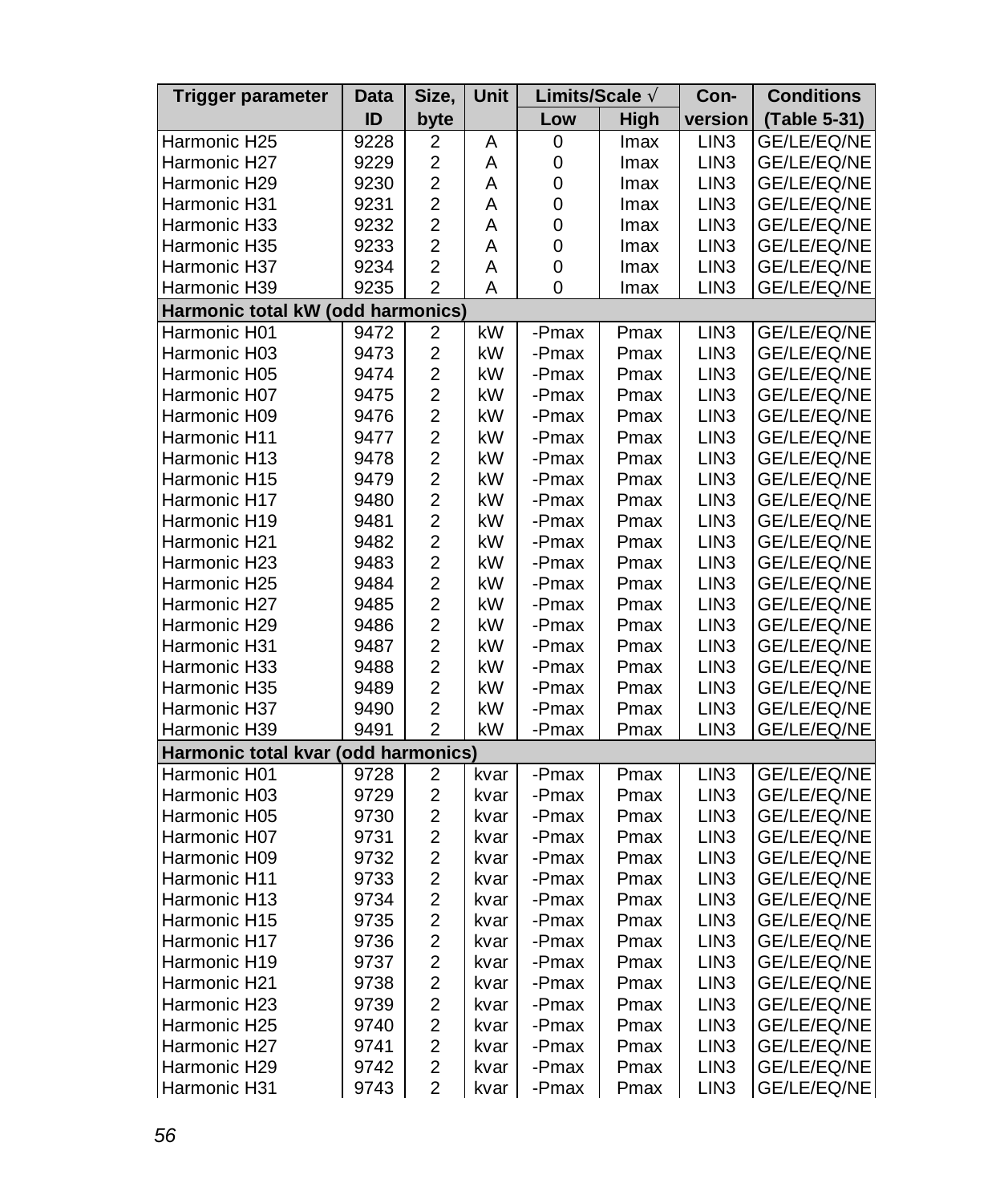| Trigger parameter                            | Data  | Size,                                      | Unit | Limits/Scale A |      | Con-             | <b>Conditions</b> |
|----------------------------------------------|-------|--------------------------------------------|------|----------------|------|------------------|-------------------|
|                                              | ID    | byte                                       |      | Low            | High | version          | (Table 5-31)      |
| Harmonic H33                                 | 9744  | $\overline{c}$                             | kvar | -Pmax          | Pmax | LIN <sub>3</sub> | GE/LE/EQ/NE       |
| Harmonic H35                                 | 9745  | $\overline{c}$                             | kvar | -Pmax          | Pmax | LIN <sub>3</sub> | GE/LE/EQ/NE       |
| Harmonic H37                                 | 9746  | $\overline{c}$                             | kvar | -Pmax          | Pmax | LIN <sub>3</sub> | GE/LE/EQ/NE       |
| Harmonic H39                                 | 9747  | $\overline{2}$                             | kvar | -Pmax          | Pmax | LIN <sub>3</sub> | GE/LE/EQ/NE       |
| Harmonic total power factors (odd harmonics) |       |                                            |      |                |      |                  |                   |
| Harmonic H01                                 | 9984  | $\boldsymbol{2}$                           |      | $-1.00$        | 1.00 | LIN3             | GE/LE/EQ/NE       |
| Harmonic H03                                 | 9985  | $\overline{c}$                             |      | $-1.00$        | 1.00 | LIN <sub>3</sub> | GE/LE/EQ/NE       |
| Harmonic H05                                 | 9986  | $\overline{c}$                             |      | $-1.00$        | 1.00 | LIN <sub>3</sub> | GE/LE/EQ/NE       |
| Harmonic H07                                 | 9987  | $\overline{a}$                             |      | $-1.00$        | 1.00 | LIN <sub>3</sub> | GE/LE/EQ/NE       |
| Harmonic H09                                 | 9988  |                                            |      | $-1.00$        | 1.00 | LIN <sub>3</sub> | GE/LE/EQ/NE       |
| Harmonic H11                                 | 9989  | $\begin{array}{c} 2 \\ 2 \\ 2 \end{array}$ |      | $-1.00$        | 1.00 | LIN <sub>3</sub> | GE/LE/EQ/NE       |
| Harmonic H13                                 | 9990  |                                            |      | $-1.00$        | 1.00 | LIN <sub>3</sub> | GE/LE/EQ/NE       |
| Harmonic H15                                 | 9991  | $\overline{a}$                             |      | $-1.00$        | 1.00 | LIN <sub>3</sub> | GE/LE/EQ/NE       |
| Harmonic H17                                 | 9992  | $\overline{c}$                             |      | $-1.00$        | 1.00 | LIN <sub>3</sub> | GE/LE/EQ/NE       |
| Harmonic H19                                 | 9993  | $\overline{a}$                             |      | $-1.00$        | 1.00 | LIN <sub>3</sub> | GE/LE/EQ/NE       |
| Harmonic H21                                 | 9994  | $\overline{c}$                             |      | $-1.00$        | 1.00 | LIN <sub>3</sub> | GE/LE/EQ/NE       |
| Harmonic H23                                 | 9995  |                                            |      | $-1.00$        | 1.00 | LIN <sub>3</sub> | GE/LE/EQ/NE       |
| Harmonic H25                                 | 9996  |                                            |      | $-1.00$        | 1.00 | LIN <sub>3</sub> | GE/LE/EQ/NE       |
| Harmonic H27                                 | 9997  | $\begin{array}{c} 2 \\ 2 \\ 2 \end{array}$ |      | $-1.00$        | 1.00 | LIN3             | GE/LE/EQ/NE       |
| Harmonic H29                                 | 9998  | $\overline{c}$                             |      | $-1.00$        | 1.00 | LIN <sub>3</sub> | GE/LE/EQ/NE       |
| Harmonic H31                                 | 9999  | $\overline{c}$                             |      | $-1.00$        | 1.00 | LIN <sub>3</sub> | GE/LE/EQ/NE       |
| Harmonic H33                                 | 10000 | $\overline{a}$                             |      | $-1.00$        | 1.00 | LIN <sub>3</sub> | GE/LE/EQ/NE       |
| Harmonic H35                                 | 10001 | $\overline{c}$                             |      | $-1.00$        | 1.00 | LIN <sub>3</sub> | GE/LE/EQ/NE       |
| Harmonic H37                                 | 10002 | $\overline{c}$                             |      | $-1.00$        | 1.00 | LIN <sub>3</sub> | GE/LE/EQ/NE       |
| Harmonic H39                                 | 10003 | $\overline{2}$                             |      | $-1.00$        | 1.00 | LIN <sub>3</sub> | GE/LE/EQ/NE       |
| Minimum real-time values per phase           |       |                                            |      |                |      |                  |                   |
| Voltage L1/L12                               | 11264 | $\overline{\mathbf{c}}$                    |      | N/A            | N/A  | N/A              | <b>NEW</b>        |
| Voltage L2/L23                               | 11265 | $\overline{\mathbf{c}}$                    |      | N/A            | N/A  | N/A              | <b>NEW</b>        |
| Voltage L3/L31                               | 11266 | $\overline{\mathbf{c}}$                    |      | N/A            | N/A  | N/A              | <b>NEW</b>        |
| Current L1                                   | 11267 | $\overline{c}$                             |      | N/A            | N/A  | N/A              | <b>NEW</b>        |
| Current L <sub>2</sub>                       | 11268 | $\overline{a}$                             |      | N/A            | N/A  | N/A              | <b>NEW</b>        |
| Current L3                                   | 11269 | $\overline{c}$                             |      | N/A            | N/A  | N/A              | <b>NEW</b>        |
| kW L1                                        | 11270 | $\overline{c}$                             |      | N/A            | N/A  | N/A              | <b>NEW</b>        |
| kW L2                                        | 11271 | $\overline{a}$                             |      | N/A            | N/A  | N/A              | <b>NEW</b>        |
| kW <sub>L3</sub>                             | 11272 | $\overline{c}$                             |      | N/A            | N/A  | N/A              | <b>NEW</b>        |
| kvar L1                                      | 11273 | $\overline{2}$                             |      | N/A            | N/A  | N/A              | <b>NEW</b>        |
| kvar L <sub>2</sub>                          | 11274 | $\overline{c}$                             |      | N/A            | N/A  | N/A              | <b>NEW</b>        |
| kvar L3                                      | 11275 | $\overline{c}$                             |      | N/A            | N/A  | N/A              | <b>NEW</b>        |
| kVA L1                                       | 11276 | $\overline{c}$                             |      | N/A            | N/A  | N/A              | <b>NEW</b>        |
| kVA L2                                       | 11277 | $\overline{c}$                             |      | N/A            | N/A  | N/A              | <b>NEW</b>        |
| kVAL3                                        | 11278 | $\overline{\mathbf{c}}$                    |      | N/A            | N/A  | N/A              | <b>NEW</b>        |
| Power factor L1 A                            | 11279 | $\overline{2}$                             |      | N/A            | N/A  | N/A              | <b>NEW</b>        |
| Power factor L2 A                            | 11280 | $\overline{c}$                             |      | N/A            | N/A  | N/A              | <b>NEW</b>        |
| Power factor L3 A                            | 11281 | $\overline{c}$                             |      | N/A            | N/A  | N/A              | <b>NEW</b>        |
| Voltage THD L1/L12                           | 11282 | $\overline{c}$                             |      | N/A            | N/A  | N/A              | <b>NEW</b>        |
| Voltage THD L2/L23                           | 11283 | $\overline{2}$                             |      | N/A            | N/A  | N/A              | <b>NEW</b>        |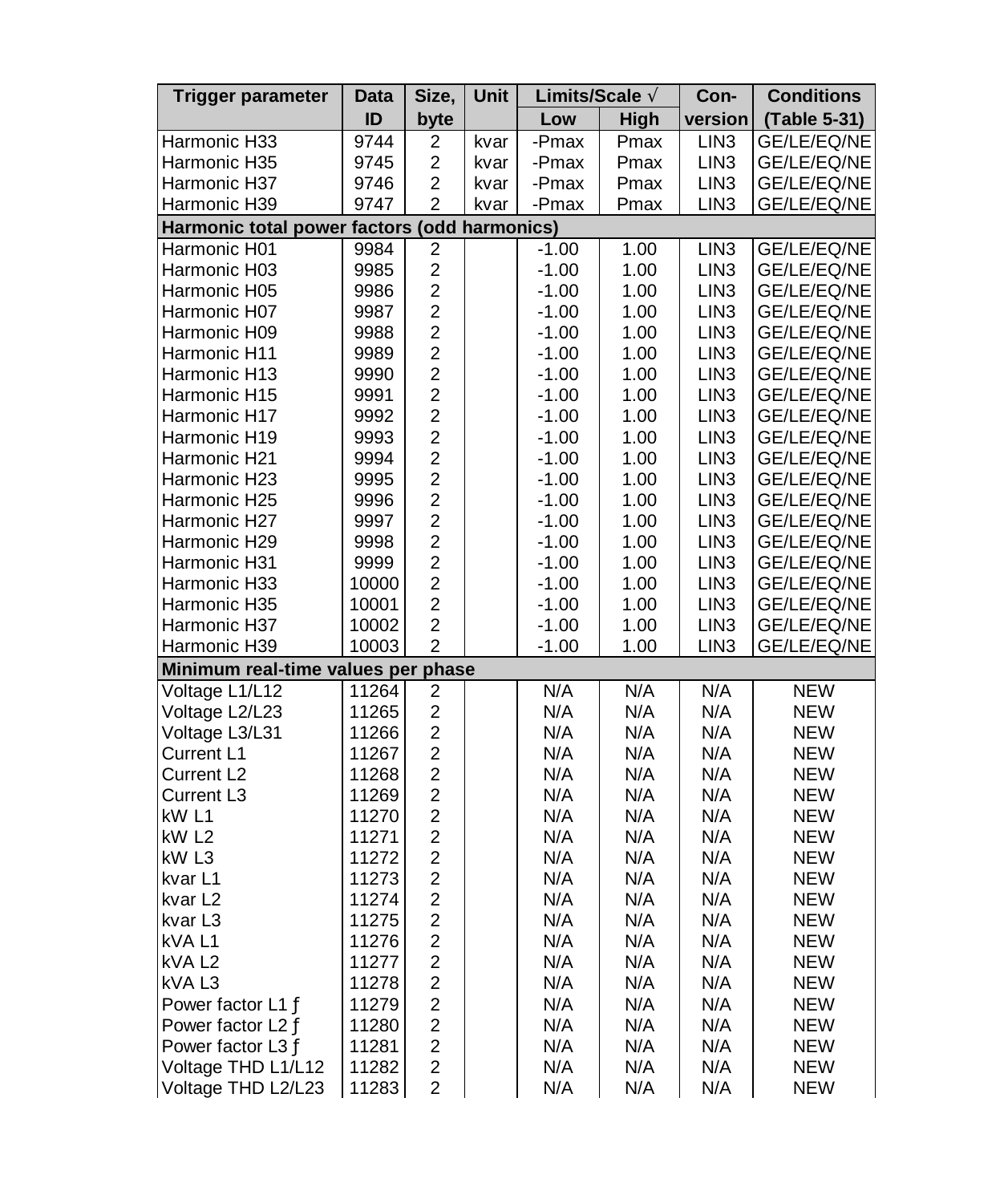| <b>Trigger parameter</b>               | Data                               | Size,                   | Unit | Limits/Scale A |      | Con-    | <b>Conditions</b> |  |  |  |  |
|----------------------------------------|------------------------------------|-------------------------|------|----------------|------|---------|-------------------|--|--|--|--|
|                                        | ID                                 | byte                    |      | Low            | High | version | (Table 5-31)      |  |  |  |  |
| Voltage THD L3                         | 11284                              | 2                       |      | N/A            | N/A  | N/A     | <b>NEW</b>        |  |  |  |  |
| Current THD L1                         | 11285                              | $\overline{c}$          |      | N/A            | N/A  | N/A     | <b>NEW</b>        |  |  |  |  |
| Current THD L2                         | 11286                              | $\overline{c}$          |      | N/A            | N/A  | N/A     | <b>NEW</b>        |  |  |  |  |
| Current THD L3                         | 11287                              | $\overline{2}$          |      | N/A            | N/A  | N/A     | NEW               |  |  |  |  |
| K-Factor L1                            | 11288                              | $\overline{2}$          |      | N/A            | N/A  | N/A     | <b>NEW</b>        |  |  |  |  |
| K-Factor L2                            | 11289                              | $\overline{2}$          |      | N/A            | N/A  | N/A     | <b>NEW</b>        |  |  |  |  |
| K-Factor L3                            | 11290                              | $\mathfrak{p}$          |      | N/A            | N/A  | N/A     | <b>NEW</b>        |  |  |  |  |
| Minimum real-time total values         |                                    |                         |      |                |      |         |                   |  |  |  |  |
| <b>Total kW</b>                        | 11520                              | 2                       |      | N/A            | N/A  | N/A     | <b>NEW</b>        |  |  |  |  |
| Total kvar                             | 11521                              | $\overline{2}$          |      | N/A            | N/A  | N/A     | <b>NEW</b>        |  |  |  |  |
| Total kVA                              | 11522                              | $\overline{c}$          |      | N/A            | N/A  | N/A     | <b>NEW</b>        |  |  |  |  |
| Total PF Ä                             | 11523                              | $\overline{c}$          |      | N/A            | N/A  | N/A     | <b>NEW</b>        |  |  |  |  |
| <b>Total PF Lag</b>                    | 11524                              | $\overline{c}$          |      | N/A            | N/A  | N/A     | <b>NEW</b>        |  |  |  |  |
| <b>Total PF Lead</b>                   | 11525                              | $\overline{2}$          |      | N/A            | N/A  | N/A     | NEW               |  |  |  |  |
|                                        | Minimum real-time auxiliary values |                         |      |                |      |         |                   |  |  |  |  |
| Auxiliary current                      | 11776                              | $\overline{\mathbf{c}}$ |      | N/A            | N/A  | N/A     | <b>NEW</b>        |  |  |  |  |
| Neutral current                        | 11777                              | $\overline{2}$          |      | N/A            | N/A  | N/A     | <b>NEW</b>        |  |  |  |  |
| Frequency                              | 11778                              | $\overline{c}$          |      | N/A            | N/A  | N/A     | <b>NEW</b>        |  |  |  |  |
| Voltage unbalance                      | 11779                              | $\overline{2}$          |      | N/A            | N/A  | N/A     | <b>NEW</b>        |  |  |  |  |
| Current unbalance                      | 11780                              | $\overline{2}$          |      | N/A            | N/A  | N/A     | <b>NEW</b>        |  |  |  |  |
| Minimum demands                        |                                    |                         |      |                |      |         |                   |  |  |  |  |
| Volt demand L1/L12                     | 12032                              | $\overline{c}$          |      | N/A            | N/A  | N/A     | <b>NEW</b>        |  |  |  |  |
| Volt demand L2/L23                     | 12033                              | $\overline{c}$          |      | N/A            | N/A  | N/A     | <b>NEW</b>        |  |  |  |  |
| Volt demand L3/L31                     | 12034                              | $\overline{2}$          |      | N/A            | N/A  | N/A     | <b>NEW</b>        |  |  |  |  |
| Ampere demand L1                       | 12035                              | $\overline{c}$          |      | N/A            | N/A  | N/A     | <b>NEW</b>        |  |  |  |  |
| Ampere demand L2                       | 12036                              | $\overline{2}$          |      | N/A            | N/A  | N/A     | <b>NEW</b>        |  |  |  |  |
| Ampere demand L3                       | 12037                              | $\overline{2}$          |      | N/A            | N/A  | N/A     | <b>NEW</b>        |  |  |  |  |
| <b>Block kW demand</b>                 | 12038                              | $\overline{2}$          |      | N/A            | N/A  | N/A     | <b>NEW</b>        |  |  |  |  |
| (import)                               |                                    |                         |      |                |      |         |                   |  |  |  |  |
| Block kvar demand                      | 12039                              | $\overline{c}$          |      | N/A            | N/A  | N/A     | <b>NEW</b>        |  |  |  |  |
| (total)                                |                                    |                         |      |                |      |         |                   |  |  |  |  |
| Block kVA demand                       | 12040                              | $\boldsymbol{2}$        |      | N/A            | N/A  | N/A     | <b>NEW</b>        |  |  |  |  |
| Sliding window kW                      | 12041                              | $\overline{2}$          |      | N/A            | N/A  | N/A     | <b>NEW</b>        |  |  |  |  |
| demand (import)                        |                                    |                         |      |                |      |         |                   |  |  |  |  |
| Sliding window kvar                    | 12042                              | 2                       |      | N/A            | N/A  | N/A     | <b>NEW</b>        |  |  |  |  |
| demand (total)                         |                                    |                         |      |                |      |         |                   |  |  |  |  |
| Sliding window kVA                     | 12043                              | $\overline{2}$          |      | N/A            | N/A  | N/A     | <b>NEW</b>        |  |  |  |  |
| demand                                 |                                    |                         |      |                |      |         |                   |  |  |  |  |
| Thermal kW demand                      | 12044                              | 2                       |      | N/A            | N/A  | N/A     | <b>NEW</b>        |  |  |  |  |
| (import)                               |                                    |                         |      |                |      |         |                   |  |  |  |  |
| Thermal kvar demand                    | 12045                              | $\overline{2}$          |      | N/A            | N/A  | N/A     | NEW               |  |  |  |  |
| (total)                                |                                    |                         |      |                |      |         |                   |  |  |  |  |
| Thermal kVA demand                     | 12046                              | $\overline{2}$          |      | N/A            | N/A  | N/A     | <b>NEW</b>        |  |  |  |  |
| Programmable Min/Max minimum registers |                                    |                         |      |                |      |         |                   |  |  |  |  |
| Register #1                            | 12288                              | $\overline{2}$          |      | N/A            | N/A  | N/A     | <b>NEW</b>        |  |  |  |  |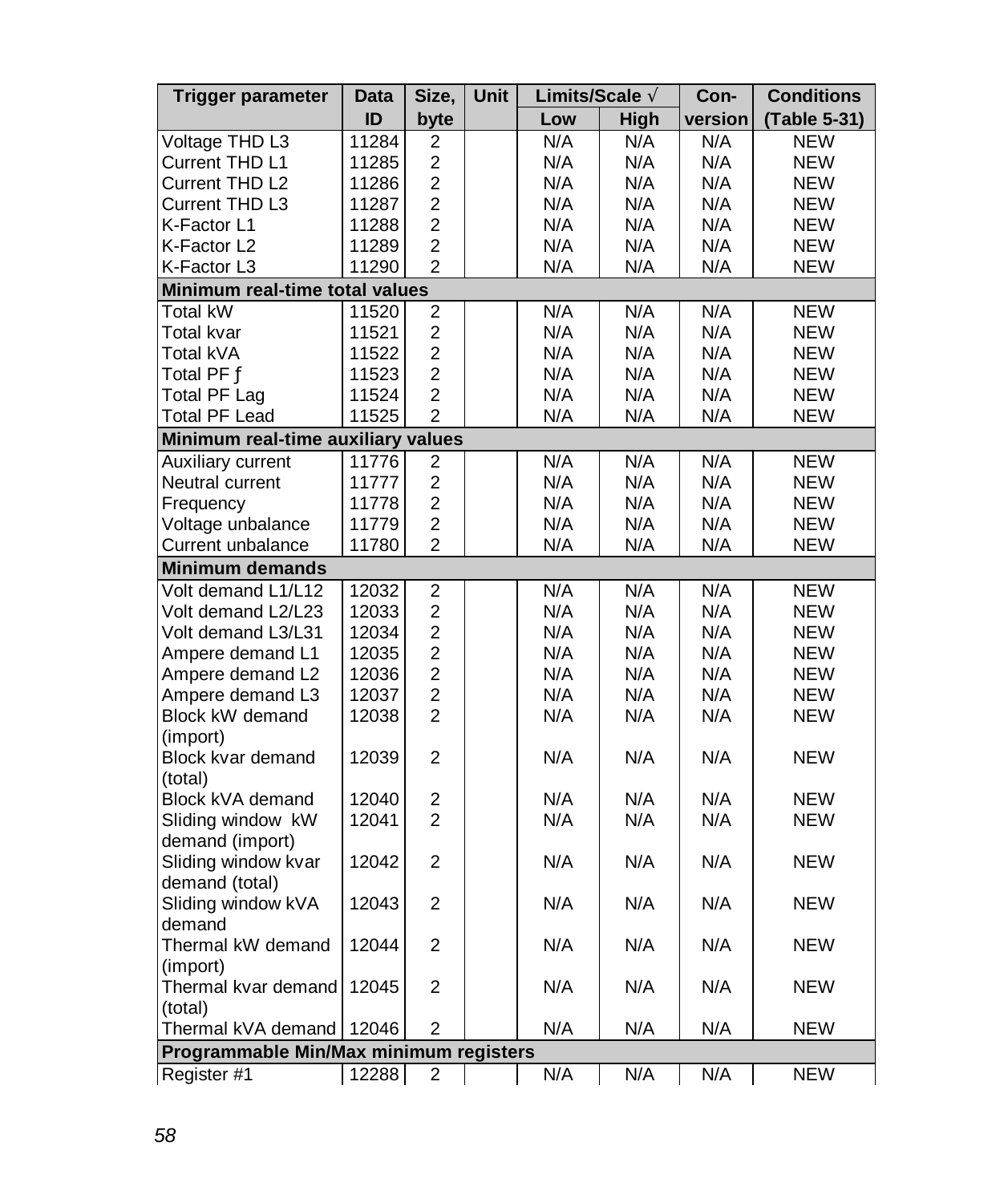| <b>Trigger parameter</b>           | Data  | Size,                                     | Unit | Limits/Scale A |      | Con-    | <b>Conditions</b> |
|------------------------------------|-------|-------------------------------------------|------|----------------|------|---------|-------------------|
|                                    | ID    | byte                                      |      | Low            | High | version | (Table 5-31)      |
| Register #2                        | 12289 | 2                                         |      | N/A            | N/A  | N/A     | <b>NEW</b>        |
| Register #3                        | 12290 | $\overline{2}$                            |      | N/A            | N/A  | N/A     | <b>NEW</b>        |
| Register #4                        | 12291 | $\overline{c}$                            |      | N/A            | N/A  | N/A     | <b>NEW</b>        |
| Register #5                        | 12292 | $\overline{c}$                            |      | N/A            | N/A  | N/A     | <b>NEW</b>        |
| Register #6                        | 12293 | $\overline{a}$                            |      | N/A            | N/A  | N/A     | <b>NEW</b>        |
| Register #7                        | 12294 | $\overline{2}$                            |      | N/A            | N/A  | N/A     | <b>NEW</b>        |
| Register #8                        | 12295 | $\overline{c}$                            |      | N/A            | N/A  | N/A     | <b>NEW</b>        |
| Register #9                        | 12296 | $\overline{c}$                            |      | N/A            | N/A  | N/A     | <b>NEW</b>        |
| Register #10                       | 12297 | $\overline{c}$                            |      | N/A            | N/A  | N/A     | <b>NEW</b>        |
| Register #11                       | 12298 | $\overline{2}$                            |      | N/A            | N/A  | N/A     | <b>NEW</b>        |
| Register #12                       | 12299 | $\overline{c}$                            |      | N/A            | N/A  | N/A     | <b>NEW</b>        |
| Register #13                       | 12300 | $\overline{a}$                            |      | N/A            | N/A  | N/A     | <b>NEW</b>        |
| Register #14                       | 12301 | $\overline{2}$                            |      | N/A            | N/A  | N/A     | <b>NEW</b>        |
| Register #15                       | 12302 | $\overline{c}$                            |      | N/A            | N/A  | N/A     | <b>NEW</b>        |
| Register #16                       | 12303 | $\overline{2}$                            |      | N/A            | N/A  | N/A     | <b>NEW</b>        |
| Maximum real-time values per phase |       |                                           |      |                |      |         |                   |
| Voltage L1/L12                     | 13312 | 2                                         |      | N/A            | N/A  | N/A     | <b>NEW</b>        |
| Voltage L2/L23                     | 13313 | $\overline{2}$                            |      | N/A            | N/A  | N/A     | <b>NEW</b>        |
| Voltage L3/L31                     | 13314 | $\overline{c}$                            |      | N/A            | N/A  | N/A     | <b>NEW</b>        |
| Current L1                         | 13315 | $\overline{c}$                            |      | N/A            | N/A  | N/A     | <b>NEW</b>        |
| Current L <sub>2</sub>             | 13316 | $\overline{2}$                            |      | N/A            | N/A  | N/A     | <b>NEW</b>        |
| Current L3                         | 13317 | $\overline{2}$                            |      | N/A            | N/A  | N/A     | <b>NEW</b>        |
| kW L1                              | 13318 | $\overline{c}$                            |      | N/A            | N/A  | N/A     | <b>NEW</b>        |
| kW <sub>L2</sub>                   | 13319 | $\overline{2}$                            |      | N/A            | N/A  | N/A     | <b>NEW</b>        |
| kW <sub>L3</sub>                   | 13320 | $\overline{c}$                            |      | N/A            | N/A  | N/A     | <b>NEW</b>        |
| kvar L1                            | 13321 | $\overline{c}$                            |      | N/A            | N/A  | N/A     | <b>NEW</b>        |
| kvar L2                            | 13322 | $\overline{c}$                            |      | N/A            | N/A  | N/A     | <b>NEW</b>        |
| kvar L3                            | 13323 | $\overline{2}$                            |      | N/A            | N/A  | N/A     | <b>NEW</b>        |
| kVAL1                              | 13324 | $\overline{2}$                            |      | N/A            | N/A  | N/A     | <b>NEW</b>        |
| kVA <sub>L2</sub>                  | 13325 | $\overline{c}$                            |      | N/A            | N/A  | N/A     | <b>NEW</b>        |
| kVAL3                              | 13326 | $\overline{2}$                            |      | N/A            | N/A  | N/A     | <b>NEW</b>        |
| Power factor L1 A                  | 13327 | $\overline{c}$                            |      | N/A            | N/A  | N/A     | <b>NEW</b>        |
| Power factor L2 A                  | 13328 | $\overline{2}$                            |      | N/A            | N/A  | N/A     | <b>NEW</b>        |
| Power factor L3 A                  | 13329 | $\overline{c}$                            |      | N/A            | N/A  | N/A     | <b>NEW</b>        |
| Voltage THD L1/L12                 | 13330 | $\overline{a}$                            |      | N/A            | N/A  | N/A     | <b>NEW</b>        |
| Voltage THD L2/L23                 | 13331 | $\overline{c}$                            |      | N/A            | N/A  | N/A     | <b>NEW</b>        |
|                                    | 13332 | $\overline{c}$                            |      | N/A            | N/A  | N/A     | <b>NEW</b>        |
| Voltage THD L3<br>Current THD L1   | 13333 | $\overline{2}$                            |      | N/A            | N/A  | N/A     | <b>NEW</b>        |
|                                    |       | $\overline{2}$                            |      |                | N/A  | N/A     |                   |
| Current THD L2                     | 13334 | $\overline{c}$                            |      | N/A            |      |         | <b>NEW</b>        |
| Current THD L3                     | 13335 |                                           |      | N/A            | N/A  | N/A     | <b>NEW</b>        |
| K-Factor L1                        | 13336 | $\overline{c}$                            |      | N/A            | N/A  | N/A     | <b>NEW</b>        |
| K-Factor L2                        | 13337 | $\overline{c}$                            |      | N/A            | N/A  | N/A     | <b>NEW</b>        |
| K-Factor L3                        | 13338 | $\overline{2}$                            |      | N/A            | N/A  | N/A     | <b>NEW</b>        |
| Maximum real-time total values     |       |                                           |      |                |      |         |                   |
| <b>Total kW</b>                    | 13568 | $\overline{\mathbf{c}}$<br>$\overline{2}$ |      | N/A            | N/A  | N/A     | <b>NEW</b>        |
| <b>Total kvar</b>                  | 13569 |                                           |      | N/A            | N/A  | N/A     | <b>NEW</b>        |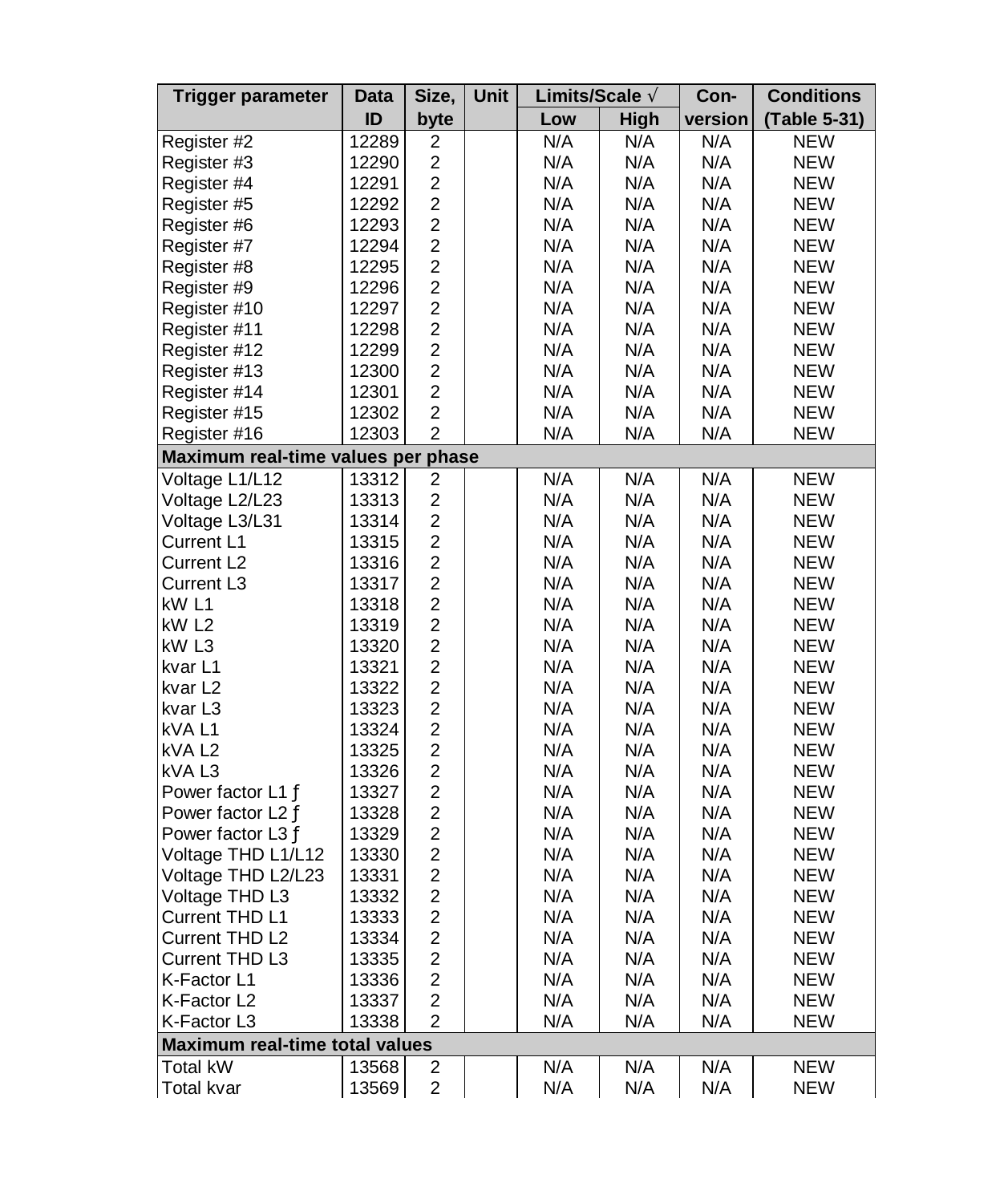| <b>Trigger parameter</b>               | Data  | Size,          | Unit | Limits/Scale A |      | Con-    | <b>Conditions</b> |
|----------------------------------------|-------|----------------|------|----------------|------|---------|-------------------|
|                                        | ID    | byte           |      | Low            | High | version | (Table 5-31)      |
| Total kVA                              | 13570 | 2              |      | N/A            | N/A  | N/A     | <b>NEW</b>        |
| Total PF Ä                             | 13571 | $\overline{c}$ |      | N/A            | N/A  | N/A     | <b>NEW</b>        |
| Total PF Lag                           | 13572 | $\overline{c}$ |      | N/A            | N/A  | N/A     | <b>NEW</b>        |
| <b>Total PF Lead</b>                   | 13573 | $\overline{2}$ |      | N/A            | N/A  | N/A     | <b>NEW</b>        |
| Maximum real-time auxiliary values     |       |                |      |                |      |         |                   |
| Auxiliary current                      | 13824 | $\overline{2}$ |      | N/A            | N/A  | N/A     | <b>NEW</b>        |
| Neutral current                        | 13825 | $\overline{c}$ |      | N/A            | N/A  | N/A     | <b>NEW</b>        |
| Frequency                              | 13826 | $\overline{2}$ |      | N/A            | N/A  | N/A     | <b>NEW</b>        |
| Voltage unbalance                      | 13827 | $\overline{c}$ |      | N/A            | N/A  | N/A     | <b>NEW</b>        |
| Current unbalance                      | 13828 | $\overline{2}$ |      | N/A            | N/A  | N/A     | <b>NEW</b>        |
| <b>Maximum demands</b>                 |       |                |      |                |      |         |                   |
| Volt demand L1/L12                     | 14080 | $\overline{2}$ |      | N/A            | N/A  | N/A     | <b>NEW</b>        |
| Volt demand L2/L23                     | 14081 | $\overline{c}$ |      | N/A            | N/A  | N/A     | <b>NEW</b>        |
| Volt demand L3/L31                     | 14082 | $\overline{c}$ |      | N/A            | N/A  | N/A     | <b>NEW</b>        |
| Ampere demand L1                       | 14083 | $\overline{2}$ |      | N/A            | N/A  | N/A     | <b>NEW</b>        |
| Ampere demand L2                       | 14084 | $\overline{c}$ |      | N/A            | N/A  | N/A     | <b>NEW</b>        |
| Ampere demand L3                       | 14085 | $\overline{2}$ |      | N/A            | N/A  | N/A     | <b>NEW</b>        |
| <b>Block kW demand</b>                 | 14086 | $\overline{c}$ |      | N/A            | N/A  | N/A     | <b>NEW</b>        |
| (import)                               |       |                |      |                |      |         |                   |
| Block kvar demand                      | 14087 | $\overline{2}$ |      | N/A            | N/A  | N/A     | <b>NEW</b>        |
| (total)                                |       |                |      |                |      |         |                   |
| Block kVA demand                       | 14088 | $\overline{c}$ |      | N/A            | N/A  | N/A     | <b>NEW</b>        |
| Sliding window kW                      | 14089 | $\overline{2}$ |      | N/A            | N/A  | N/A     | <b>NEW</b>        |
| demand (import)                        |       |                |      |                |      |         |                   |
| Sliding window kvar                    | 14090 | $\overline{c}$ |      | N/A            | N/A  | N/A     | <b>NEW</b>        |
| demand (total)                         |       |                |      |                |      |         |                   |
| Sliding window kVA                     | 14091 | $\overline{c}$ |      | N/A            | N/A  | N/A     | <b>NEW</b>        |
| demand                                 |       |                |      |                |      |         |                   |
| Thermal kW demand                      | 14092 | $\overline{c}$ |      | N/A            | N/A  | N/A     | <b>NEW</b>        |
| (import)                               |       |                |      |                |      |         |                   |
| Thermal kvar demand                    | 14093 | $\overline{2}$ |      | N/A            | N/A  | N/A     | <b>NEW</b>        |
| (total)                                |       |                |      |                |      |         |                   |
| Thermal kVA demand                     | 14094 | $\overline{c}$ |      | N/A            | N/A  | N/A     | <b>NEW</b>        |
| Programmable Min/Max maximum registers |       |                |      |                |      |         |                   |
| Register #1                            | 14336 | $\overline{c}$ |      | N/A            | N/A  | N/A     | <b>NEW</b>        |
| Register #2                            | 14337 | $\overline{2}$ |      | N/A            | N/A  | N/A     | <b>NEW</b>        |
| Register #3                            | 14338 | $\overline{c}$ |      | N/A            | N/A  | N/A     | <b>NEW</b>        |
| Register #4                            | 14339 | $\overline{c}$ |      | N/A            | N/A  | N/A     | <b>NEW</b>        |
| Register #5                            | 14340 | $\overline{2}$ |      | N/A            | N/A  | N/A     | <b>NEW</b>        |
| Register #6                            | 14341 | $\overline{c}$ |      | N/A            | N/A  | N/A     | <b>NEW</b>        |
| Register #7                            | 14342 | $\overline{c}$ |      | N/A            | N/A  | N/A     | <b>NEW</b>        |
| Register #8                            | 14343 | $\overline{c}$ |      | N/A            | N/A  | N/A     | <b>NEW</b>        |
| Register #9                            | 14344 | $\overline{2}$ |      | N/A            | N/A  | N/A     | <b>NEW</b>        |
| Register #10                           | 14345 | $\overline{2}$ |      | N/A            | N/A  | N/A     | <b>NEW</b>        |
| Register #11                           | 14346 | $\overline{2}$ |      | N/A            | N/A  | N/A     | <b>NEW</b>        |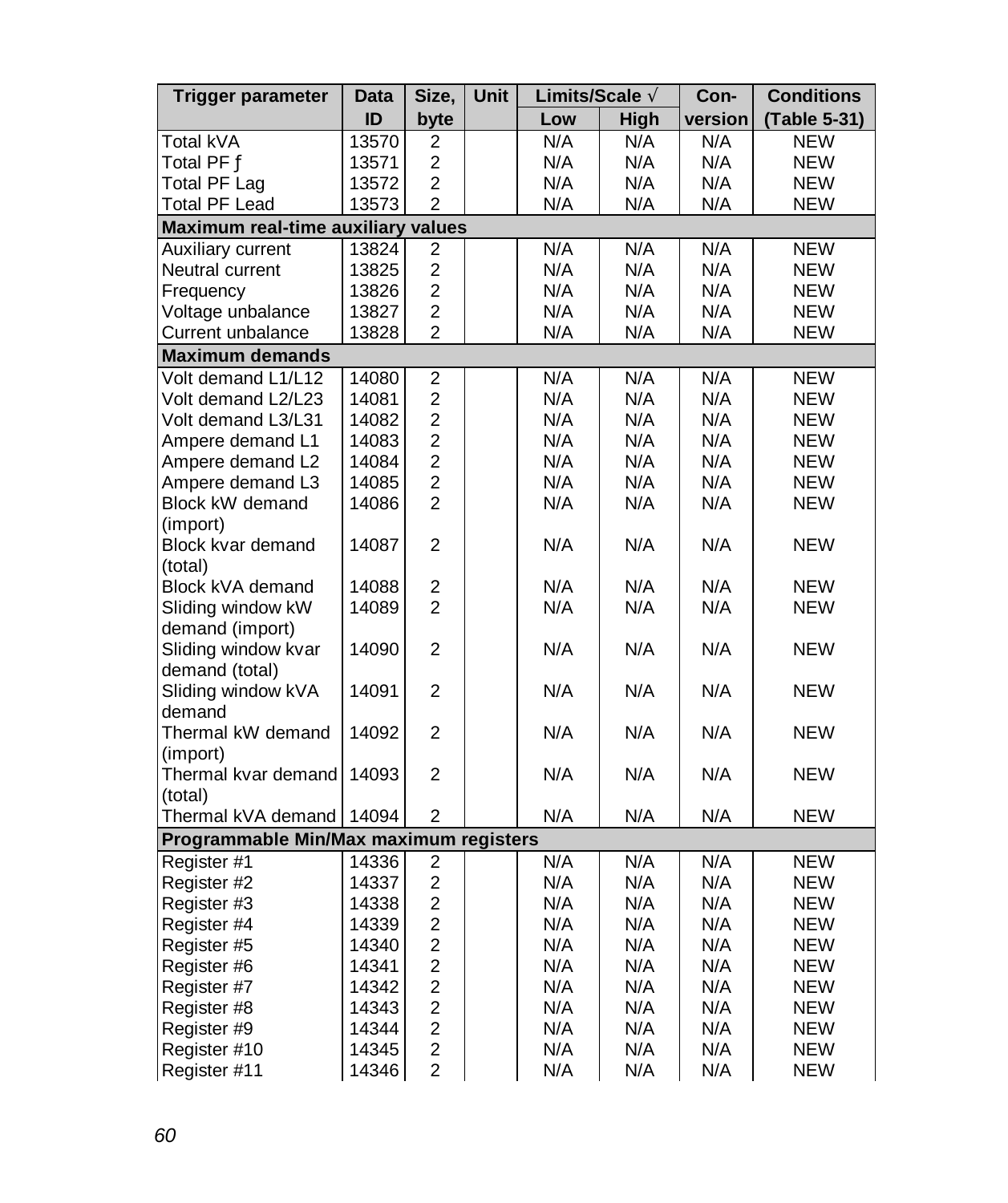| Trigger parameter               | Data               | Size,                   | <b>Unit</b> | Limits/Scale A |      | Con-        | <b>Conditions</b> |
|---------------------------------|--------------------|-------------------------|-------------|----------------|------|-------------|-------------------|
|                                 | ID                 | byte                    |             | Low            | High | version     | (Table 5-31)      |
| Register #12                    | 14347              | $\overline{c}$          |             | N/A            | N/A  | N/A         | <b>NEW</b>        |
| Register #13                    | 14348              | $\overline{c}$          |             | N/A            | N/A  | N/A         | <b>NEW</b>        |
| Register #14                    | 14349              | $\overline{2}$          |             | N/A            | N/A  | N/A         | <b>NEW</b>        |
| Register #15                    | 14350              | $\overline{c}$          |             | N/A            | N/A  | N/A         | <b>NEW</b>        |
| Register #16                    | 14351              | $\overline{2}$          |             | N/A            | N/A  | N/A         | <b>NEW</b>        |
| TOU system parameters 1         |                    |                         |             |                |      |             |                   |
| <b>Active tariff</b>            | 15360              | $\overline{2}$          |             | 0              | 15   | <b>NONE</b> | GE/LE/EQ/NE       |
| Active profile                  | 15361              | $\overline{2}$          |             | 0              | 15   | <b>NONE</b> | GE/LE/EQ/NE       |
| TOU minimum kW demands          |                    |                         |             |                |      |             |                   |
| Tariff #1 register              | 17644              | $\overline{2}$          |             | N/A            | N/A  | N/A         | <b>NEW</b>        |
| Tariff #2 register              | 17645              | $\overline{c}$          |             | N/A            | N/A  | N/A         | <b>NEW</b>        |
| Tariff #3 register              | 17646              | $\overline{c}$          |             | N/A            | N/A  | N/A         | <b>NEW</b>        |
|                                 | $\cdots$           |                         |             |                |      |             |                   |
| Tariff #16 register             | 17659              | $\overline{c}$          |             | N/A            | N/A  | N/A         | <b>NEW</b>        |
| TOU minimum kvar demands        |                    |                         |             |                |      |             |                   |
| Tariff #1 register              | 17920              | $\overline{2}$          |             | N/A            | N/A  | N/A         | <b>NEW</b>        |
| Tariff #2 register              | 17921              | $\overline{c}$          |             | N/A            | N/A  | N/A         | <b>NEW</b>        |
| Tariff #3 register              | 17922              | $\overline{2}$          |             | N/A            | N/A  | N/A         | <b>NEW</b>        |
|                                 |                    |                         |             |                |      |             |                   |
| Tariff #16 register             | 17931              | 2                       |             | N/A            | N/A  | N/A         | <b>NEW</b>        |
| TOU minimum kVA demands         |                    |                         |             |                |      |             |                   |
| Tariff #1 register              | 18176              | $\overline{2}$          |             | N/A            | N/A  | N/A         | <b>NEW</b>        |
| Tariff #2 register              | 18177              | $\overline{c}$          |             | N/A            | N/A  | N/A         | <b>NEW</b>        |
| Tariff #3 register              | 18178<br>$\ddotsc$ | $\overline{c}$          |             | N/A            | N/A  | N/A         | <b>NEW</b>        |
| Tariff #16 register             | 18191              | $\overline{c}$          |             | N/A            | N/A  | N/A         | <b>NEW</b>        |
| <b>TOU maximum kW demands</b>   |                    |                         |             |                |      |             |                   |
| Tariff #1 register              | 18432              | $\overline{\mathbf{c}}$ |             | N/A            | N/A  | N/A         | <b>NEW</b>        |
| Tariff #2 register              | 18433              | $\overline{2}$          |             | N/A            | N/A  | N/A         | <b>NEW</b>        |
| Tariff #3 register              | 18434              | $\overline{2}$          |             | N/A            | N/A  | N/A         | <b>NEW</b>        |
| Tariff #16 register             | 18447              | $\overline{2}$          |             | N/A            | N/A  | N/A         | <b>NEW</b>        |
| <b>TOU maximum kvar demands</b> |                    |                         |             |                |      |             |                   |
| Tariff #1 register              | 18688              | $\overline{c}$          |             | N/A            | N/A  | N/A         | <b>NEW</b>        |
| Tariff #2 register              | 18689              | $\overline{c}$          |             | N/A            | N/A  | N/A         | <b>NEW</b>        |
| Tariff #3 register              | 18690              | $\overline{2}$          |             | N/A            | N/A  | N/A         | <b>NEW</b>        |
|                                 |                    |                         |             |                |      |             |                   |
| Tariff #16 register             | 18703              | $\overline{2}$          |             | N/A            | N/A  | N/A         | <b>NEW</b>        |
| <b>TOU maximum kVA demands</b>  |                    |                         |             |                |      |             |                   |
| Tariff #1 register              | 18944              | $\overline{c}$          |             | N/A            | N/A  | N/A         | <b>NEW</b>        |
| Tariff #2 register              | 18945              | $\overline{c}$          |             | N/A            | N/A  | N/A         | <b>NEW</b>        |
| Tariff #3 register              | 18946              | $\overline{2}$          |             | N/A            | N/A  | N/A         | <b>NEW</b>        |
| Tariff #16 register             | 18959              | $\overline{c}$          |             | N/A            | N/A  | N/A         | <b>NEW</b>        |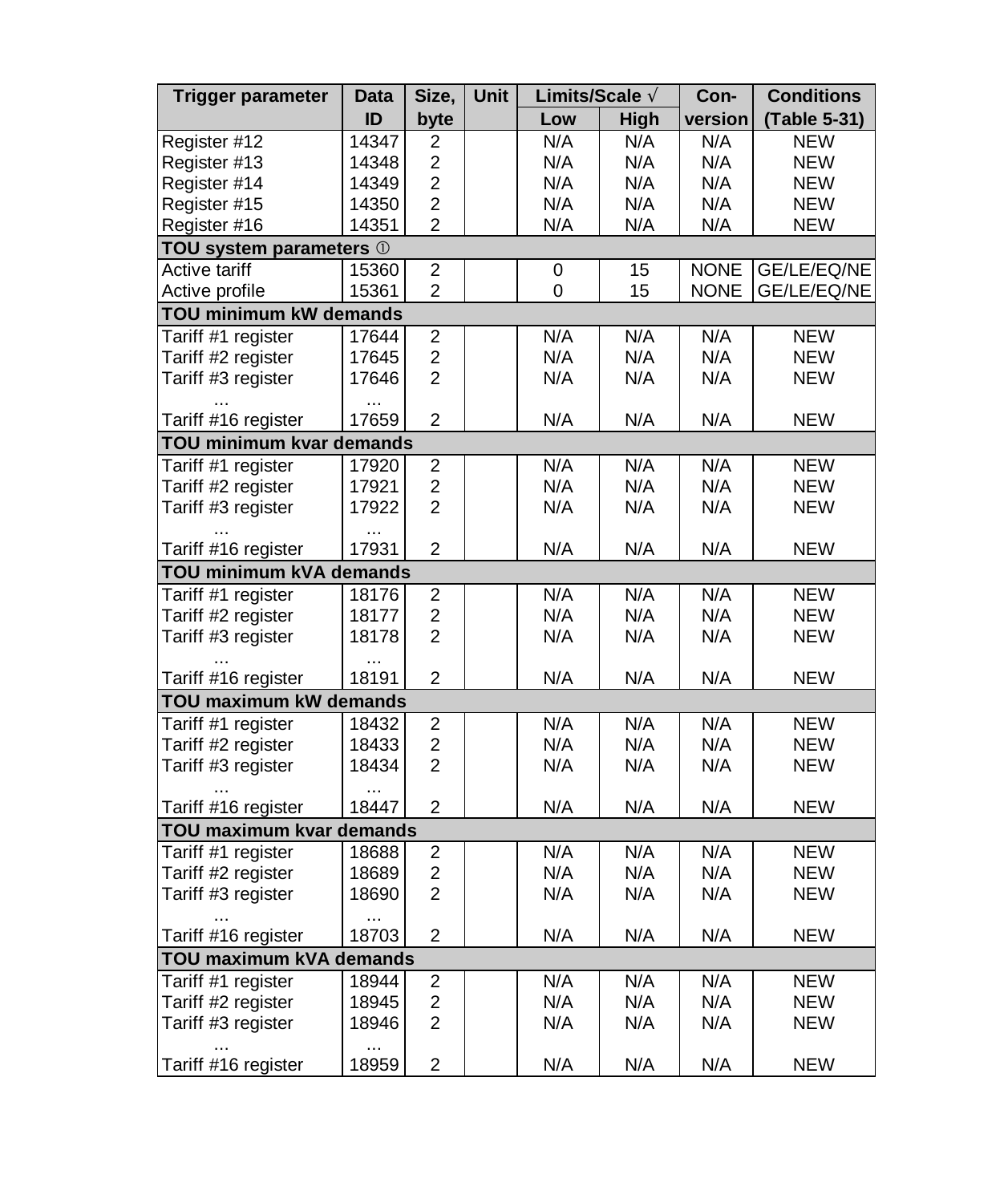- À Release limit isn't used
- Á Packed date format: year  $*$  10000 + month  $*$  100 + day of month
- Â Packed time format: hour ∗ 10000 + minute ∗ 100 + second
- $\tilde{A}$  For the parameter limits, see note  $\tilde{A}$  to Table 5-1.
- Ä New absolute value (lag or lead).
- $\mathring{A}$  The actual frequency range is 45.0 65.0 Hz.
- Æ Operate limit for the voltage disturbance trigger specifies the voltage deviation allowed in percentage of nominal (full scale) voltage, which refers to line-to-line voltage in 3OP2 and 3OP3 wiring modes, and to line-to-neutral voltage in other modes. The nominal voltage is  $120 \times PT$  Ratio VRMS for instruments with the 120V input option, and  $380 \times PT$  Ratio VRMS for instruments with the 660V input option.
- $\bf{C}$  The phase rotation limits: 0 = error, 1 = positive rotation, 2 = negative rotation

| Label       | ID | <b>Operate condition</b> | <b>Release condition</b> | <b>Limits</b>          |
|-------------|----|--------------------------|--------------------------|------------------------|
| <b>NONE</b> | 0  | <b>NONE</b>              | N/A                      | Both limits not used   |
| <b>GE</b>   |    | <b>GREATER OR EQUAL</b>  | <b>LESS OR EQUAL</b>     | Both limits active     |
|             |    | (over operate limit)     | (under release limit)    |                        |
| LE.         | 2  | <b>LESS OR EQUAL</b>     | <b>GREATER OR</b>        | Both limits active     |
|             |    | (under operate limit)    | EQUAL (over              |                        |
|             |    |                          | release limit)           |                        |
| EQ          | 3  | <b>EQUAL</b>             | <b>NOT EQUAL</b>         | Release limit not used |
| <b>NE</b>   | 4  | <b>NOT EQUAL</b>         | <b>EQUAL</b>             | Release limit not used |
| ON          | 5  | <b>ON</b>                | <b>OFF</b>               | Both limits not used   |
| <b>OFF</b>  | 6  | <b>OFF</b>               | ON                       | Both limits not used   |
| <b>NEW</b>  |    | NEW Min/Max value        | N/A                      | Both limits not used   |

#### **Table 5-30 Setpoint Conditions**

#### **Table 5-31 Setpoint Actions**

| <b>Action type</b>      |     | <b>Action target</b> |         |  |  |  |
|-------------------------|-----|----------------------|---------|--|--|--|
| <b>Description</b>      | ID  | <b>Description</b>   | Range   |  |  |  |
| No action               | 0   | N/A                  | 0       |  |  |  |
| Set user event flag     | 32  | Flag number          | $0 - 7$ |  |  |  |
| Reset user event flag   | 33  | Flag number          | $0 - 7$ |  |  |  |
| Operate relay           | 48  | Relay number         | $0 - 3$ |  |  |  |
| Increment counter       | 64  | Counter number       | $0 - 7$ |  |  |  |
| Decrement counter       | 65  | Counter number       | $0 - 7$ |  |  |  |
| Clear counter           | 66  | Counter number       | $0 - 7$ |  |  |  |
| Reset total energy      | 96  | N/A                  | 0       |  |  |  |
| registers               |     |                      |         |  |  |  |
| Reset total extreme     | 97  | N/A                  | 0       |  |  |  |
| demand registers        |     |                      |         |  |  |  |
| Reset TOU energy        | 98  | N/A                  | 0       |  |  |  |
| Reset TOU demands       | 99  | N/A                  | 0       |  |  |  |
| Clear counters          | 100 | N/A                  | 0       |  |  |  |
| Clear Min/Max registers | 101 | N/A                  | 0       |  |  |  |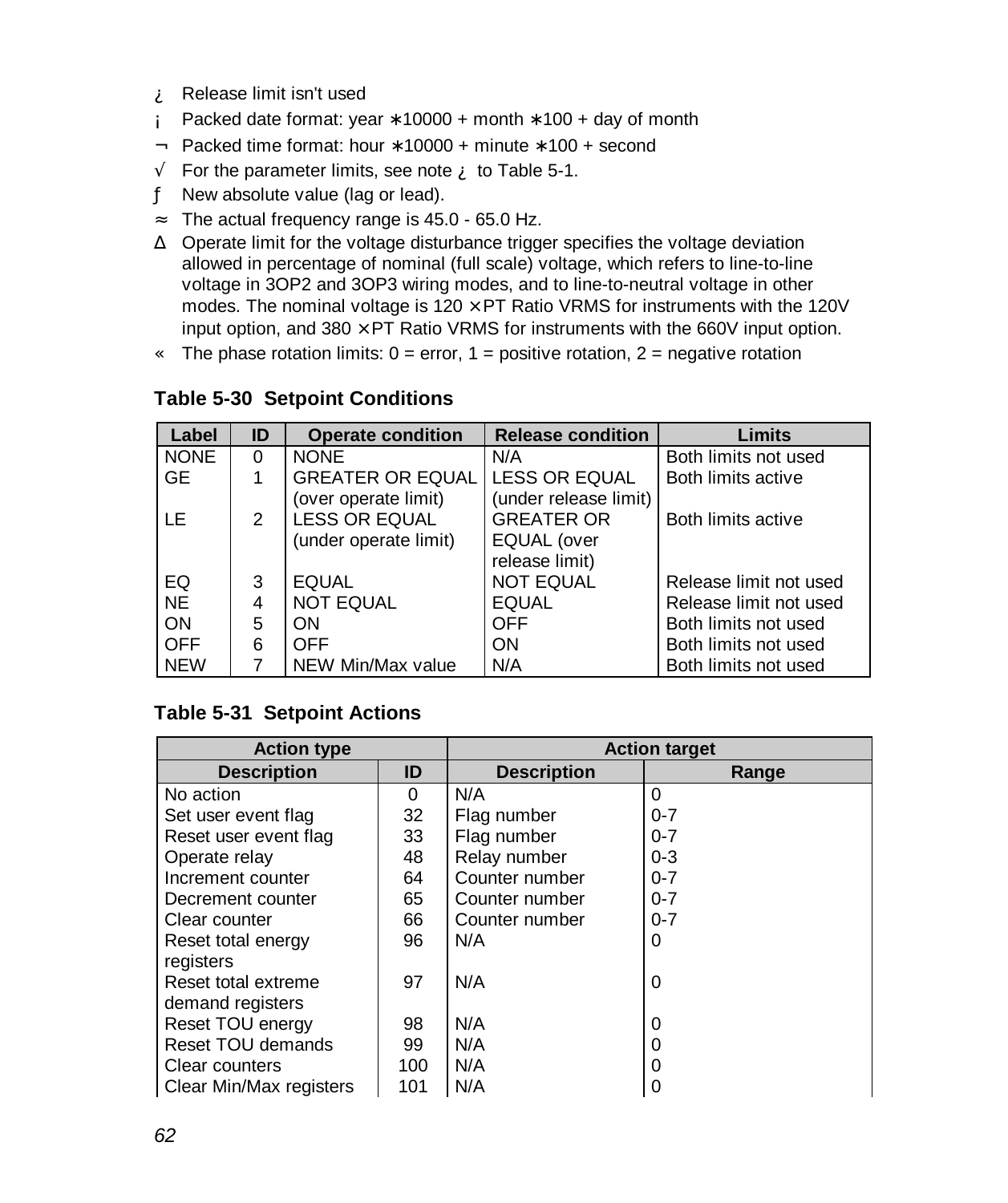| Event logging           | 112 | Setpoint transition<br>mode - events that<br>trigger logging | $0 =$ operate setpoint<br>$1 =$ release setpoint<br>$2$ = either transition<br>(both operate and release) |
|-------------------------|-----|--------------------------------------------------------------|-----------------------------------------------------------------------------------------------------------|
| Data logging            | 113 | Log number                                                   | $0 - 15$                                                                                                  |
| High-speed (32/16)      | 114 | N/A                                                          | 0                                                                                                         |
| waveform logging        |     |                                                              |                                                                                                           |
| High-resolution (128/4) | 115 | N/A                                                          | 0                                                                                                         |
| waveform logging        |     |                                                              |                                                                                                           |

# **5.13 Pulsing Setpoints**

|  |  |  |  | <b>Table 5-32 Pulsing Registers</b> |
|--|--|--|--|-------------------------------------|
|--|--|--|--|-------------------------------------|

| Relay    | Setup registers (see Table 5-33) |
|----------|----------------------------------|
| Relay #1 | 2892-2893                        |
| Relay #2 | 2894-2895                        |
| Relay #3 | 2896-2897                        |
| Relay #4 | 2898-2899                        |

### **Table 5-33 Pulsing Setup Registers**

| <b>Parameter</b>                                                             | <b>Offset</b> | Size.<br>byte | <b>Direction</b> | Range                    |
|------------------------------------------------------------------------------|---------------|---------------|------------------|--------------------------|
| Output parameter ID                                                          | $+0$          | റ             | R/W              | 0-9 (see Table<br>$5-34$ |
| For energy pulsing = number of unit-<br>hours per pulse, otherwise set to 0. | $+1$          | 2             | R/W              | 0-9999                   |

### **Table 5-34 Pulsing Output Parameters**

| <b>Pulsing parameter</b>    | ID |
|-----------------------------|----|
| None                        |    |
| kWh import                  |    |
| kWh export                  | 2  |
| kWh total                   | 3  |
| kvarh import                | 4  |
| kvarh export                | 5  |
| kvarh total                 | 6  |
| kVAh total                  |    |
| Start demand interval pulse | 8  |
| Start tariff interval pulse |    |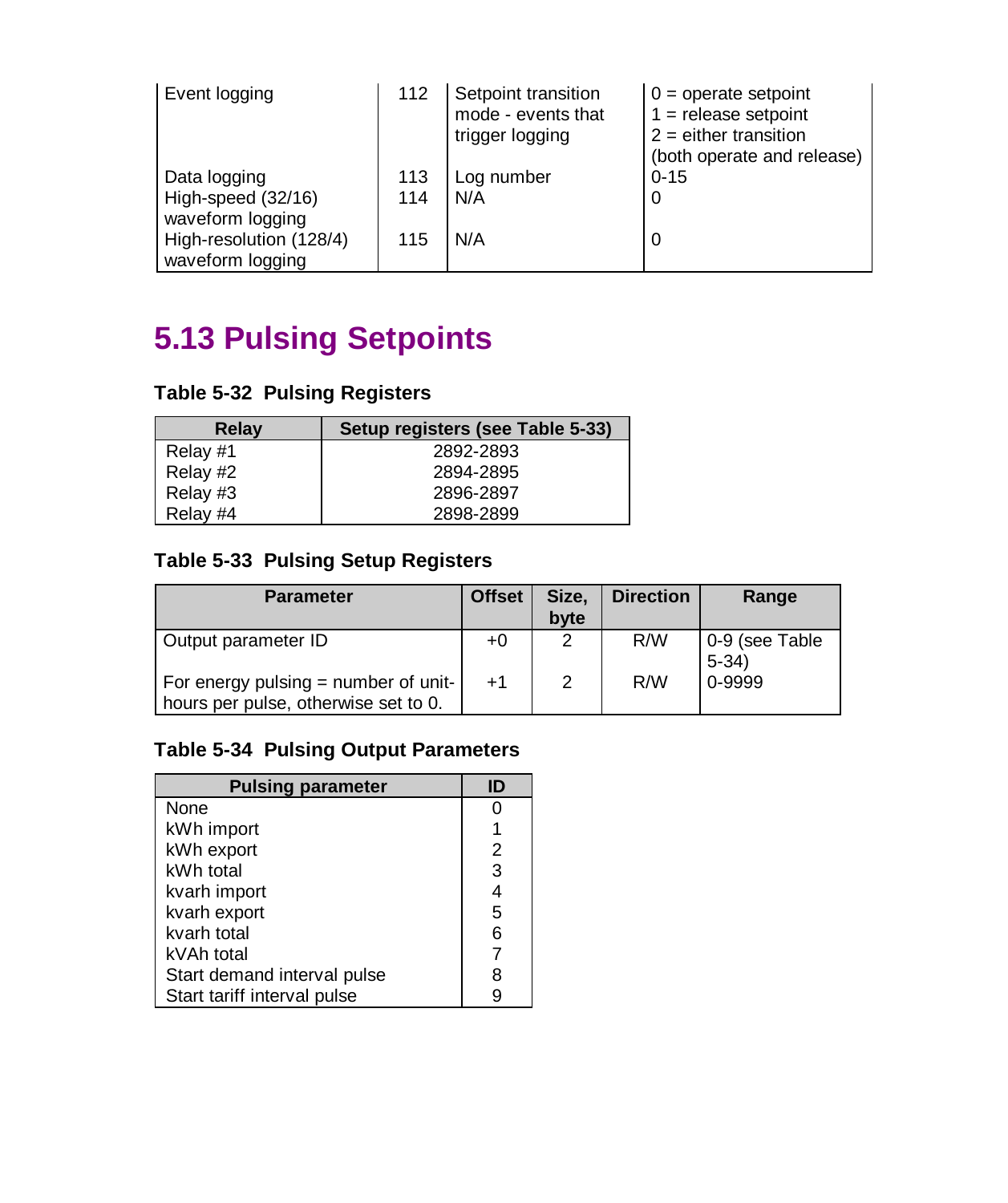# **5.14 User Event Flags**

#### **Table 5-35 User Event Flags Registers**

| <b>Parameter</b> | <b>Address</b> | Size, byte | Direction A | Range   |
|------------------|----------------|------------|-------------|---------|
| Event flag #1    | 2916           | 2          | W           | $0 - 1$ |
| Event flag #2    | 2917           | 2          | W           | $0 - 1$ |
| Event flag #3    | 2918           | 2          | W           | $0 - 1$ |
| Event flag #4    | 2919           | 2          | W           | $0 - 1$ |
| Event flag #5    | 2920           | 2          | W           | $0 - 1$ |
| Event flag #6    | 2921           | 2          | W           | $0 - 1$ |
| Event flag #7    | 2922           | 2          | W           | $0 - 1$ |
| Event flag #8    | 2923           | 2          | W           | $0 - 1$ |

 $\hat{A}$  Through these registers, event flags can be only written. To read event flags all together, use register 3453 (Table 5-8) or 6776 (Table 5-19).

### **5.15 Pulse Counters Setup**

#### **Table 5-36 Pulse Counters Registers**

| <b>Counter</b> | Setup registers (see Table 5-37) |
|----------------|----------------------------------|
| Counter #1     | 2940-2941                        |
| Counter #2     | 2942-2943                        |
| Counter #3     | 2944-2945                        |
| Counter #4     | 2946-2947                        |
| Counter #5     | 2948-2949                        |
| Counter #6     | 2950-2951                        |
| Counter #7     | 2952-2953                        |
| Counter#8      | 2954-2955                        |

#### **Table 5-37 Pulse Counter Setup Registers**

| <b>Parameter</b>                                                                  | <b>Offset</b> | Size.<br>byte | <b>Direction</b> | Range                          |
|-----------------------------------------------------------------------------------|---------------|---------------|------------------|--------------------------------|
| Associated discrete input ID<br>Scale factor (number of units<br>per input pulse) | $+0$<br>$+1$  | ◠<br>2        | R/W<br>R/W       | 0-8 (see Table 5-38)<br>1-9999 |

#### **Table 5-38 Discrete Inputs Identifiers**

| Discrete input    | ID |
|-------------------|----|
| Not allocated     |    |
| Discrete input #1 |    |
| Discrete input #2 | 2  |
| Discrete input #3 | 3  |
| Discrete input #4 |    |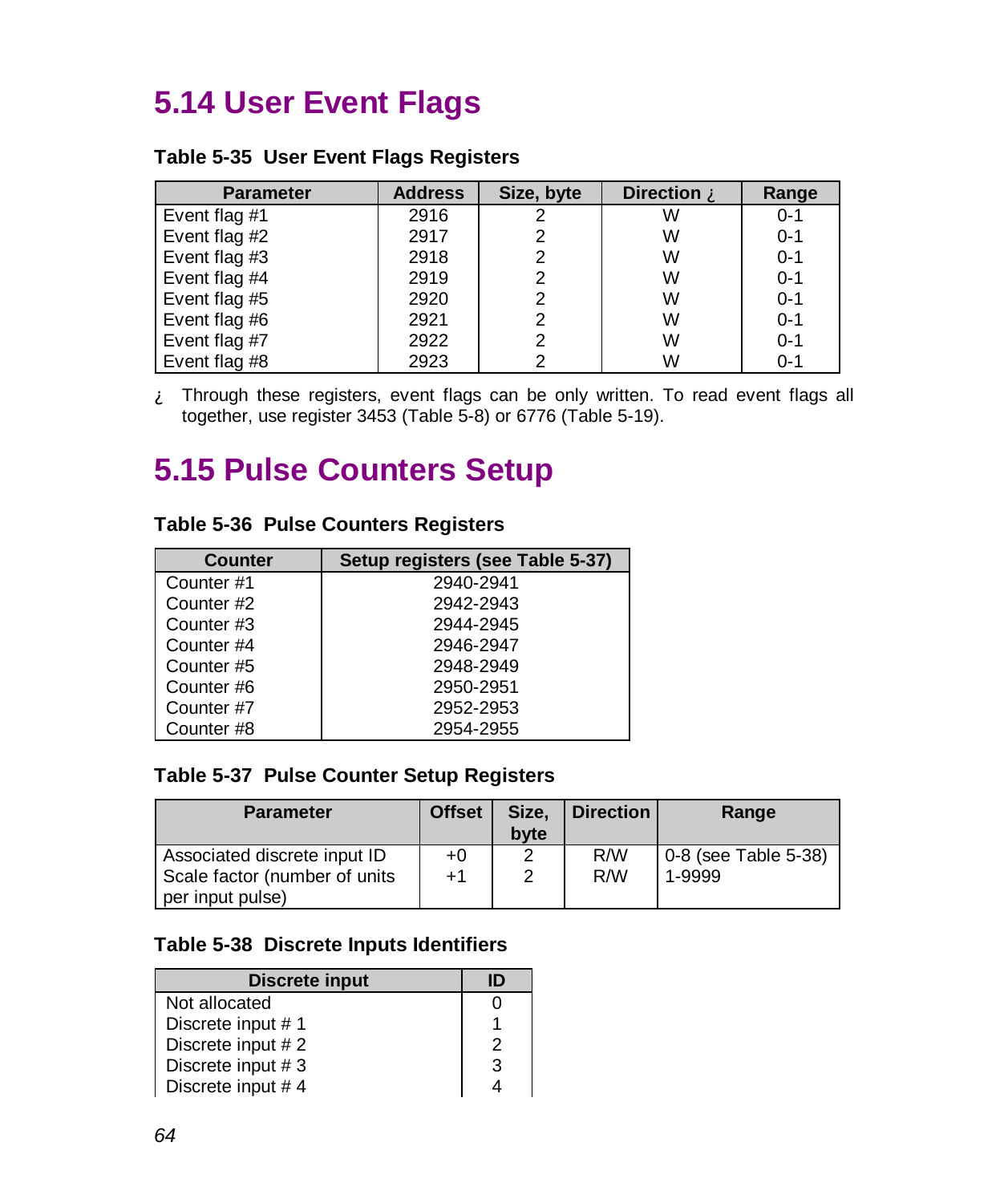| Discrete input #5  | 5 |
|--------------------|---|
| Discrete input # 6 | 6 |
| Discrete input #7  |   |
| Discrete input #8  |   |

# **5.16 Log Memory Partitions Setup**

| <b>Memory partition</b>              | <b>Setup registers</b> |  |  |
|--------------------------------------|------------------------|--|--|
|                                      | (see Table 5-40)       |  |  |
| Event log                            | 3660-3665              |  |  |
| Data log #1                          | 3668-3673              |  |  |
| Data log #2                          | 3676-3681              |  |  |
| Data log #3                          | 3684-3689              |  |  |
| Data log #4                          | 3692-3697              |  |  |
| Data log #5                          | 3700-3705              |  |  |
| Data log #6                          | 3708-3713              |  |  |
| Data log #7                          | 3716-3721              |  |  |
| Data log #8                          | 3724-3729              |  |  |
| Data log #9                          | 3732-3737              |  |  |
| Data log #10                         | 3740-3745              |  |  |
| Data log #11                         | 3748-3753              |  |  |
| Data log #12                         | 3756-3761              |  |  |
| Data log #13                         | 3764-3769              |  |  |
| Data log #14                         | 3772-3777              |  |  |
| Data log #15                         | 3780-3785              |  |  |
| Data log #16                         | 3788-3793              |  |  |
| High-speed (32/16) waveform log      | 3796-3801              |  |  |
| High-resolution (128/4) waveform log | 3804-3809              |  |  |

### **Table 5-39 Memory Partitions Setup Registers**

### **Table 5-40 Partition Setup Registers**

| <b>Parameter</b>                                                         | <b>Offset</b> | Size, | <b>Direction</b> | Range                                     |
|--------------------------------------------------------------------------|---------------|-------|------------------|-------------------------------------------|
|                                                                          |               | byte  |                  |                                           |
| The number of records in the<br>partition                                | +0            | 2     | R/W              | $0 - 65535,$<br>$0 =$ delete<br>partition |
| The number of log parameters in the<br>record (for a data log partition) | $+1$          | 2     | R/W              | $0 - 16$                                  |
| Partition type                                                           | $+2$          | 2     | R/W              | $0 = no$ wrap<br>$1 =$ wrap around        |
| Record size, byte                                                        | $+3$          | 2     | R                |                                           |
| Partition size, byte                                                     | $+4$<br>$+5$  | 4     | R                | 0-516096                                  |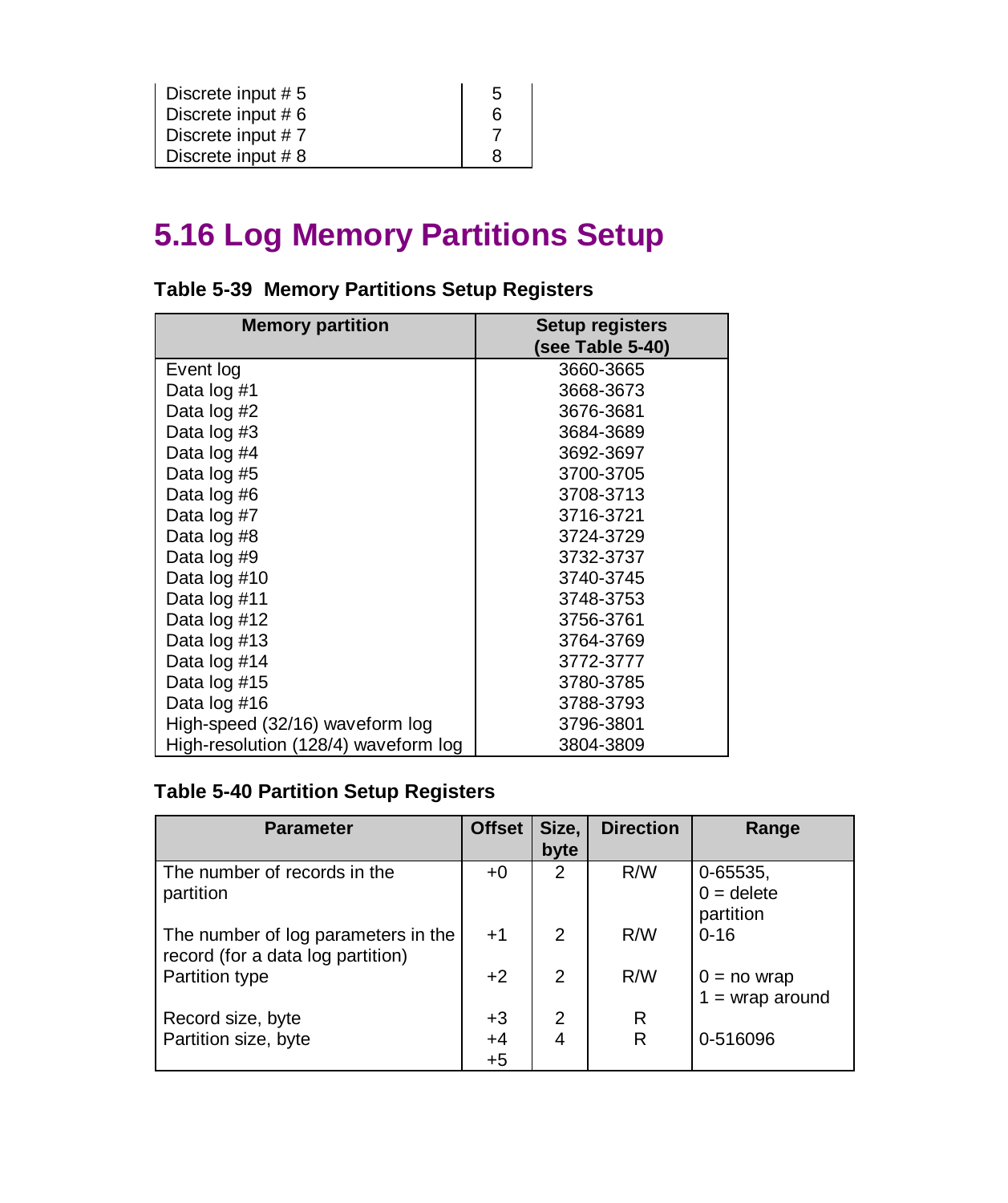These registers allow you to allocate a memory partition for logging and to specify the partition size and type. Before allocating a partition, it is recommended to check the available memory by reading the extended memory status registers. To help you in planning memory, Table 5-41 shows the record size for each partition.

Note that existing partition may not be resized. To change the partition properties, you should first delete a partition and then reallocate it with the desirable properties. To delete a partition, write zero into the first partition's register.

When allocating a memory partition, all partition's registers must be written at once using a single request. After reallocation of memory, the instrument performs the memory optimization and will not respond to the host requests for approximately 1 minute per 128 Kbyte of memory.

Writing into registers at offsets +3, +4 and +5 doesn't affect the registers' contents. No error will occur.

| <b>Partition</b> | <b>Record size, byte</b>       |
|------------------|--------------------------------|
| Event log        | 14                             |
| Data log         | 8 + 4 * (NUMBER OF PARAMETERS) |
| Waveform log     | 6240                           |

#### **Table 5-41 Partitions' Record Size**

## **5.17 Programmable Min/Max Log Setup**

| <b>Parameter</b>                     | <b>Address</b> | Size,          | <b>Direction</b> | Range          |
|--------------------------------------|----------------|----------------|------------------|----------------|
|                                      |                | byte           |                  |                |
| Data ID for Min/Max log register #1  | 2972           | 2              | R/W              | see Table 5-19 |
| Data ID for Min/Max log register #2  | 2973           | $\overline{2}$ | R/W              | see Table 5-19 |
| Data ID for Min/Max log register #3  | 2974           | $\overline{2}$ | R/W              | see Table 5-19 |
| Data ID for Min/Max log register #4  | 2975           | $\overline{2}$ | R/W              | see Table 5-19 |
| Data ID for Min/Max log register #5  | 2976           | $\overline{2}$ | R/W              | see Table 5-19 |
| Data ID for Min/Max log register #6  | 2977           | 2              | R/W              | see Table 5-19 |
| Data ID for Min/Max log register #7  | 2978           | 2              | R/W              | see Table 5-19 |
| Data ID for Min/Max log register #8  | 2979           | 2              | R/W              | see Table 5-19 |
| Data ID for Min/Max log register #9  | 2980           | 2              | R/W              | see Table 5-19 |
| Data ID for Min/Max log register #10 | 2981           | 2              | R/W              | see Table 5-19 |
| Data ID for Min/Max log register #11 | 2982           | $\overline{2}$ | R/W              | see Table 5-19 |
| Data ID for Min/Max log register #12 | 2983           | $\overline{2}$ | R/W              | see Table 5-19 |
| Data ID for Min/Max log register #13 | 2984           | $\overline{2}$ | R/W              | see Table 5-19 |
| Data ID for Min/Max log register #14 | 2985           | $\overline{2}$ | R/W              | see Table 5-19 |
| Data ID for Min/Max log register #15 | 2986           | $\overline{2}$ | R/W              | see Table 5-19 |
| Data ID for Min/Max log register #16 | 2987           | $\mathcal{P}$  | R/W              | see Table 5-19 |

| Table 5-42 Programmable Min/Max Log Setup Registers |
|-----------------------------------------------------|
|-----------------------------------------------------|

These registers allow you to associate any of the 16 programmable Min/Max log registers with either harmonic parameter listed in Table 5-19.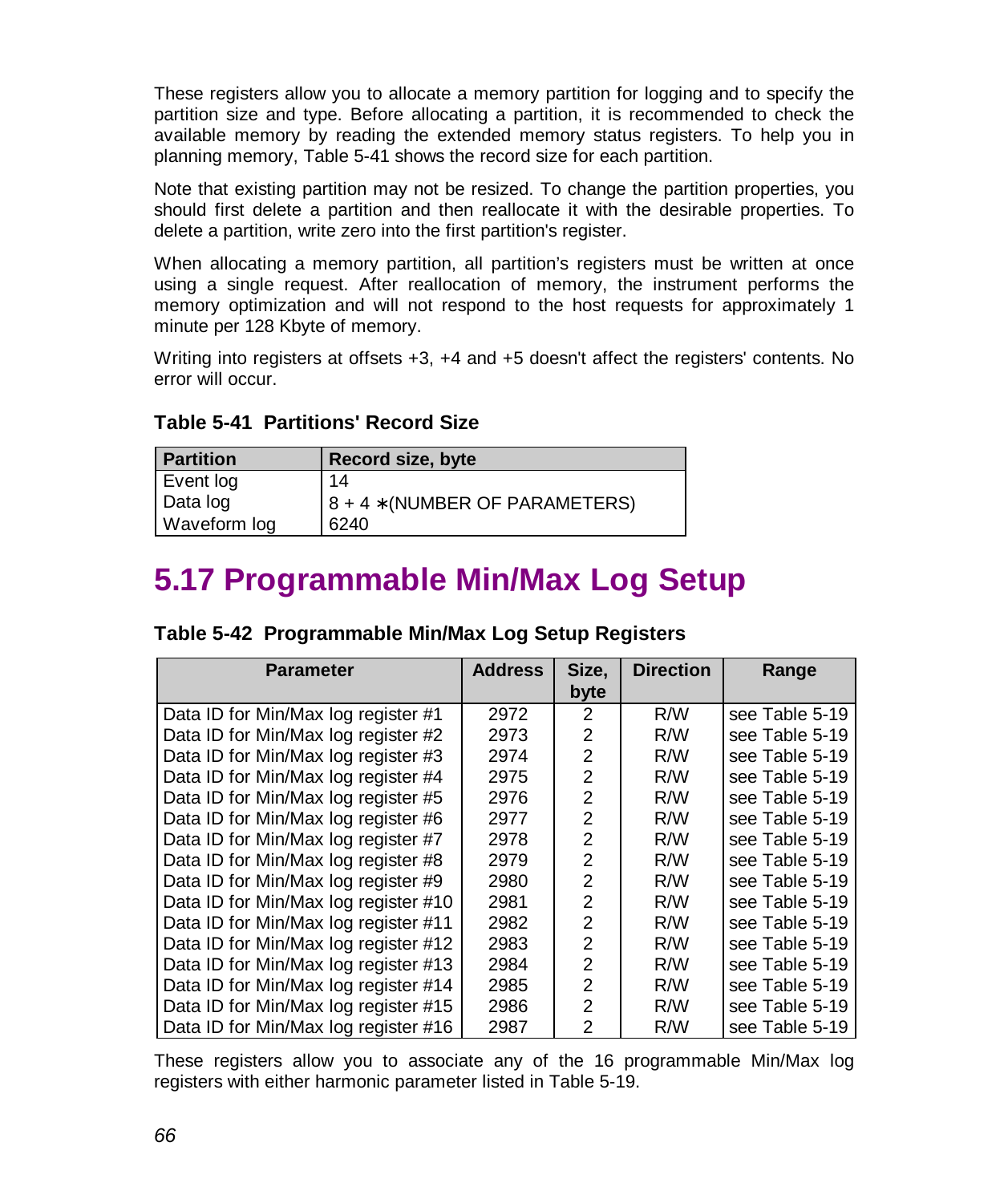# **5.18 Data Log Setup**

| Table 5-43 Data Log Setup Registers |  |
|-------------------------------------|--|
|-------------------------------------|--|

| <b>Partition</b> | Registers (see Table 5-43) |
|------------------|----------------------------|
| Data log #1      | 1792-1807                  |
| Data log #2      | 1808-1823                  |
| Data log #3      | 1824-1839                  |
| Data log #4      | 1840-1855                  |
| Data log #5      | 1856-1871                  |
| Data log #6      | 1872-1887                  |
| Data log #7      | 1888-1903                  |
| Data log #8      | 1904-1919                  |
| Data log #9      | 1920-1935                  |
| Data log #10     | 1936-1951                  |
| Data log #11     | 1952-1967                  |
| Data log #12     | 1968-1983                  |
| Data log #13     | 1984-1999                  |
| Data log #14     | 2000-2015                  |
| Data log #15     | 2016-2031                  |
| Data log #16     | 2032-2047                  |

#### **Table 5-44 Data Log Setup**

| <b>Parameter</b>     | <b>Offset</b> | Size,          | <b>Direction</b> | Range          |
|----------------------|---------------|----------------|------------------|----------------|
|                      |               | byte           |                  |                |
| Log parameter #1 ID  | $+0$          | $\overline{2}$ | R/W              | see Table 5-19 |
| Log parameter #2 ID  | $+1$          | 2              | R/W              | see Table 5-19 |
| Log parameter #3 ID  | $+2$          | $\overline{2}$ | R/W              | see Table 5-19 |
| Log parameter #4 ID  | $+3$          | 2              | R/W              | see Table 5-19 |
| Log parameter #5 ID  | +4            | 2              | R/W              | see Table 5-19 |
| Log parameter #6 ID  | $+5$          | 2              | R/W              | see Table 5-19 |
| Log parameter #7 ID  | +6            | $\overline{2}$ | R/W              | see Table 5-19 |
| Log parameter #8 ID  | $+7$          | $\overline{2}$ | R/W              | see Table 5-19 |
| Log parameter #9 ID  | +8            | $\overline{2}$ | R/W              | see Table 5-19 |
| Log parameter #10 ID | +9            | $\overline{2}$ | R/W              | see Table 5-19 |
| Log parameter #11 ID | $+10$         | $\overline{2}$ | R/W              | see Table 5-19 |
| Log parameter #12 ID | $+11$         | $\overline{2}$ | R/W              | see Table 5-19 |
| Log parameter #13 ID | $+12$         | $\overline{2}$ | R/W              | see Table 5-19 |
| Log parameter #14 ID | $+13$         | $\overline{2}$ | R/W              | see Table 5-19 |
| Log parameter #15 ID | $+14$         | $\overline{2}$ | R/W              | see Table 5-19 |
| Log parameter #16 ID | $+15$         | $\overline{2}$ | R/W              | see Table 5-19 |

Parameters that can be selected for data log are listed in Table 5-19. Before setting up the parameters for any data log, the memory partition must be allocated for the log (see Section 5.16). When writing the data log setup registers, the only parameters that specified in the partition record setup will be written. When reading registers, those that are not defined in the data log setup will be read as zeros.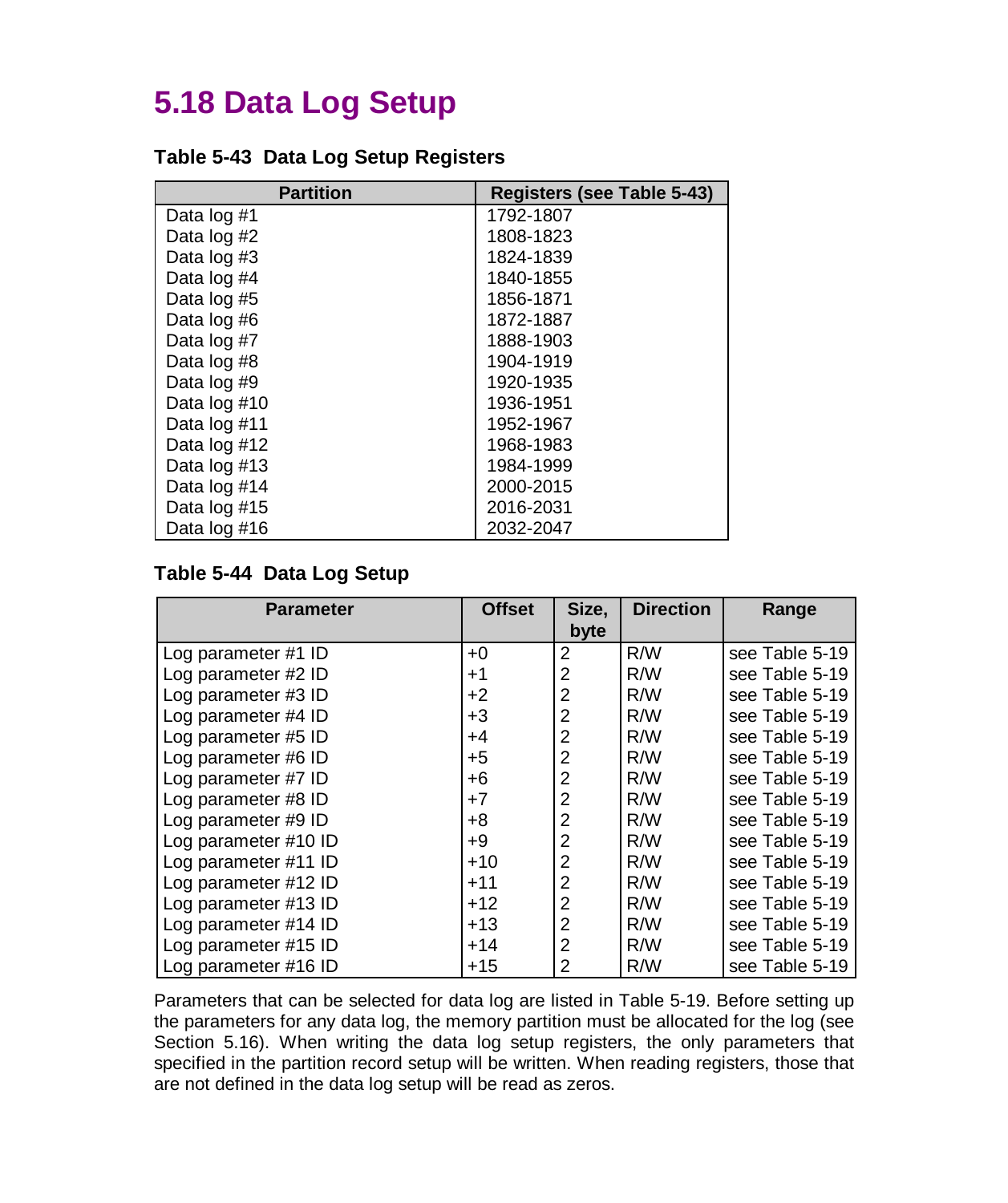# **5.19 Event Log**

#### **Table 5-45 Event Log Windows Registers**

| <b>Event log window</b> | <b>Registers (see Table 5-46)</b> |
|-------------------------|-----------------------------------|
| Event log window #1     | 3916-3927                         |
| Event log window #2     | 3928-3939                         |
| Event log window #3     | 3940-3951                         |
| Event log window #4     | 3952-3963                         |
| Event log window #5     | 3964-3975                         |
| Event log window #6     | 3976-3987                         |
| Event log window #7     | 3988-3999                         |
| Event log window #8     | 4000-4011                         |
| Event log window #9     | 4012-4023                         |
| Event log window #10    | 4024-4035                         |

#### **Table 5-46 Event Log Window Registers**

| <b>Parameter</b>             | <b>Offset</b> | Size,          | <b>Direction</b> | Range                   |
|------------------------------|---------------|----------------|------------------|-------------------------|
|                              |               | byte           |                  |                         |
| Second                       | $+0$          | 2              | R                | $0 - 59.$               |
|                              |               |                |                  | $97 =$ record corrupted |
|                              |               |                |                  | $98 = no$ more events   |
|                              |               |                |                  | $99 = no$ events logged |
| Minute                       | $+1$          | 2              | R                | $0 - 59$                |
| Hour                         | $+2$          | $\overline{2}$ | R                | $0 - 23$                |
| Day                          | $+3$          | $\overline{2}$ | R                | $1 - 31$                |
| Month                        | $+4$          | $\overline{2}$ | R                | $1 - 12$                |
| Year                         | $+5$          | $\overline{2}$ | R                | $0 - 99$                |
| Event cause                  | $+6$          | $\overline{2}$ | R                | see Table 5-47          |
| Event origin                 | $+7$          | $\overline{2}$ | R                | see Table 5-47          |
| Log value $\mathbf{\hat{A}}$ | $+8$          | 4              | R                | see Table 5-47          |
|                              | $+9$          |                |                  |                         |
| Effect                       | $+10$         | 2              | R                | see Table 5-47          |
| Target                       | $+11$         | $\overline{2}$ | R                | see Table 5-47          |

 $\mathbf{\hat{A}}$  The log value can be read in one or two registers depending on the value type. For the value length and conversion scales, refer to Table 5-29. For the Min/Max parameter ranges, refer to Table 5-17.

These registers allow you to read the packet of consequent records from the event log partition. From 1 to 10 event log records can be read at a time via the event log windows, which comprise registers 3916 through 4035. Reading from either event log window always returns the next logged event. All registers within one window must be read at once using a single request. After reading each record, the partition queue pointer is shifted forward until the last logged record has been read. After that, the exception code 98 is returned in the window register at offset +0. It should be checked before accepting the record. To restore the queue to the origin, a zero must be written to the event log queue reset register (see Section 5.3).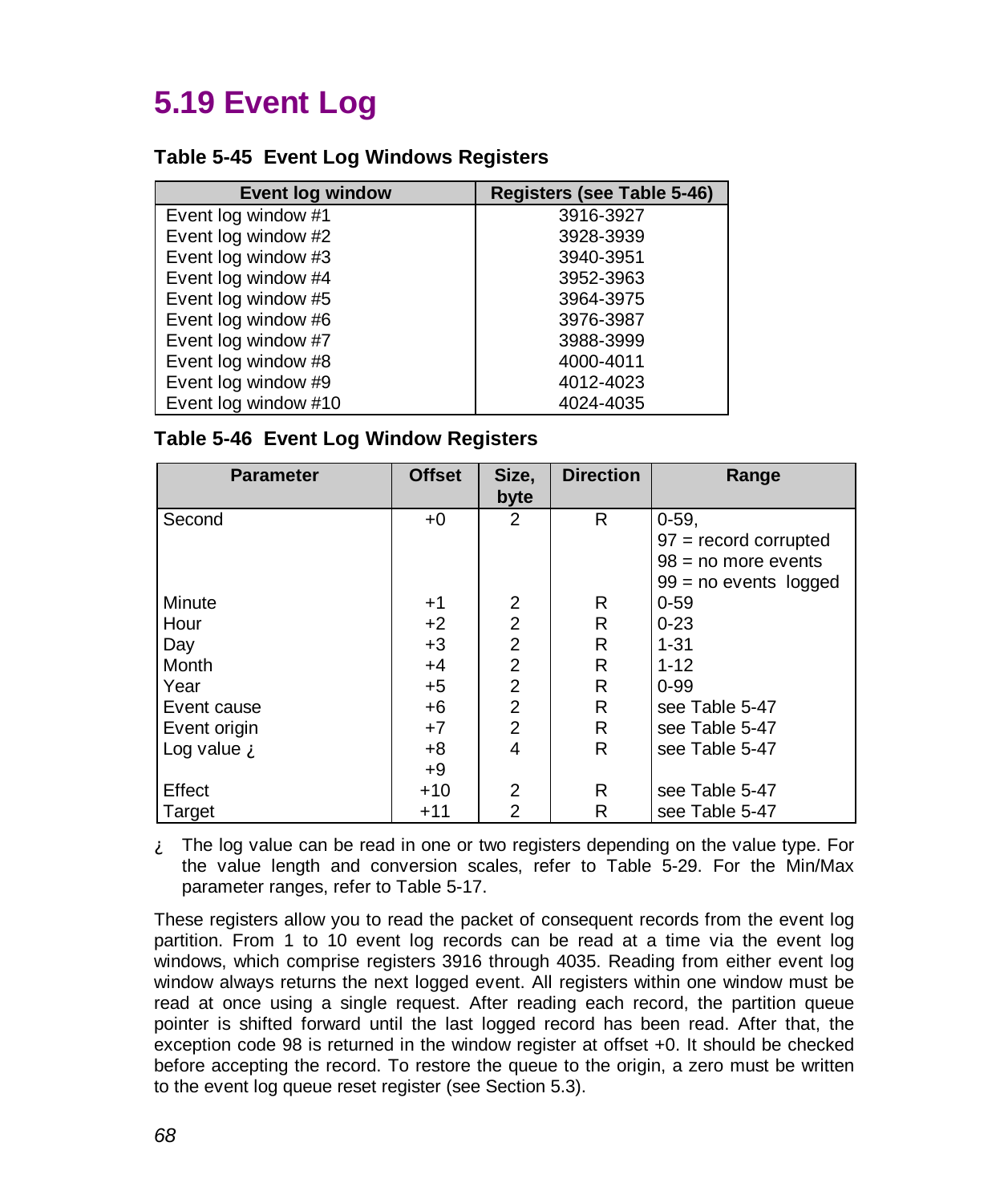| <b>Event</b>                    | Event                                                                             | <b>Event origin</b>                                                           | Log value                                     | <b>Event effect</b>                                                          | Event                                        |
|---------------------------------|-----------------------------------------------------------------------------------|-------------------------------------------------------------------------------|-----------------------------------------------|------------------------------------------------------------------------------|----------------------------------------------|
| cause<br>Setpoint<br>event      | cause code<br>Trigger<br>parameter<br>group (ID<br>high byte)<br>(Table 5-<br>29) | (location)<br>Trigger<br>parameter<br>offset (ID low<br>byte)<br>(Table 5-29) | Trigger<br>parameter<br>value<br>(Table 5-29) | $225 =$ setpoint<br>operated<br>$226 =$ setpoint<br>released<br>(Table 5-50) | target<br>Setpoint<br>$number =$<br>$0 - 15$ |
| Setpoint<br>activity            | 90                                                                                | Setpoint<br>$number = 0-15$                                                   | N/A                                           | Setpoint action<br>type $\mathbf{\tilde{A}}$<br>(Table 5-31)                 | Setpoint<br>action target<br>(Table 5-31)    |
| Communi-<br>cations<br>activity | 91                                                                                | Data location<br>code<br>(Table 5-48)                                         | N/A                                           | <b>Table 5-50</b>                                                            | <b>Table 5-50</b>                            |
| Front<br>panel<br>activity      | 92                                                                                | Data location<br>code<br>(Table 5-48)                                         | N/A                                           | <b>Table 5-50</b>                                                            | <b>Table 5-50</b>                            |
| Self-check                      | 93                                                                                | Data location<br>code<br>(Table 5-48)                                         | N/A                                           | <b>Table 5-50</b>                                                            | <b>Table 5-50</b>                            |
| Hardware<br>failure             | 98                                                                                | Diagnostic<br>code<br>(Table 5-49)                                            | N/A                                           | N/A                                                                          | N/A                                          |
| External<br>event               | 99                                                                                | $0 = power$<br>down<br>$8 =$ power up                                         | N/A                                           | N/A                                                                          | N/A                                          |

### **Table 5-47 Event Log Parameters**

À Data logging actions are not logged to the event log.

### **Table 5-48 Data Location Codes**

| <b>Location code</b> | <b>Description</b>               |  |
|----------------------|----------------------------------|--|
| $0 - 2$              | Reserved                         |  |
| 3                    | Data keeping memory              |  |
|                      | Factory setup                    |  |
| 5                    | Access setup                     |  |
| 6                    | Basic setup                      |  |
|                      | Communications setup             |  |
| 8                    | Real-time clock setup            |  |
| 9                    | Discrete inputs allocation setup |  |
| 10                   | Pulse counters allocation setup  |  |
| 11                   | Multiplexed analog outputs setup |  |
| 12                   | External analog outputs setup    |  |
| 13                   | Reserved                         |  |
| 14                   | Timers setup                     |  |
| 15                   | Display options setup            |  |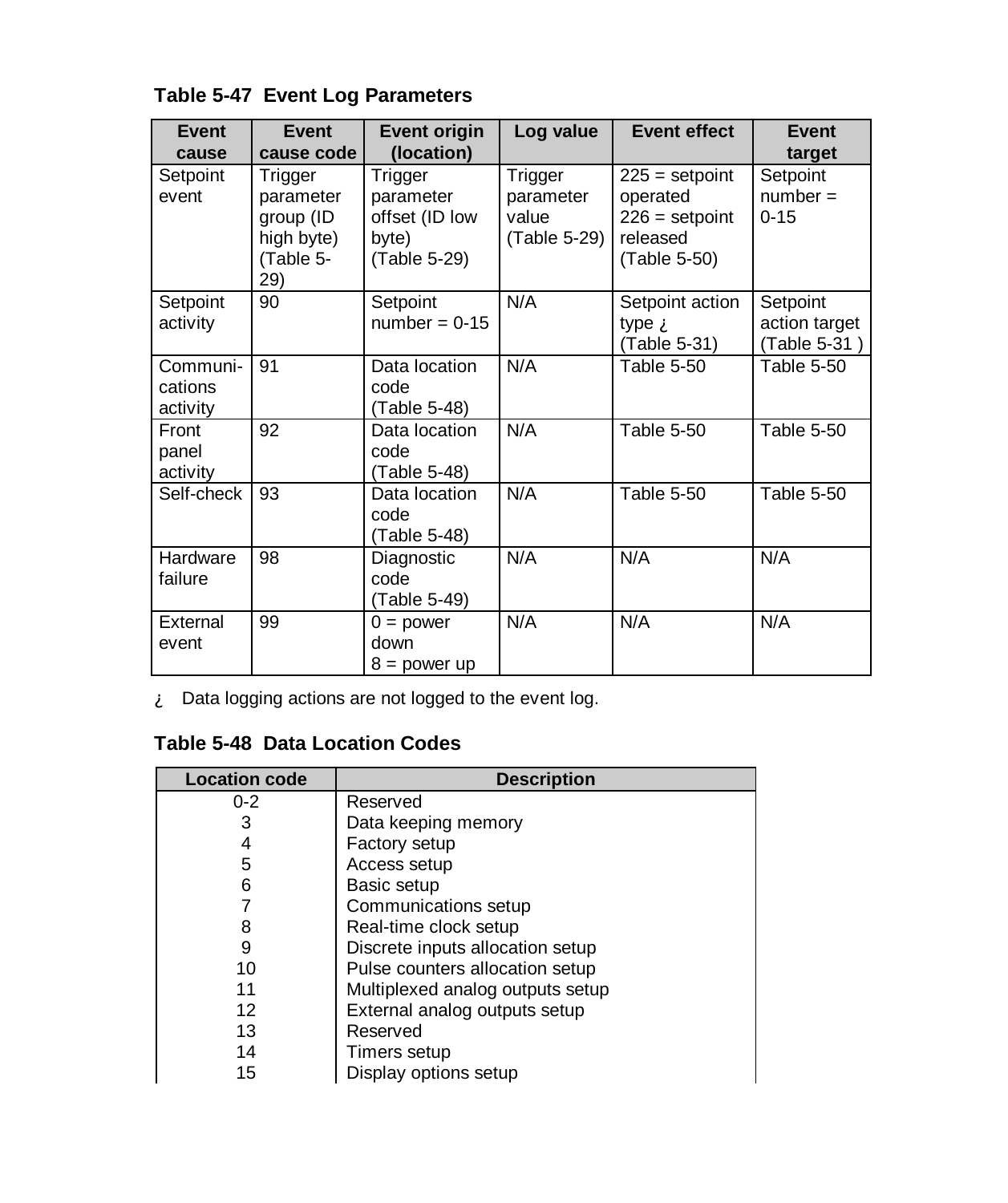| <b>Location code</b> | <b>Description</b>               |
|----------------------|----------------------------------|
| 16                   | Event/alarm setpoints setup      |
| 17                   | Pulsing setpoints setup          |
| 18                   | User assignable register map     |
| 19                   | Programmable Min/Max log setup   |
| 20                   | Data log setup                   |
| 21                   | Extended memory partitions setup |
| 22                   | TOU energy registers setup       |
| 23                   | TOU demand registers setup       |
| 24                   | TOU daily profiles setup         |
| 25                   | TOU calendar setup               |
| 26                   | TOU calendar years setup         |

### **Table 5-49 Diagnostic Codes**

| Diagnostic code | <b>Description</b>    |
|-----------------|-----------------------|
|                 | Power down            |
|                 | <b>ROM</b> error      |
|                 | RAM error             |
| 3               | Watch dog timer reset |
|                 | Sampling failure      |
| 5               | Out of control trap   |
| 6               | Reserved              |
|                 | Timing failure        |
|                 | Power up              |

### **Table 5-50 Event Effect Codes**

| <b>Effect code</b> | <b>Description</b>          | <b>Target</b>                  |
|--------------------|-----------------------------|--------------------------------|
| 96                 | Clear energy registers      | N/A                            |
| 97                 | Clear demand registers      | N/A                            |
| 98                 | Clear TOU energy registers  | N/A                            |
| 99                 | Clear TOU demand registers  | N/A                            |
| 100                | Clear pulse counters        | N/A                            |
| 101                | Clear Min/Max log registers | N/A                            |
| 102                | Clear event log             | N/A                            |
| 103                | Clear data log              | $0-15=$ log number, $16 = all$ |
| 104                | Clear 32/16 waveform log    | N/A                            |
| 105                | Clear 128/4 waveform log    | N/A                            |
| 225                | Setpoint operated           | $0-15$ = setpoint number       |
| 226                | Setpoint released           | $0-15$ = setpoint number       |
| 240                | Setpoint set                | $0-15$ = setpoint number       |
| 241                | Setpoint disabled           | $0-15$ = setpoint number       |
| 242                | Setup cleared               | N/A                            |
| 243                | Setup set by default        | N/A                            |
| 244                | Setup change                | N/A                            |
| 245                | RTC set                     | N/A                            |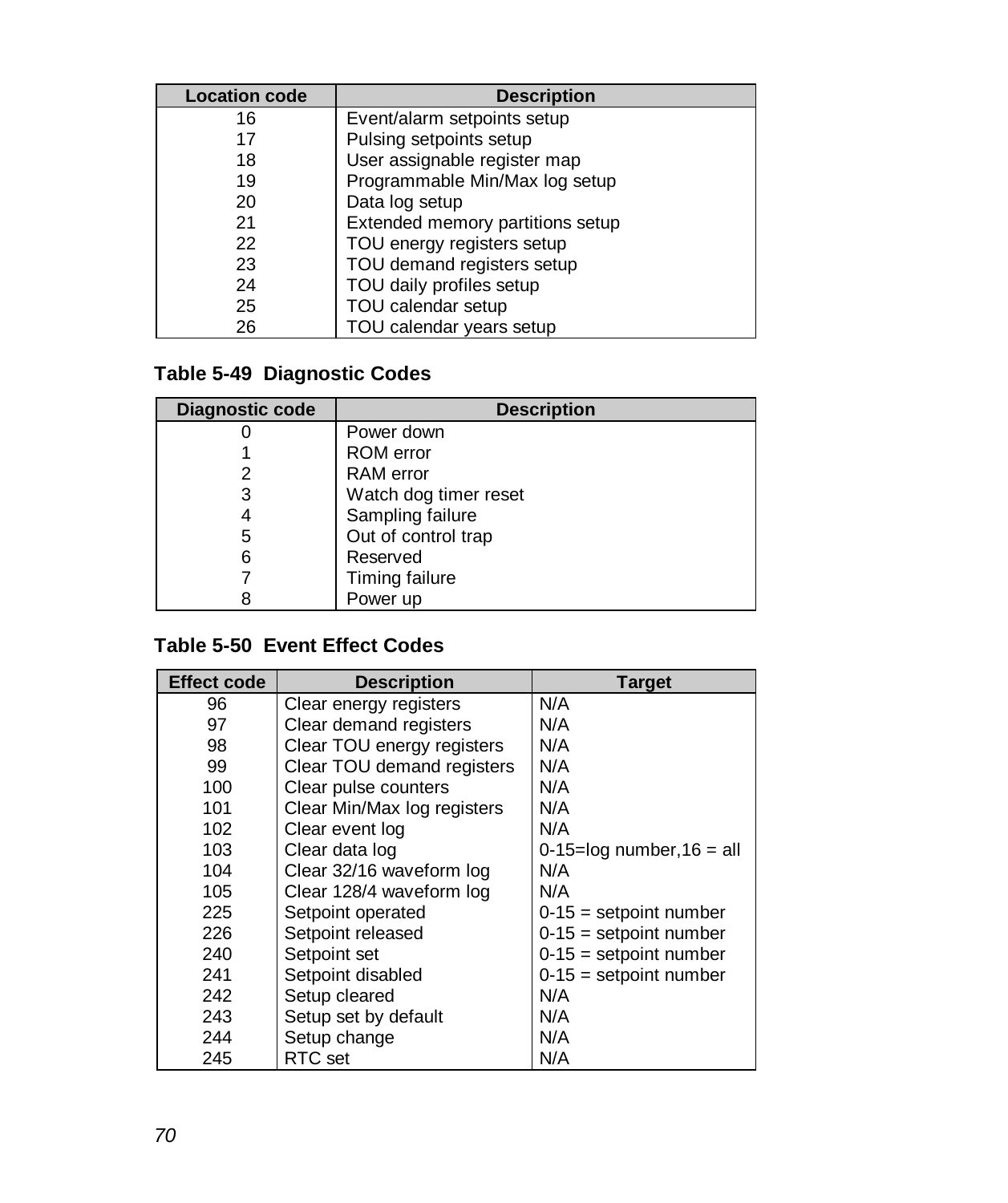# **5.20 Data Log**

### **Table 5-51 Data Logs Window Registers**

| Data log window     | <b>Registers (see Table 5-52)</b> |  |  |
|---------------------|-----------------------------------|--|--|
| Data log #1 window  | 1120-1161                         |  |  |
| Data log #2 window  | 1162-1203                         |  |  |
| Data log #3 window  | 1204-1245                         |  |  |
| Data log #4 window  | 1246-1287                         |  |  |
| Data log #5 window  | 1288-1329                         |  |  |
| Data log #6 window  | 1330-1371                         |  |  |
| Data log #7 window  | 1372-1413                         |  |  |
| Data log #8 window  | 1414-1455                         |  |  |
| Data log #9 window  | 1456-1497                         |  |  |
| Data log #10 window | 1498-1539                         |  |  |
| Data log #11 window | 1540-1581                         |  |  |
| Data log #12 window | 1582-1623                         |  |  |
| Data log #13 window | 1624-1665                         |  |  |
| Data log #14 window | 1666-1707                         |  |  |
| Data log #15 window | 1708-1749                         |  |  |
| Data log #16 window | 1750-1791                         |  |  |

### **Table 5-52 Data Log Window Registers**

| <b>Parameter</b>                      | <b>Offset</b> | Size.                   | <b>Direction</b> | Range                    |
|---------------------------------------|---------------|-------------------------|------------------|--------------------------|
|                                       |               | byte                    |                  |                          |
| Trigger setpoint number               | +0            | $\mathcal{P}$           | R.               | $0 - 15.$                |
|                                       |               |                         |                  | $97 =$ record corrupted  |
|                                       |               |                         |                  | $98 = no$ more records   |
|                                       |               |                         |                  | $99 = no$ records logged |
| Hundredths of second                  | $+1$          | 2                       | R.               | $0 - 99$                 |
| Second                                | $+2$          | $\overline{2}$          | R                | $0 - 59$                 |
| Minute                                | $+3$          | 2                       | R                | $0 - 59$                 |
| Hour                                  | +4            | 2                       | R                | $0 - 23$                 |
| Day                                   | $+5$          | $\overline{c}$          | R                | $1 - 31$                 |
| Month                                 | $+6$          | $\overline{c}$          | R                | $1 - 12$                 |
| Year                                  | $+7$          | $\overline{2}$          | R                | $0 - 99$                 |
| Reserved                              | $+8$          | $\overline{\mathbf{c}}$ | R                | 0                        |
| The number of parameters              | $+10$         | $\overline{2}$          | R                | $1 - 16$                 |
| in the record                         |               |                         |                  |                          |
| Log parameter #1 value $\mathbf{A}$   | $+11$         | 4                       | R                | see Table 5-19           |
|                                       | $+12$         |                         |                  |                          |
| Log parameter #2 value $\overline{A}$ | $+13$         | 4                       |                  | see Table 5-19           |
|                                       | $+14$         |                         |                  |                          |
|                                       |               |                         |                  |                          |
| Log parameter #16 value $\mathbf{A}$  | +40           | 4                       |                  | see Table 5-19           |
|                                       | $+41$         |                         |                  |                          |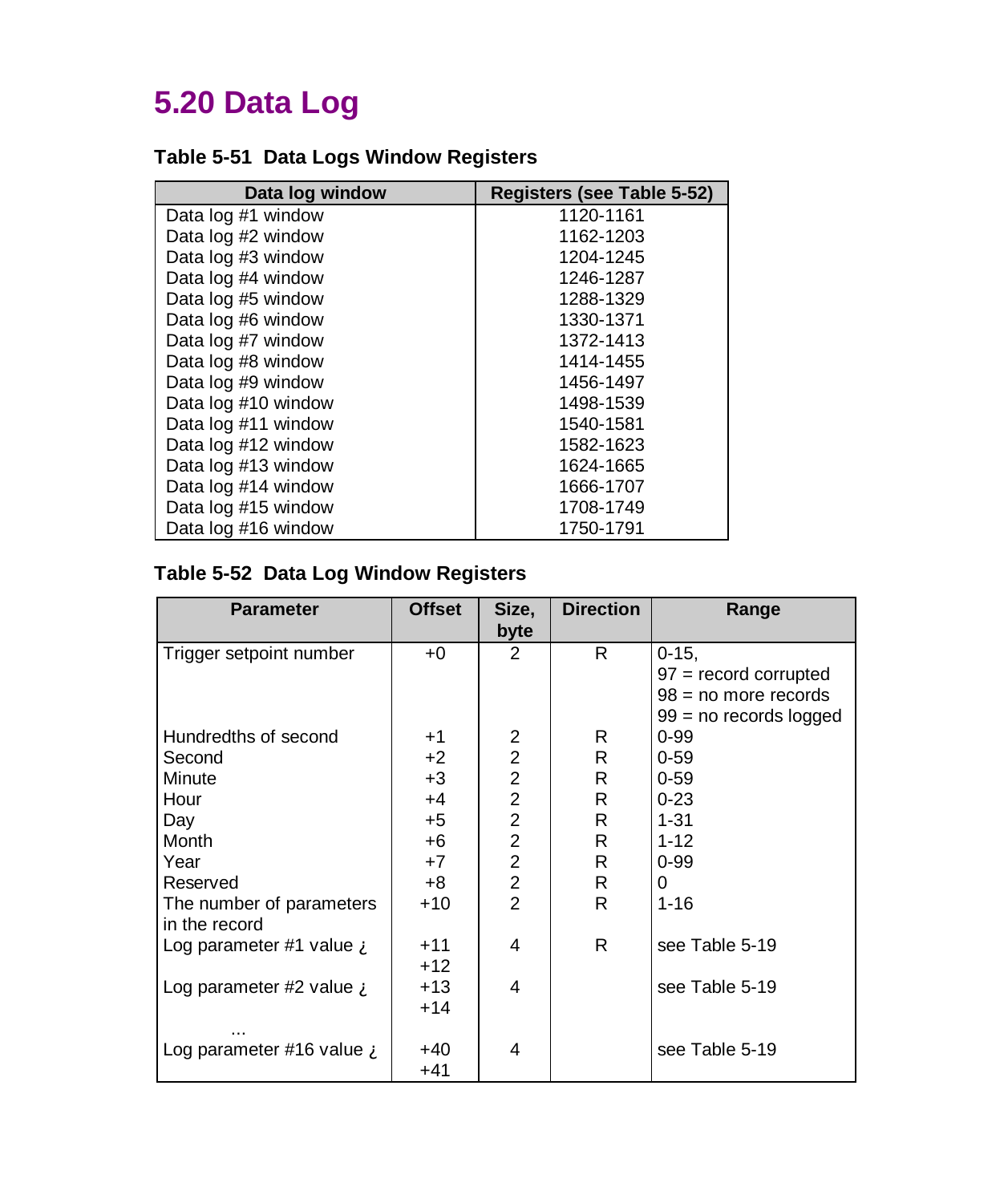$\mathbf{\hat{A}}$  The log parameter value can be read in one or two registers depending on the value type. For the value length and conversion scales, refer to Table 5-19.

Data log records are read via a data log window, one for each data log partition. Reading from this window always returns the next record logged in the partition. All registers within one window must be read at once using a single request. After reading each record, the partition queue pointer is shifted forward until the last logged record has been read. After that, the exception code 98 is returned in the record's first register. It should be checked before accepting the record. To restore the queue to the origin, a zero must be written to the partition queue reset register (see Section 5.3).

When reading the data log window registers, those that reside outside of the specified partition record size will be read as zeros. The actual number of parameters in the record is indicated in the log window register at offset +10.

# **5.21 Min/Max Log**

| <b>Min/Max log window</b> | Registers (see Table 5-54) |
|---------------------------|----------------------------|
| Min/Max log window #1     | 4174-4181                  |
| Min/Max log window #2     | 4182-4189                  |
| Min/Max log window #3     | 4190-4197                  |
| Min/Max log window #4     | 4198-4205                  |
| Min/Max log window #5     | 4206-4213                  |
| Min/Max log window #6     | 4214-4221                  |
| Min/Max log window #7     | 4222-4229                  |
| Min/Max log window #8     | 4230-4237                  |
| Min/Max log window #9     | 4238-4245                  |
| Min/Max log window #10    | 4246-4253                  |
| Min/Max log window #11    | 4254-4261                  |
| Min/Max log window #12    | 4262-4269                  |

#### **Table 5-53 Min/Max Log Windows Registers**

#### **Table 5-54 Min/Max Log Window Registers**

| <b>Parameter</b>  | <b>Offset</b> | Size,          | <b>Direction</b> | Range          |
|-------------------|---------------|----------------|------------------|----------------|
|                   |               | byte           |                  |                |
| Second            | $+0$          | 2              | R                | $0 - 59$       |
| Minute            | $+1$          | 2              | R                | $0 - 59$       |
| Hour              | $+2$          | 2              | R                | $0 - 23$       |
| Day               | $+3$          | 2              | R                | $1 - 31$       |
| Month             | $+4$          | 2              | R                | $1 - 12$       |
| Year              | $+5$          | $\overline{2}$ | R                | $0 - 99$       |
| Parameter value A | $+6$          | 4              | R                | see Table 5-19 |
|                   | $+7$          |                |                  |                |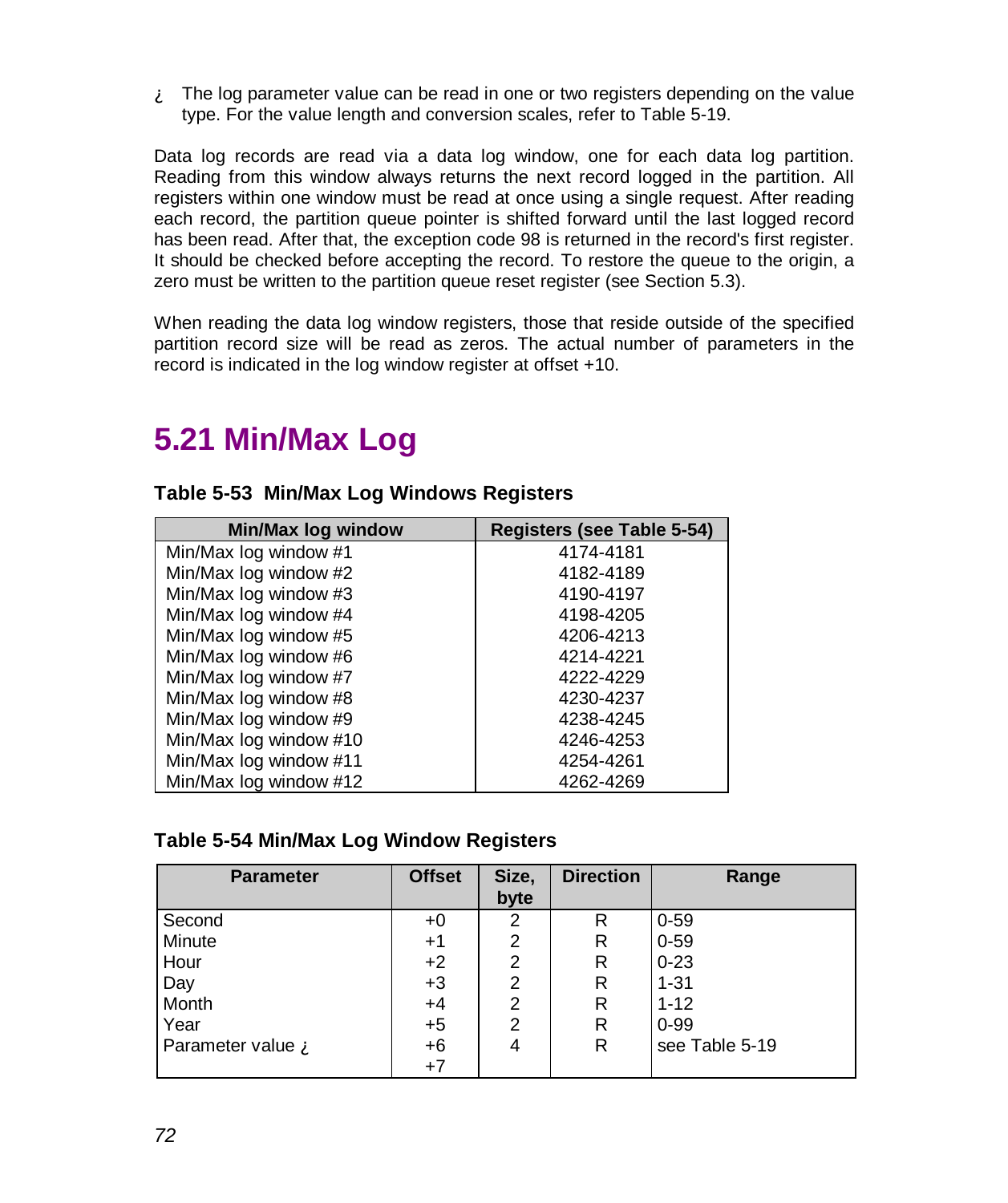$\mathbf{\hat{A}}$  The Min/Max parameter value can be read in one or two registers depending on the value type. For the value length and conversion scales, refer to Table 5-19.

### **Table 5-55 Min/Max Log Mapping Register**

| <b>Parameter</b>                                      | <b>Address</b> | byte | Size.   Direction | Range          |
|-------------------------------------------------------|----------------|------|-------------------|----------------|
| Min/Max log start parameter ID  <br>If or window $#1$ | 4172           | ⌒    | R/W               | see Table 5-19 |

From 1 to 12 adjacent Min/Max log records along with time stamps can be read at a time via the Min/Max log windows. The starting window #1 can be mapped to any Min/Max log parameter listed in Table 5-19 by writing the parameter ID to the Min/Max log mapping register. It must be written before reading the Min/Max log windows. Note that through Min/Max log windows, you can read only adjacent parameters within the same Min/Max log data group. Reading parameters outside of the selected Min/Max log data group will return zero.

# **5.22 Waveform Log/Capture**

| <b>Waveform window</b>                               | <b>Window registers</b> |
|------------------------------------------------------|-------------------------|
|                                                      | (see Tables 5-57- 5-60) |
| Real-time waveform capture V L1/L12 window           | 4608-4617               |
| Real-time waveform capture V L2/L23 window           | 4864-4873               |
| Real-time waveform capture V L3 window               | 5120-5129               |
| Real-time waveform capture I L1 window               | 5376-5385               |
| Real-time waveform capture I L2 window               | 5632-5641               |
| Real-time waveform capture I L3 window               | 5888-5897               |
| High-resolution (128/4) waveform log V L1/L12 window | 4624-4633               |
| High-resolution (128/4) waveform log V L2/L23 window | 4880-4889               |
| High-resolution (128/4) waveform log V L3 window     | 5136-5145               |
| High-resolution (128/4) waveform log I L1 window     | 5392-5401               |
| High-resolution (128/4) waveform log I L2 window     | 5648-5657               |
| High-resolution (128/4) waveform log I L3 window     | 5904-5913               |
| High-speed (128/4) waveform log V L1/L12 window      | 4640-4650               |
| High-speed (128/4) waveform log V L2/L23 window      | 4896-4906               |
| High-speed (128/4) waveform log V L3 window          | 5152-5162               |
| High-speed (128/4) waveform log I L1 window          | 5408-5418               |
| High-speed (128/4) waveform log I L2 window          | 5664-5674               |
| High-speed (128/4) waveform log I L3 window          | 5920-5930               |
| Waveform samples window                              | 6144-6655               |

### **Table 5-56 Waveform Log/Capture Windows Registers**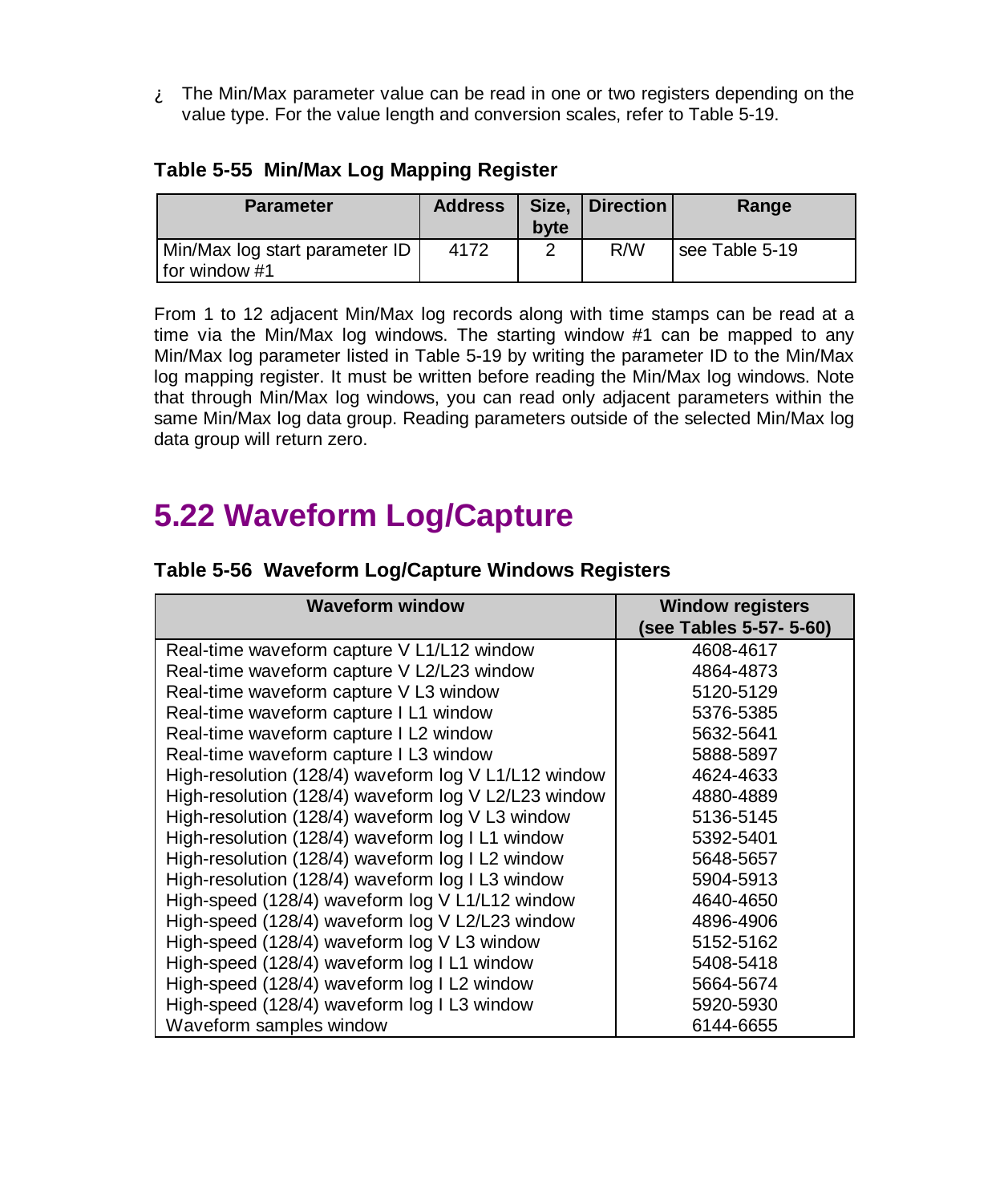| <b>Parameter</b>      | <b>Offset</b> | Size,          | <b>Direction</b> | Range/Scale         | Con-             |
|-----------------------|---------------|----------------|------------------|---------------------|------------------|
|                       |               | byte           |                  |                     | vers.            |
| Capture code          | $+0$          | $\mathfrak{p}$ | R                | $\Omega$            | <b>NONE</b>      |
| Second                | $+1$          | $\overline{2}$ | R                | 0 to 59             | <b>NONE</b>      |
| Minute                | $+2$          | $\overline{2}$ | R                | 0 to 59             | <b>NONE</b>      |
| Hour                  | $+3$          | $\overline{2}$ | R                | 0 to 23             | <b>NONE</b>      |
| Day of month          | $+4$          | $\overline{2}$ | R                | 1 to 31             | <b>NONE</b>      |
| Month                 | $+5$          | $\overline{2}$ | R                | 1 to 12             | <b>NONE</b>      |
| Year                  | $+6$          | $\overline{2}$ | R                | 0 to 99             | <b>NONE</b>      |
| Channel RMS value     | $+7$          | $\overline{2}$ | R                | 0 to Vmax 1/max V/A | LIN <sub>3</sub> |
| Fundamental frequency | $+8$          | $\overline{2}$ | R                | 0 to 100.0 Hz       | LIN <sub>3</sub> |
| <b>THD</b>            | +9            | 2              | R                | 0 to 100.0 %        | LIN <sub>3</sub> |

### **Table 5-57 Real-time Waveform Capture Window Registers**

## **Table 5-58 High-resolution (128/4) Waveform Log Window Registers**

| <b>Parameter</b>                         | <b>Offset</b> | Size.          | <b>Direction</b> | <b>Range/Scale</b>                 | Con-             |
|------------------------------------------|---------------|----------------|------------------|------------------------------------|------------------|
|                                          |               | byte           |                  |                                    | vers.            |
| Capture code: trigger<br>setpoint number | +0            | 2              | R                | 1-16, $98 = no$ more<br>waveforms. | <b>NONE</b>      |
|                                          |               |                |                  | $99 = no$ waveforms                |                  |
|                                          |               |                |                  | logged                             |                  |
| Second                                   | $+1$          | 2              | R                | 0 to 59                            | <b>NONE</b>      |
| Minute                                   | $+2$          | $\overline{2}$ | R                | 0 to 59                            | <b>NONE</b>      |
| Hour                                     | $+3$          | 2              | R                | 0 to 23                            | <b>NONE</b>      |
| Day of month                             | $+4$          | $\overline{2}$ | R                | 1 to 31                            | <b>NONE</b>      |
| Month                                    | $+5$          | $\overline{2}$ | R                | 1 to 12                            | <b>NONE</b>      |
| Year                                     | +6            | $\overline{2}$ | R                | 0 to 99                            | <b>NONE</b>      |
| <b>Channel RMS value</b>                 | $+7$          | $\mathfrak{p}$ | R                | 0 to Vmax <b>A</b> /Imax V/A       | LIN <sub>3</sub> |
| Fundamental frequency                    | $+8$          | $\overline{2}$ | R                | 0 to 100.0 Hz                      | LIN <sub>3</sub> |
| THD                                      | +9            | 2              | R                | 0 to $100.0\%$                     | LIN <sub>3</sub> |

À Phase voltage will be line-to-line voltage in 3OP2 and 3OP3 wiring modes, and lineto-neutral voltage in other configurations.

## **Table 5-59 High-speed (32/16) Waveform Log Window Registers**

| <b>Parameter</b>                         | <b>Offset</b> | Size,          | <b>Direction</b> | <b>Range/Scale</b>                 | Con-        |
|------------------------------------------|---------------|----------------|------------------|------------------------------------|-------------|
|                                          |               | byte           |                  |                                    | vers.       |
| Capture code: trigger<br>setpoint number | $+0$          | 2              | R                | 1-16, $98 = no$ more<br>waveforms, | <b>NONE</b> |
|                                          |               |                |                  | $99 = no$ waveforms                |             |
|                                          |               |                |                  | logged                             |             |
| Hundredth of second                      | $+1$          | 2              | R                | 0 to 99                            | <b>NONE</b> |
| Second                                   | $+2$          | $\overline{2}$ | R                | 0 to 59                            | <b>NONE</b> |
| Minute                                   | $+3$          | $\overline{2}$ | R                | 0 to 59                            | <b>NONE</b> |
| Hour                                     | $+4$          | 2              | R                | 0 to 23                            | <b>NONE</b> |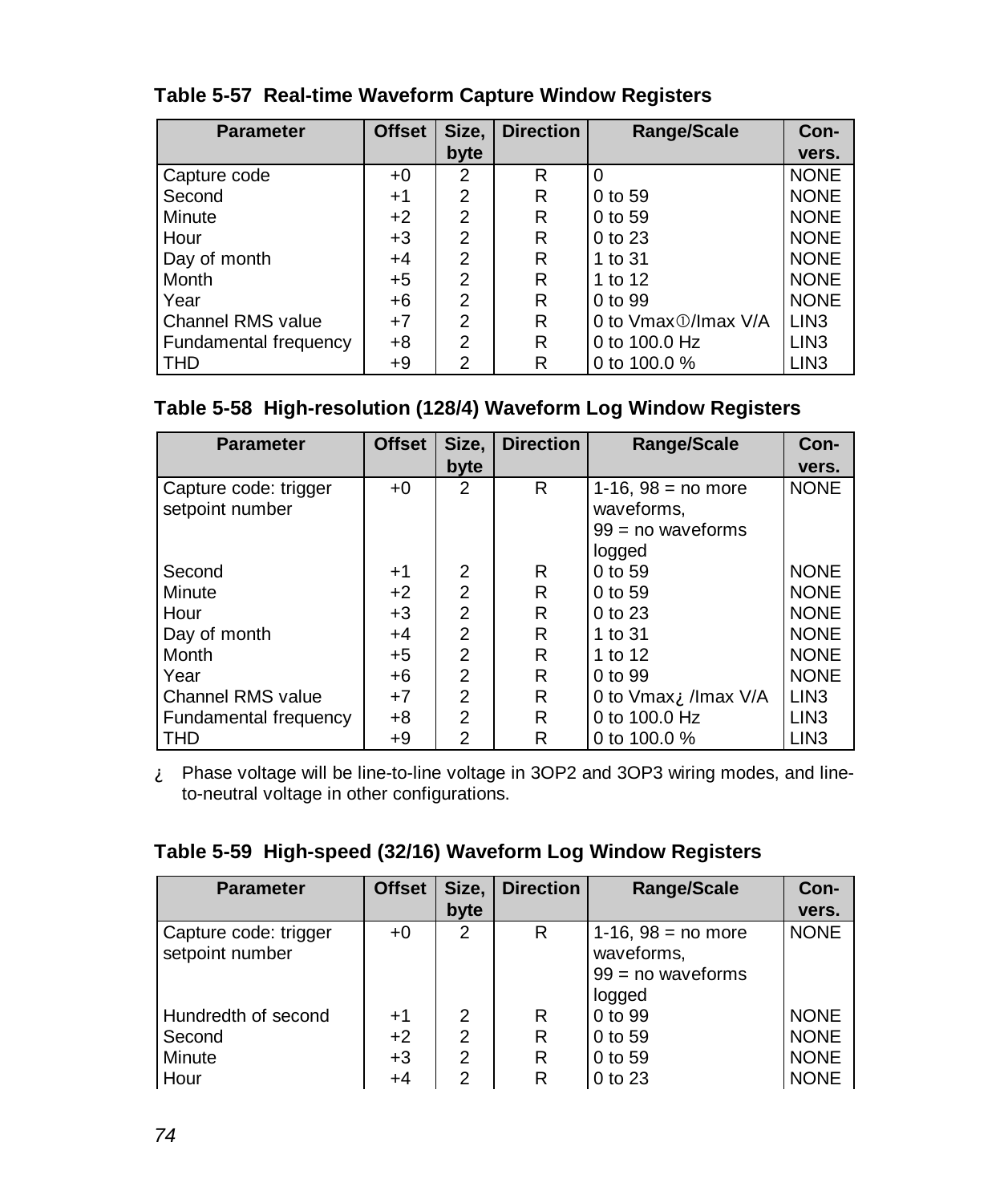| Day of month       | +5    | າ | 1 to 31       | <b>NONE</b>      |
|--------------------|-------|---|---------------|------------------|
| Month              | +6    | ົ | 1 to 12       | <b>NONE</b>      |
| Year               | +7    | າ | 0 to 99       | <b>NONE</b>      |
| Reserved           | +8    | າ |               | LIN <sub>3</sub> |
| Sampling frequency | +9    | っ | 0 to 100.0 Hz | LIN <sub>3</sub> |
| Reserved           | $+10$ | ◠ |               | LIN <sub>3</sub> |

#### **Table 5-60 Waveform Samples Registers**

| <b>Parameter</b>           | <b>Address</b> | Size, byte | <b>Direction</b> | Range      |
|----------------------------|----------------|------------|------------------|------------|
| Waveform sample point #1   | 6144           |            |                  | $0 - 1023$ |
| Waveform sample point #2   | 6145           |            | R                | $0 - 1023$ |
| Waveform sample point #3   | 6146           |            | R                | $0 - 1023$ |
|                            | $\cdots$       |            |                  |            |
| Waveform sample point #512 | 6655           |            |                  | $0 - 1023$ |

These registers allow you to read all types of waveforms sampled by the instrument: the real-time high-resolution waveforms (4 cycles x 128 samples per cycle), and the recorded waveforms - the high-resolution (4 cycles x 128 samples per cycle), and the low-resolution (high-speed) logged waveforms (16 cycles x 32 samples per cycle).

Each waveform consists of 512 samples. A waveform record contains six waveforms: 2 inputs (voltage and current) x 3 phases. Both the voltage and current waveforms on any phase are always sampled and recorded simultaneously.

To access the real-time or recorded waveforms, **a particular order of requests is needed**. The waveform data is transmitted to a master PC via the special large scale communications buffer. Before reading the waveform samples, the waveform record containing two waveforms for the selected phase should be locked to the communications buffer. It is made by reading a capture code register at offset +0 through the corresponding window for the selected phase voltage input (see Tables 5-57 - 5-59). Before reading the current waveform samples, the capture code register should be accessed via the current waveform window for the corresponding phase to prepare a current waveform for reading.

Once a waveform is locked in the communications buffer, you can read the waveform sample points by accessing the waveform samples registers (see Table 5-60). Data in the communications buffer doesn't change until a capture code register in the voltage channel window is accessed.

Each waveform sample is represented by a value in the range of 0 to 1023. A value of 0 corresponds to the highest negative amplitude of the measured signal, and a value of 1023 corresponds to the highest positive amplitude.

#### **IMPORTANT**

When accessing the recorded waveforms, you should be informed of the logging memory organization. The memory partitions for recording waveforms are allocated separately for each waveform type. Also, for each partition, a separate queue is used to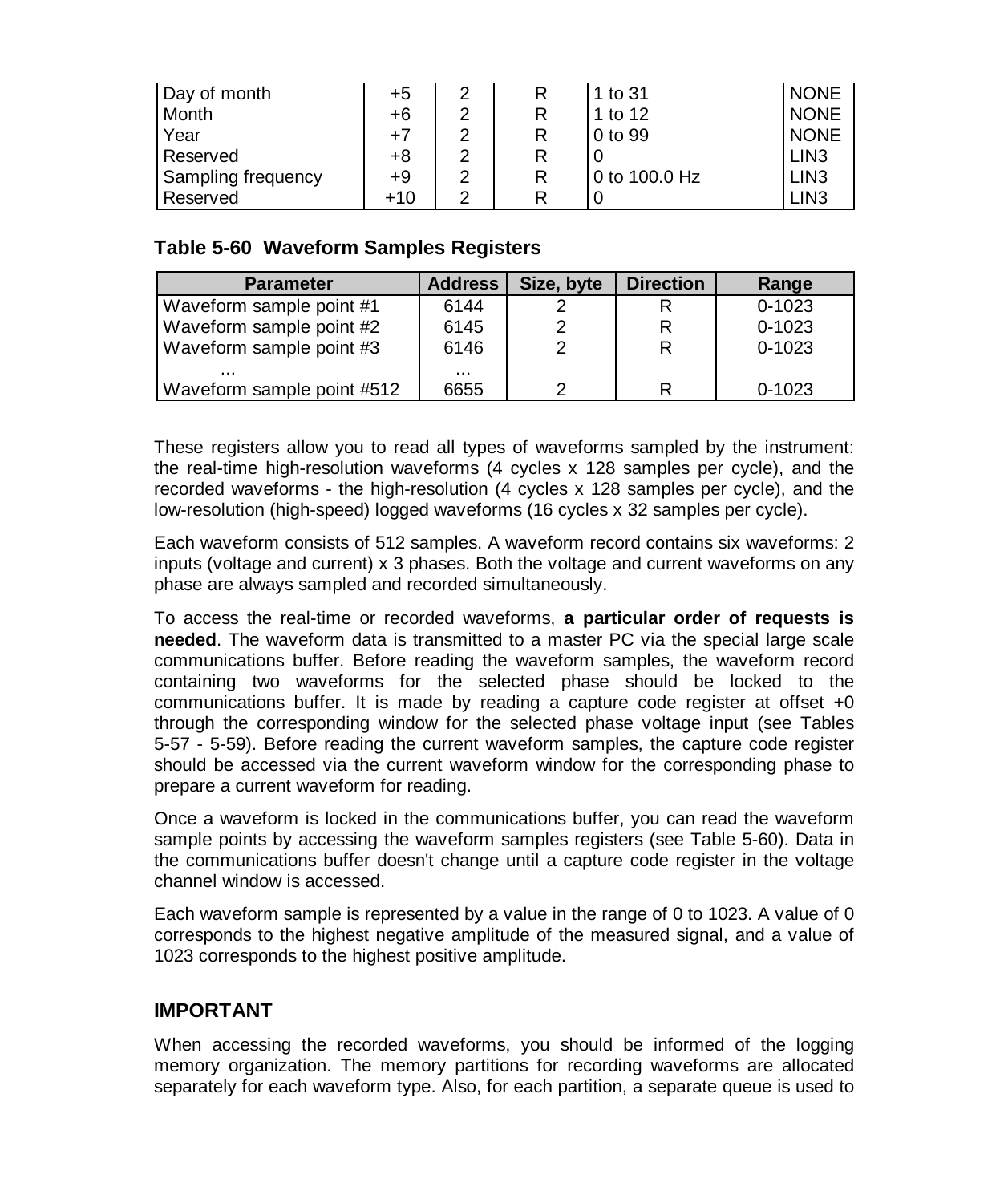access logged records. It's controlled by the dedicated queue pointer. The queue pointer is shifted to the next record automatically after accessing a capture code register in the Voltage L3 channel window until the last logged record has been read. After that, the exception code 98 is returned in a capture code register. It should be checked before accepting the record. To restore the queue pointer to the origin, a zero must be written to the partition queue reset register (see Section 5.3).

Even if you do not intend to read all data from the present waveform record, you must certainly access the capture code register at offset +0 in the **Voltage L3** waveform window to advance to the following record. A special precaution should be taken if you are using the wrap around logging partition. To prevent possible overlapping of the accessed waveform record by a new one, the instrument temporarily locks the record until the user read the last phase waveforms. If you will forget to unlock the record by reading the capture register for the **Voltage L3 channel,** new logging over the locked record will be impossible.

# **5.23 Phase Harmonics**

These registers are preserved for compatibility with Series 290HD instruments. All the harmonics parameters can be read through extended data registers (see Table 5-19).

| <b>Harmonics channel</b> | <b>Registers</b> |
|--------------------------|------------------|
|                          | (see Table 5-62) |
| V L1/L12 harmonics       | 2816-2858        |
| V L2/L23 harmonics       | 3072-3114        |
| V L3 harmonics           | 3328-3370        |
| I L1 harmonics           | 3584-3626        |
| I L2 harmonics           | 3840-3882        |
| I L3 harmonics           | 4096-4138        |

#### **Table 5-61 Phase Harmonics Registers**

### **Table 5-62 Phase Harmonics**

| <b>Parameter</b>         | <b>Offset</b> |                | Size, Direction | <b>Range/Scale</b>                    | Con-             |
|--------------------------|---------------|----------------|-----------------|---------------------------------------|------------------|
|                          |               | byte           |                 |                                       | vers.            |
| Channel RMS value        | $+0$          | $\overline{2}$ | R               | 0 to Vmax $\mathbf{\hat{A}}$ Imax V/A | LIN <sub>3</sub> |
| Fundamental frequency    | $+1$          | $\overline{2}$ | R               | 0 to 100,00 Hz                        | LIN <sub>3</sub> |
| <b>THD</b>               | $+2$          | $\overline{2}$ | R               | 0 to 100,00 %                         | LIN <sub>3</sub> |
| Harmonic H01 (reference) | $+3$          | $\overline{2}$ | R               | 0 to 100,00 %                         | LIN <sub>3</sub> |
| Harmonic H02             | $+4$          | 2              | R               | 0 to 100,00 %                         | LIN <sub>3</sub> |
| Harmonic H03             | $+5$          | $\overline{2}$ | R               | 0 to 100,00 %                         | LIN <sub>3</sub> |
| $\cdots$                 | $\cdots$      |                |                 |                                       |                  |
| Harmonic H40             | $+42$         | $\overline{2}$ | R               | 0 to 100,00 %                         | LIN <sub>3</sub> |

 $\mathbf{\hat{A}}$  Phase voltage will be line-to-line voltage in 3OP2 and 3OP3 wiring modes, and lineto-neutral voltage in other configurations.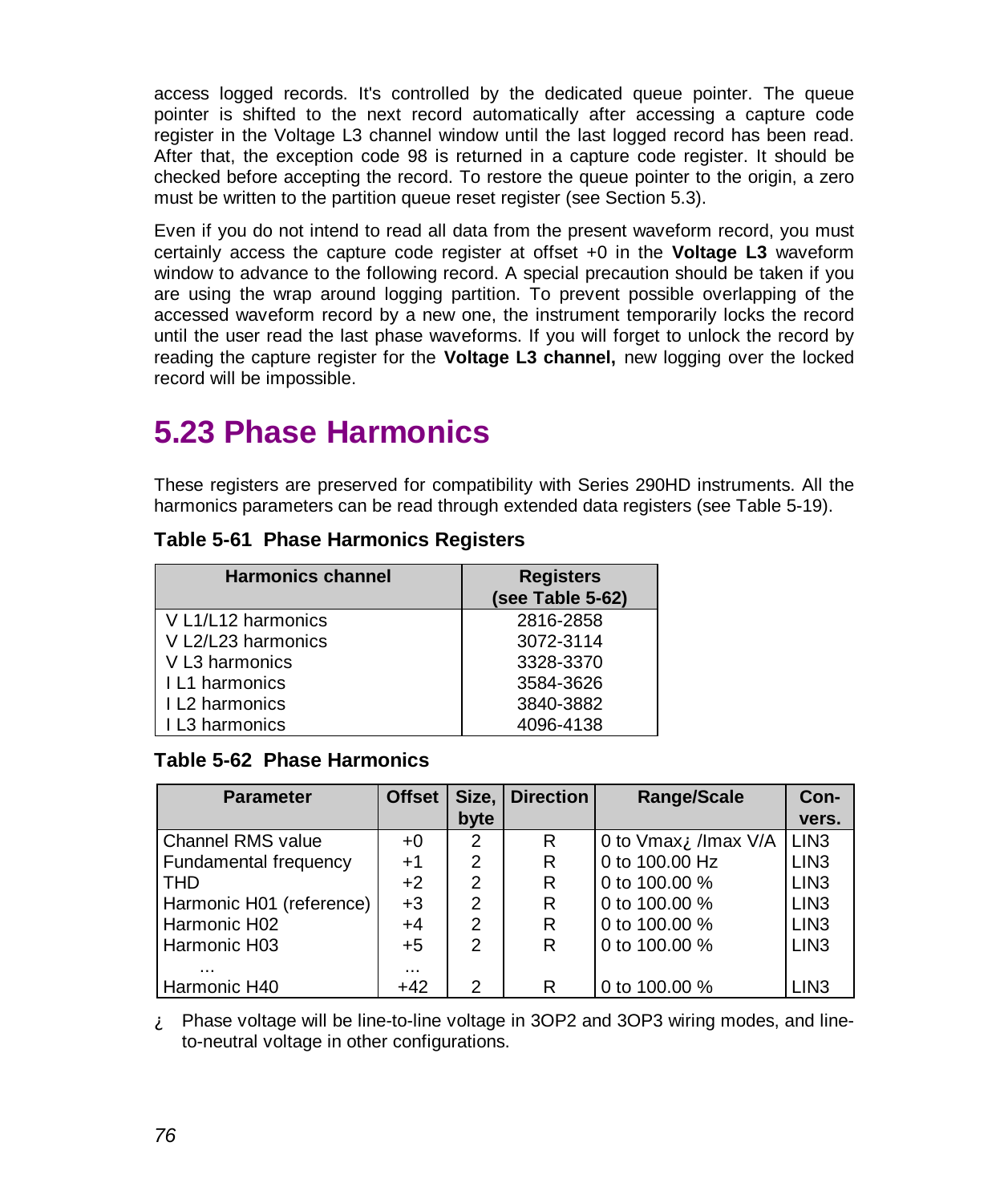# **5.24 Real Time Clock**

#### **Table 5-63 RTC Registers**

| <b>Parameter</b> | <b>Address</b> | Size,          | <b>Direction</b> | Range            |
|------------------|----------------|----------------|------------------|------------------|
|                  |                | byte           |                  |                  |
| Second           | 4352           | 2              | R/W              | $0 - 59$         |
| Minute           | 4353           | 2              | R/W              | $0 - 59$         |
| Hour             | 4354           | 2              | R/W              | $0 - 23$         |
| Day of month     | 4355           | 2              | R/W              | $1 - 31$         |
| Month            | 4356           | 2              | R/W              | $1 - 12$         |
| Year             | 4357           | $\overline{2}$ | R/W              | $0 - 99$         |
| Day of week      | 4358           | 2              | R/W              | $1-7$ (1=Sunday) |

# **5.25 TOU System Registers Setup**

| <b>TOU system register</b>       | <b>Setup registers</b><br>(see Table 5-65) |
|----------------------------------|--------------------------------------------|
| TOU energy register #1           | 4564-4565                                  |
| TOU energy register #2           | 4566-4567                                  |
| TOU energy register #3           | 4568-4569                                  |
| TOU energy register #4           | 4570-4571                                  |
| TOU energy register #5           | 4572-4573                                  |
| TOU energy register #6           | 4574-4575                                  |
| TOU energy register #7           | 4576-4577                                  |
| TOU energy register #8           | 4578-4579                                  |
| TOU Min/Max kW demand register   | 4580-4581                                  |
| TOU Min/Max kvar demand register | 4582-4583                                  |
| TOU Min/Max kVA demand register  | 4584-4585                                  |

## **Table 5-64 TOU System Setup Registers**

#### **Table 5-65 TOU Register Setup**

| <b>Parameter</b>                                                                                                  | <b>Offset</b> | byte   | Size,   Direction | Range                           |
|-------------------------------------------------------------------------------------------------------------------|---------------|--------|-------------------|---------------------------------|
| TOU register input identifier<br>For a pulse input $=$ number of<br>unit-hours per pulse. Otherwise,<br>set to 0. | +0<br>$+1$    | 2<br>2 | R/W<br>R/W        | see Tables 5-66, 5-67<br>1-9999 |

1. Each TOU register consists of 10 tariff registers.

2. If a pulse input is assigned to an energy register, the register's input ID must be written first.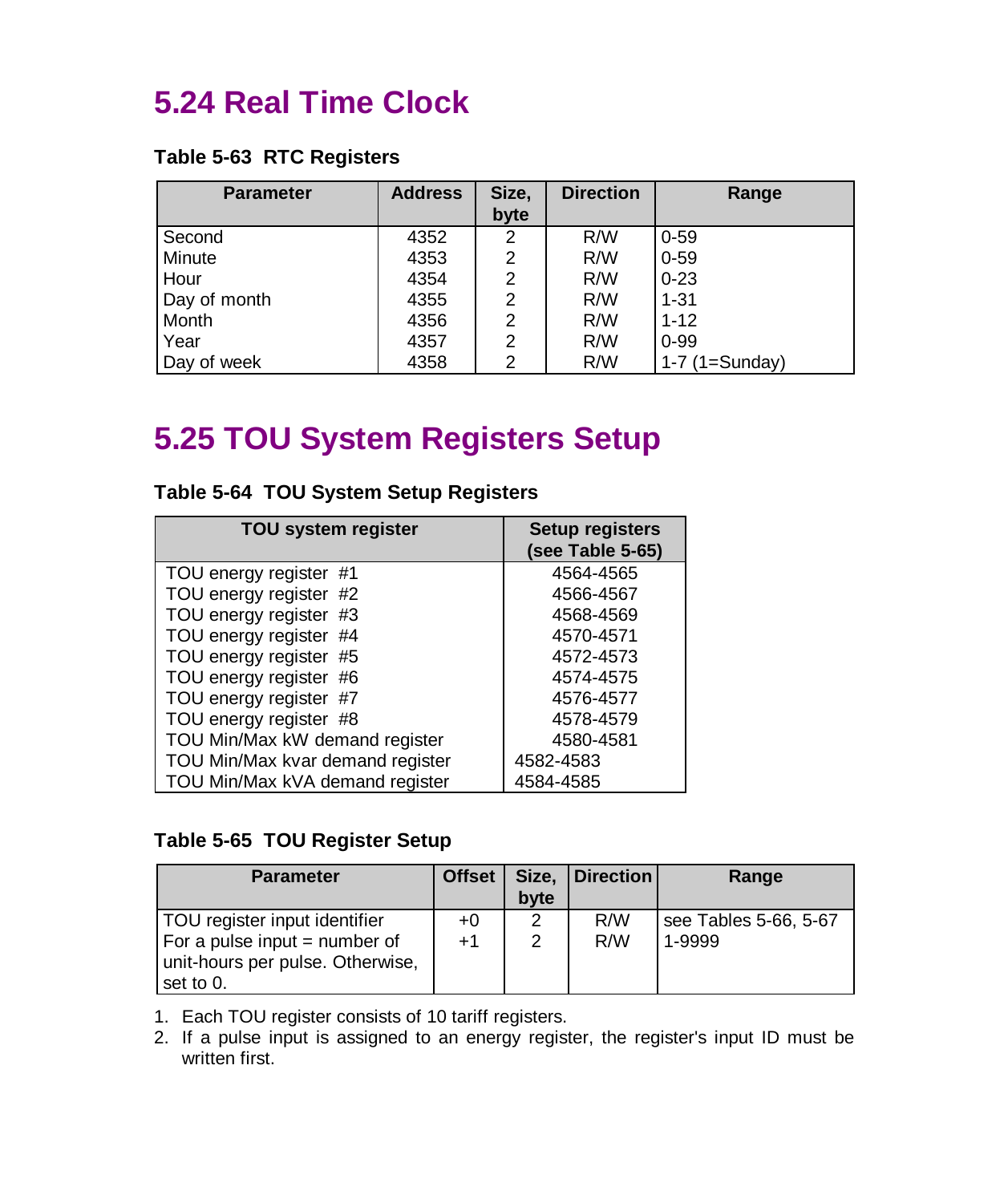| Register input               | Input ID |
|------------------------------|----------|
| None                         |          |
| kWh import                   |          |
| kWh export                   | 2        |
| kWh net $\mathbf{\hat{A}}$   | 3        |
| kWh total                    | 4        |
| kvarh import                 | 5        |
| kvarh export                 | 6        |
| kvarh net $\mathbf{\hat{A}}$ | 7        |
| kvarh total                  | 8        |
| kVAh total                   | 9        |
| Pulse input #1               | 10       |
| Pulse input #2               | 11       |
| Pulse input #3               | 12       |
| Pulse input #4               | 13       |
| Pulse input #5               | 14       |
| Pulse input #6               | 15       |
| Pulse input #7               | 16       |
| Pulse input #8               | 17       |

## **Table 5-66 TOU Energy Registers Inputs**

À The net energy register is read as a signed long integer.

### **Table 5-67 TOU Demand Registers Inputs**

| <b>Register input</b>         | Input ID |
|-------------------------------|----------|
| None                          |          |
| Min/Max block demand          |          |
| Min/Max sliding window demand | 2        |
| Min/Max thermal demand        | 3        |

# **5.26 TOU Daily Profiles**

## **Table 5-68 TOU Daily Profiles Registers**

| <b>TOU daily profile</b> | <b>Setup registers</b><br>(see Table 5-69) |
|--------------------------|--------------------------------------------|
| TOU daily profile #1     | 2048-2063                                  |
| TOU daily profile #2     | 2064-2079                                  |
| TOU daily profile #3     | 2080-2095                                  |
| TOU daily profile #4     | 2096-2111                                  |
| TOU daily profile #5     | 2112-2127                                  |
| TOU daily profile #6     | 2128-2143                                  |
| TOU daily profile #7     | 2144-2159                                  |
| TOU daily profile #8     | 2160-2175                                  |
| TOU daily profile #9     | 2176-2191                                  |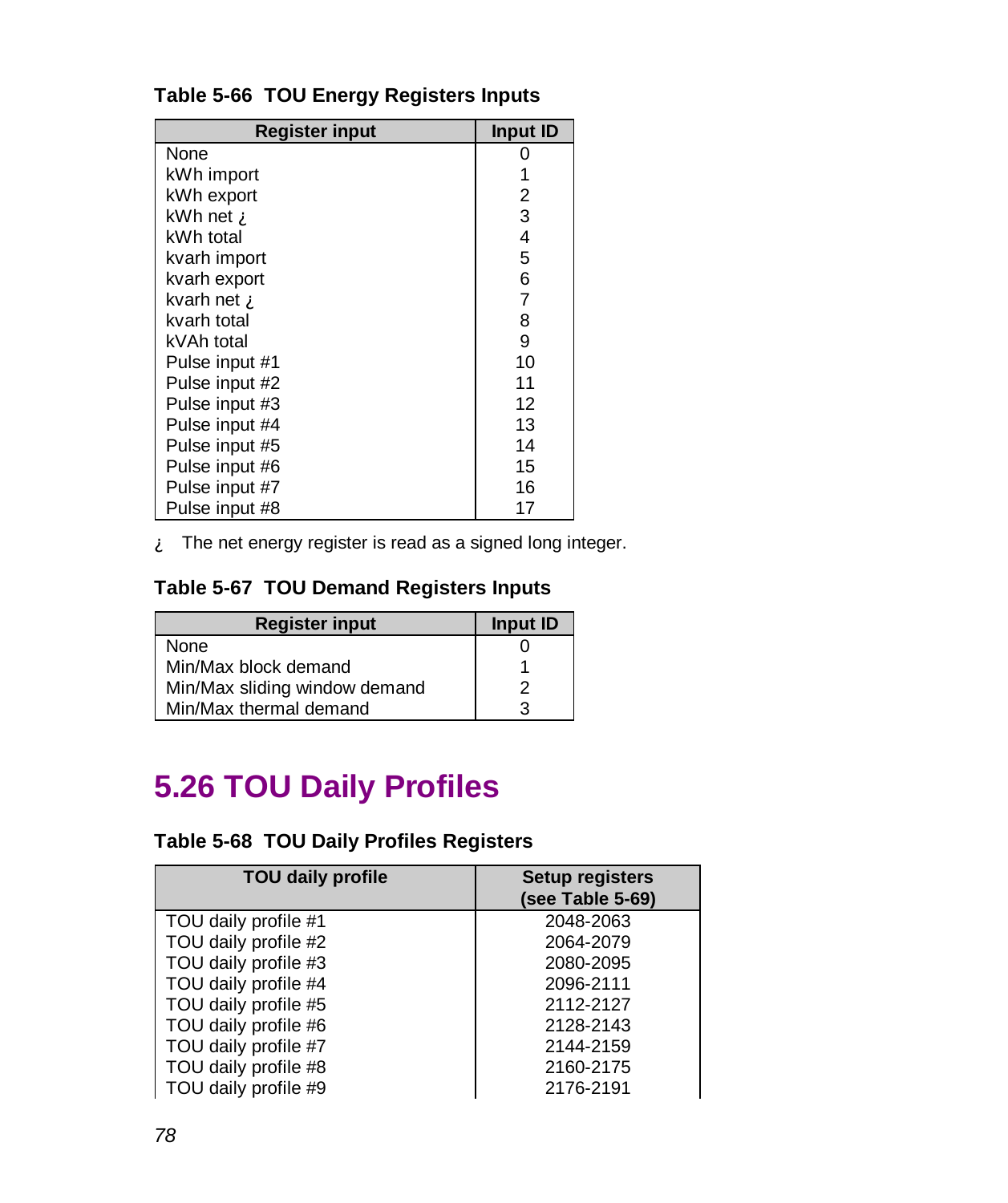| TOU daily profile #10 | 2192-2207 |
|-----------------------|-----------|
| TOU daily profile #11 | 2208-2223 |
| TOU daily profile #12 | 2224-2239 |
| TOU daily profile #13 | 2240-2255 |
| TOU daily profile #14 | 2256-2271 |
| TOU daily profile #15 | 2272-2287 |
| TOU daily profile #16 | 2288-2303 |

## **Table 5-69 TOU Profile Setup Registers**

| <b>Parameter</b>  |                      | <b>Offse</b> | Size,          | <b>Direction</b> | Range          |
|-------------------|----------------------|--------------|----------------|------------------|----------------|
|                   |                      |              | byte           |                  |                |
| 1st tariff change | Tariff start time    | $+0$         | 2              | R/W              | 0              |
|                   | Active tariff number | $+1$         | 2              | R/W              | $0 - 15$       |
| 2nd tariff change | Tariff start time    | $+2$         | $\overline{2}$ | R/W              | see Table 5-70 |
|                   | Active tariff number | $+3$         | 2              | R/W              | $0 - 15$       |
| 3rd tariff change | Tariff start time    | +4           | 2              | R/W              | see Table 5-70 |
|                   | Active tariff number | $+5$         | 2              | R/W              | $0 - 15$       |
| 4th tariff change | Tariff start time    | +6           | 2              | R/W              | see Table 5-70 |
|                   | Active tariff number | $+7$         | 2              | R/W              | $0 - 15$       |
| 5th tariff change | Tariff start time    | +8           | 2              | R/W              | see Table 5-70 |
|                   | Active tariff number | +9           | 2              | R/W              | $0 - 15$       |
| 6th tariff change | Tariff start time    | $+10$        | $\overline{2}$ | R/W              | see Table 5-70 |
|                   | Active tariff number | $+11$        | 2              | R/W              | $0 - 15$       |
| 7th tariff change | Tariff start time    | $+12$        | $\mathcal{P}$  | R/W              | see Table 5-70 |
|                   | Active tariff number | +13          | 2              | R/W              | $0 - 15$       |
| 8th tariff change | Tariff start time    | $+14$        | $\mathcal{P}$  | R/W              | see Table 5-70 |
|                   | Active tariff number | +15          | 2              | R/W              | $0 - 15$       |

### **Table 5-70 Tariff Start Time Register**

| <b>Parameter</b>    | <b>Bits</b> | Range    |
|---------------------|-------------|----------|
| Tariff start minute | $0 - 7$     | $0 - 45$ |
| Tariff start hour   | $8 - 15$    | 0-23     |

The daily start time for each tariff is specified with a resolution of 15 minute. If another value specified, it will be truncated to the lower value divisible by 15 minute. No error will occur. The first daily tariff change time is always 00:00. It is preserved internally and cannot be changed.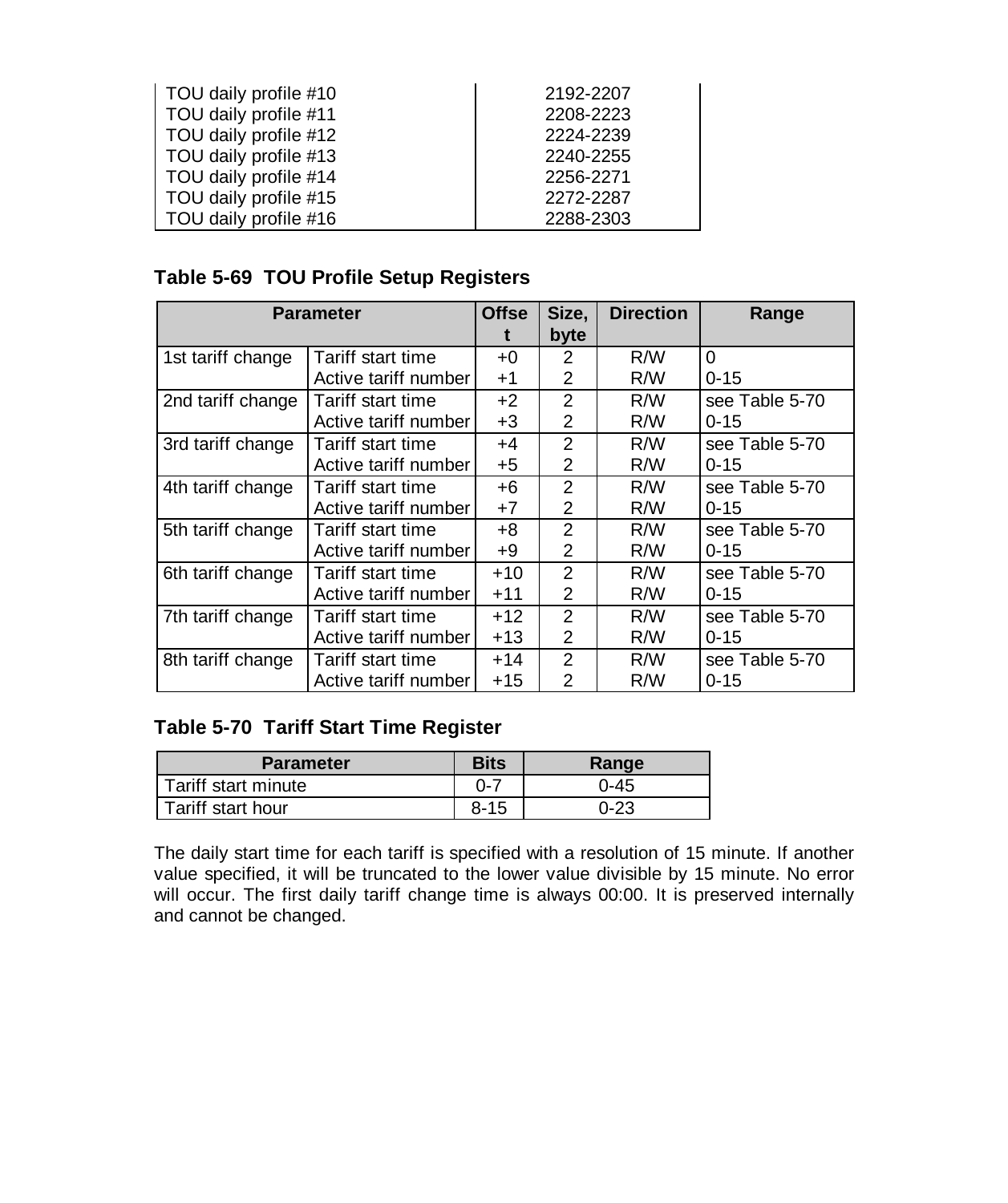# **5.27 TOU Calendars**

|  |  | <b>Table 5-71 TOU Calendars Registers</b> |  |
|--|--|-------------------------------------------|--|
|--|--|-------------------------------------------|--|

| <b>TOU calendar</b> | <b>Calendar month</b> | <b>Setup registers</b> |
|---------------------|-----------------------|------------------------|
|                     |                       | (see Table 5-72)       |
| TOU calendar #1     | January               | 4368-4375              |
|                     | February              | 4376-4383              |
|                     | March                 | 4384-4391              |
|                     | April                 | 4392-4399              |
|                     | May                   | 4400-4407              |
|                     | June                  | 4408-4415              |
|                     | July                  | 4416-4423              |
|                     | August                | 4424-4431              |
|                     | September             | 4432-4439              |
|                     | October               | 4440-4447              |
|                     | November              | 4448-4455              |
|                     | December              | 4456-4463              |
| TOU calendar #2     | January               | 4464-4471              |
|                     | February              | 4472-4479              |
|                     | March                 | 4480-4487              |
|                     | April                 | 4488-4495              |
|                     | May                   | 4496-4503              |
|                     | June                  | 4504-4511              |
|                     | July                  | 4512-4519              |
|                     | August                | 4520-4527              |
|                     | September             | 4528-4535              |
|                     | October               | 4536-4543              |
|                     | November              | 4544-4551              |
|                     | December              | 4552-4559              |

## **Table 5-72 TOU Calendar Setup Registers**

| <b>Parameter</b>   | Offset | Size, byte    | <b>Direction</b> | Range            |
|--------------------|--------|---------------|------------------|------------------|
| 1-4 day profiles   | $+0$   | 2             | R/W              | see Table $5-73$ |
| 5-8 day profiles   | $+1$   | 2             | R/W              | see Table 5-73   |
| 9-12 day profiles  | $+2$   | 2             | R/W              | see Table 5-73   |
| 13-16 day profiles | $+3$   | 2             | R/W              | see Table 5-73   |
| 17-20 day profiles | $+4$   | $\mathcal{P}$ | R/W              | see Table 5-73   |
| 21-24 day profiles | $+5$   | 2             | R/W              | see Table 5-73   |
| 25-28 day profiles | $+6$   | $\mathcal{P}$ | R/W              | see Table 5-73   |
| 29-31 day profiles | $+7$   | 2             | R/W              | see Table 5-73   |